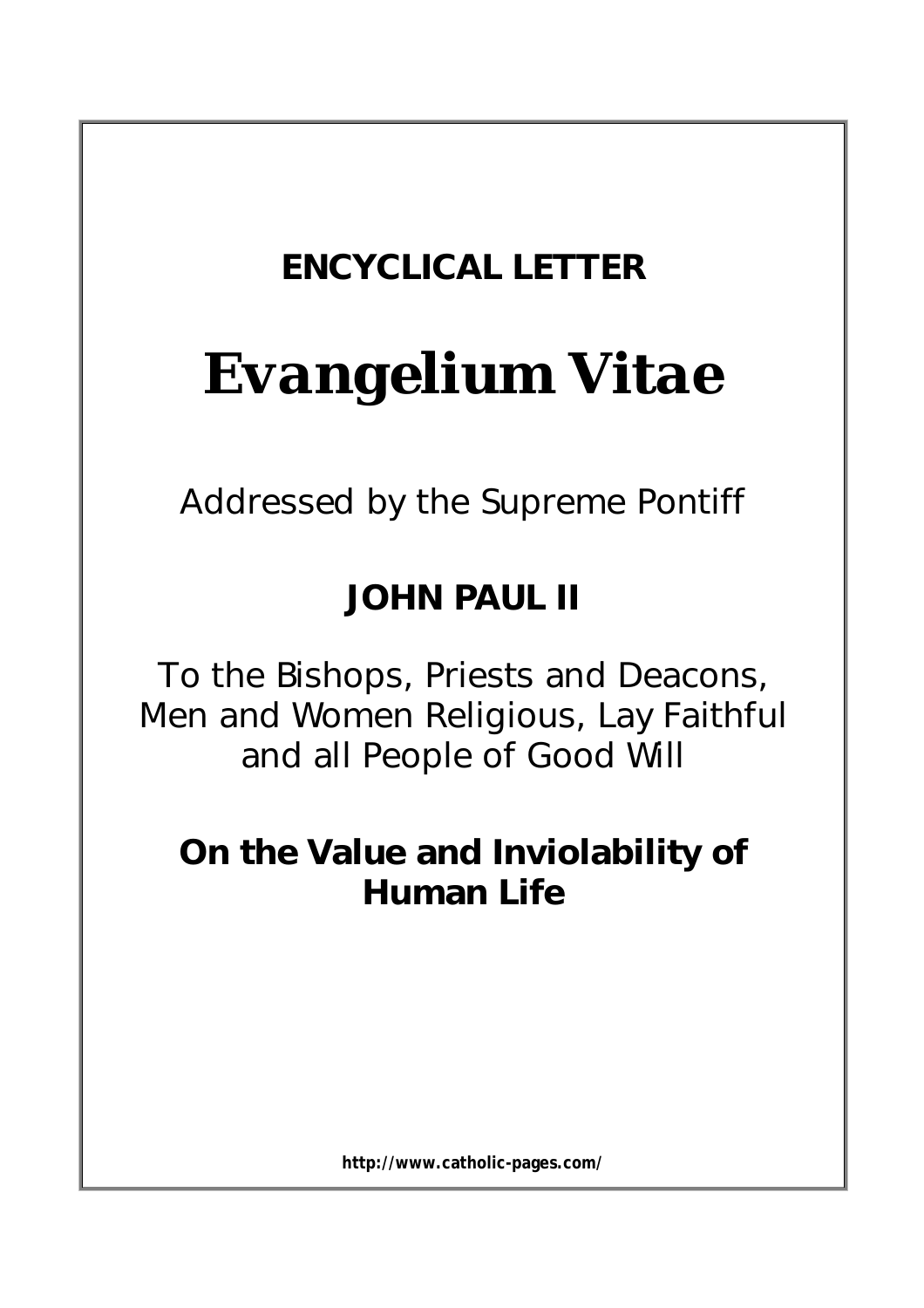## **Table of Contents**

| <b>INTRODUCTION</b>                                                                                                                                                                                                                                                                                                                                                                                                                                                   | $\mathbf{1}$                        |
|-----------------------------------------------------------------------------------------------------------------------------------------------------------------------------------------------------------------------------------------------------------------------------------------------------------------------------------------------------------------------------------------------------------------------------------------------------------------------|-------------------------------------|
| The incomparable worth of the human person<br>New threats to human life<br>In communion with all the Bishops of the world                                                                                                                                                                                                                                                                                                                                             | $\mathbf{1}$<br>3<br>$\overline{4}$ |
| CHAPTER I THE VOICE OF YOUR BROTHER'S BLOOD CRIES TO ME<br>FROM THE GROUND PRESENT-DAY THREATS TO HUMAN LIFE                                                                                                                                                                                                                                                                                                                                                          | 7                                   |
| "Cain rose up against his brother Abel, and killed him" (Gen 4:8): the<br>roots of violence against life<br>"What have you done?" (Gen 4:10): the eclipse of the value of life<br>"Am I my brother's keeper?" (Gen 4:9): a perverse idea of freedom<br>"And from your face I shall be hidden" (Gen 4:14): the eclipse of the<br>sense of God and of man<br>"You have come to the sprinkled blood" (cf. Heb 12: 22, 24): signs of<br>hope and invitation to commitment | $\tau$<br>10<br>16<br>20<br>24      |
| CHAPTER II I CAME THAT THEY MAY HAVE LIFE THE CHRISTIAN<br><b>MESSAGE CONCERNING LIFE</b>                                                                                                                                                                                                                                                                                                                                                                             | 29                                  |
| "The life was made manifest, and we saw it" (1 Jn 1:2): with our gaze<br>fixed on Christ, "the Word of life"<br>"The Lord is my strength and my song, and he has become my salvation"<br>(Ex 15:2): life is always a good                                                                                                                                                                                                                                             | 29<br>31                            |
| "The name of Jesus  has made this man strong" (Acts 3:16): in the<br>uncertainties of human life, Jesus brings life's meaning to fulfilment<br>"Called  to be conformed to the image of his Son" (Rom 8:28-29):                                                                                                                                                                                                                                                       | 32                                  |
| God's glory shines on the face of man<br>"Whoever lives and believes in me shall never die" (Jn 11:26): the gift of<br>eternal life                                                                                                                                                                                                                                                                                                                                   | 34<br>37                            |
| "From man in regard to his fellow man I will demand an accounting"<br>(Gen 9:5): reverence and love for every human life<br>"Be fruitful and multiply, and fill the earth and subdue it" (Gen 1:28):                                                                                                                                                                                                                                                                  | 39                                  |
| man's responsibility for life<br>"For you formed my inmost being" (Ps 139:13): the dignity of the unborn                                                                                                                                                                                                                                                                                                                                                              | 41                                  |
| child<br>"I kept my faith even when I said, 'I am greatly afflicted' " (Ps 116:10): life<br>in old age and at times of suffering                                                                                                                                                                                                                                                                                                                                      | 44<br>45                            |
| "All who hold her fast will live" (Bar 4:1): from the law of Sinai to the gift<br>of the Spirit<br>"They shall look on him whom they have pierced" (Jn 19:37): the Gospel                                                                                                                                                                                                                                                                                             | 47                                  |
| of life is brought to fulfilment on the tree of the Cross                                                                                                                                                                                                                                                                                                                                                                                                             | 49                                  |

**http://www.catholic-pages.com/**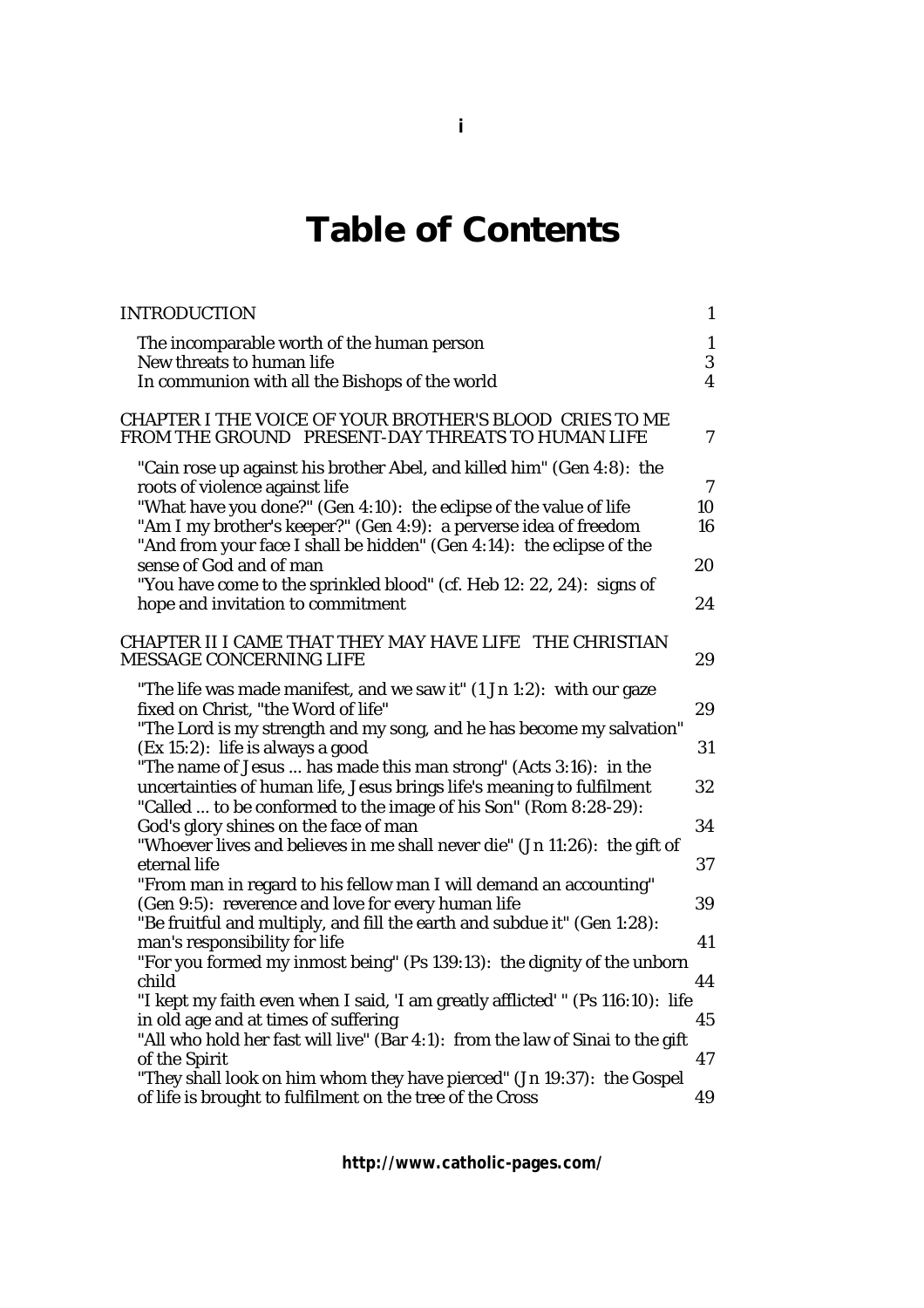| CHAPTER III YOU SHALL NOT KILL GOD'S HOLY LAW                                                                                                                                                                                                                                | 52       |
|------------------------------------------------------------------------------------------------------------------------------------------------------------------------------------------------------------------------------------------------------------------------------|----------|
| "If you would enter life, keep the commandments" (Mt 19:17): Gospel<br>and commandment                                                                                                                                                                                       | 52       |
| "From man in regard to his fellow man I will demand an accounting for<br>human life" (Gen 9:5): human life is sacred and inviolable                                                                                                                                          | 53       |
| "Your eyes beheld my unformed substance" (Ps 139:16): the unspeakable<br>crime of abortion<br>"It is I who bring both death and life" (Dt 32:39): the tragedy of                                                                                                             | 58       |
| euthanasia<br>"We must obey God rather than men" (Acts 5:29): civil law and the moral                                                                                                                                                                                        | 65       |
| law<br>"You shall love your neighbour as yourself" (Lk 10:27): "promote" life                                                                                                                                                                                                | 70<br>77 |
| CHAPTER IV YOU DID IT TO ME FOR A NEW CULTURE OF HUMAN<br><i>LIFE</i>                                                                                                                                                                                                        | 80       |
| "You are God's own people, that you may declare the wonderful deeds of<br>him who called you out of darkness into his marvellous light" (1 Pet 2:9):<br>a people of life and for life                                                                                        | 80       |
| "That which we have seen and heard we proclaim also to you" (1 Jn 1:3):<br>proclaiming the Gospel of life                                                                                                                                                                    | 81       |
| "I give you thanks that I am fearfully, wonderfully made" (Ps 139:14):<br>celebrating the Gospel of life                                                                                                                                                                     | 84       |
| "What does it profit, my brethren, if a man says he has faith but has not<br>works?" (Jas 2:14): serving the Gospel of life                                                                                                                                                  | 87       |
| "Your children will be like olive shoots around your table" (Ps 128:3): the<br>family as the "sanctuary of life"<br>"Walk as children of light" (Eph 5:8): bringing about a transformation of                                                                                | 93       |
| culture<br>"We are writing this that our joy may be complete" (1 Jn 1:4): the Gospel                                                                                                                                                                                         | 96       |
| of life is for the whole of human society                                                                                                                                                                                                                                    | 102      |
| CONCLUSION                                                                                                                                                                                                                                                                   | 103      |
| "A great portent appeared in heaven, a woman clothed with the sun" (Rev<br>12:1): the motherhood of Mary and of the Church<br>"And the dragon stood before the woman  that he might devour her<br>child when she brought it forth" (Rev 12:4): life menaced by the forces of | 104      |
| evil<br>"Death shall be no more" (Rev 21:4): the splendour of the Resurrection 106                                                                                                                                                                                           | 105      |

**http://www.catholic-pages.com/**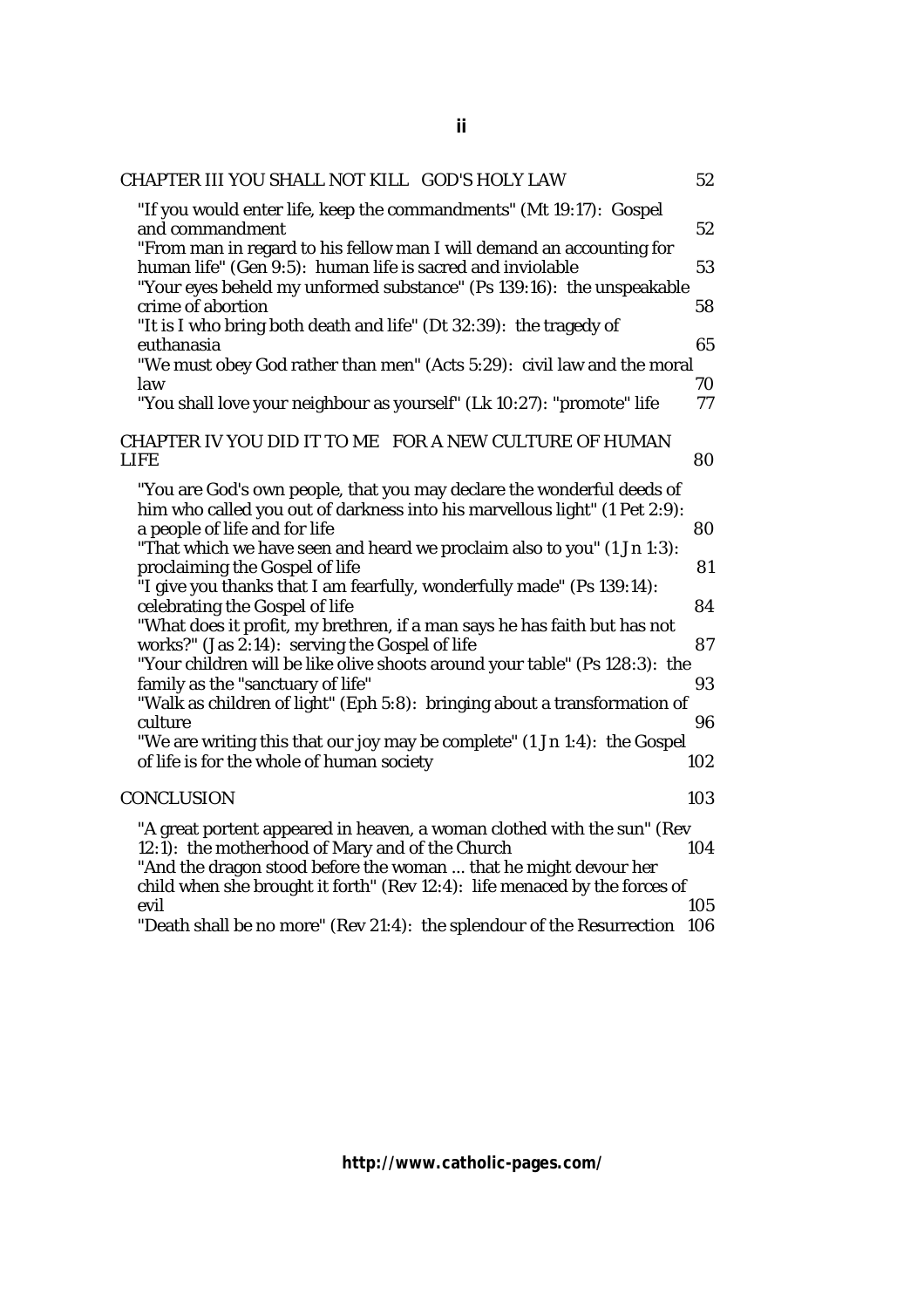## **INTRODUCTION**

1. The Gospel of life is at the heart of Jesus' message. Lovingly received day after day by the Church, it is to be preached with dauntless fidelity as "good news" to the people of every age and culture.

At the dawn of salvation, it is the Birth of a Child which is proclaimed as joyful news: "I bring you good news of a great joy which will come to all the people; for to you is born this day in the city of David a Saviour, who is Christ the Lord" (*Lk* 2:10-11). The source of this "great joy" is the Birth of the Saviour; but Christmas also reveals the full meaning of every human birth, and the joy which accompanies the Birth of the Messiah is thus seen to be the foundation and fulfilment of joy at every child born into the world (cf. *Jn* 16:21).

When he presents the heart of his redemptive mission, Jesus says: "I came that they may have life, and have it abundantly" (*Jn* 10:10). In truth, he is referring to that "new" and "eternal" life which consists in communion with the Father, to which every person is freely called in the Son by the power of the Sanctifying Spirit. It is precisely in this "life" that all the aspects and stages of human life achieve their full significance.

### *The incomparable worth of the human person*

2. Man is called to a fullness of life which far exceeds the dimensions of his earthly existence, because it consists in sharing the very life of God. The loftiness of this supernatural vocation reveals the *greatness* and the *inestimable value* of human life even in its temporal phase. Life in time, in fact, is the fundamental condition, the initial stage and an integral part of the entire unified process of human existence. It is a process which,

Downloaded from the Catholic Document Archive http://www.catholic-pages.com/documents/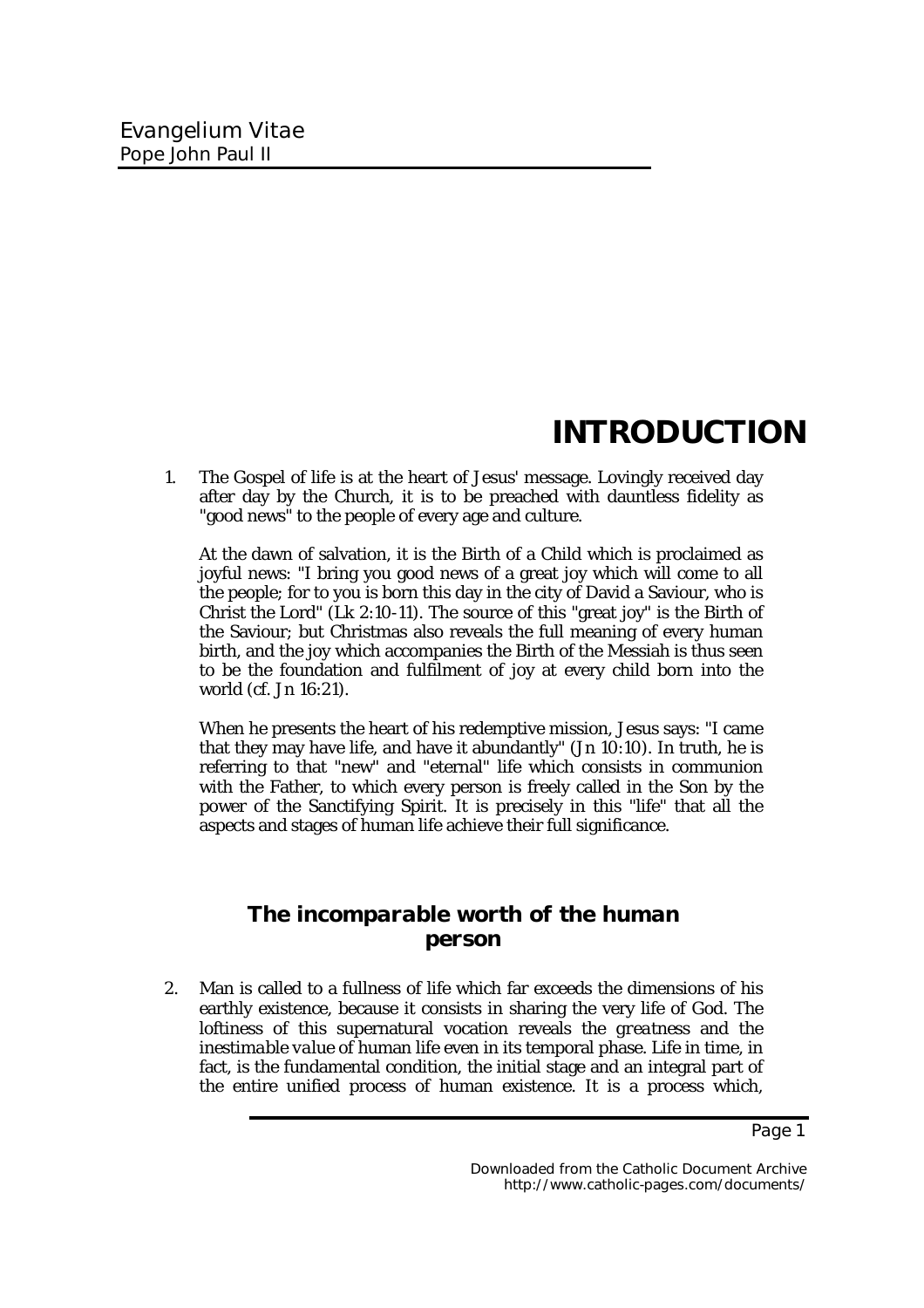$\overline{a}$ 

unexpectedly and undeservedly, is enlightened by the promise and renewed by the gift of divine life, which will reach its full realization in eternity (cf. *1 Jn* 3:1-2). At the same time, it is precisely this supernatural calling which highlights the *relative character* of each individual's earthly life. After all, life on earth is not an "ultimate" but a "penultimate" reality; even so, it remains a *sacred reality* entrusted to us, to be preserved with a sense of responsibility and brought to perfection in love and in the gift of ourselves to God and to our brothers and sisters.

The Church knows that this *Gospel of life,* which she has received from her Lord,<sup>1</sup> has a profound and persuasive echo in the heart of every person -believer and non-believer alike -- because it marvellously fulfils all the heart's expectations while infinitely surpassing them. Even in the midst of difficulties and uncertainties, every person sincerely open to truth and goodness can, by the light of reason and the hidden action of grace, come to recognize in the natural law written in the heart (cf. *Rom* 2:14-15) the sacred value of human life from its very beginning until its end, and can affirm the right of every human being to have this primary good respected to the highest degree. Upon the recognition of this right, every human community and the political community itself are founded.

In a special way, believers in Christ must defend and promote this right, aware as they are of the wonderful truth recalled by the Second Vatican Council: "By his incarnation the Son of God has united himself in some fashion with every human being".2 This saving event reveals to humanity not only the boundless love of God who "so loved the world that he gave his only Son" (*Jn* 3:16), but also the *incomparable value of every human person.*

The Church, faithfully contemplating the mystery of the Redemption, acknowledges this value with ever new wonder.3 She feels called to proclaim to the people of all times this "Gospel", the source of invincible hope and true joy for every period of history. *The Gospel of God's love for man, the Gospel of the dignity of the person and the Gospel of life are a single and indivisible Gospel.*

#### *Page 2*

 $1$  The expression "Gospel of life" is not found as such in Sacred Scripture. But it does correspond to an essential dimension of the biblical message.

<sup>2</sup> Pastoral Constitution on the Church in the Modern World *Gaudium et Spes*, 22. <sup>3</sup> Cf. JOHN PAUL II, Encyclical Letter *Redemptor Hominis* (4 March 1979), 10: *AAS* 71 (1979), 275.

Downloaded from the Catholic Document Archive http://www.catholic-pages.com/documents/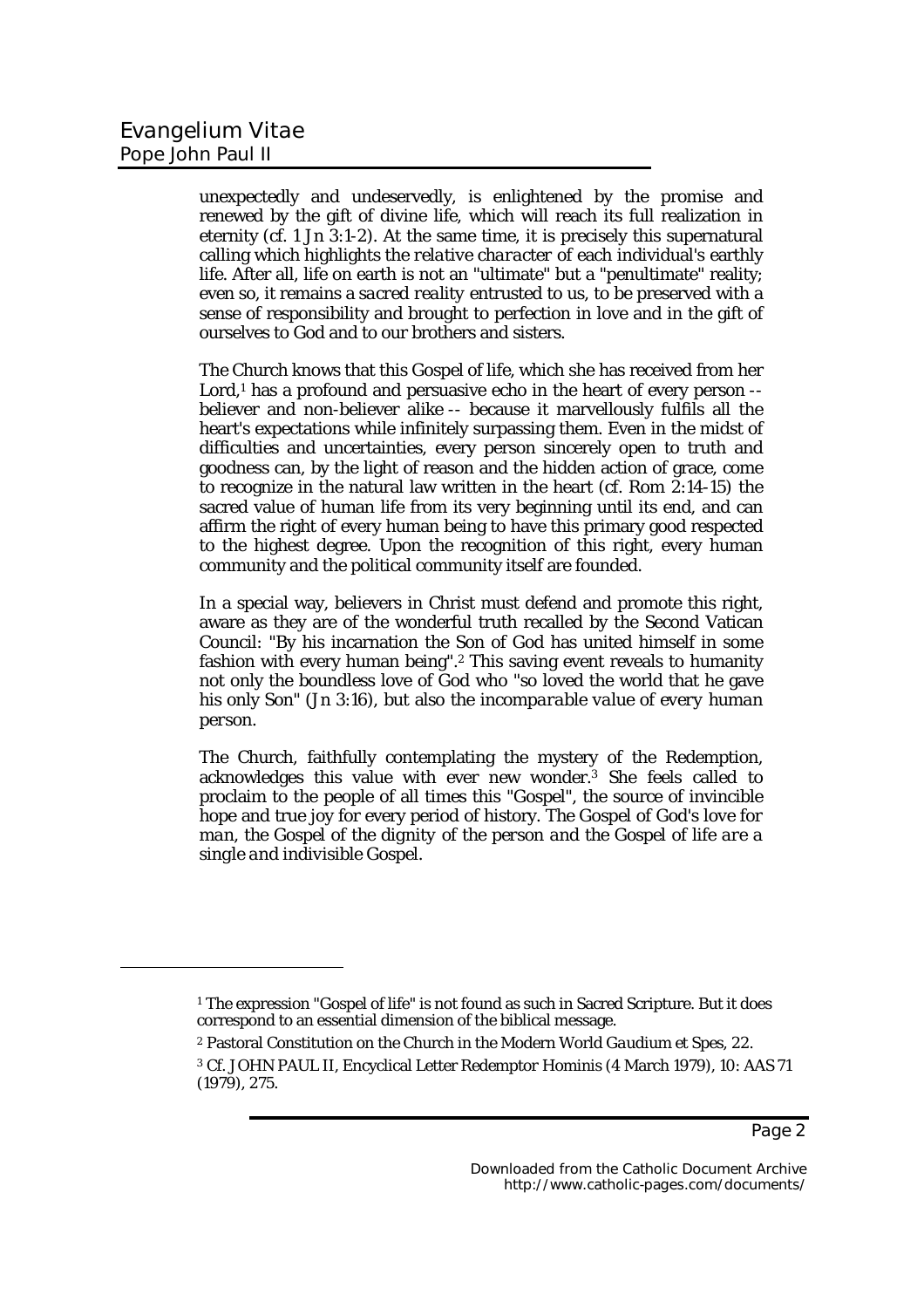For this reason, man -- living man -- represents the primary and fundamental way for the Church.<sup>4</sup>

### *New threats to human life*

3. Every individual, precisely by reason of the mystery of the Word of God who was made flesh (cf. *Jn* 1:14), is entrusted to the maternal care of the Church. Therefore every threat to human dignity and life must necessarily be felt in the Church's very heart; it cannot but affect her at the core of her faith in the Redemptive Incarnation of the Son of God, and engage her in her mission of proclaiming the *Gospel of life* in all the world and to every creature (cf. *Mk* 16:15).

Today this proclamation is especially pressing because of the extraordinary increase and gravity of threats to the life of individuals and peoples, especially where life is weak and defenceless. In addition to the ancient scourges of poverty, hunger, endemic diseases, violence and war, new threats are emerging on an alarmingly vast scale.

The Second Vatican Council, in a passage which retains all its relevance today, forcefully condemned a number of crimes and attacks against human life. Thirty years later, taking up the words of the Council and with the same forcefulness I repeat that condemnation in the name of the whole Church, certain that I am interpreting the genuine sentiment of every upright conscience: "Whatever is opposed to life itself, such as any type of murder, genocide, abortion, euthanasia, or wilful self-destruction, whatever violates the integrity of the human person, such as mutilation, torments inflicted on body or mind, attempts to coerce the will itself; whatever insults human dignity, such as subhuman living conditions, arbitrary imprisonment, deportation, slavery, prostitution, the selling of women and children; as well as disgraceful working conditions, where people are treated as mere instruments of gain rather than as free and responsible persons; all these things and others like them are infamies indeed. They poison human society, and they do more harm to those who practise them than to those who suffer from the injury. Moreover, they are a supreme dishonour to the Creator".<sup>5</sup>

4. Unfortunately, this disturbing state of affairs, far from decreasing, is expanding: with the new prospects opened up by scientific and

1

*Page 3*

<sup>4</sup> Cf. *ibid*., 14 *loc. cit*., 285.

<sup>5</sup> Pastoral Constitution on the Church in the Modern World *Gaudium et Spes*, 27.

Downloaded from the Catholic Document Archive http://www.catholic-pages.com/documents/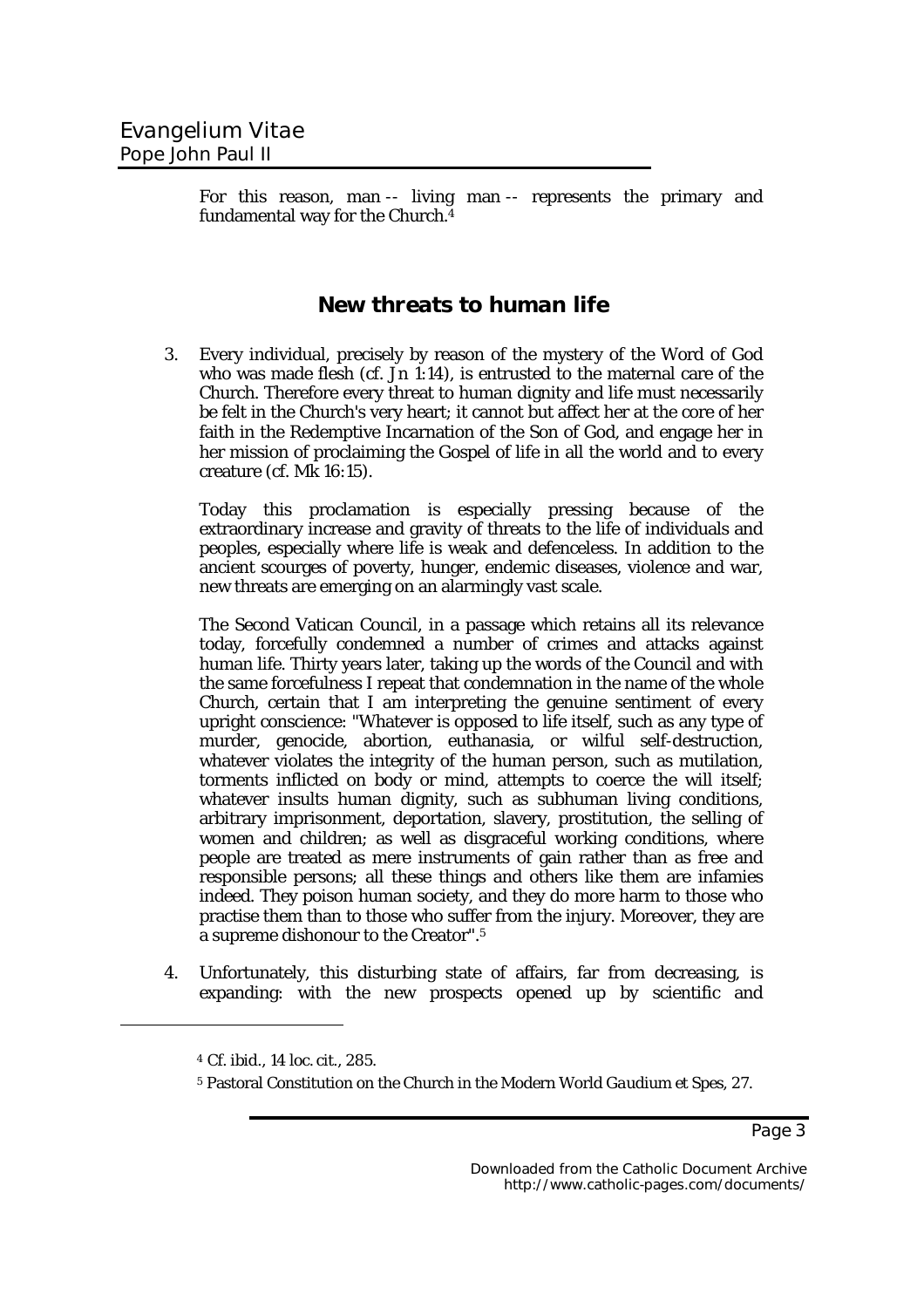technological progress there arise new forms of attacks on the dignity of the human being. At the same time a new cultural climate is developing and taking hold, which gives crimes against life a *new and -- if possible - even more sinister character,* giving rise to further grave concern: broad sectors of public opinion justify certain crimes against life in the name of the rights of individual freedom, and on this basis they claim not only exemption from punishment but even authorization by the State, so that these things can be done with total freedom and indeed with the free assistance of health-care systems.

All this is causing a profound change in the way in which life and relationships between people are considered. The fact that legislation in many countries, perhaps even departing from basic principles of their Constitutions, has determined not to punish these practices against life, and even to make them altogether legal, is both a disturbing symptom and a significant cause of grave moral decline. Choices once unanimously considered criminal and rejected by the common moral sense are gradually becoming socially acceptable. Even certain sectors of the medical profession, which by its calling is directed to the defence and care of human life, are increasingly willing to carry out these acts against the person. In this way the very nature of the medical profession is distorted and contradicted, and the dignity of those who practise it is degraded. In such a cultural and legislative situation, the serious demographic, social and family problems which weigh upon many of the world's peoples and which require responsible and effective attention from national and international bodies, are left open to false and deceptive solutions, opposed to the truth and the good of persons and nations.

The end result of this is tragic: not only is the fact of the destruction of so many human lives still to be born or in their final stage extremely grave and disturbing, but no less grave and disturbing is the fact that conscience itself, darkened as it were by such widespread conditioning, is finding it increasingly difficult to distinguish between good and evil in what concerns the basic value of human life.

### *In communion with all the Bishops of the world*

5. The *Extraordinary Consistory* of Cardinals held in Rome on 4-7 April 1991 was devoted to the problem of the threats to human life in our day. After a thorough and detailed discussion of the problem and of the challenges it poses to the entire human family and in particular to the Christian community, the Cardinals unanimously asked me to reaffirm

Downloaded from the Catholic Document Archive http://www.catholic-pages.com/documents/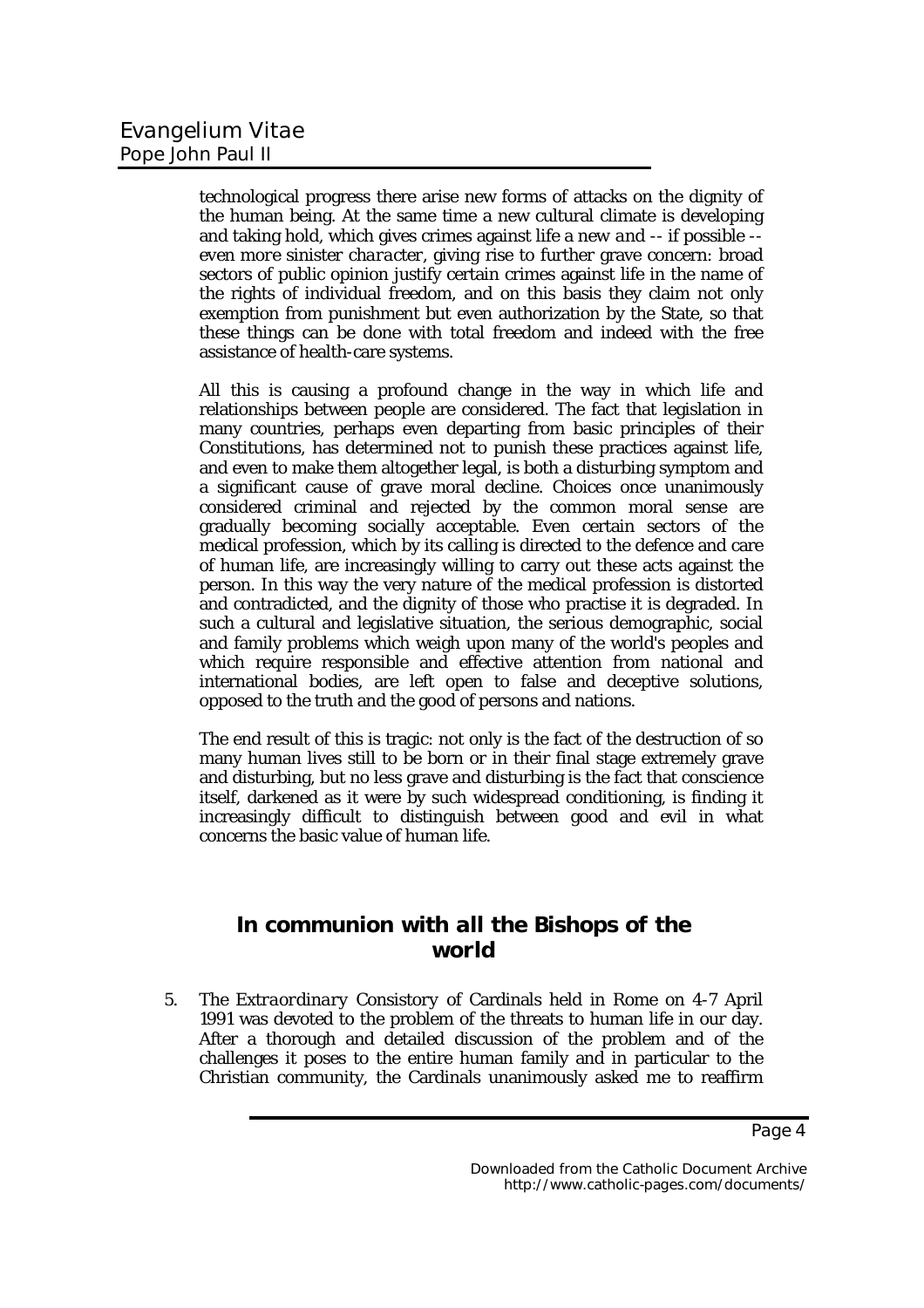with the authority of the Successor of Peter the value of human life and its inviolability, in the light of present circumstances and attacks threatening it today.

In response to this request, at Pentecost in 1991 I wrote a *personal letter* to each of my Brother Bishops asking them, in the spirit of episcopal collegiality, to offer me their cooperation in drawing up a specific document.6 I am deeply grateful to all the Bishops who replied and provided me with valuable facts, suggestions and proposals. In so doing they bore witness to their unanimous desire to share in the doctrinal and pastoral mission of the Church with regard to the *Gospel of life.*

In that same letter, written shortly after the celebration of the centenary of the Encyclical *Rerum Novarum,* I drew everyone's attention to this striking analogy: "Just as a century ago it was the working classes which were oppressed in their fundamental rights, and the Church very courageously came to their defence by proclaiming the sacrosanct rights of the worker as a person, so now, when another category of persons is being oppressed in the fundamental right to life, the Church feels in duty bound to speak out with the same courage on behalf of those who have no voice. Hers is always the evangelical cry in defence of the world's poor, those who are threatened and despised and whose human rights are violated".<sup>7</sup>

Today there exists a great multitude of weak and defenceless human beings, unborn children in particular, whose fundamental right to life is being trampled upon. If, at the end of the last century, the Church could not be silent about the injustices of those times, still less can she be silent today, when the social injustices of the past, unfortunately not yet overcome, are being compounded in many regions of the world by still more grievous forms of injustice and oppression, even if these are being presented as elements of progress in view of a new world order.

The present Encyclical, the fruit of the cooperation of the Episcopate of every country of the world, is therefore meant to be a *precise and vigorous reaffirmation of the value of human life and its inviolability,* and at the same time a pressing appeal addressed to each and every person, in the name of God: *respect, protect, love and serve life, every human life!* Only in this direction will you find justice, development, true freedom, peace and happiness!

 $\overline{a}$ 

#### *Page 5*

<sup>6</sup> Cf. Letter to all my Brothers in the Episcopate regarding the "Gospel of Life" (19 May 1991): *Insegnamenti* XIV, 1 (1991), 1293-1296.

<sup>7</sup> *Ibid., loc. cit*., p. 1294.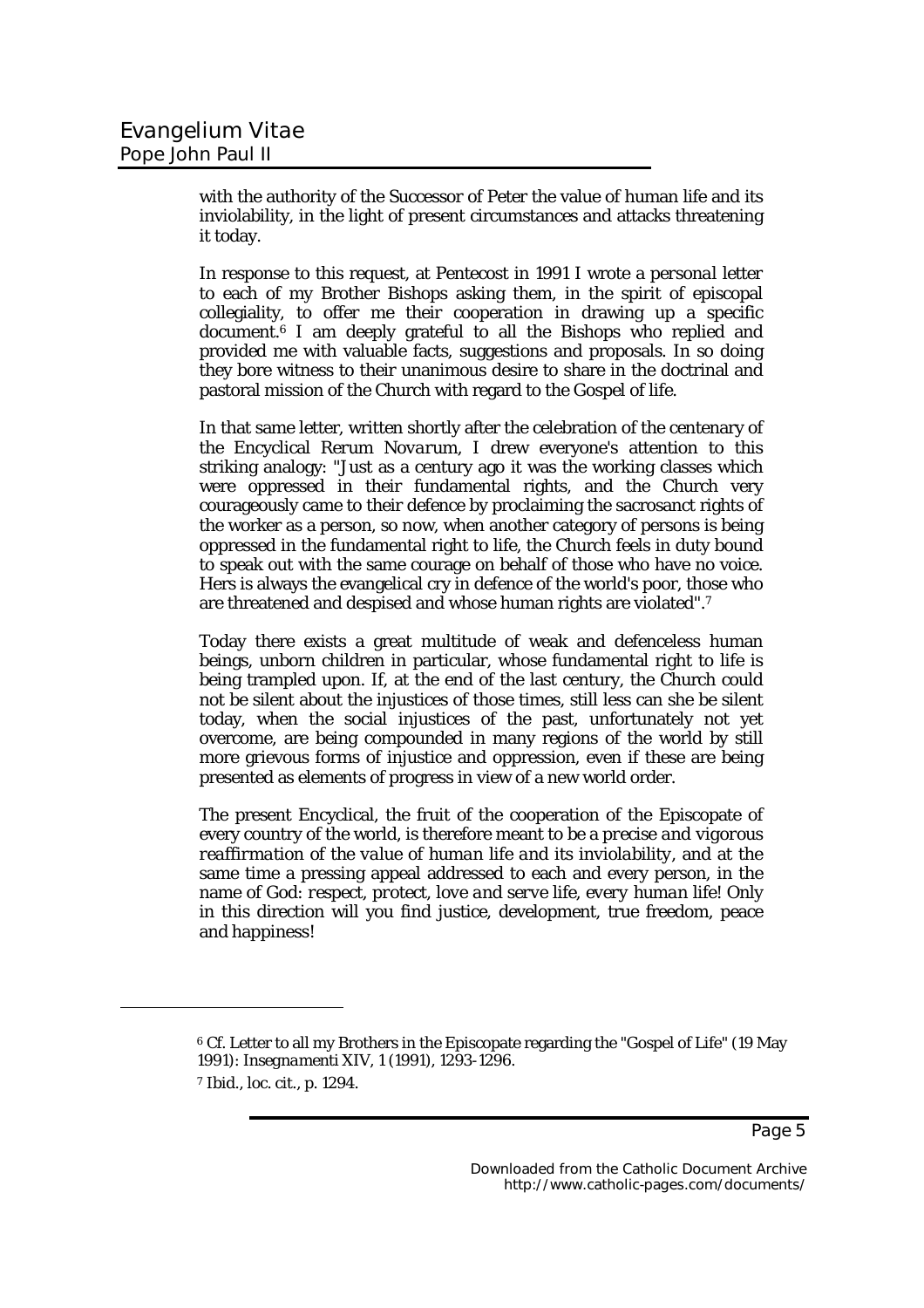$\overline{a}$ 

May these words reach all the sons and daughters of the Church! May they reach all people of good will who are concerned for the good of every man and woman and for the destiny of the whole of society!

6. In profound communion with all my brothers and sisters in the faith, and inspired by genuine friendship towards all, I wish to *meditate upon once more and proclaim the Gospel of life,* the splendour of truth which enlightens consciences, the clear light which corrects the darkened gaze, and the unfailing source of faithfulness and steadfastness in facing the ever new challenges which we meet along our path.

As I recall the powerful experience of the Year of the Family, as if to complete the *Letter* which I wrote "to every particular family in every part of the world",8 I look with renewed confidence to every household and I pray that at every level a general commitment to support the family will reappear and be strengthened, so that today too -- even amid so many difficulties and serious threats -- the family will always remain, in accordance with God's plan, the "sanctuary of life".<sup>9</sup>

To all the members of the Church, *the people of life and for life,* I make this most urgent appeal, that together we may offer this world of ours new signs of hope, and work to ensure that justice and solidarity will increase and that a new culture of human life will be affirmed, for the building of an authentic civilization of truth and love.

<sup>8</sup> Letter to Families *Gratissimam sane* (2 February 19.94), 4: *AAS* 86 (1994) 871. <sup>9</sup> JOHN PAUL II, Encyclical Letter *Centesimus Annus* (1 May 1991), 39 *AAS* 83 (1991), 842.

Downloaded from the Catholic Document Archive http://www.catholic-pages.com/documents/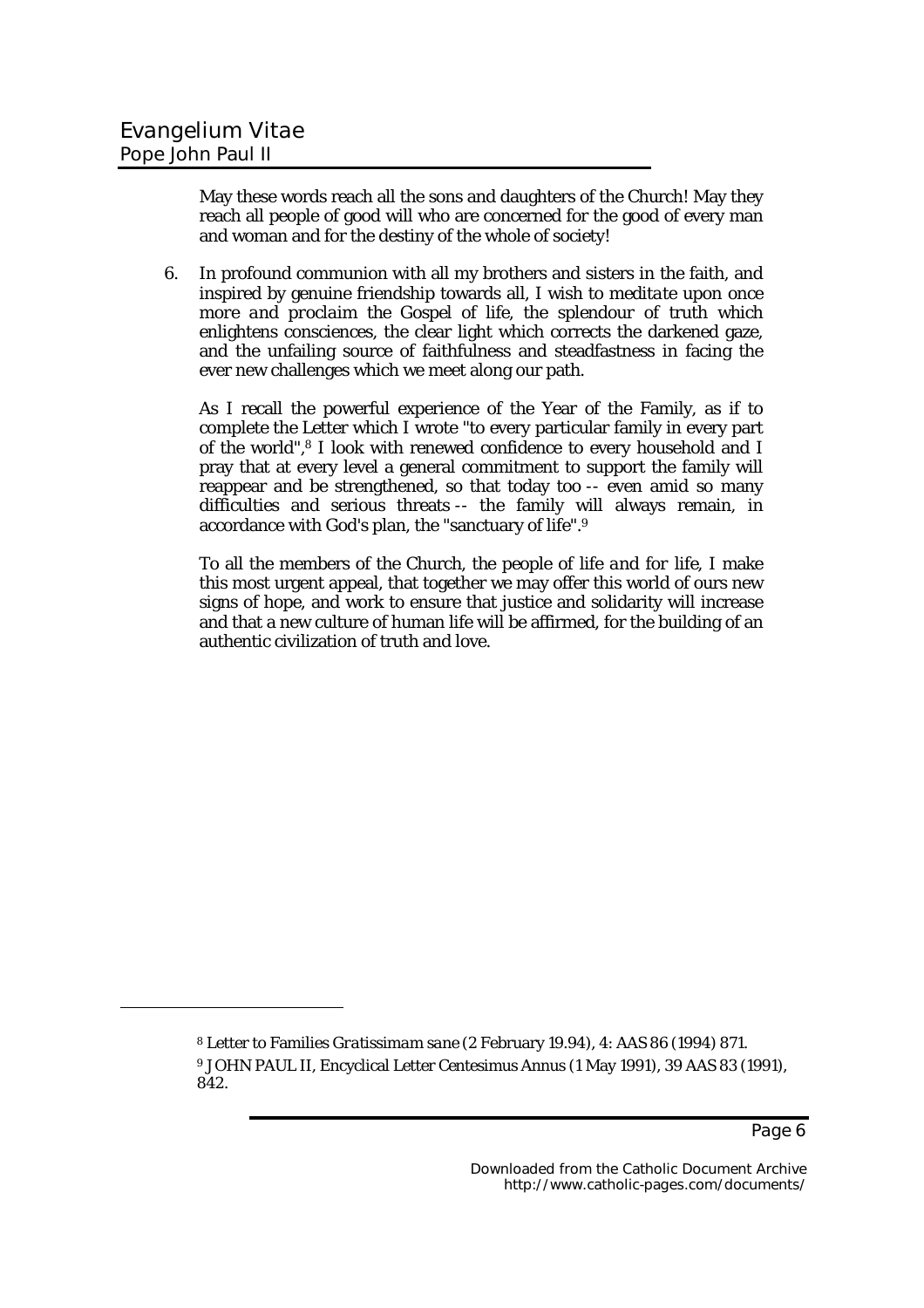## **CHAPTER I THE VOICE OF YOUR BROTHER'S BLOOD CRIES TO ME FROM THE GROUND**

## *PRESENT-DAY THREATS TO HUMAN LIFE*

## *"Cain rose up against his brother Abel, and killed him" (Gen 4:8): the roots of violence against life*

7. "God did not make death, and he does not delight in the death of the living. For he has created all things that they might exist ... *God created man for incorruption,* and made him in the image of his own eternity, but through the devil's envy *death entered the world,* and those who belong to his party experience it" (*Wis* 1:13-14; 2:23-24).

The Gospel of life, proclaimed in the beginning when man was created in the image of God for a destiny of full and perfect life (cf. *Gen* 2:7; *Wis* 9:2- 3), is contradicted by the painful experience of *death which enters the world* and casts its shadow of meaninglessness over man's entire existence. Death came into the world as a result of the devil's envy (cf. *Gen* 3:1,4-5) and the sin of our first parents (cf. *Gen* 2:17, 3:17-19). And death entered it in a violent way, *through the killing of Abel by his brother Cain:* "And when they were in the field, Cain rose up against his brother Abel, and killed him" (*Gen* 4:8).

This first murder is presented with singular eloquence in a page of the Book of Genesis which has universal significance: it is a page rewritten daily, with inexorable and degrading frequency, in the book of human history.

Let us re-read together this biblical account which, despite its archaic structure and its extreme simplicity, has much to teach us.

*Page 7*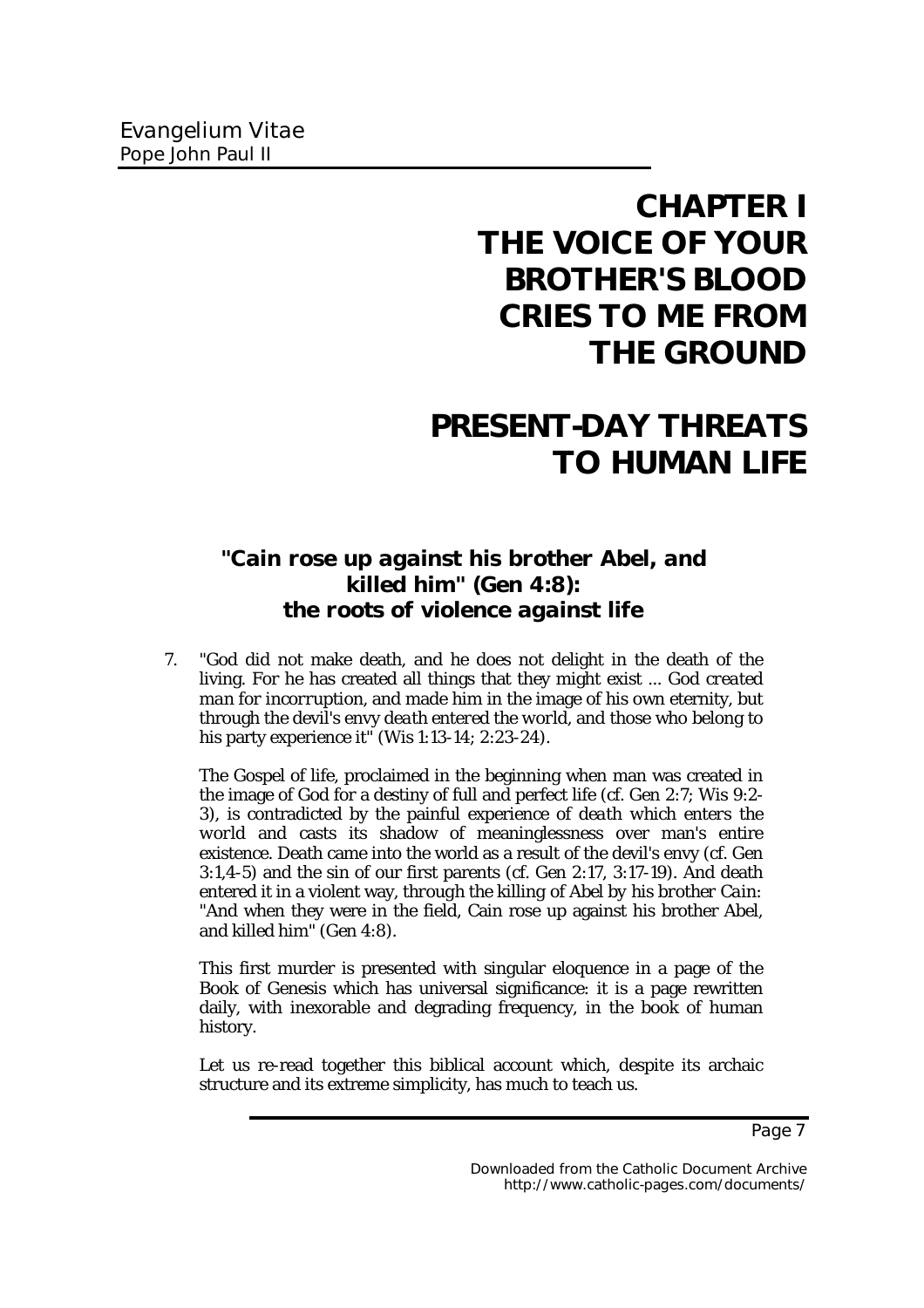*"Now Abel was a keeper of sheep, and Cain a tiller of the ground. In the course of time Cain brought to the Lord an offering of the fruit of the ground, and Abel brought of the firstlings of his flock and of their fat portions. And the Lord had regard for Abel and his offering, but for Cain and his offering he had not regard. So Cain was very angry, and his countenance fell. The Lord said to Cain, 'Why are you angry and why has your countenance fallen? If you do well, will you not be accepted? And if you do not do well, sin is crouching at the door; its desire is for you, but you must master it'.*

*"Cain said to Abel his brother, 'Let us go out to the field'. And when they were in the field, Cain rose up against his brother Abel, and killed him. Then the Lord said to Cain, 'Where is Abel your brother?' He said, 'I do not know; am I my brother's keeper?' And the Lord said, 'What have you done? The voice of your brother's blood is crying to me from the ground. And now you are cursed from the ground, which has opened its mouth to receive your brother's blood from your hand. When you till the ground, it shall no longer yield to you its strength; you shall be a fugitive and a wanderer on the earth'. Cain said to the Lord, 'My punishment is greater than I can bear. Behold, you have driven me this day away from the ground; and from your face I shall be hidden; and I shall be a fugitive and a wanderer on the earth, and whoever finds me will slay me'. Then the Lord said to him, 'Not so! If any one slays Cain, vengeance shall be taken on him sevenfold'. And the Lord put a mark on Cain, lest any who came upon him should kill him. Then Cain went away from the presence of the Lord, and dwelt in the land of Nod, east of Eden" (*Gen *4:2-16).*

8. Cain was "very angry" and his countenance "fell" because "the Lord had regard for Abel and his offering" (*Gen* 4:4-5). The biblical text does not reveal the reason why God prefers Abel's sacrifice to Cain's. It clearly shows however that God, although preferring Abel's gift, *does not interrupt his dialogue with Cain.* He admonishes him, *reminding him of his freedom in the face of evil:* man is in no way predestined to evil. Certainly, like Adam, he is tempted by the malevolent force of sin which, like a wild beast, lies in wait at the door of his heart, ready to leap on its prey. But Cain remains free in the face of sin. He can and must overcome it: "Its desire is for you, but you must master it" (*Gen* 4:7).

*Envy and anger* have the upper hand over the Lord's warning, and so Cain attacks his own brother and kills him. As we read in the *Catechism of the Catholic Church:* "In the account of Abel's murder by his brother Cain, Scripture reveals the presence of anger and envy in man, consequences of

Downloaded from the Catholic Document Archive http://www.catholic-pages.com/documents/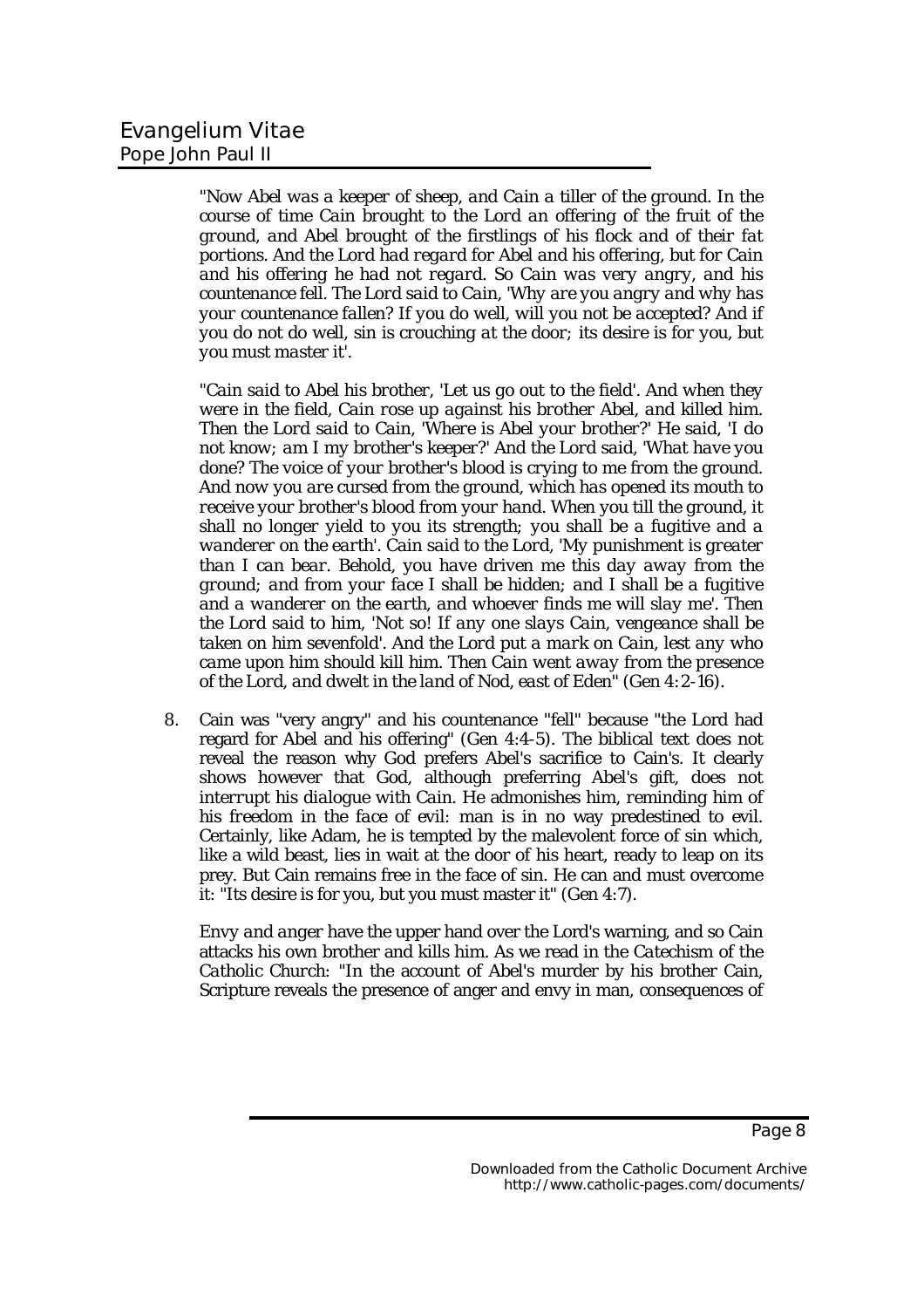original sin, from the beginning of human history. Man has become the enemy of his fellow man".<sup>10</sup>

*Brother kills brother.* Like the first fratricide, every murder is a violation of the *"spiritual" kinship* uniting mankind in one great family,11 in which all share the same fundamental good: equal personal dignity. Not infrequently the *kinship "of flesh and blood"* is also violated; for example when threats to life arise within the relationship between parents and children, such as happens in abortion or when, in the wider context of family or kinship, euthanasia is encouraged or practised.

At the root of every act of violence against one's neighbour there is *a concession to the "thinking" of the evil one,* the one who "was a murderer from the beginning" (*Jn* 8:44). As the Apostle John reminds us: "For this is the message which you have heard from the beginning, that we should love one another, and not be like Cain who was of the evil one and murdered his brother" (*1 Jn* 3:11-12). Cain's killing of his brother at the very dawn of history is thus a sad witness of how evil spreads with amazing speed: man's revolt against God in the earthly paradise is followed by the deadly combat of man against man.

After the crime, *God intervenes to avenge the one killed.* Before God, who asks him about the fate of Abel, Cain, instead of showing remorse and apologizing, arrogantly eludes the question: "I do not know; am I my brother's keeper?" (*Gen* 4:9). *"I do not know":* Cain tries to cover up his crime with a lie. This was and still is the case, when all kinds of ideologies try to justify and disguise the most atrocious crimes against human beings. *"Am I my brother's keeper?":* Cain does not wish to think about his brother and refuses to accept the responsibility which every person has towards others. We cannot but think of today's tendency for people to refuse to accept responsibility for their brothers and sisters. Symptoms of this trend include the lack of solidarity towards society's weakest members -- such as the elderly, the infirm, immigrants, children -- and the indifference frequently found in relations between the world's peoples even when basic values such as survival, freedom and peace are involved.

9. But *God cannot leave the crime unpunished:* from the ground on which it has been spilt, the blood of the one murdered demands that God should render justice (cf. *Gen* 37:26; *Is* 26:21; *Ez* 24:7-8). From this text the Church has taken the name of the "sins which cry to God for justice", and, first among them, she has included wilful murder.12 For the Jewish people,

1

#### *Page 9*

<sup>10</sup> No. 2259.

<sup>11</sup> Cf. SAINT AMBROSE, *De Noe*, 26:94-96: *CSEL* 32, 480-481.

<sup>12</sup> Cf. *Catechism of the Catholic Church*, Nos. 1867 and 2268.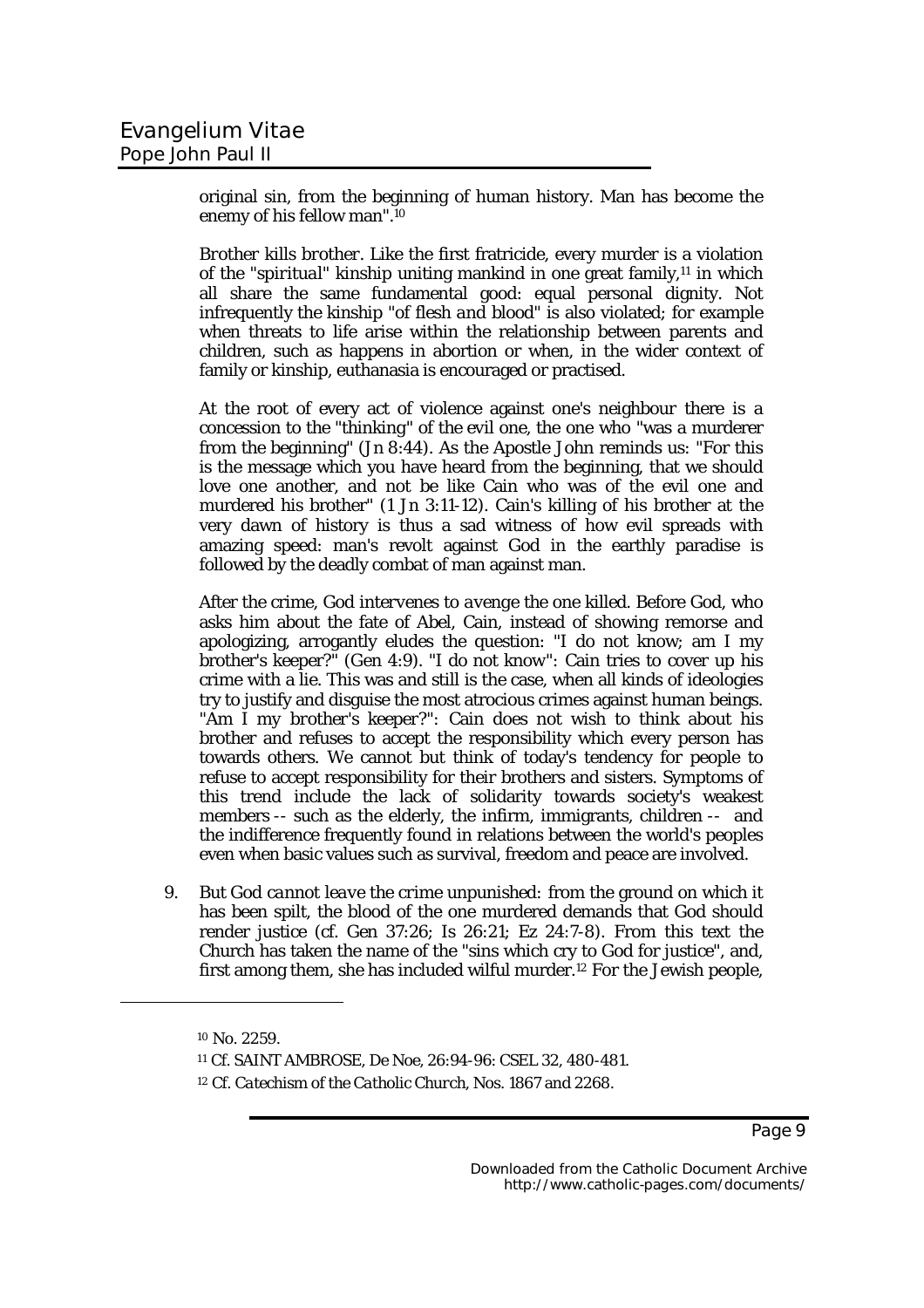as for many peoples of antiquity, blood is the source of life. Indeed "the blood is the life" (*Dt* 12:23), and life, especially human life, belongs only to God: for this reason *whoever attacks human life, in some way attacks God himself.*

*Cain* is cursed by God and also by the earth, which will deny him its fruit (cf. *Gen* 4:11-12). *He is punished:* he will live in the wilderness and the desert. Murderous violence profoundly changes man's environment. From being the "garden of Eden" (*Gen* 2:15), a place of plenty, of harmonious interpersonal relationships and of friendship with God, the earth becomes "the land of Nod" (*Gen* 4:16), a place of scarcity, loneliness and separation from God. Cain will be "a fugitive and a wanderer on the earth" (*Gen* 4:14): uncertainty and restlessness will follow him forever.

And yet God, who is always merciful even when he punishes, *"put a mark on Cain,* lest any who came upon him should kill him" (*Gen* 4:15). He thus gave him a distinctive sign, not to condemn him to the hatred of others, but to protect and defend him from those wishing to kill him, even out of a desire to avenge Abel's death. *Not even a murderer loses his personal dignity,* and God himself pledges to guarantee this. And it is precisely here that the *paradoxical mystery of the merciful justice of God* is shown forth. As Saint Ambrose writes: "Once the crime is admitted at the very inception of this sinful act of parricide, then the divine law of God's mercy should be immediately extended. If punishment is forthwith inflicted on the accused, then men in the exercise of justice would in no way observe patience and moderation, but would straightaway condemn the defendant to punishment. ... God drove Cain out of his presence and sent him into exile far away from his native land, so that he passed from a life of human kindness to one which was more akin to the rude existence of a wild beast. God, who preferred the correction rather than the death of a sinner, did not desire that a homicide be punished by the exaction of another act of homicide".<sup>13</sup>

### *"What have you done?" (Gen 4:10): the eclipse of the value of life*

10. The Lord said to Cain: "What have you done? The voice of your brother's blood is crying to me from the ground" (*Gen* 4:10).*The voice of the blood shed by men continues to cry out,* from generation to generation, in ever new and different ways.

 $\overline{a}$ 

*Page 10*

<sup>13</sup> *De Cain et Abel*, II, 10, 38: *CSEL*, 32, 408.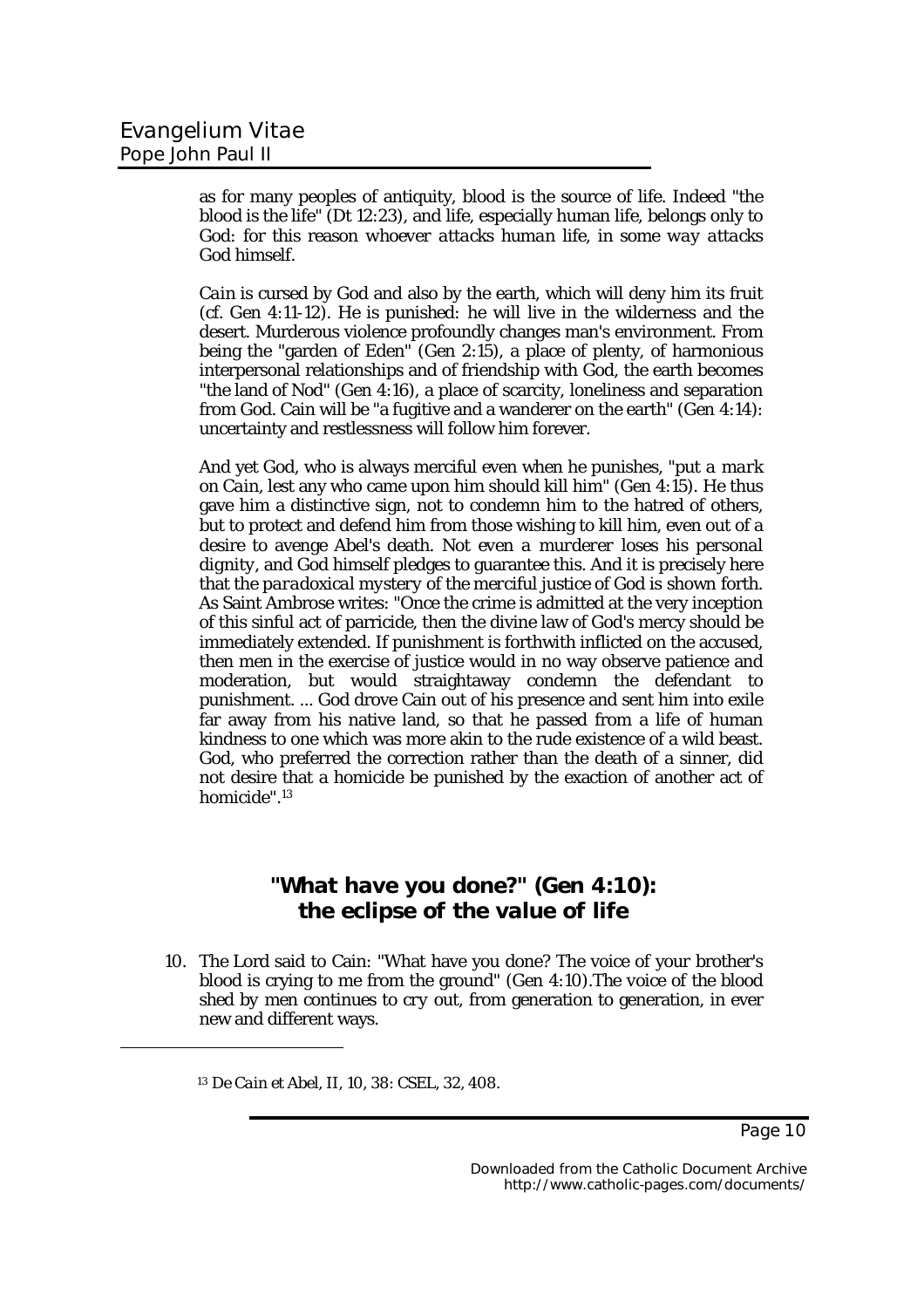The Lord's question: "What have you done?", which Cain cannot escape, is addressed also to the people of today, to make them realize the extent and gravity of the attacks against life which continue to mark human history; to make them discover what causes these attacks and feeds them; and to make them ponder seriously the consequences which derive from these attacks for the existence of individuals and peoples.

Some threats come from nature itself, but they are made worse by the culpable indifference and negligence of those who could in some cases remedy them. Others are the result of situations of violence, hatred and conflicting interests, which lead people to attack others through murder, war, slaughter and genocide.

And how can we fail to consider the violence against life done to millions of human beings, especially children, who are forced into poverty, malnutrition and hunger because of an unjust distribution of resources between peoples and between social classes? And what of the violence inherent not only in wars as such but in the scandalous arms trade, which spawns the many armed conflicts which stain our world with blood? What of the spreading of death caused by reckless tampering with the world's ecological balance, by the criminal spread of drugs, or by the promotion of certain kinds of sexual activity which, besides being morally unacceptable, also involve grave risks to life? It is impossible to catalogue completely the vast array of threats to human life, so many are the forms, whether explicit or hidden, in which they appear today!

11. Here though we shall concentrate particular attention on *another category of attacks,* affecting life in its earliest and in its final stages, attacks which present *new characteristics with respect to the past and which raise questions of extraordinary seriousness.* It is not only that in generalized opinion these attacks tend no longer to be considered as "crimes"; paradoxically they assume the nature of "rights", to the point that the State is called upon to give them *legal recognition and to make them available through the free services of health-care personnel.* Such attacks strike human life at the time of its greatest frailty, when it lacks any means of self-defence. Even more serious is the fact that, most often, those attacks are carried out in the very heart of and with the complicity of the family -- the family which by its nature is called to be the "sanctuary of life".

How did such a situation come about? Many different factors have to be taken into account. In the background there is the profound crisis of culture, which generates scepticism in relation to the very foundations of knowledge and ethics, and which makes it increasingly difficult to grasp clearly the meaning of what man is, the meaning of his rights and his duties. Then there are all kinds of existential and interpersonal difficulties, made worse by the complexity of a society in which individuals, couples

Downloaded from the Catholic Document Archive http://www.catholic-pages.com/documents/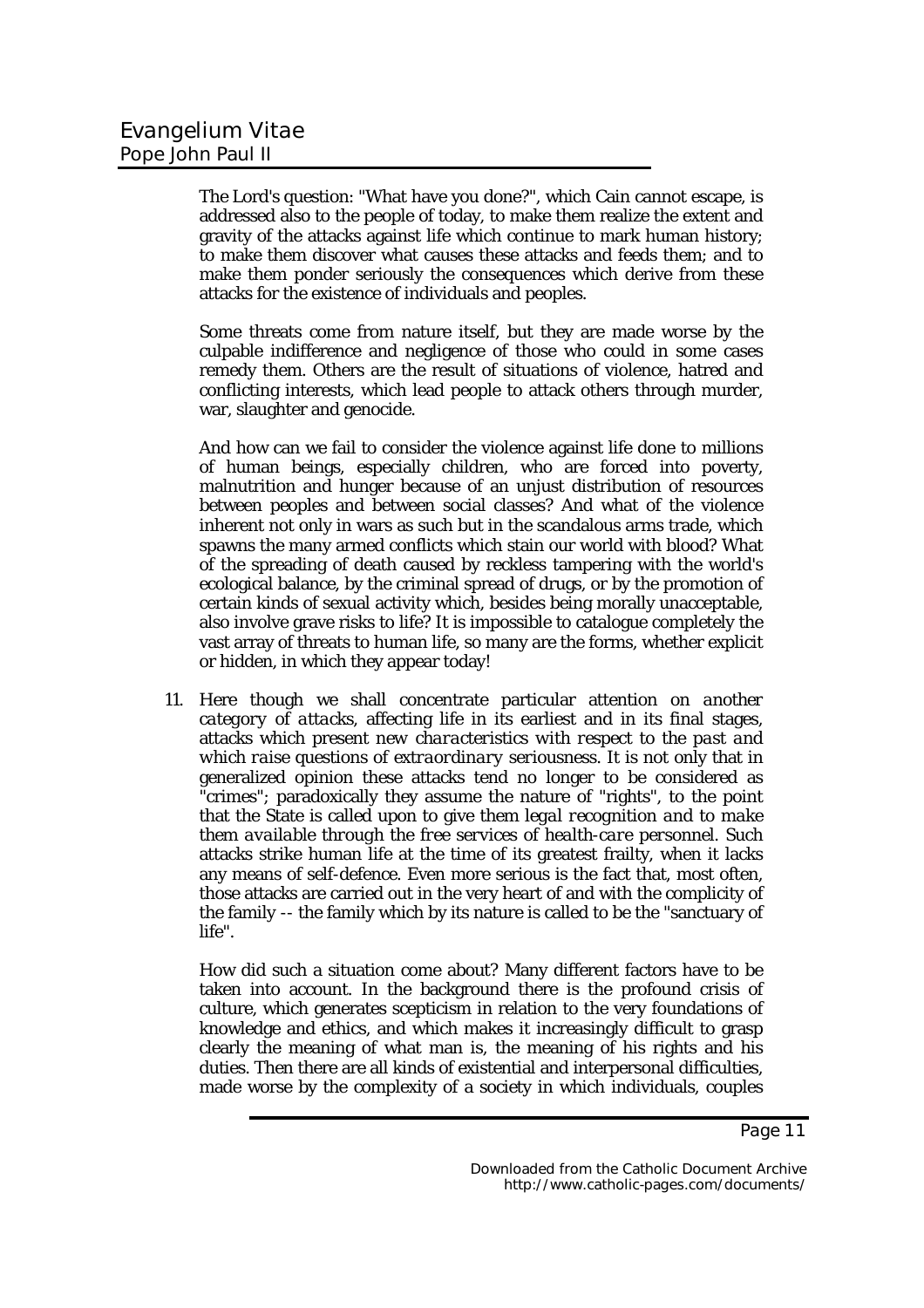and families are often left alone with their problems. There are situations of acute poverty, anxiety or frustration in which the struggle to make ends meet, the presence of unbearable pain, or instances of violence, especially against women, make the choice to defend and promote life so demanding as sometimes to reach the point of heroism.

All this explains, at least in part, how the value of life can today undergo a kind of "eclipse", even though conscience does not cease to point to it as a sacred and inviolable value, as is evident in the tendency to disguise certain crimes against life in its early or final stages by using innocuous medical terms which distract attention from the fact that what is involved is the right to life of an actual human person.

- 12. In fact, while the climate of widespread moral uncertainty can in some way be explained by the multiplicity and gravity of today's social problems, and these can sometimes mitigate the subjective responsibility of individuals, it is no less true that we are confronted by an even larger reality, which can be described as a veritable *structure of sin.* This reality is characterized by the emergence of a culture which denies solidarity and in many cases takes the form of a veritable "culture of death". This culture is actively fostered by powerful cultural, economic and political currents which encourage an idea of society excessively concerned with efficiency. Looking at the situation from this point of view, it is possible to speak in a certain sense of a *war of the powerful against the weak:* a life which would require greater acceptance, love and care is considered useless, or held to be an intolerable burden, and is therefore rejected in one way or another. A person who, because of illness, handicap or, more simply, just by existing, compromises the well-being or life-style of those who are more favoured tends to be looked upon as an enemy to be resisted or eliminated. In this way a kind of *"conspiracy against life"* is unleashed. This conspiracy involves not only individuals in their personal, family or group relationships, but goes far beyond, to the point of damaging and distorting, at the international level, relations between peoples and States.
- 13. In order to facilitate the spread of *abortion,* enormous sums of money have been invested and continue to be invested in the production of pharmaceutical products which make it possible to kill the foetus in the mother's womb without recourse to medical assistance. On this point, scientific research itself seems to be almost exclusively preoccupied with developing products which are ever more simple and effective in suppressing life and which at the same time are capable of removing abortion from any kind of control or social responsibility.

It is frequently asserted that *contraception,* if made safe and available to all, is the most effective remedy against abortion. The Catholic Church is then accused of actually promoting abortion, because she obstinately continues to teach the moral unlawfulness of contraception. When looked

Downloaded from the Catholic Document Archive http://www.catholic-pages.com/documents/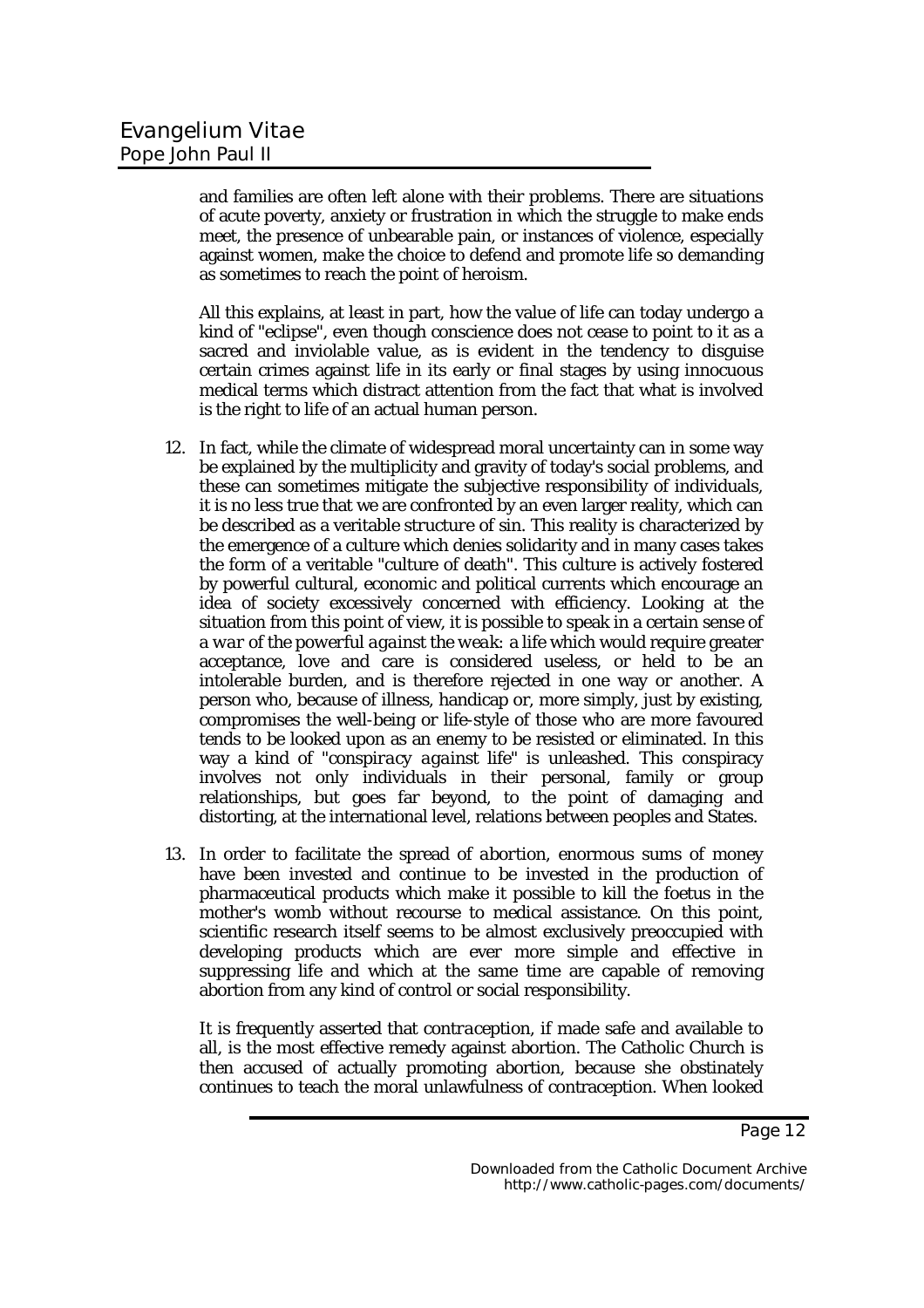$\overline{a}$ 

at carefully, this objection is clearly unfounded. It may be that many people use contraception with a view to excluding the subsequent temptation of abortion. But the negative values inherent in the "contraceptive mentality" -- which is very different from responsible parenthood, lived in respect for the full truth of the conjugal act -- are such that they in fact strengthen this temptation when an unwanted life is conceived. Indeed, the pro- abortion culture is especially strong precisely where the Church's teaching on contraception is rejected. Certainly, from the moral point of view contraception and abortion are *specifically different* evils: the former contradicts the full truth of the sexual act as the proper expression of conjugal love, while the latter destroys the life of a human being; the former is opposed to the virtue of chastity in marriage, the latter is opposed to the virtue of justice and directly violates the divine commandment "You shall not kill".

But despite their differences of nature and moral gravity, contraception and abortion are often closely connected, as fruits of the same tree. It is true that in many cases contraception and even abortion are practised under the pressure of real- life difficulties, which nonetheless can never exonerate from striving to observe God's law fully. Still, in very many other instances such practices are rooted in a hedonistic mentality unwilling to accept responsibility in matters of sexuality, and they imply a self-centred concept of freedom, which regards procreation as an obstacle to personal fulfilment. The life which could result from a sexual encounter thus becomes an enemy to be avoided at all costs, and abortion becomes the only possible decisive response to failed contraception.

The close connection which exists, in mentality, between the practice of contraception and that of abortion is becoming increasingly obvious. It is being demonstrated in an alarming way by the development of chemical products, intrauterine devices and vaccines which, distributed with the same ease as contraceptives, really act as abortifacients in the very early stages of the development of the life of the new human being.

14. The various *techniques of artificial reproduction,* which would seem to be at the service of life and which are frequently used with this intention, actually open the door to new threats against life. Apart from the fact that they are morally unacceptable, since they separate procreation from the fully human context of the conjugal act.<sup>14</sup> these techniques have a high rate of failure: not just failure in relation to fertilization but with regard to the subsequent development of the embryo, which is exposed to the risk of death, generally within a very short space of time. Furthermore, the

<sup>14</sup> Cf. CONGREGATION FOR THE DOCTRINE OF THE FAITH, Instruction on Respect for Human Life in its Origin and on the Dignity of Procreation *Donum Vitae*: *AAS* 80 (1988), 70-102.

Downloaded from the Catholic Document Archive http://www.catholic-pages.com/documents/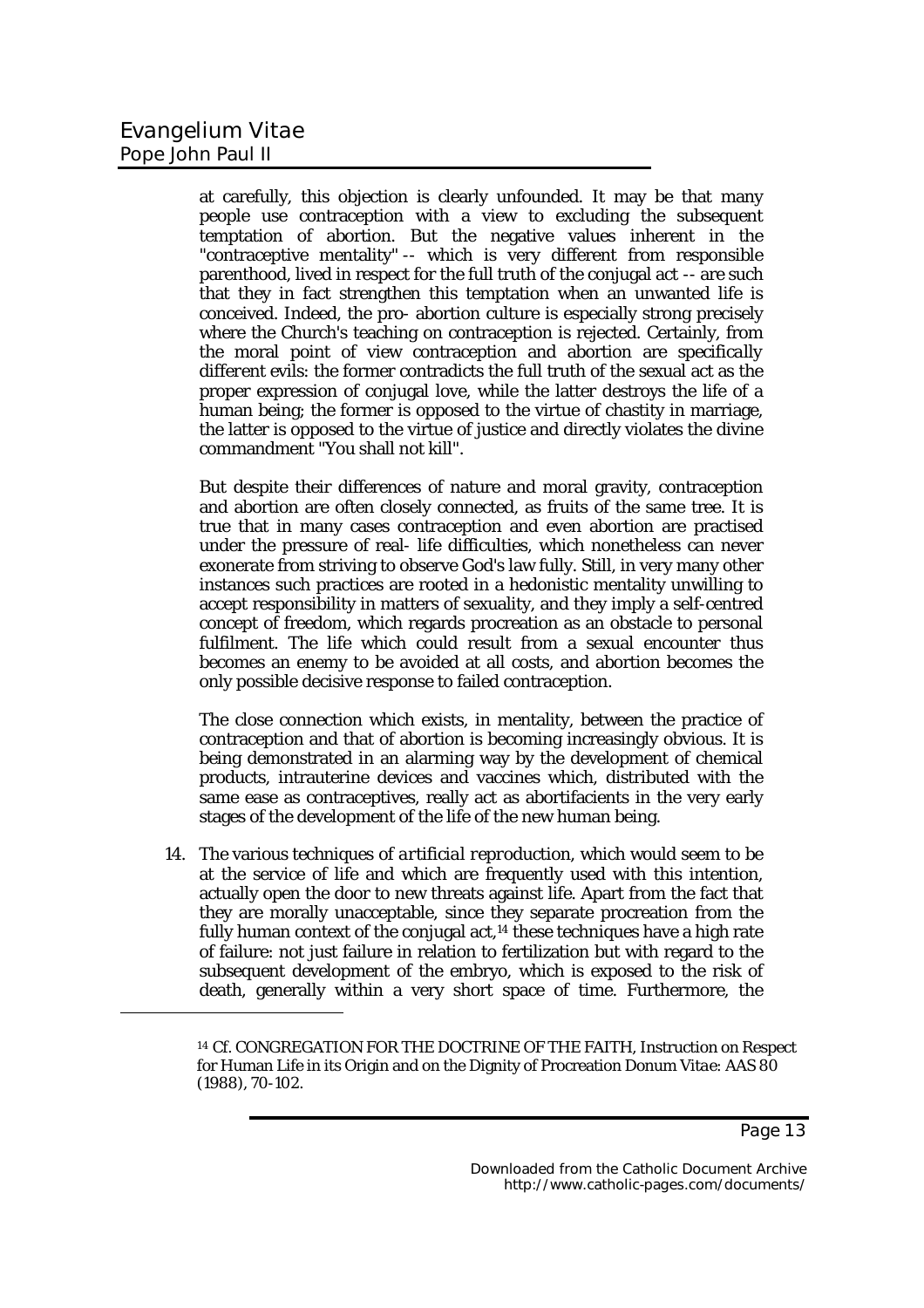number of embryos produced is often greater than that needed for implantation in the woman's womb, and these so-called "spare embryos" are then destroyed or used for research which, under the pretext of scientific or medical progress, in fact reduces human life to the level of simple "biological material" to be freely disposed of.

*Prenatal diagnosis,* which presents no moral objections if carried out in order to identify the medical treatment which may be needed by the child in the womb, all too often becomes an opportunity for proposing and procuring an abortion. This is eugenic abortion, justified in public opinion on the basis of a mentality -- mistakenly held to be consistent with the demands of "therapeutic interventions" -- which accepts life only under certain conditions and rejects it when it is affected by any limitation, handicap or illness.

Following this same logic, the point has been reached where the most basic care, even nourishment, is denied to babies born with serious handicaps or illnesses. The contemporary scene, moreover, is becoming even more alarming by reason of the proposals, advanced here and there, to justify even *infanticide,* following the same arguments used to justify the right to abortion. In this way, we revert to a state of barbarism which one hoped had been left behind forever.

15. Threats which are no less serious hang over the *incurably ill* and the *dying.* In a social and cultural context which makes it more difficult to face and accept suffering, the *temptation* becomes all the greater *to resolve the problem of suffering by eliminating it at the root,* by hastening death so that it occurs at the moment considered most suitable.

Various considerations usually contribute to such a decision, all of which converge in the same terrible outcome. In the sick person the sense of anguish, of severe discomfort, and even of desperation brought on by intense and prolonged suffering can be a decisive factor. Such a situation can threaten the already fragile equilibrium of an individual's personal and family life, with the result that, on the one hand, the sick person, despite the help of increasingly effective medical and social assistance, risks feeling overwhelmed by his or her own frailty; and on the other hand, those close to the sick person can be moved by an understandable even if misplaced compassion. All this is aggravated by a cultural climate which fails to perceive any meaning or value in suffering, but rather considers suffering the epitome of evil, to be eliminated at all costs. This is especially the case in the absence of a religious outlook which could help to provide a positive understanding of the mystery of suffering.

On a more general level, there exists in contemporary culture a certain Promethean attitude which leads people to think that they can control life and death by taking the decisions about them into their own hands. What

Downloaded from the Catholic Document Archive http://www.catholic-pages.com/documents/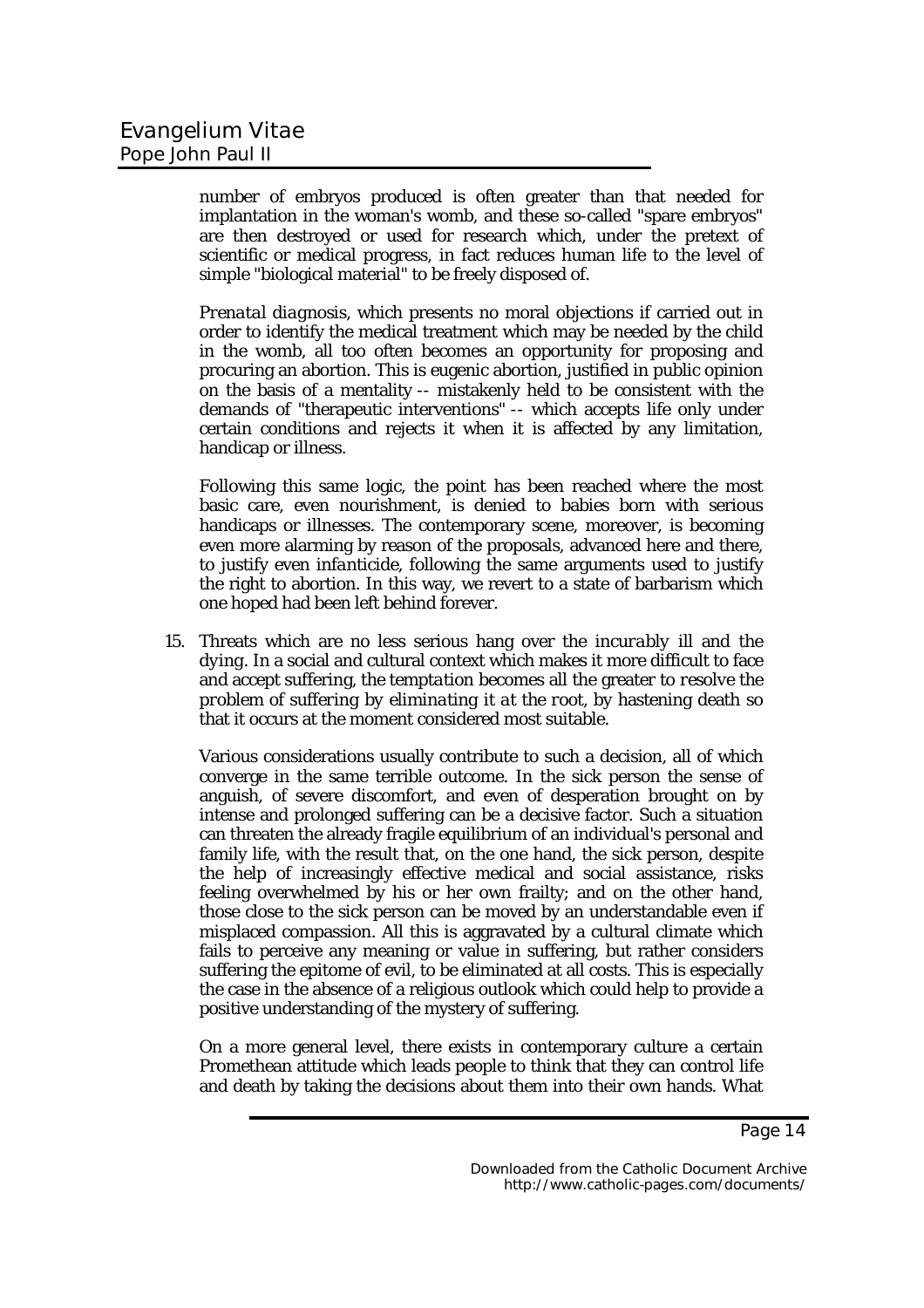really happens in this case is that the individual is overcome and crushed by a death deprived of any prospect of meaning or hope. We see a tragic expression of all this in the spread of *euthanasia* -- disguised and surreptitious, or practised openly and even legally. As well as for reasons of a misguided pity at the sight of the patient's suffering, euthanasia is sometimes justified by the utilitarian motive of avoiding costs which bring no return and which weigh heavily on society. Thus it is proposed to eliminate malformed babies, the severely handicapped, the disabled, the elderly, especially when they are not self-sufficient, and the terminally ill. Nor can we remain silent in the face of other more furtive, but no less serious and real, forms of euthanasia. These could occur for example when, in order to increase the availability of organs for transplants, organs are removed without respecting objective and adequate criteria which verify the death of the donor.

16. Another present-day *phenomenon,* frequently used to justify threats and attacks against life, is the *demographic* question. This question arises in different ways in different parts of the world. In the rich and developed countries there is a disturbing decline or collapse of the birthrate. The poorer countries, on the other hand, generally have a high rate of population growth, difficult to sustain in the context of low economic and social development, and especially where there is extreme underdevelopment. In the face of over- population in the poorer countries, instead of forms of global intervention at the international level -- serious family and social policies, programmes of cultural development and of fair production and distribution of resources -- anti-birth policies continue to be enacted.

Contraception, sterilization and abortion are certainly part of the reason why in some cases there is a sharp decline in the birthrate. It is not difficult to be tempted to use the same methods and attacks against life also where there is a situation of "demographic explosion".

The Pharaoh of old, haunted by the presence and increase of the children of Israel, submitted them to every kind of oppression and ordered that every male child born of the Hebrew women was to be killed (cf. *Ex* 1:7- 22). Today not a few of the powerful of the earth act in the same way. They too are haunted by the current demographic growth, and fear that the most prolific and poorest peoples represent a threat for the well-being and peace of their own countries. Consequently, rather than wishing to face and solve these serious problems with respect for the dignity of individuals and families and for every person's inviolable right to life, they prefer to promote and impose by whatever means a massive programme of birth control. Even the economic help which they would be ready to give is unjustly made conditional on the acceptance of an anti-birth policy.

Downloaded from the Catholic Document Archive http://www.catholic-pages.com/documents/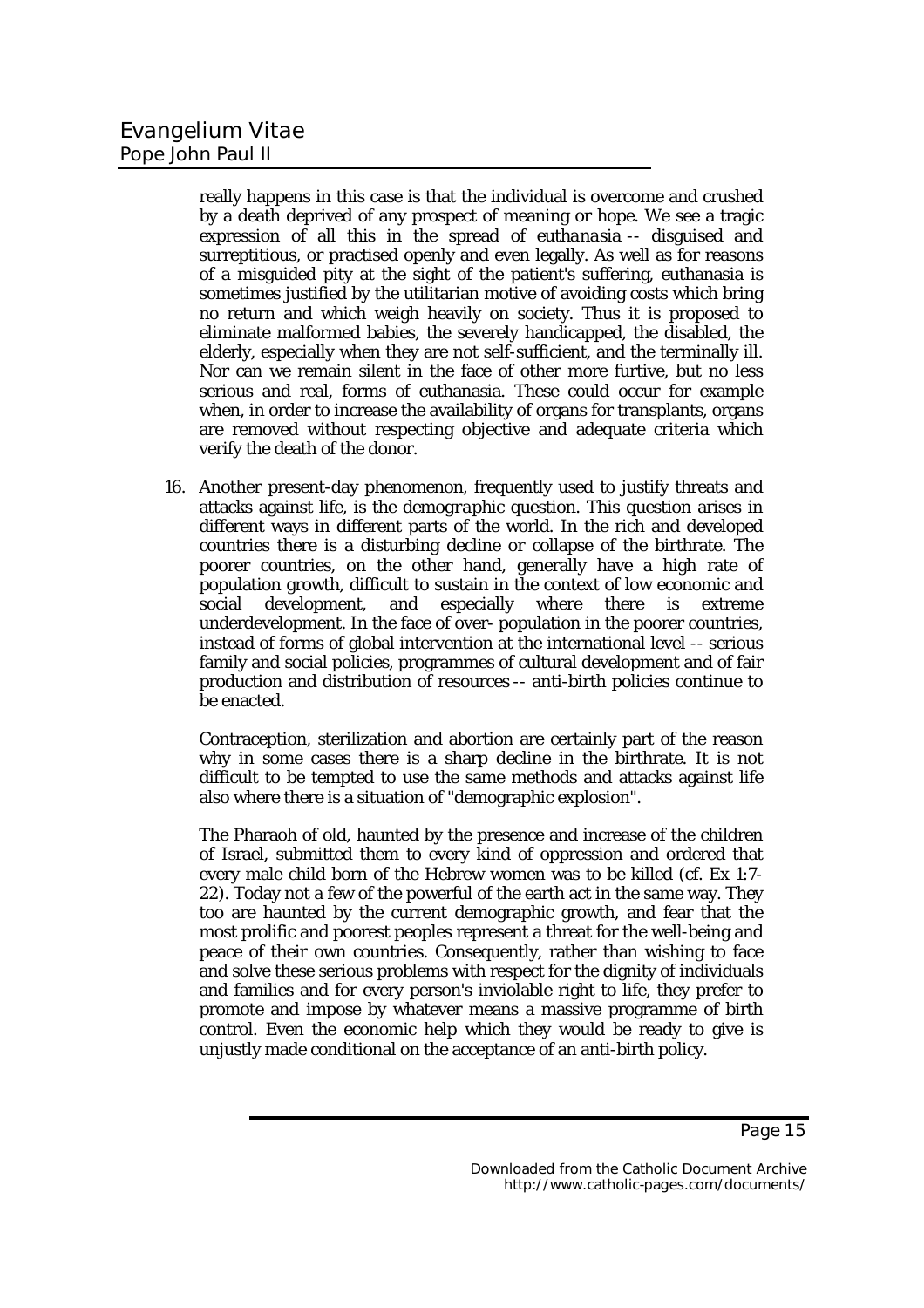1

17. Humanity today offers us a truly alarming spectacle, if we consider not only how extensively attacks on life are spreading but also their unheardof numerical proportion, and the fact that they receive widespread and powerful support from a broad consensus on the part of society, from widespread legal approval and the involvement of certain sectors of health-care personnel.

As I emphatically stated at Denver, on the occasion of the Eighth World Youth Day, "with time the threats against life have not grown weaker. They are taking on vast proportions. They are not only threats coming from the outside, from the forces of nature or the 'Cains' who kill the 'Abels'; no, they are *scientifically and systematically programmed threats.* The twentieth century will have been an era of massive attacks on life, an endless series of wars and a continual taking of innocent human life. False prophets and false teachers have had the greatest success".15 Aside from intentions, which can be varied and perhaps can seem convincing at times, especially if presented in the name of solidarity, we are in fact faced by an objective *"conspiracy against life",* involving even international Institutions, engaged in encouraging and carrying out actual campaigns to make contraception, sterilization and abortion widely available. Nor can it be denied that the mass media are often implicated in this conspiracy, by lending credit to that culture which presents recourse to contraception, sterilization, abortion and even euthanasia as a mark of progress and a victory of freedom, while depicting as enemies of freedom and progress those positions which are unreservedly pro-life.

## *"Am I my brother's keeper?" (Gen 4:9): a perverse idea of freedom*

18. The panorama described needs to be understood not only in terms of the phenomena of death which characterize it but also in the *variety of causes* which determine it. The Lord's question: "What have you done?" (*Gen* 4:10), seems almost like an invitation addressed to Cain to go beyond the material dimension of his murderous gesture, in order to recognize in it all the gravity of the *motives* which occasioned it and the *consequences* which result from it.

Decisions that go against life sometimes arise from difficult or even tragic situations of profound suffering, loneliness, a total lack of economic

<sup>15</sup> Address during the Prayer Vigil for the Eighth World Youth Day, Denver, 14 August 1993, II, 3: *AAS* 86 (1994), 419.

Downloaded from the Catholic Document Archive http://www.catholic-pages.com/documents/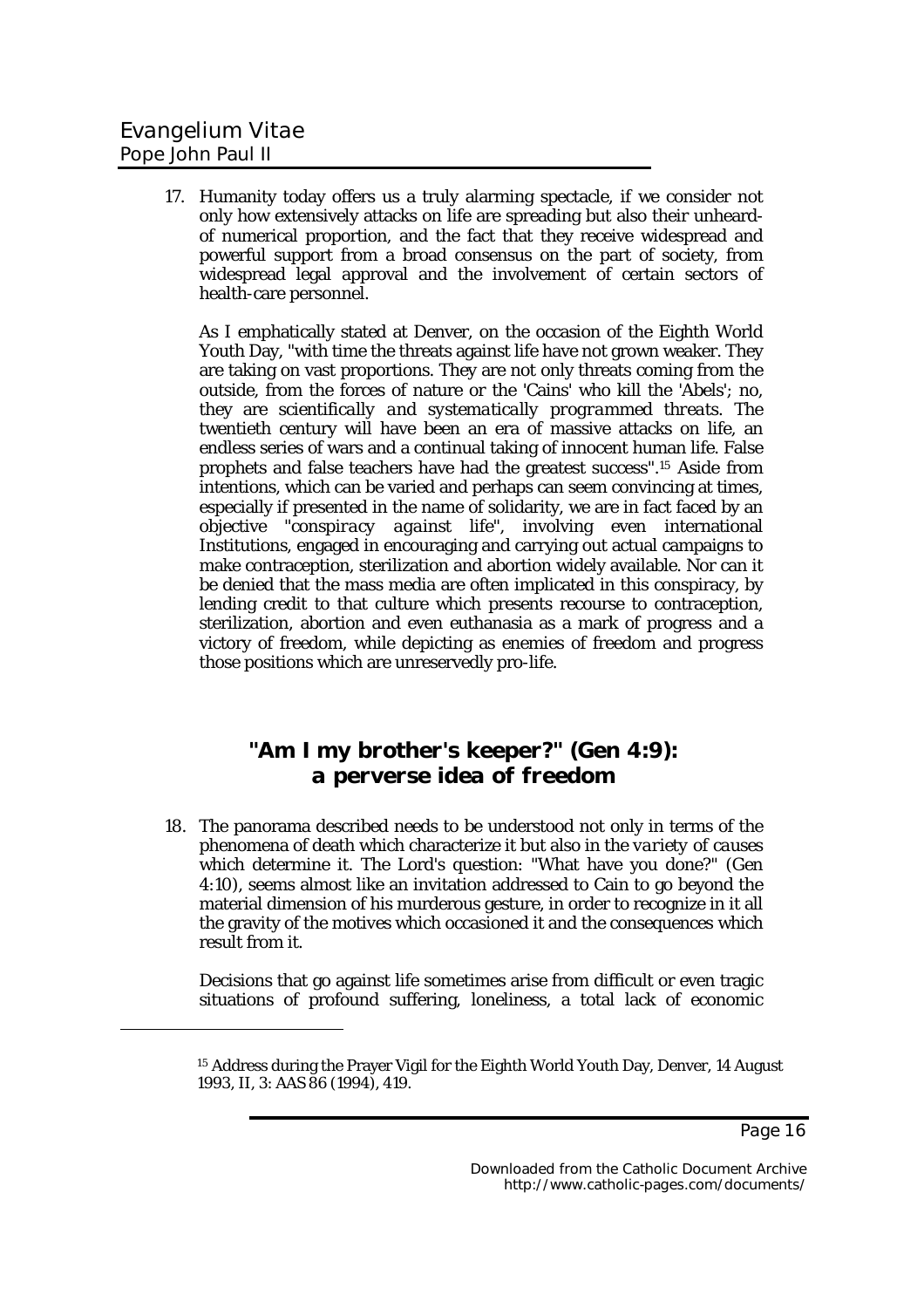prospects, depression and anxiety about the future. Such circumstances can mitigate even to a notable degree subjective responsibility and the consequent culpability of those who make these choices which in themselves are evil. But today the problem goes far beyond the necessary recognition of these personal situations. It is a problem which exists at the cultural, social and political level, where it reveals its more sinister and disturbing aspect in the tendency, ever more widely shared, to interpret the above crimes against life as *legitimate expressions of individual freedom, to be acknowledged and protected as actual rights.*

In this way, and with tragic consequences, a long historical process is reaching a turning-point. The process which once led to discovering the idea of "human rights" -- rights inherent in every person and prior to any Constitution and State legislation -- is today marked by a *surprising contradiction.* Precisely in an age when the inviolable rights of the person are solemnly proclaimed and the value of life is publicly affirmed, the very right to life is being denied or trampled upon, especially at the more significant moments of existence: the moment of birth and the moment of death.

On the one hand, the various declarations of human rights and the many initiatives inspired by these declarations show that at the global level there is a growing moral sensitivity, more alert to acknowledging the value and dignity of every individual as a human being, without any distinction of race, nationality, religion, political opinion or social class.

On the other hand, these noble proclamations are unfortunately contradicted by a tragic repudiation of them in practice. This denial is still more distressing, indeed more scandalous, precisely because it is occurring in a society which makes the affirmation and protection of human rights its primary objective and its boast. How can these repeated affirmations of principle be reconciled with the continual increase and widespread justification of attacks on human life? How can we reconcile these declarations with the refusal to accept those who are weak and needy, or elderly, or those who have just been conceived? These attacks go directly against respect for life and they represent a *direct threat to the entire culture of human rights.* It is a threat capable, in the end, of jeopardizing the very meaning of democratic coexistence: *rather than societies of "people living together", our cities risk becoming societies of people who are rejected,* marginalized, uprooted and oppressed. If we then look at the wider worldwide perspective, how can we fail to think that the very affirmation of the rights of individuals and peoples made in distinguished international assemblies is a merely futile exercise of rhetoric, if we fail to unmask the selfishness of the rich countries which exclude poorer countries from access to development or make such access dependent on arbitrary prohibitions against procreation, setting up an

Downloaded from the Catholic Document Archive http://www.catholic-pages.com/documents/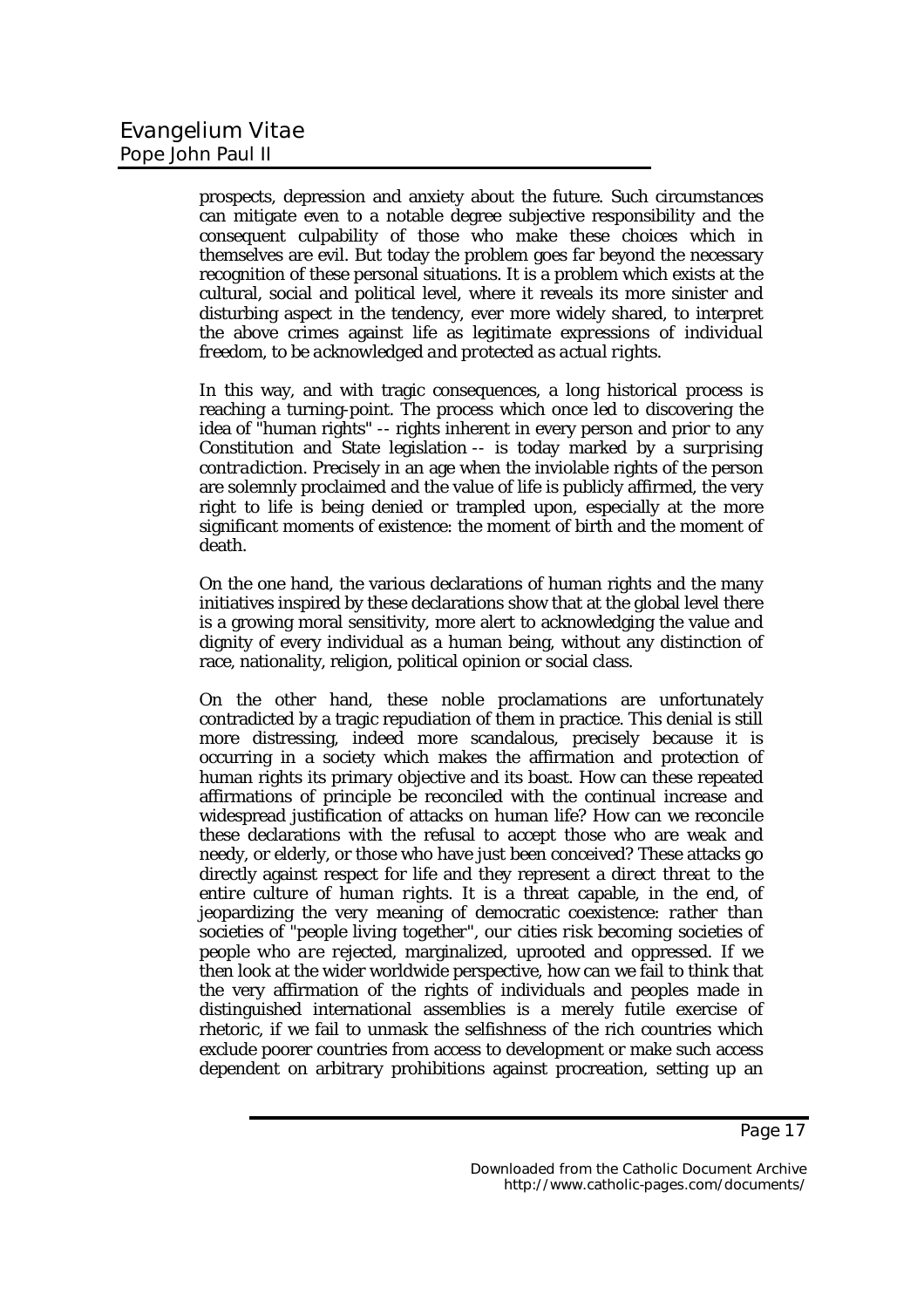opposition between development and man himself? Should we not question the very economic models often adopted by States which, also as a result of international pressures and forms of conditioning, cause and aggravate situations of injustice and violence in which the life of whole peoples is degraded and trampled upon?

#### 19. What are *the roots of this remarkable contradiction?*

We can find them in an overall assessment of a cultural and moral nature, beginning with the mentality which *carries the concept of subjectivity to an extreme* and even distorts it, and recognizes as a subject of rights only the person who enjoys full or at least incipient autonomy and who emerges from a state of total dependence on others. But how can we reconcile this approach with *the exaltation of man as a being who is "not to be used"?* The theory of human rights is based precisely on the affirmation that the human person, unlike animals and things, cannot be subjected to domination by others. We must also mention the mentality which tends to *equate personal dignity with the capacity for verbal and explicit,* or at least perceptible, *communication.* It is clear that on the basis of these presuppositions there is no place in the world for anyone who, like the unborn or the dying, is a weak element in the social structure, or for anyone who appears completely at the mercy of others and radically dependent on them, and can only communicate through the silent language of a profound sharing of affection. In this case it is force which becomes the criterion for choice and action in interpersonal relations and in social life. But this is the exact opposite of what a State ruled by law, as a community in which the "reasons of force" are replaced by the "force of reason", historically intended to affirm.

At another level, the roots of the contradiction between the solemn affirmation of human rights and their tragic denial in practice lies in a *notion of freedom* which exalts the isolated individual in an absolute way, and gives no place to solidarity, to openness to others and service of them. While it is true that the taking of life not yet born or in its final stages is sometimes marked by a mistaken sense of altruism and human compassion, it cannot be denied that such a culture of death, taken as a whole, betrays a completely individualistic concept of freedom, which ends up by becoming the freedom of "the strong" against the weak who have no choice but to submit.

It is precisely in this sense that Cain's answer to the Lord's question: "Where is Abel your brother?" can be interpreted: "I do not know; *am I my brother's keeper?"* (*Gen* 4:9). Yes, every man is his "brother's keeper", because God entrusts us to one another. And it is also in view of this entrusting that God gives everyone freedom, a freedom which possesses an *inherently relational dimension.* This is a great gift of the Creator, placed as it is at the service of the person and of his fulfilment through the gift of

Downloaded from the Catholic Document Archive http://www.catholic-pages.com/documents/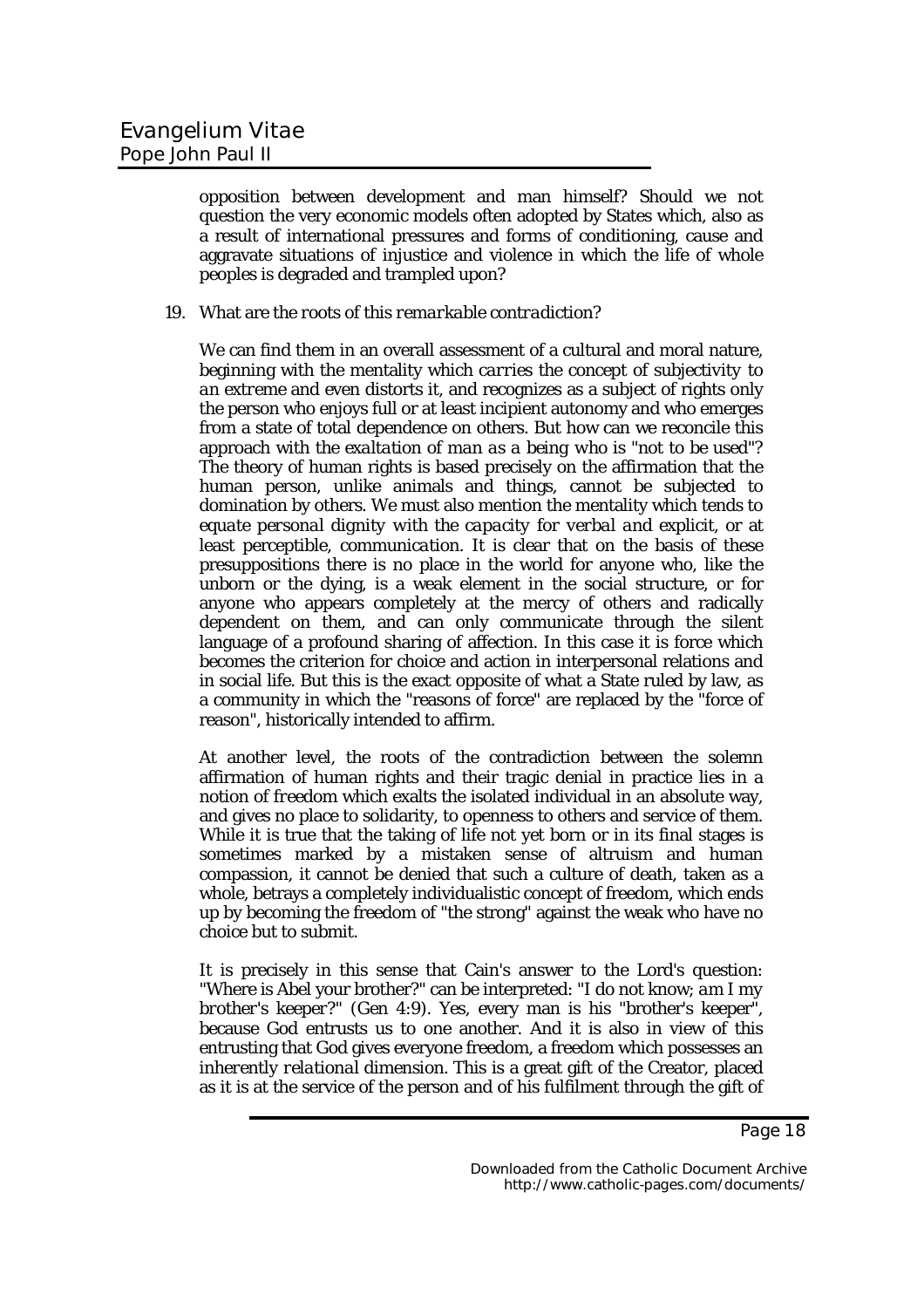self and openness to others; but when freedom is made absolute in an individualistic way, it is emptied of its original content, and its very meaning and dignity are contradicted.

There is an even more profound aspect which needs to be emphasized: freedom negates and destroys itself, and becomes a factor leading to the destruction of others, when it no longer recognizes and respects *its essential link with the truth.* When freedom, out of a desire to emancipate itself from all forms of tradition and authority, shuts out even the most obvious evidence of an objective and universal truth, which is the foundation of personal and social life, then the person ends up by no longer taking as the sole and indisputable point of reference for his own choices the truth about good and evil, but only his subjective and changeable opinion or, indeed, his selfish interest and whim.

20. This view of freedom *leads to a serious distortion of life in society.* If the promotion of the self is understood in terms of absolute autonomy, people inevitably reach the point of rejecting one another. Everyone else is considered an enemy from whom one has to defend oneself. Thus society becomes a mass of individuals placed side by side, but without any mutual bonds. Each one wishes to assert himself independently of the other and in fact intends to make his own interests prevail. Still, in the face of other people's analogous interests, some kind of compromise must be found, if one wants a society in which the maximum possible freedom is guaranteed to each individual. In this way, any reference to common values and to a truth absolutely binding on everyone is lost, and social life ventures on to the shifting sands of complete relativism. At that point, *everything is negotiable, everything is open to bargaining:* even the first of the fundamental rights, the right to life.

This is what is happening also at the level of politics and government: the original and inalienable right to life is questioned or denied on the basis of a parliamentary vote or the will of one part of the people -- even if it is the majority. This is the sinister result of a relativism which reigns unopposed: the "right" ceases to be such, because it is no longer firmly founded on the inviolable dignity of the person, but is made subject to the will of the stronger part. In this way democracy, contradicting its own principles, effectively moves towards a form of totalitarianism. The State is no longer the "common home" where all can live together on the basis of principles of fundamental equality, but is transformed into a *tyrant State,* which arrogates to itself the right to dispose of the life of the weakest and most defenceless members, from the unborn child to the elderly, in the name of a public interest which is really nothing but the interest of one part. The appearance of the strictest respect for legality is maintained, at least when the laws permitting abortion and euthanasia are the result of a ballot in accordance with what are generally seen as the rules of democracy. Really,

*Page 19*

Downloaded from the Catholic Document Archive http://www.catholic-pages.com/documents/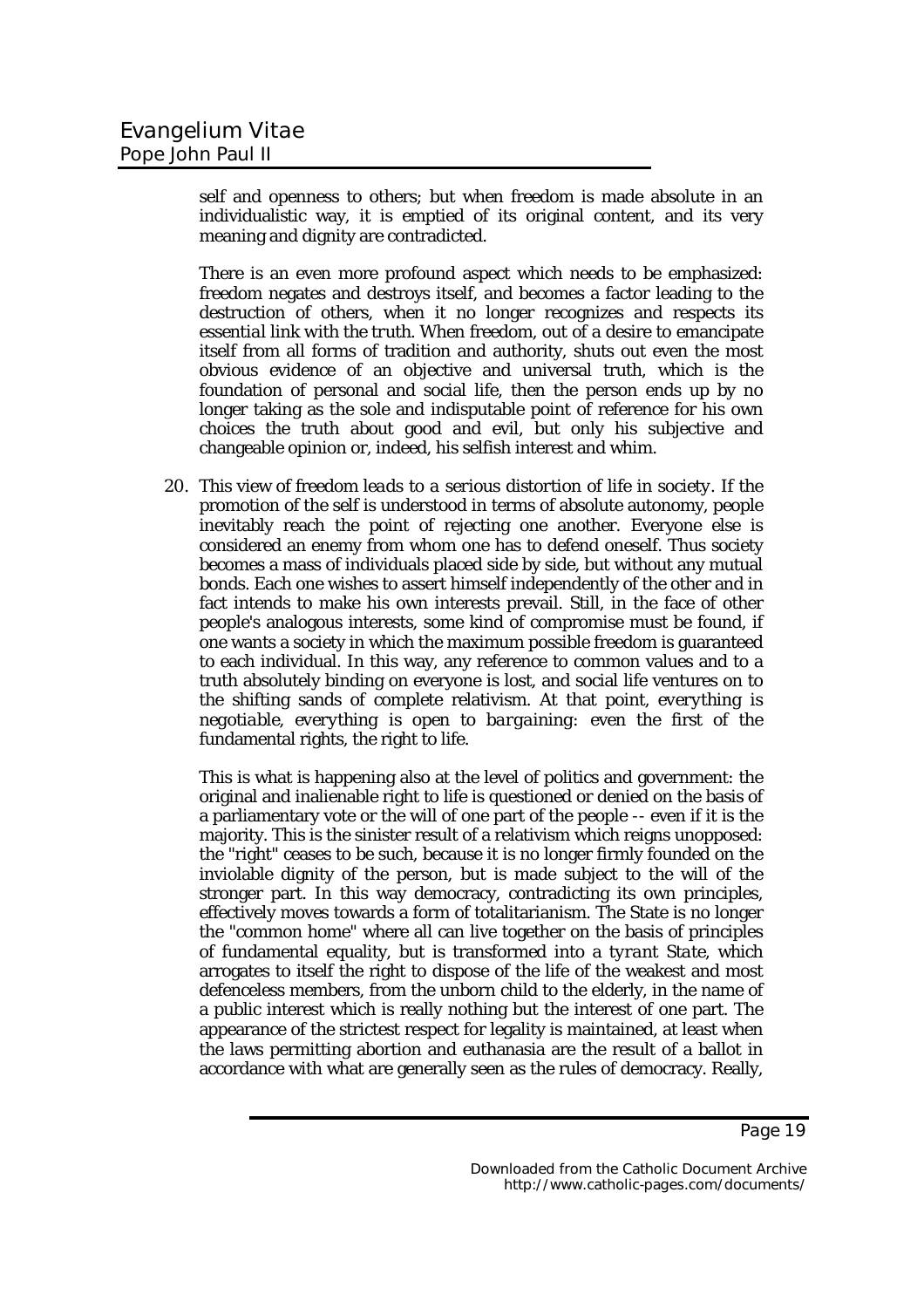1

what we have here is only the tragic caricature of legality; the democratic ideal, which is only truly such when it acknowledges and safeguards the dignity of every human person, *is betrayed in its very foundations:* "How is it still possible to speak of the dignity of every human person when the killing of the weakest and most innocent is permitted? In the name of what justice is the most unjust of discriminations practised: some individuals are held to be deserving of defence and others are denied that dignity?"<sup>16</sup> When this happens, the process leading to the breakdown of a genuinely human co-existence and the disintegration of the State itself has already begun.

To claim the right to abortion, infanticide and euthanasia, and to recognize that right in law, means to attribute to human freedom a *perverse and evil significance:* that of an *absolute power over others and against others.* This is the death of true freedom: "Truly, truly, I say to you, every one who commits sin is a slave to sin" (*Jn* 8:34).

## *"And from your face I shall be hidden" (Gen 4:14): the eclipse of the sense of God and of man*

21. In seeking the deepest roots of the struggle between the "culture of life" and the "culture of death", we cannot restrict ourselves to the perverse idea of freedom mentioned above. We have to go to the heart of the tragedy being experienced by modern man: *the eclipse of the sense of God and of man,* typical of a social and cultural climate dominated by secularism, which, with its ubiquitous tentacles, succeeds at times in putting Christian communities themselves to the test. Those who allow themselves to be influenced by this climate easily fall into a sad vicious circle: *when the sense of God is lost, there is also a tendency to lose the sense of man,* of his dignity and his life; in turn, the systematic violation of the moral law, especially in the serious matter of respect for human life and its dignity, produces a kind of progressive darkening of the capacity to discern God's living and saving presence.

Once again we can gain insight from the story of Abel's murder by his brother. After the curse imposed on him by God, Cain thus addresses the Lord: "My punishment is greater than I can bear. Behold, you have driven me this day away from the ground; and *from your face I shall be hidden;*

<sup>16</sup> JOHN PAUL II, Address to the Participants at the Study Conference on "The Right to Life and Europe", 18 December 1987: *Insegnamenti*, X, 3 (1987), 1446-1447.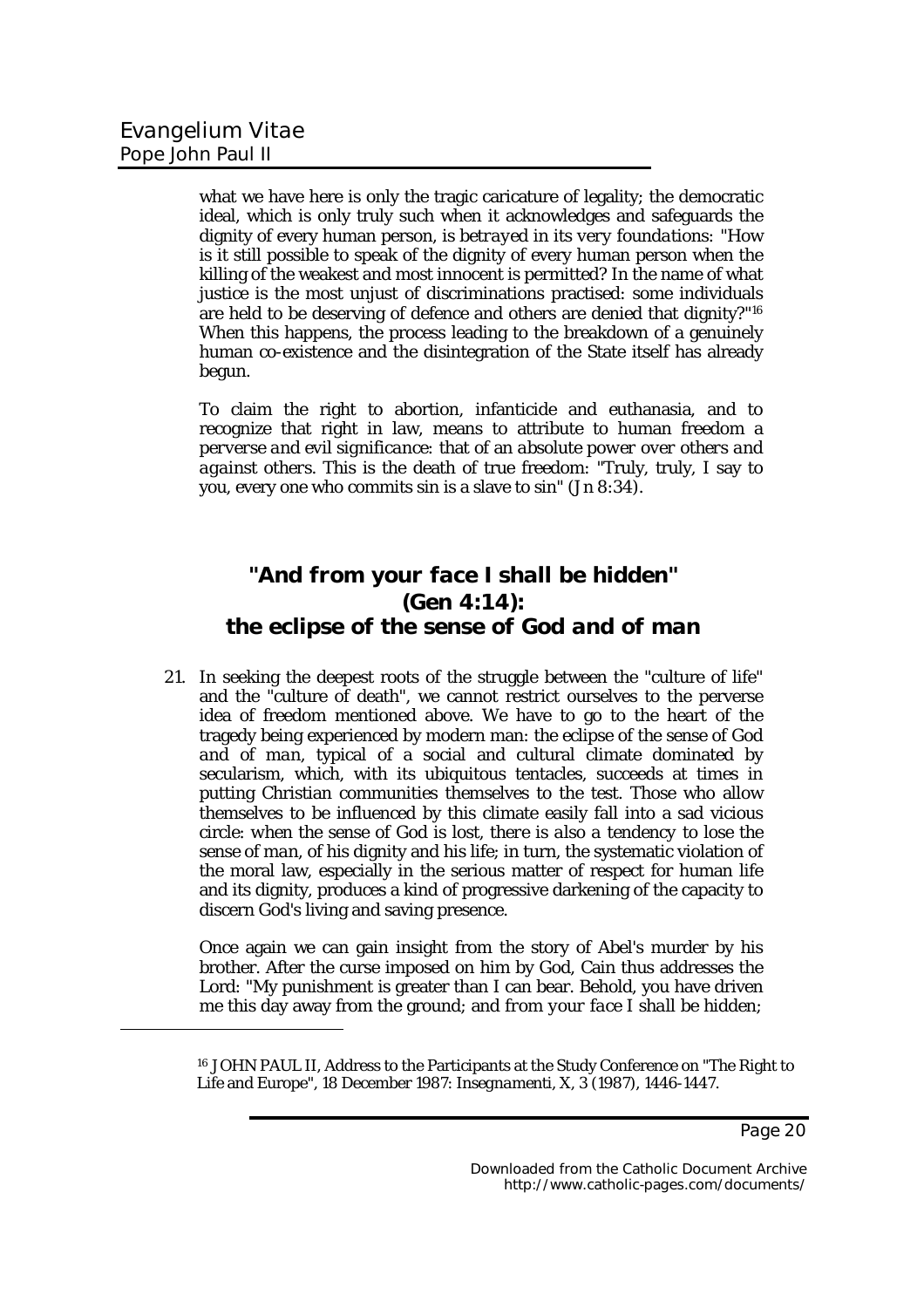$\overline{a}$ 

and I shall be a fugitive and wanderer on the earth, and whoever finds me will slay me" (*Gen* 4:13-14). Cain is convinced that his sin will not obtain pardon from the Lord and that his inescapable destiny will be to have to "hide his face" from him. If Cain is capable of confessing that his fault is "greater than he can bear", it is because he is conscious of being in the presence of God and before God's just judgment. It is really only before the Lord that man can admit his sin and recognize its full seriousness. Such was the experience of David who, after "having committed evil in the sight of the Lord", and being rebuked by the Prophet Nathan, exclaimed: "My offences truly I know them; my sin is always before me. Against you, you alone, have I sinned; what is evil in your sight I have done" (*Ps* 51:5-6).

22. Consequently, when the sense of God is lost, the sense of man is also threatened and poisoned, as the Second Vatican Council concisely states: "Without the Creator the creature would disappear ... But when God is forgotten the creature itself grows unintelligible".17 Man is no longer able to see himself as "mysteriously different" from other earthly creatures; he regards himself merely as one more living being, as an organism which, at most, has reached a very high stage of perfection. Enclosed in the narrow horizon of his physical nature, he is somehow reduced to being "a thing", and no longer grasps the "transcendent" character of his "existence as man". He no longer considers life as a splendid gift of God, something "sacred" entrusted to his responsibility and thus also to his loving care and "veneration". Life itself becomes a mere "thing", which man claims as his exclusive property, completely subject to his control and manipulation.

Thus, in relation to life at birth or at death, man is no longer capable of posing the question of the truest meaning of his own existence, nor can he assimilate with genuine freedom these crucial moments of his own history. He is concerned only with "doing", and, using all kinds of technology, he busies himself with programming, controlling and dominating birth and death. Birth and death, instead of being primary experiences demanding to be "lived", become things to be merely "possessed" or "rejected".

Moreover, once all reference to God has been removed, it is not surprising that the meaning of everything else becomes profoundly distorted. Nature itself, from being *"mater*" (mother), is now reduced to being "matter", and is subjected to every kind of manipulation. This is the direction in which a certain technical and scientific way of thinking, prevalent in present-day culture, appears to be leading when it rejects the very idea that there is a truth of creation which must be acknowledged, or a plan of God for life which must be respected. Something similar happens when concern about the consequences of such a "freedom without law" leads some people to

<sup>17</sup> Pastoral Constitution on the Church in the Modern World *Gaudium et Spes*, 36.

Downloaded from the Catholic Document Archive http://www.catholic-pages.com/documents/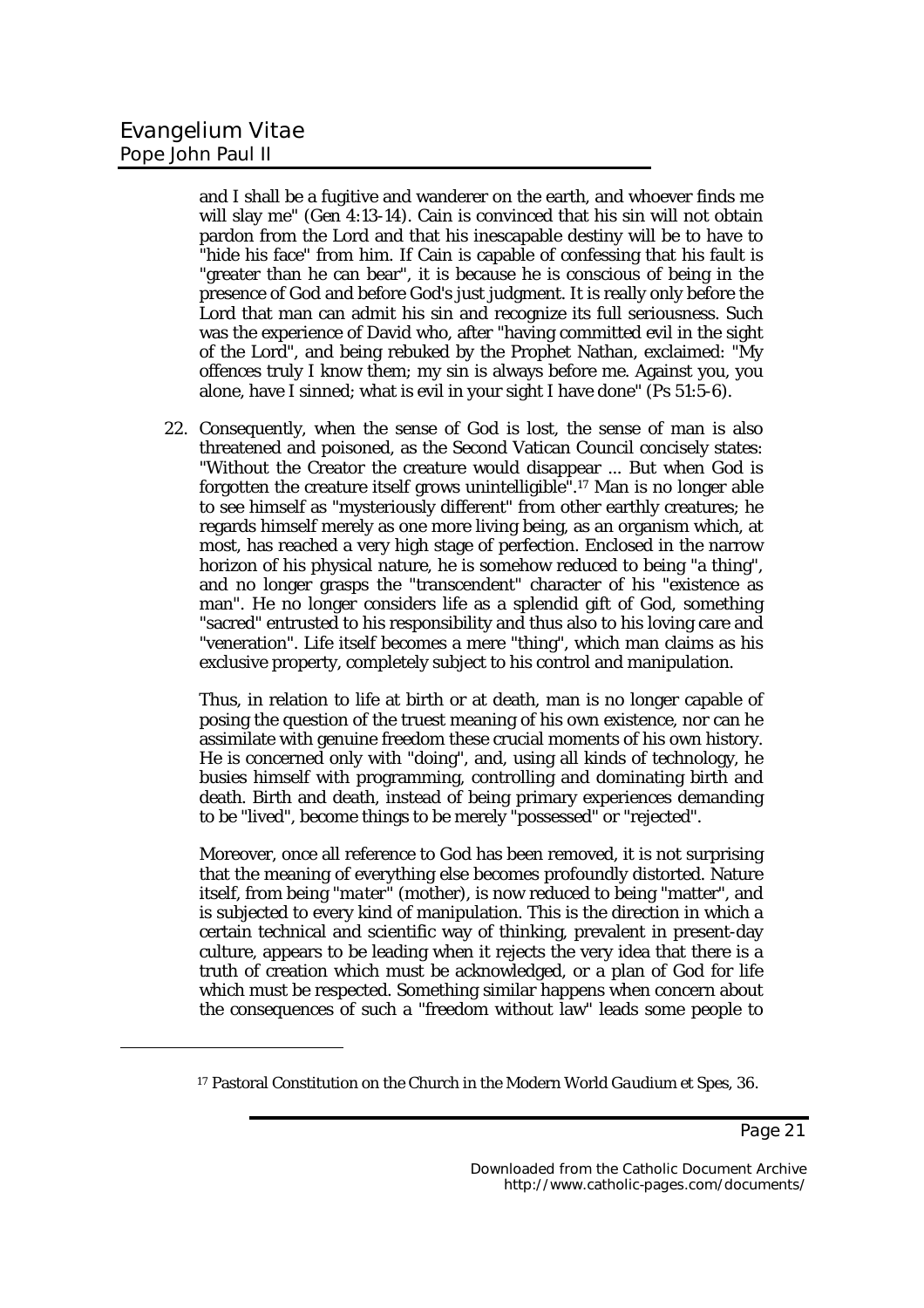the opposite position of a "law without freedom", as for example in ideologies which consider it unlawful to interfere in any way with nature, practically "divinizing" it. Again, this is a misunderstanding of nature's dependence on the plan of the Creator. Thus it is clear that the loss of contact with God's wise design is the deepest root of modern man's confusion, both when this loss leads to a freedom without rules and when it leaves man in "fear" of his freedom.

By living "as if God did not exist", man not only loses sight of the mystery of God, but also of the mystery of the world and the mystery of his own being.

23. The eclipse of the sense of God and of man inevitably leads to a *practical materialism,* which breeds individualism, utilitarianism and hedonism. Here too we see the permanent validity of the words of the Apostle: "And since they did not see fit to acknowledge God, God gave them up to a base mind and to improper conduct" (*Rom* 1:28). The values of *being* are replaced by those of *having.* The only goal which counts is the pursuit of one's own material well-being. The so-called "quality of life" is interpreted primarily or exclusively as economic efficiency, inordinate consumerism, physical beauty and pleasure, to the neglect of the more profound dimensions -- interpersonal, spiritual and religious -- of existence.

In such a context *suffering,* an inescapable burden of human existence but also a factor of possible personal growth, is "censored", rejected as useless, indeed opposed as an evil, always and in every way to be avoided. When it cannot be avoided and the prospect of even some future well-being vanishes, then life appears to have lost all meaning and the temptation grows in man to claim the right to suppress it.

Within this same cultural climate, the *body* is no longer perceived as a properly personal reality, a sign and place of relations with others, with God and with the world. It is reduced to pure materiality: it is simply a complex of organs, functions and energies to be used according to the sole criteria of pleasure and efficiency. Consequently, *sexuality* too is depersonalized and exploited: from being the sign, place and language of love, that is, of the gift of self and acceptance of another, in all the other's richness as a person, it increasingly becomes the occasion and instrument for self-assertion and the selfish satisfaction of personal desires and instincts. Thus the original import of human sexuality is distorted and falsified, and the two meanings, unitive and procreative, inherent in the very nature of the conjugal act, are artificially separated: in this way the marriage union is betrayed and its fruitfulness is subjected to the caprice of the couple. *Procreation* then becomes the "enemy" to be avoided in sexual activity: if it is welcomed, this is only because it expresses a desire, or indeed the intention, to have a child "at all costs", and not because it

*Page 22*

Downloaded from the Catholic Document Archive http://www.catholic-pages.com/documents/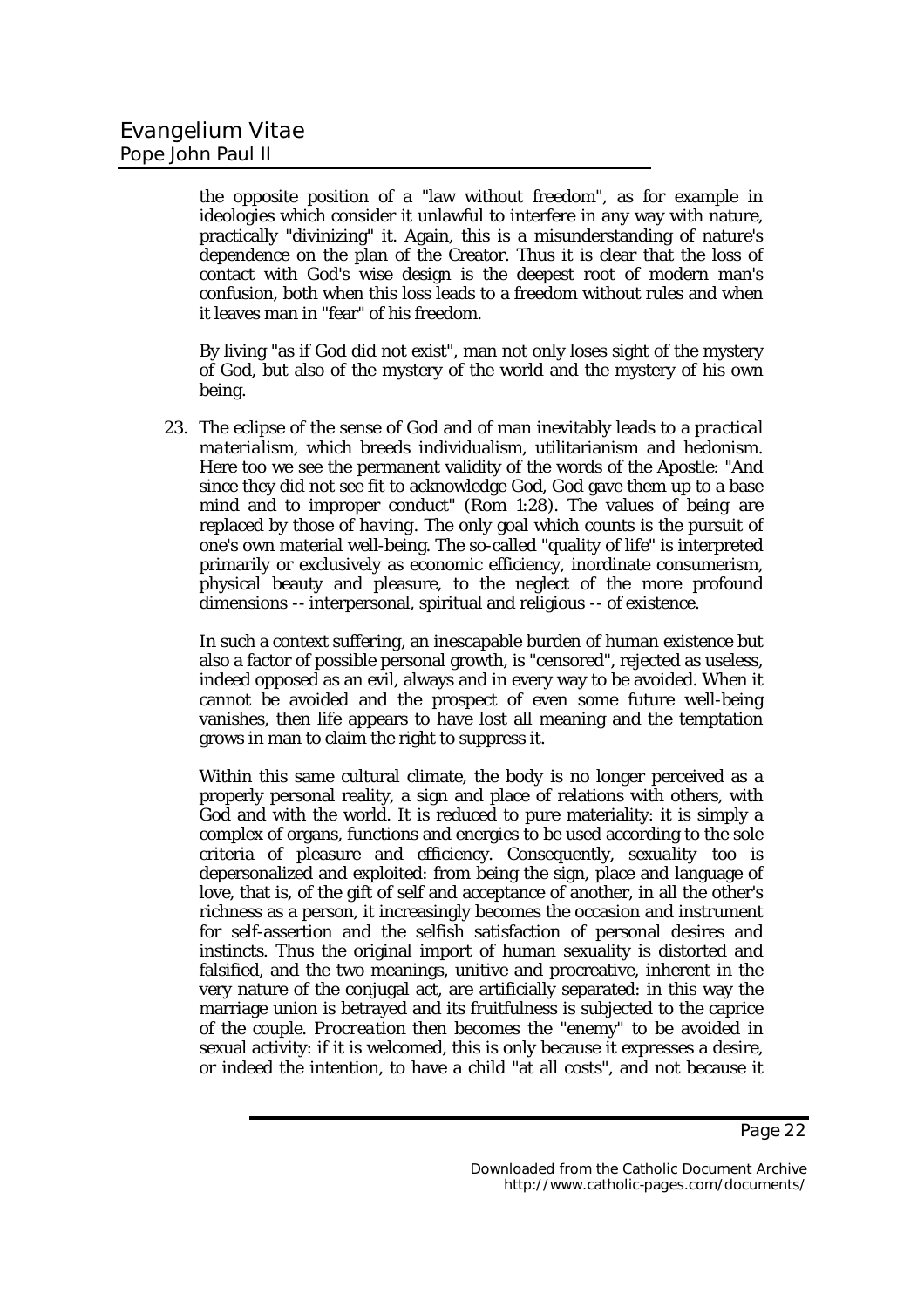signifies the complete acceptance of the other and therefore an openness to the richness of life which the child represents.

In the materialistic perspective described so far, *interpersonal relations are seriously impoverished.* The first to be harmed are women, children, the sick or suffering, and the elderly. The criterion of personal dignity - which demands respect, generosity and service -- is replaced by the criterion of efficiency, functionality and usefulness: others are considered not for what they "are", but for what they "have, do and produce". This is the supremacy of the strong over the weak.

24. *It is at the heart of the moral conscience* that the eclipse of the sense of God and of man, with all its various and deadly consequences for life, is taking place. It is a question, above all, of the *individual* conscience, as it stands before God in its singleness and uniqueness.18 But it is also a question, in a certain sense, of the "moral conscience" *of society:* in a way it too is responsible, not only because it tolerates or fosters behaviour contrary to life, but also because it encourages the "culture of death", creating and consolidating actual "structures of sin" which go against life. The moral conscience, both individual and social, is today subjected, also as a result of the penetrating influence of the media, to an *extremely serious and mortal danger:* that of *confusion between good and evil,* precisely in relation to the fundamental right to life. A large part of contemporary society looks sadly like that humanity which Paul describes in his Letter to the Romans. It is composed "of men who by their wickedness suppress the truth" (1:18): having denied God and believing that they can build the earthly city without him, "they became futile in their thinking" so that "their senseless minds were darkened" (1:21); "claiming to be wise, they became fools" (1:22), carrying out works deserving of death, and "they not only do them but approve those who practise them" (1:32). When conscience, this bright lamp of the soul (cf. *Mt* 6:22-23), calls "evil good and good evil" (*Is* 5:20), it is already on the path to the most alarming corruption and the darkest moral blindness.

And yet all the conditioning and efforts to enforce silence fail to stifle the voice of the Lord echoing in the conscience of every individual: it is always from this intimate sanctuary of the conscience that a new journey of love, openness and service to human life can begin.

<sup>18</sup> Cf. *ibid*., 16.

 $\overline{a}$ 

*Page 23*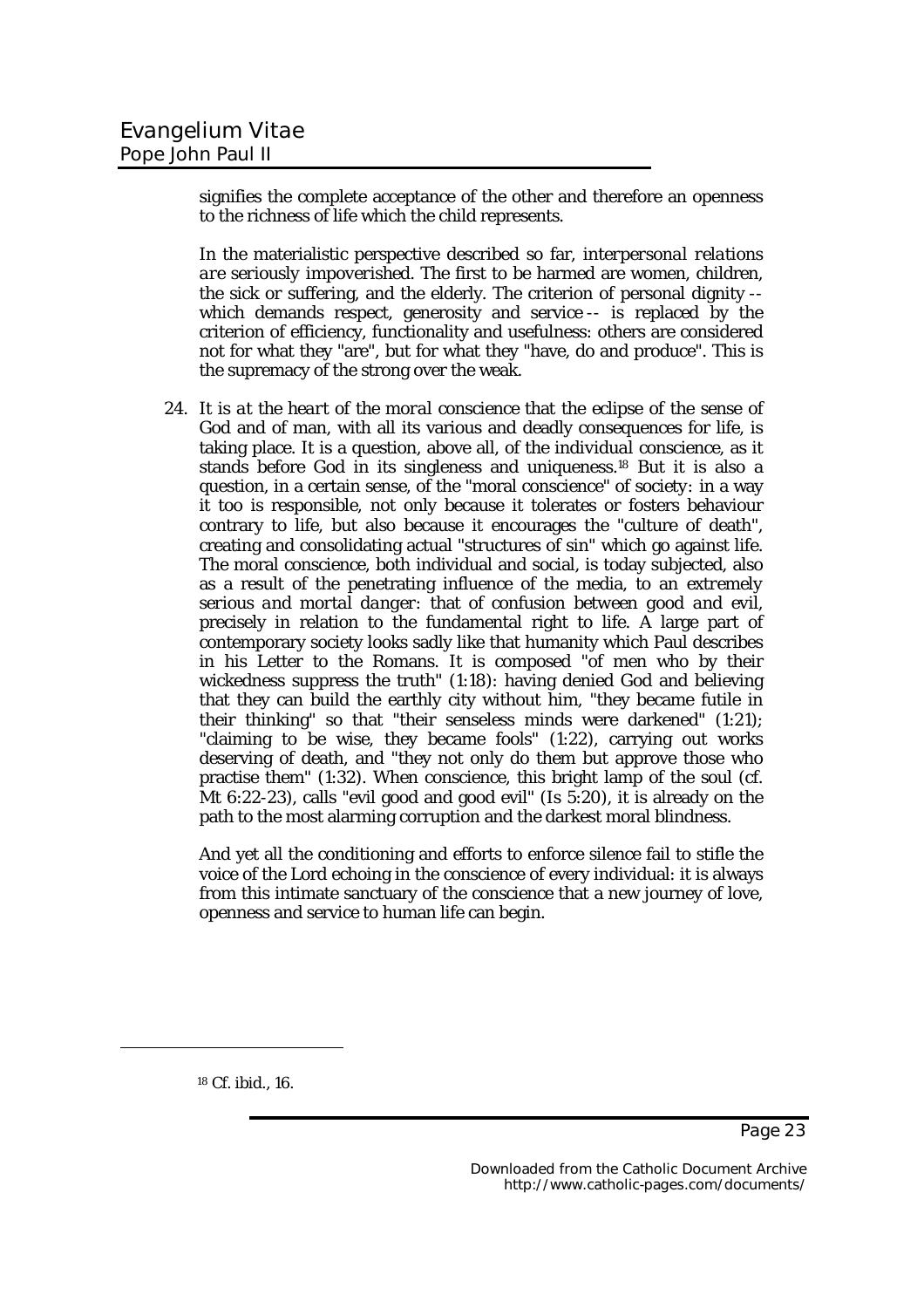$\overline{a}$ 

### *"You have come to the sprinkled blood" (cf. Heb 12: 22, 24): signs of hope and invitation to commitment*

25. "The voice of your brother's blood is crying to me from the ground" (*Gen* 4:10). It is not only the voice of the blood of Abel, the first innocent man to be murdered, which cries to God, the source and defender of life. The blood of every other human being who has been killed since Abel is also a voice raised to the Lord. In an absolutely singular way, as the author of the Letter to the Hebrews reminds us, *the voice of the blood of Christ,* of whom Abel in his innocence is a prophetic figure, cries out to God: "You have come to Mount Zion and to the city of the living God ... to the mediator of a new covenant, and to the sprinkled blood that speaks more graciously than the blood of Abel" (12:22, 24).

It is *the sprinkled blood.* A symbol and prophetic sign of it had been the blood of the sacrifices of the Old Covenant, whereby God expressed his will to communicate his own life to men, purifying and consecrating them (cf. *Ex* 24:8; *Lev* 17:11). Now all of this is fulfilled and comes true in Christ: his is the sprinkled blood which redeems, purifies and saves; it is the blood of the Mediator of the New Covenant "poured out for many for the forgiveness of sins" (*Mt* 26:28). This blood, which flows from the pierced side of Christ on the Cross (cf. *Jn* 19:34), "speaks more graciously" than the blood of Abel; indeed, it expresses and requires a more radical "justice", and above all it implores mercy,<sup>19</sup> it makes intercession for the brethren before the Father (cf. *Heb* 7:25), and it is the source of perfect redemption and the gift of new life.

The blood of Christ, while it reveals the grandeur of the Father's love, *shows how precious man is in God's eyes and how priceless the value of his life.* The Apostle Peter reminds us of this: "You know that you were ransomed from the futile ways inherited from your fathers, not with perishable things such as silver or gold, but with the precious blood of Christ, like that of a lamb without blemish or spot" (*1 Pt* 1:18-19). Precisely by contemplating the precious blood of Christ, the sign of his self-giving love (cf. *Jn* 13:1), the believer learns to recognize and appreciate the almost divine dignity of every human being and can exclaim with ever renewed and grateful wonder: "How precious must man be in the eyes of the Creator, if he 'gained so great a Redeemer' (*Exsultet* of the Easter

<sup>19</sup> Cf. SAINT GREGORY THE GREAT, *Moralia in Job*, 13, 23: *CCL* 143A, 683.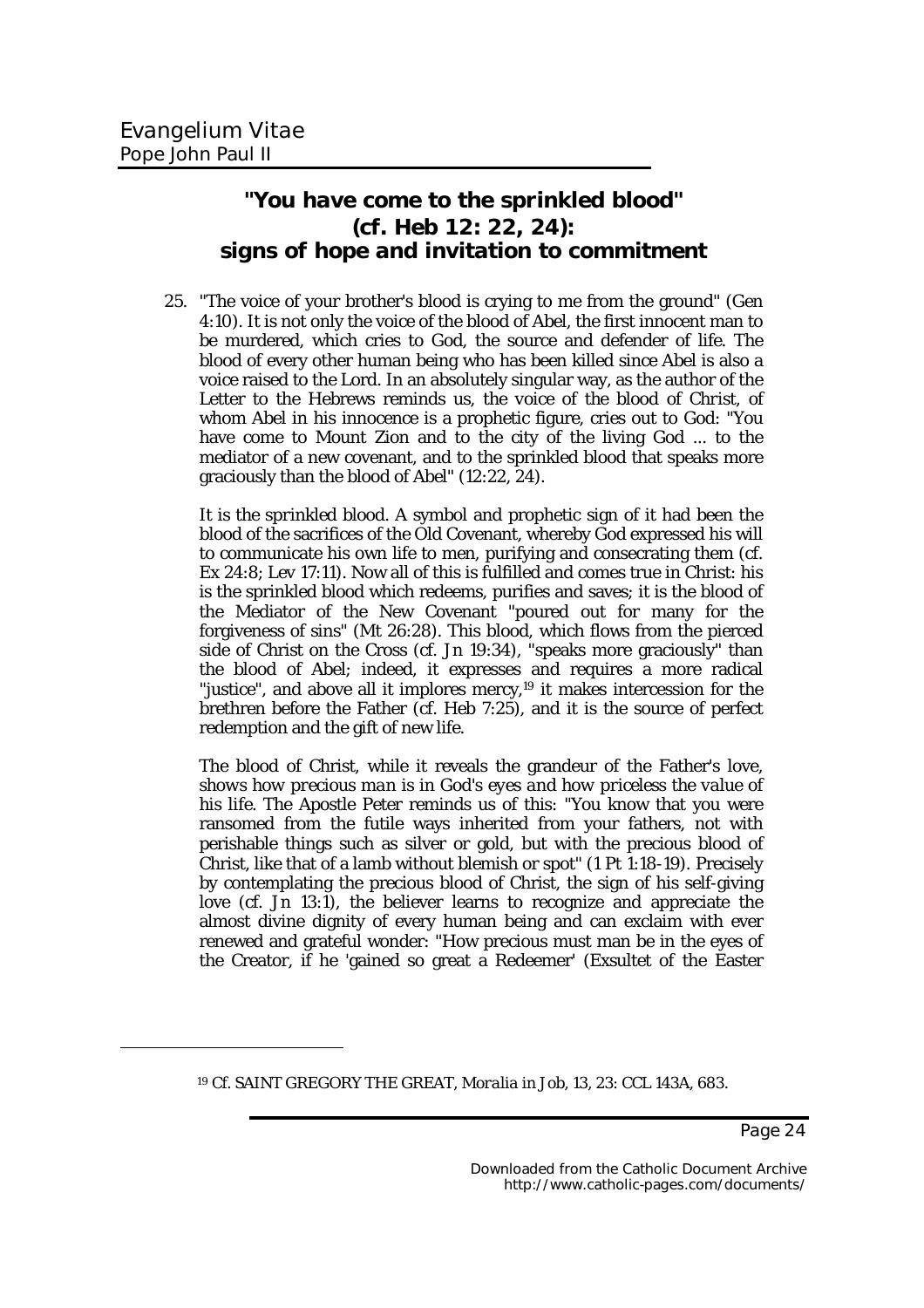1

Vigil), and if God 'gave his only Son' in order that man 'should not perish but have eternal life' (cf. *Jn* 3:16)!".<sup>20</sup>

Furthermore, Christ's blood reveals to man that his greatness, and therefore his vocation, consists in *the sincere gift of self.* Precisely because it is poured out as the gift of life, the blood of Christ is no longer a sign of death, of definitive separation from the brethren, but the instrument of a communion which is richness of life for all. Whoever in the Sacrament of the Eucharist drinks this blood and abides in Jesus (cf. *Jn* 6:56) is drawn into the dynamism of his love and gift of life, in order to bring to its fullness the original vocation to love which belongs to everyone (cf. *Gen* 1:27; 2:18-24).

It is from the blood of Christ that all draw *the strength to commit themselves to promoting life.* It is precisely this blood that is *the most powerful source of hope, indeed it is the foundation of the absolute certitude that in God's plan life will be victorious.* "And death shall be no more", exclaims the powerful voice which comes from the throne of God in the Heavenly Jerusalem (*Rev* 21:4). And Saint Paul assures us that the present victory over sin is a sign and anticipation of the definitive victory over death, when there "shall come to pass the saying that is written: 'Death is swallowed up in victory'. 'O death, where is your victory? O death, where is your sting?' " (*1 Cor* 15:54-55).

26. In effect, signs which point to this victory are not lacking in our societies and cultures, strongly marked though they are by the "culture of death". It would therefore be to give a one-sided picture, which could lead to sterile discouragement, if the condemnation of the threats to life were not accompanied by the presentation of the *positive signs* at work in humanity's present situation.

Unfortunately it is often hard to see and recognize these positive signs, perhaps also because they do not receive sufficient attention in the communications media. Yet, how many initiatives of help and support for people who are weak and defenceless have sprung up and continue to spring up in the Christian community and in civil society, at the local, national and international level, through the efforts of individuals, groups, movements and organizations of various kinds!

There are still many *married couples* who, with a generous sense of responsibility, are ready to accept children as "the supreme gift of

*Page 25*

<sup>20</sup> JOHN PAUL II, Encyclical Letter *Redemptor Hominis* (4 March 1979) 10: *AAS* 71 (1979), 274.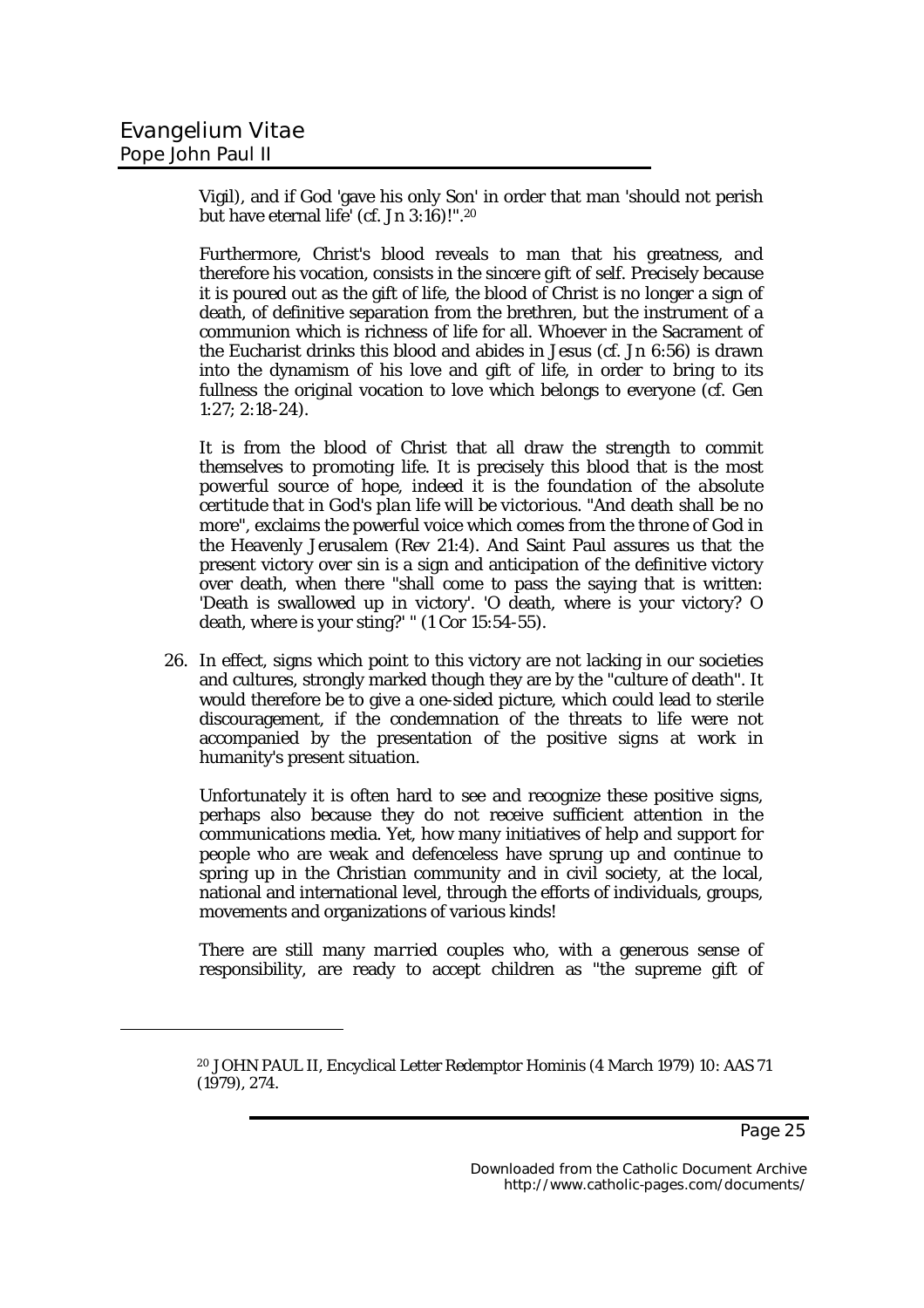1

marriage".21 Nor is there a lack of *families* which, over and above their everyday service to life, are willing to accept abandoned children, boys and girls and teenagers in difficulty, handicapped persons, elderly men and women who have been left alone. Many *centres in support of life,* or similar institutions, are sponsored by individuals and groups which, with admirable dedication and sacrifice, offer moral and material support to mothers who are in difficulty and are tempted to have recourse to abortion. Increasingly, there are appearing in many places *groups of volunteers* prepared to offer hospitality to persons without a family, who find themselves in conditions of particular distress or who need a supportive environment to help them to overcome destructive habits and discover anew the meaning of life.

*Medical science,* thanks to the committed efforts of researchers and practitioners, continues in its efforts to discover ever more effective remedies: treatments which were once inconceivable but which now offer much promise for the future are today being developed for the unborn, the suffering and those in an acute or terminal stage of sickness. Various agencies and organizations are mobilizing their efforts to bring the benefits of the most advanced medicine to countries most afflicted by poverty and endemic diseases. In a similar way national and international associations of physicians are being organized to bring quick relief to peoples affected by natural disasters, epidemics or wars. Even if a just international distribution of medical resources is still far from being a reality, how can we not recognize in the steps taken so far the sign of a growing solidarity among peoples, a praiseworthy human and moral sensitivity and a greater respect for life?

27. In view of laws which permit abortion and in view of efforts, which here and there have been successful, to legalize euthanasia, *movements and initiatives to raise social awareness in defence of life have sprung up in* many parts of the world. When, in accordance with their principles, such movements act resolutely, but without resorting to violence, they promote a wider and more profound consciousness of the value of life, and evoke and bring about a more determined commitment to its defence.

Furthermore, how can we fail to mention *all those daily gestures of openness, sacrifice and unselfish care* which countless people lovingly make in families, hospitals, orphanages, homes for the elderly and other centres or communities which defend life? Allowing herself to be guided by the example of Jesus the "Good Samaritan" (cf. *Lk* 10:29-37) and upheld by his strength, the Church has always been in the front line in

<sup>21</sup> SECOND VATICAN ECUMENICAL COUNCIL, Pastoral Constitution on the Church in the Modern World *Gaudium et Spes*, 50.

Downloaded from the Catholic Document Archive http://www.catholic-pages.com/documents/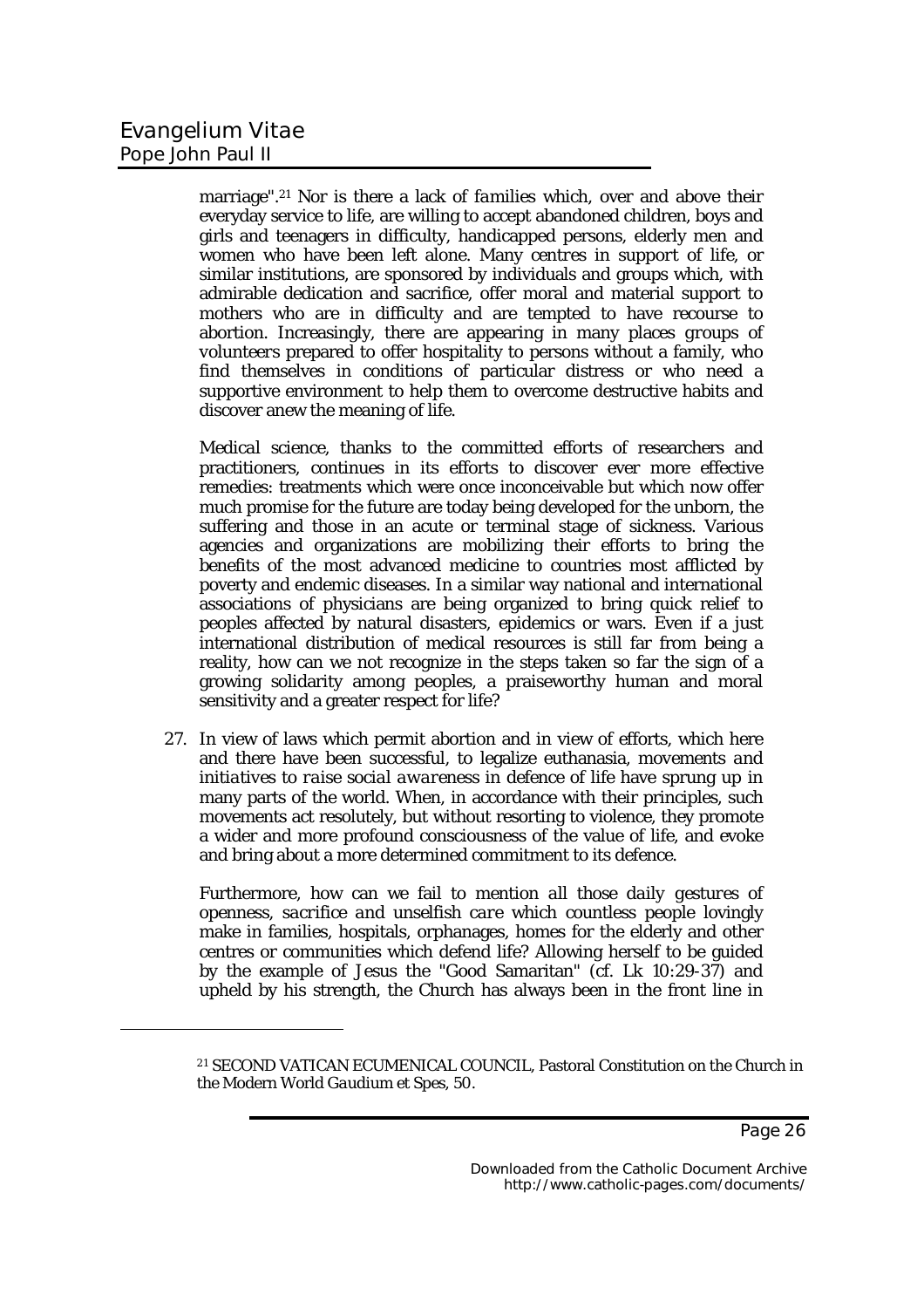providing charitable help: so many of her sons and daughters, especially men and women Religious, in traditional and ever new forms, have consecrated and continue to consecrate their lives to God, freely giving of themselves out of love for their neighbour, especially for the weak and needy. These deeds strengthen the bases of the "civilization of love and life", without which the life of individuals and of society itself loses its most genuinely human quality. Even if they go unnoticed and remain hidden to most people, faith assures us that the Father "who sees in secret" (*Mt* 6:6) not only will reward these actions but already here and now makes them produce lasting fruit for the good of all.

Among the signs of hope we should also count the spread, at many levels of public opinion, of *a new sensitivity ever more opposed to war* as an instrument for the resolution of conflicts between peoples, and increasingly oriented to finding effective but "non-violent" means to counter the armed aggressor. In the same perspective there is evidence of a *growing public opposition to the death penalty,* even when such a penalty is seen as a kind of "legitimate defence" on the part of society. Modern society in fact has the means of effectively suppressing crime by rendering criminals harmless without definitively denying them the chance to reform.

Another welcome sign is the growing attention being paid to the *quality of life* and to *ecology,* especially in more developed societies, where people's expectations are no longer concentrated so much on problems of survival as on the search for an overall improvement of living conditions. Especially significant is the reawakening of an ethical reflection on issues affecting life. The emergence and ever more widespread development of *bioethics* is promoting more reflection and dialogue -- between believers and non-believers, as well as between followers of different religions -- on ethical problems, including fundamental issues pertaining to human life.

28. This situation, with its lights and shadows, ought to make us all fully aware that we are facing an enormous and dramatic clash between good and evil, death and life, the "culture of death" and the "culture of life". We find ourselves not only "faced with" but necessarily "in the midst of" this conflict: we are all involved and we all share in it, with the inescapable responsibility of *choosing to be unconditionally pro-life.*

For us too Moses' invitation rings out loud and clear: "See, I have set before you this day life and good, death and evil. ... I have set before you life and death, blessing and curse; *therefore choose life, that you and your descendants may live*" (*Dt* 30:15, 19). This invitation is very appropriate for us who are called day by day to the duty of choosing between the "culture of life" and the "culture of death". But the call of Deuteronomy goes even deeper, for it urges us to make a choice which is properly religious and moral. It is a question of giving our own existence a basic

Downloaded from the Catholic Document Archive http://www.catholic-pages.com/documents/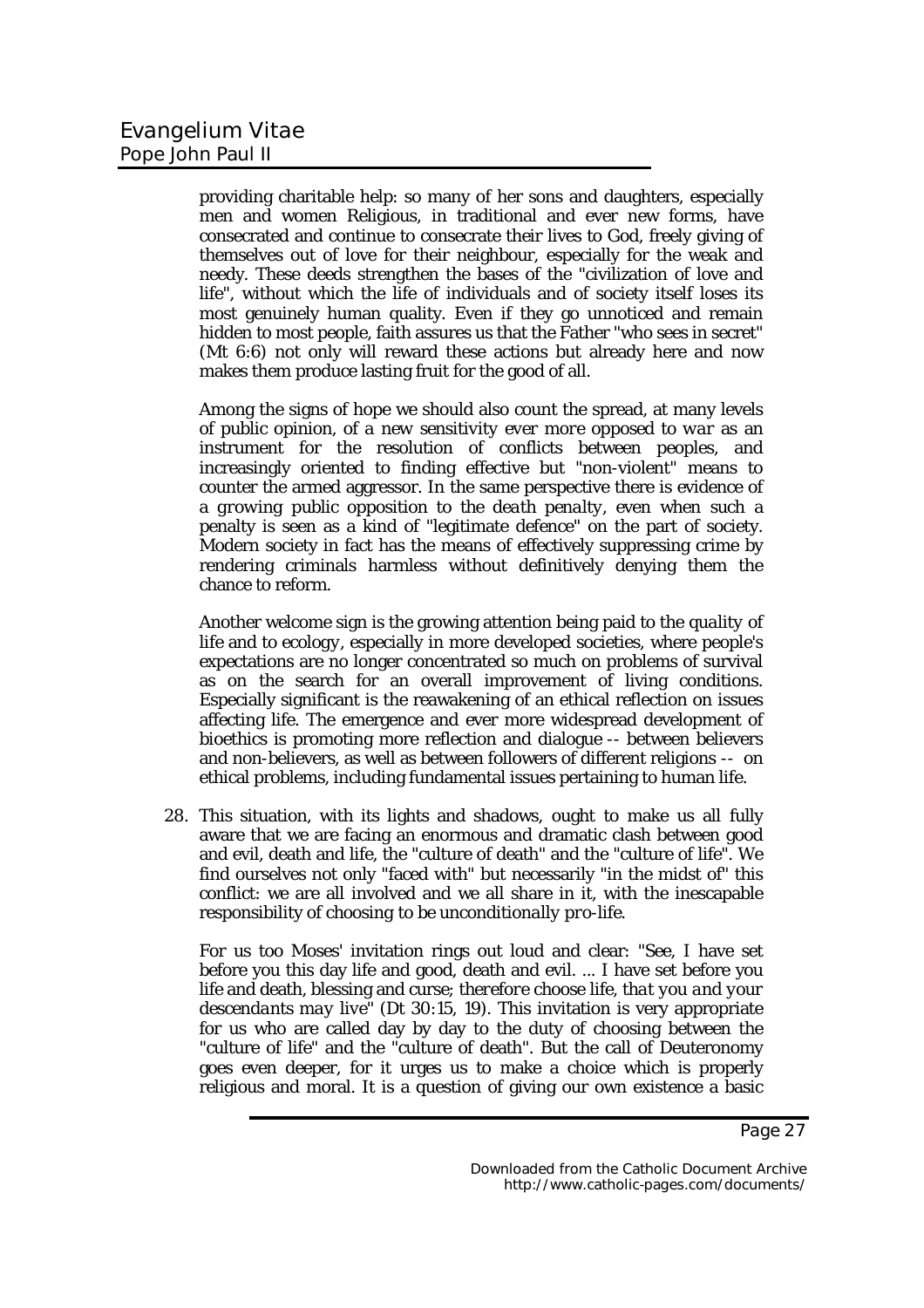orientation and living the law of the Lord faithfully and consistently: "If you obey the commandments of the Lord your God which I command you this day, by *loving the Lord your God,* by *walking in his ways,* and by *keeping his commandments* and his statutes and his ordinances, then you shall live ... therefore choose life, that you and your descendants may live, loving the Lord your God, obeying his voice, and cleaving to him; *for that means life to you and length of days*" (30:16,19-20).

The unconditional choice for life reaches its full religious and moral meaning when it flows from, is formed by and nourished by *faith in Christ.* Nothing helps us so much to face positively the conflict between death and life in which we are engaged as faith in the Son of God who became man and dwelt among men so "that they may have life, and have it abundantly" (*Jn* 10:10). It is a matter of *faith in the Risen Lord, who has conquered death;* faith in the blood of Christ "that speaks more graciously than the blood of Abel" (*Heb* 12:24).

With the light and strength of this faith, therefore, in facing the challenges of the present situation, the Church is becoming more aware of the grace and responsibility which come to her from her Lord of proclaiming, celebrating and serving the *Gospel of life.*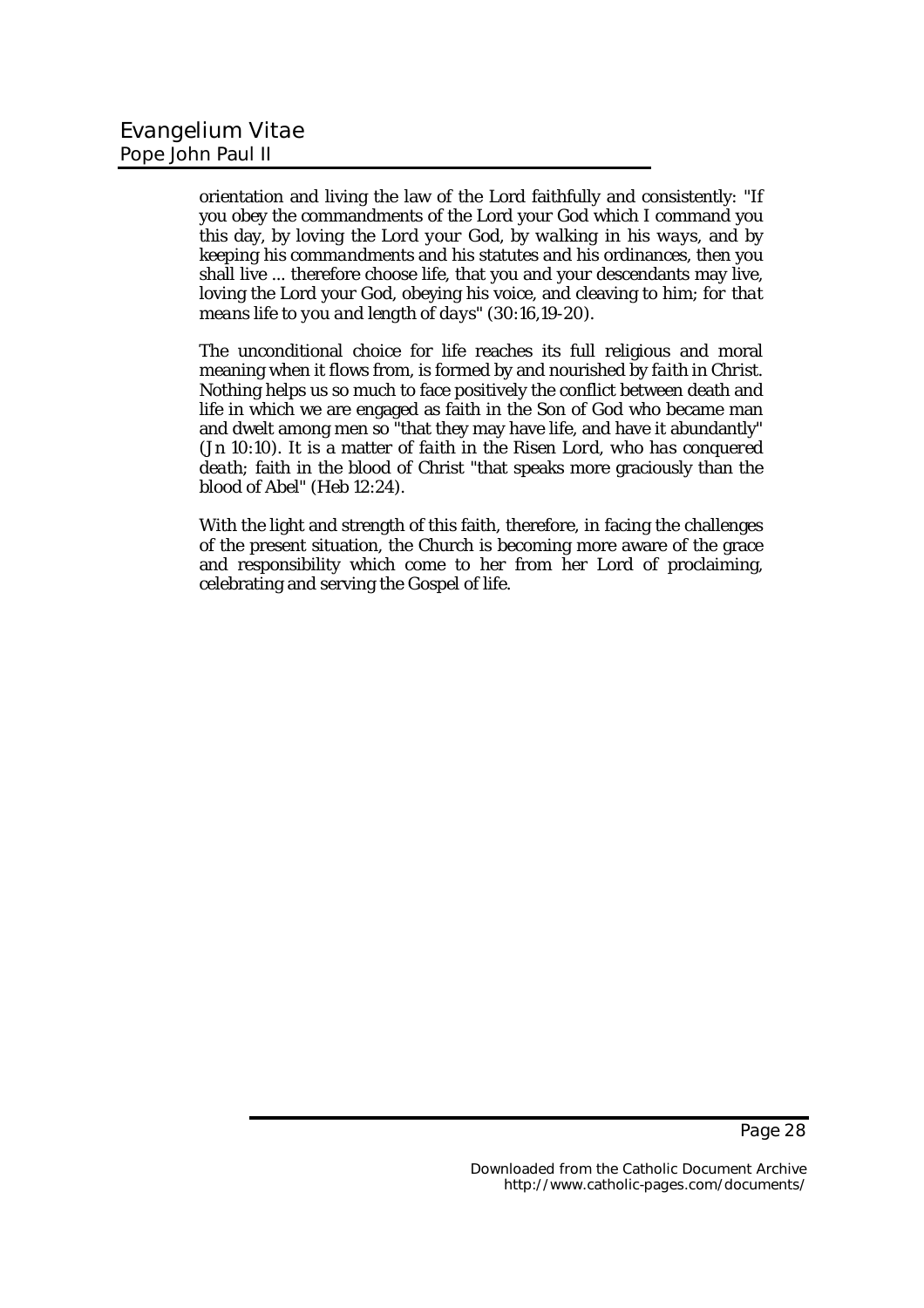## **CHAPTER II I CAME THAT THEY MAY HAVE LIFE**

## *THE CHRISTIAN MESSAGE CONCERNING LIFE*

## *"The life was made manifest, and we saw it" (1 Jn 1:2): with our gaze fixed on Christ, "the Word of life"*

29. Faced with the countless grave threats to life present in the modern world, one could feel overwhelmed by sheer powerlessness: good can never be powerful enough to triumph over evil!

At such times the People of God, and this includes every believer, is called to profess with humility and courage its faith in Jesus Christ, "the Word of life" (*1 Jn* 1:1). The *Gospel of life* is not simply a reflection, however new and profound, on human life. Nor is it merely a commandment aimed at raising awareness and bringing about significant changes in society. Still less is it an illusory promise of a better future. The *Gospel of life* is something concrete and personal, for it consists in the proclamation of *the very person of Jesus.* Jesus made himself known to the Apostle Thomas, and in him to every person, with the words: "I am the way, and the truth, and the life" (*Jn* 14:6). This is also how he spoke of himself to Martha, the sister of Lazarus: "I am the resurrection and the life; he who believes in me, though he die, yet shall he live, and whoever lives and believes in me shall never die" (*Jn* 11:25-26). Jesus is the Son who from all eternity receives life from the Father (cf. *Jn* 5:26), and who has come among men to make them sharers in this gift: "I came that they may have life, and have it abundantly" (*Jn* 10:10).

Through the words, the actions and the very person of Jesus, man is given the possibility of "knowing" *the complete truth* concerning the value of

*Page 29*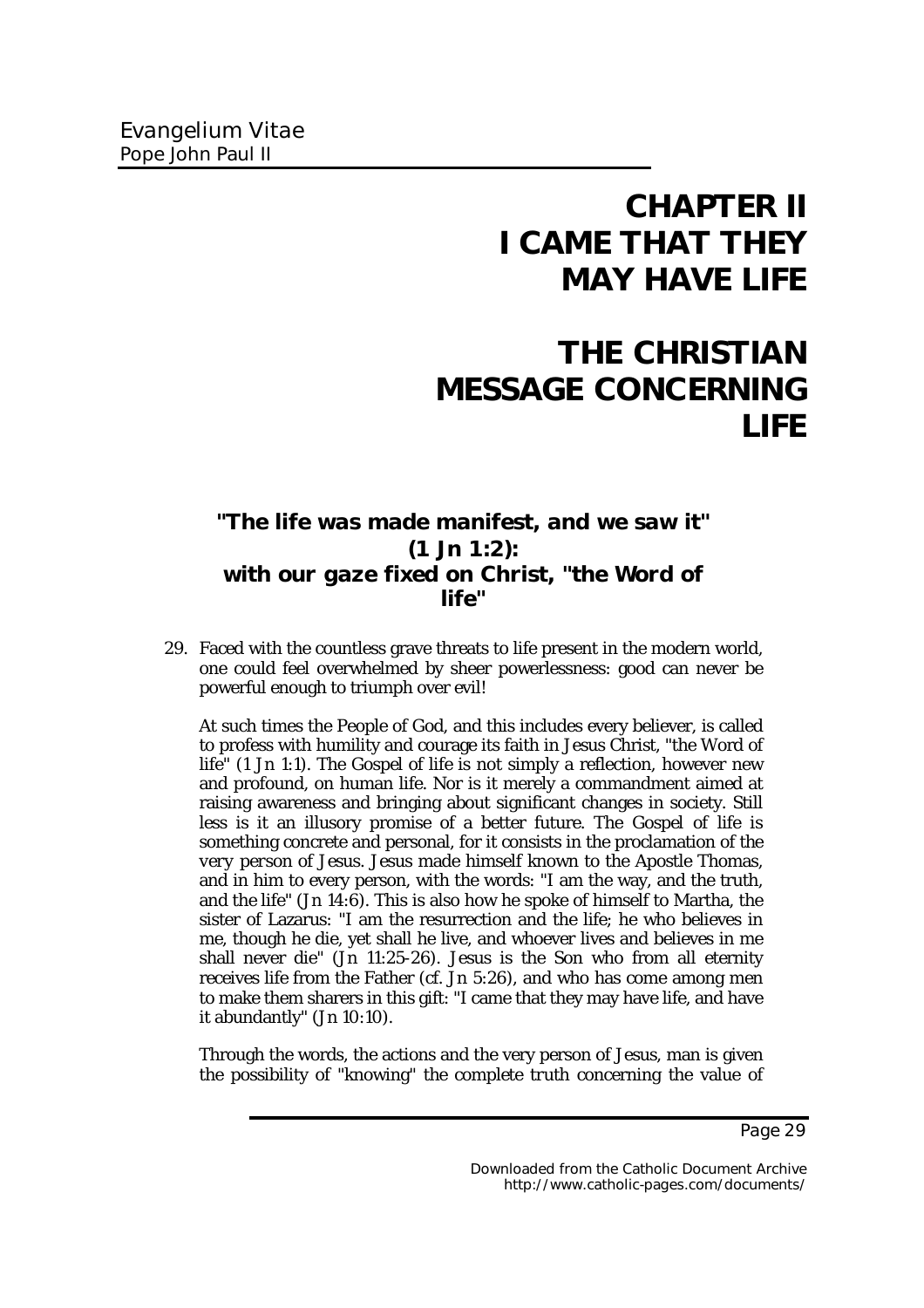$\overline{a}$ 

human life. From this "source" he receives, in particular, the capacity to "accomplish" this truth perfectly (cf. *Jn* 3:21), that is, to accept and fulfil completely the responsibility of loving and serving, of defending and promoting human life. In Christ, the *Gospel of life* is definitively proclaimed and fully given. This is the Gospel which, already present in the Revelation of the Old Testament, and indeed written in the heart of every man and woman, has echoed in every conscience "from the beginning", from the time of creation itself, in such a way that, despite the negative consequences of sin, *it can also be known in its essential traits by human reason.* As the Second Vatican Council teaches, Christ "perfected revelation by fulfilling it through his whole work of making himself present and manifesting himself; through his words and deeds, his signs and wonders, but especially through his death and glorious Resurrection from the dead and final sending of the Spirit of truth. Moreover, he confirmed with divine testimony what revelation proclaimed: that God is with us to free us from the darkness of sin and death, and to raise us up to life eternal".<sup>22</sup>

30. Hence, with our attention fixed on the Lord Jesus, we wish to hear from him once again "the words of God" (*Jn* 3:34) and meditate anew on the *Gospel of life.* The deepest and most original meaning of this meditation on what revelation tells us about human life was taken up by the Apostle John in the opening words of his First Letter: "That which was from the beginning, which we have heard, which we have seen with our eyes, which we have looked upon and touched with our hands, concerning the word of life -- the life was made manifest, and we saw it, and testify to it, and proclaim to you the eternal life which was with the Father and was made manifest to us -- that which we have seen and heard we proclaim also to you, so that you may have fellowship with us" (1:1-3).

In Jesus, the "Word of life", God's eternal life is thus proclaimed and given. Thanks to this proclamation and gift, our physical and spiritual life, also in its earthly phase, acquires its full value and meaning, for God's eternal life is in fact the end to which our living in this world is directed and called. In this way the *Gospel of life* includes everything that human experience and reason tell us about the value of human life, accepting it, purifying it, exalting it and bringing it to fulfilment.

*Page 30*

<sup>22</sup> Dogmatic Constitution on Divine Revelation *Dei Verbum*, 4.

Downloaded from the Catholic Document Archive http://www.catholic-pages.com/documents/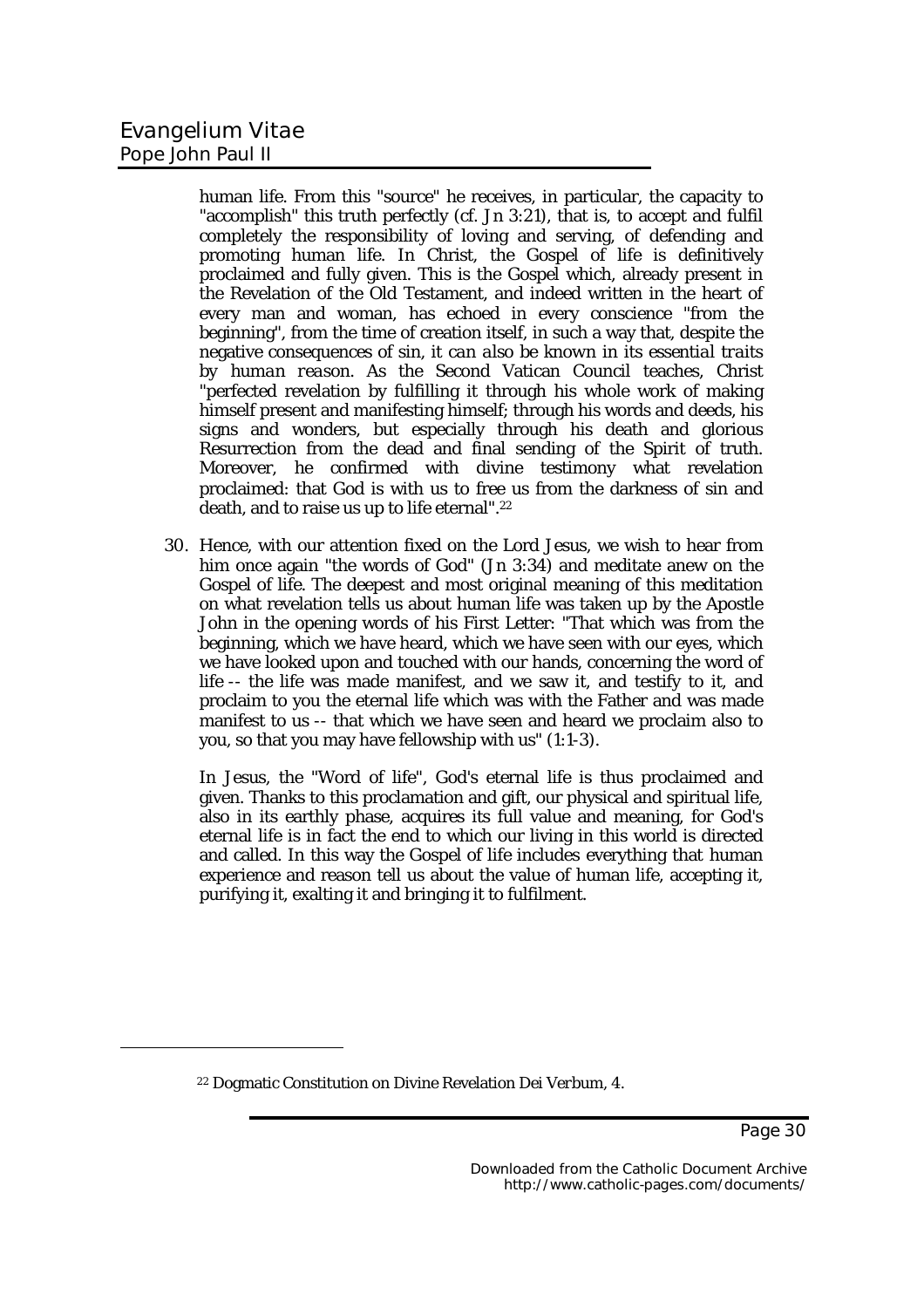### *"The Lord is my strength and my song, and he has become my salvation" (Ex 15:2): life is always a good*

31. The fullness of the Gospel message about life was prepared for in the Old Testament. Especially in the events of the Exodus, the centre of the Old Testament faith experience, Israel discovered the preciousness of its life in the eyes of God. When it seemed doomed to extermination because of the threat of death hanging over all its newborn males (cf. *Ex* 1:15-22), the Lord revealed himself to Israel as its Saviour, with the power to ensure a future to those without hope. Israel thus comes to know clearly that *its existence* is not at the mercy of a Pharaoh who can exploit it at his despotic whim. On the contrary, Israel's life is *the object of God's gentle and intense love.*

Freedom from slavery meant the gift of an identity, the recognition of an indestructible dignity and *the beginning of a new history,* in which the discovery of God and discovery of self go hand in hand. The Exodus was a foundational experience and a model for the future. Through it, Israel comes to learn that whenever its existence is threatened it need only turn to God with renewed trust in order to find in him effective help: "I formed you, you are my servant; O Israel, you will not be forgotten by me" (*Is* 44:21).

Thus, in coming to know the value of its own existence as a people, Israel also grows in its *perception of the meaning and value of life itself*. This reflection is developed more specifically in the Wisdom Literature, on the basis of daily experience of the precariousness of life and awareness of the threats which assail it. Faced with the contradictions of life, faith is challenged to respond.

More than anything else, it is the problem of suffering which challenges faith and puts it to the test. How can we fail to appreciate the universal anguish of man when we meditate on the Book of Job? The innocent man overwhelmed by suffering is understandably led to wonder: "Why is light given to him that is in misery, and life to the bitter in soul, who long for death, but it comes not, and dig for it more than for hid treasures?" (3:20- 21). But even when the darkness is deepest, faith points to a trusting and adoring acknowledgment of the "mystery": "I know that you can do all things, and that no purpose of yours can be thwarted" (*Job* 42:2).

Revelation progressively allows the first notion of immortal life planted by the Creator in the human heart to be grasped with ever greater clarity: "He has made everything beautiful in its time; also he has put eternity into man's mind" (*Ec* 3:11). This *first notion of totality and fullness* is waiting

Downloaded from the Catholic Document Archive http://www.catholic-pages.com/documents/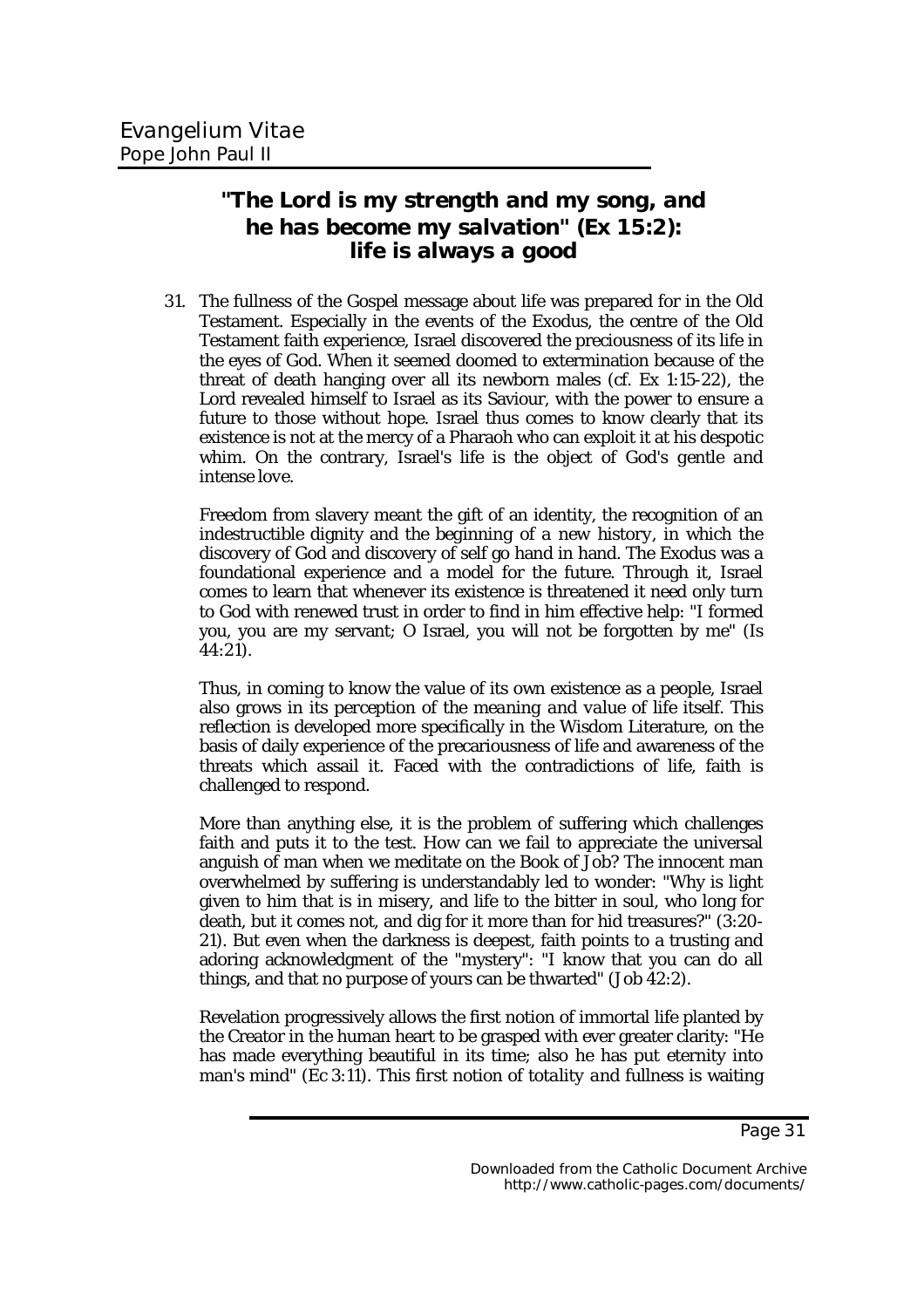to be manifested in love and brought to perfection, by God's free gift, through sharing in his eternal life.

### *"The name of Jesus ... has made this man strong" (Acts 3:16): in the uncertainties of human life, Jesus brings life's meaning to fulfilment*

32. The experience of the people of the Covenant is renewed in the experience of all the "poor" who meet Jesus of Nazareth. Just as God who "loves the living" (cf. *Wis* 11:26) had reassured Israel in the midst of danger, so now the Son of God proclaims to all who feel threatened and hindered that their lives too are a good to which the Father's love gives meaning and value.

"The blind receive their sight, the lame walk, lepers are cleansed, and the deaf hear, the dead are raised up, the poor have good news preached to them" (*Lk* 7:22). With these words of the Prophet Isaiah (35:5-6, 61:1), Jesus sets forth the meaning of his own mission: all who suffer because their lives are in some way "diminished" thus hear from him the "good news" of God's concern for them, and they know for certain that their lives too are a gift carefully guarded in the hands of the Father (cf. *Mt* 6:25-34).

It is above all the "poor" to whom Jesus speaks in his preaching and actions. The crowds of the sick and the outcasts who follow him and seek him out (cf. *Mt* 4:23-25) find in his words and actions a revelation of the great value of their lives and of how their hope of salvation is wellfounded.

The same thing has taken place in the Church's mission from the beginning. When the Church proclaims Christ as the one who "went about doing good and healing all that were oppressed by the devil, for God was with him" (*Acts* 10:38), she is conscious of being the bearer of a message of salvation which resounds in all its newness precisely amid the hardships and poverty of human life. Peter cured the cripple who daily sought alms at the "Beautiful Gate" of the Temple in Jerusalem, saying: "I have no silver and gold, but I give you what I have; in the name of Jesus Christ of Nazareth, walk" (*Acts* 3:6). By faith in Jesus, "the Author of life" (*Acts* 3:15), life which lies abandoned and cries out for help regains self-esteem and full dignity.

*Page 32*

Downloaded from the Catholic Document Archive http://www.catholic-pages.com/documents/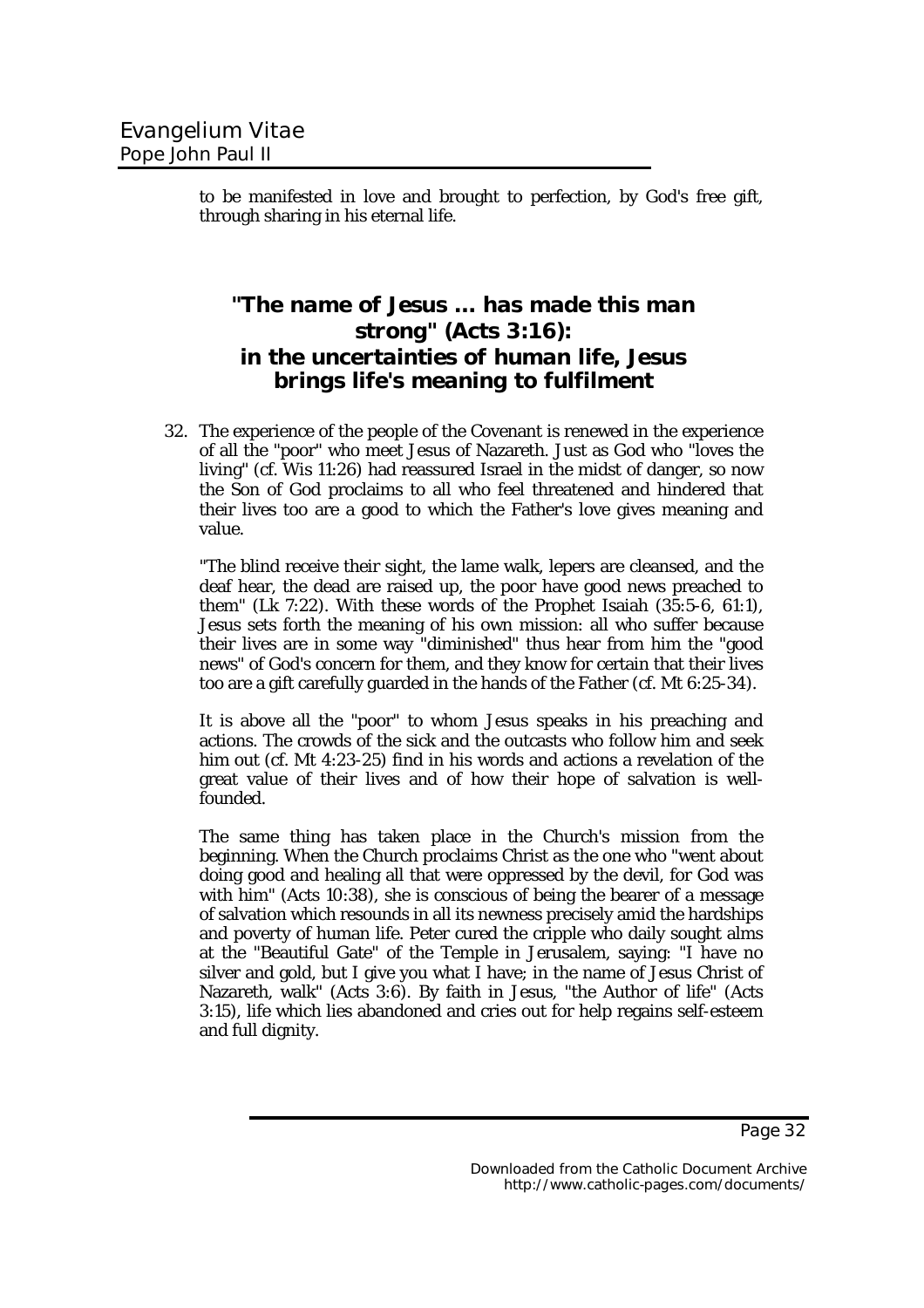The words and deeds of Jesus and those of his Church are not meant only for those who are sick or suffering or in some way neglected by society. On a deeper level they affect *the very meaning of every person's life in its moral and spiritual dimensions.* Only those who recognize that their life is marked by the evil of sin can discover in an encounter with Jesus the Saviour the truth and the authenticity of their own existence. Jesus himself says as much: "Those who are well have no need of a physician, but those who are sick; I have not come to call the righteous, but sinners to repentance" (*Lk* 5:31-32).

But the person who, like the rich land-owner in the Gospel parable, thinks that he can make his life secure by the possession of material goods alone, is deluding himself. Life is slipping away from him, and very soon he will find himself bereft of it without ever having appreciated its real meaning: "Fool! This night your soul is required of you; and the things you have prepared, whose will they be?" (*Lk* 12:20).

33. In Jesus' own life, from beginning to end, we find a singular "dialectic" between the experience of the uncertainty of human life and the affirmation of its value. Jesus' life is marked by uncertainty from the very moment of his birth. He is certainly *accepted* by the righteous, who echo Mary's immediate and joyful "yes" (cf. *Lk* 1:38). But there is also, from the start, *rejection* on the part of a world which grows hostile and looks for the child in order "to destroy him" (*Mt* 2:13); a world which remains indifferent and unconcerned about the fulfilment of the mystery of this life entering the world: "there was no place for them in the inn" (*Lk* 2:7). In this contrast between threats and insecurity on the one hand and the power of God's gift on the other, there shines forth all the more clearly the glory which radiates from the house at Nazareth and from the manger at Bethlehem: this life which is born is salvation for all humanity (cf. *Lk* 2:11).

Life's contradictions and risks were fully accepted by Jesus: "though he was rich, yet for your sake he became poor, so that by his poverty you might become rich" (*2 Cor* 8:9). The poverty of which Paul speaks is not only a stripping of divine privileges, but also a sharing in the lowliest and most vulnerable conditions of human life (cf. *Phil* 2:6-7). Jesus lived this poverty throughout his life, until the culminating moment of the Cross: "he humbled himself and became obedient unto death, even death on a cross. Therefore God has highly exalted him and bestowed on him the name which is above every name" (*Phil* 2:8-9). It is precisely *by his death* that *Jesus reveals all the splendour and value of life,* inasmuch as his selfoblation on the Cross becomes the source of new life for all people (cf. *Jn* 12:32). In his journeying amid contradictions and in the very loss of his life, Jesus is guided by the certainty that his life is in the hands of the Father. Consequently, on the Cross, he can say to him: "Father, into your

*Page 33*

Downloaded from the Catholic Document Archive http://www.catholic-pages.com/documents/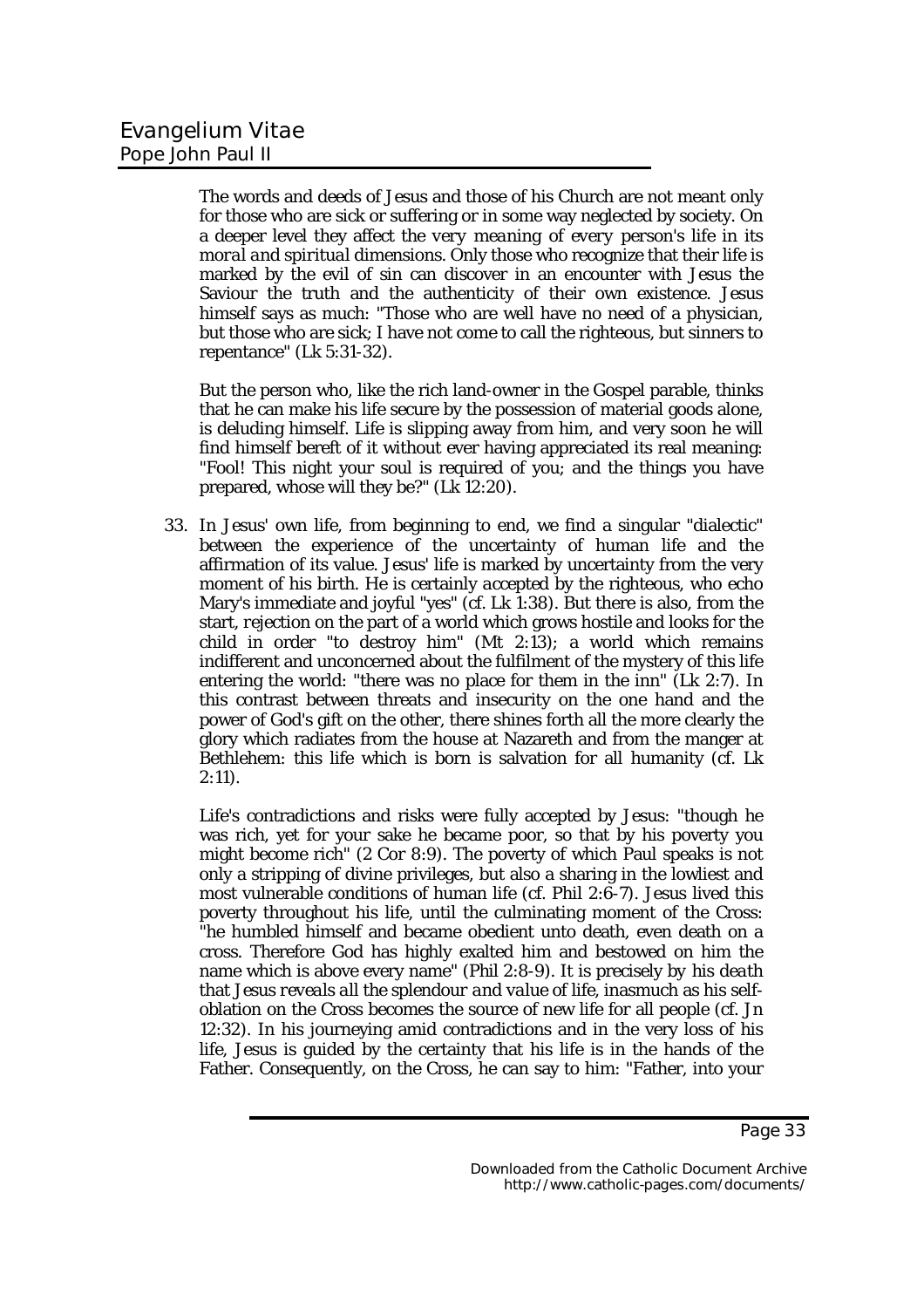$\ddot{\phantom{a}}$ 

hands I commend my spirit!" (*Lk* 23:46), that is, my life. Truly great must be the value of human life if the Son of God has taken it up and made it the instrument of the salvation of all humanity!

## *"Called ... to be conformed to the image of his Son" (Rom 8:28-29): God's glory shines on the face of man*

34. Life is always a good. This is an instinctive perception and a fact of experience, and man is called to grasp the profound reason why this is so.

*Why is life a good?* This question is found everywhere in the Bible, and from the very first pages it receives a powerful and amazing answer. The life which God gives man is quite different from the life of all other living creatures, inasmuch as man, although formed from the dust of the earth (cf. *Gen* 2:7, 3:19; *Job* 34:15; *Ps* 103:14; 104:29), *is a manifestation of God in the world, a sign of his presence, a trace of his glory* (cf. *Gen* 1:26-27; *Ps* 8:6). This is what Saint Irenaeus of Lyons wanted to emphasize in his celebrated definition: "Man, living man, is the glory of God".23 Man has been given *a sublime dignity,* based on the intimate bond which unites him to his Creator: in man there shines forth a reflection of God himself.

The Book of Genesis affirms this when, in the first account of creation, it places man at the summit of God's creative activity, as its crown, at the culmination of a process which leads from indistinct chaos to the most perfect of creatures. *Everything in creation is ordered to man and everything is made subject to him:* "Fill the earth and subdue it; and have dominion over ... every living thing" (1:28); this is God's command to the man and the woman. A similar message is found also in the other account of creation: "The Lord God took the man and put him in the garden of Eden to till it and keep it" (*Gen* 2:15). We see here a clear affirmation of the primacy of man over things; these are made subject to him and entrusted to his responsible care, whereas for no reason can he be made subject to other men and almost reduced to the level of a thing.

In the biblical narrative, the difference between man and other creatures is shown above all by the fact that only the creation of man is presented as the result of a special decision on the part of God, a deliberation to establish *a particular and specific bond with the Creator:* "Let us make man in our image, after our likeness" (*Gen* 1:26). *The life* which God offers

<sup>23</sup> "Gloria Dei vivens homo": *Adversus Haereses*, IV, 20, 7: *SCh* 100/2, 648-649.

Downloaded from the Catholic Document Archive http://www.catholic-pages.com/documents/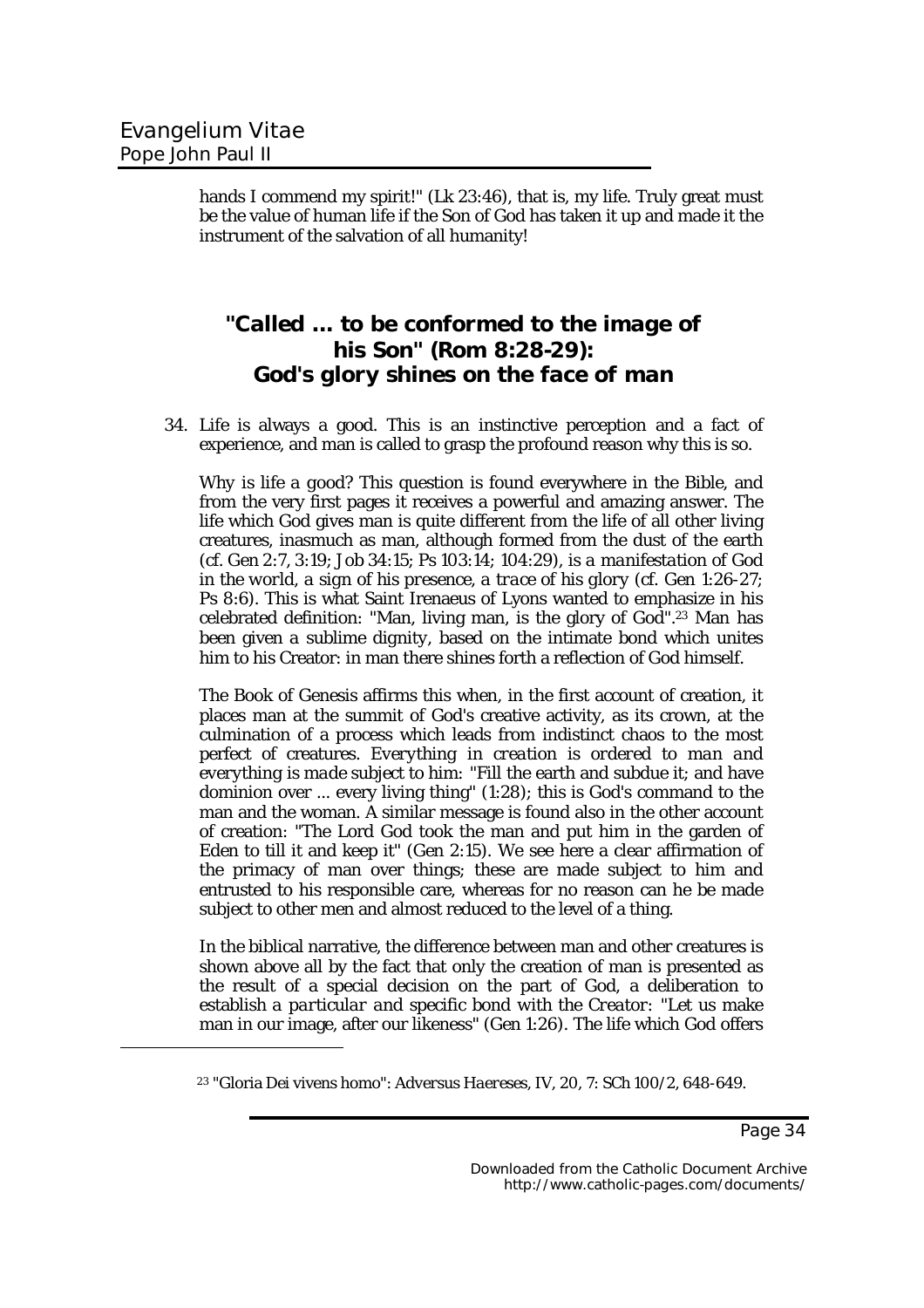to man *is a gift by which God shares something of himself with his creature.*

Israel would ponder at length the meaning of this particular bond between man and God. The Book of Sirach too recognizes that God, in creating human beings, "endowed them with strength like his own, and made them in his own image" (17:3). The biblical author sees as part of this image not only man's dominion over the world but also *those spiritual faculties which are distinctively human,* such as reason, discernment between good and evil, and free will: "He filled them with knowledge and understanding, and showed them good and evil" (*Sir* 17:7). *The ability to attain truth and freedom are human prerogatives* inasmuch as man is created in the image of his Creator, God who is true and just (cf. *Dt* 32:4). Man alone, among all visible creatures, is "capable of knowing and loving his Creator".24 The life which God bestows upon man is much more than mere existence in time. It is a drive towards fullness of life; *it is the seed of an existence which transcends the very limits of time:* "For God created man for incorruption, and made him in the image of his own eternity" (*Wis* 2:23).

35. The Yahwist account of creation expresses the same conviction. This ancient narrative speaks of *a divine breath* which *is breathed into man* so that he may come to life: "The Lord God formed man of dust from the ground, and breathed into his nostrils the breath of life; and man became a living being" (*Gen* 2:7).

The divine origin of this spirit of life explains the perennial dissatisfaction which man feels throughout his days on earth. Because he is made by God and bears within himself an indelible imprint of God, man is naturally drawn to God. When he heeds the deepest yearnings of the heart, every man must make his own the words of truth expressed by Saint Augustine: "You have made us for yourself, O Lord, and our hearts are restless until they rest in you".<sup>25</sup>

How very significant is the dissatisfaction which marks man's life in Eden as long as his sole point of reference is the world of plants and animals (cf. *Gen* 2:20). Only the appearance of the woman, a being who is flesh of his flesh and bone of his bones (cf. *Gen* 2:23), and in whom the spirit of God the Creator is also alive, can satisfy the need for interpersonal dialogue, so vital for human existence. In the other, whether man or woman, there is a

 $\overline{a}$ 

*Page 35*

<sup>24</sup> SECOND VATICAN ECUMENICAL COUNCIL, Pastoral Constitution on the Church in the Modern World *Gaudium et Spes*, 12.

<sup>25</sup> *Confessions*, I, 1: *CCL* 27, 1.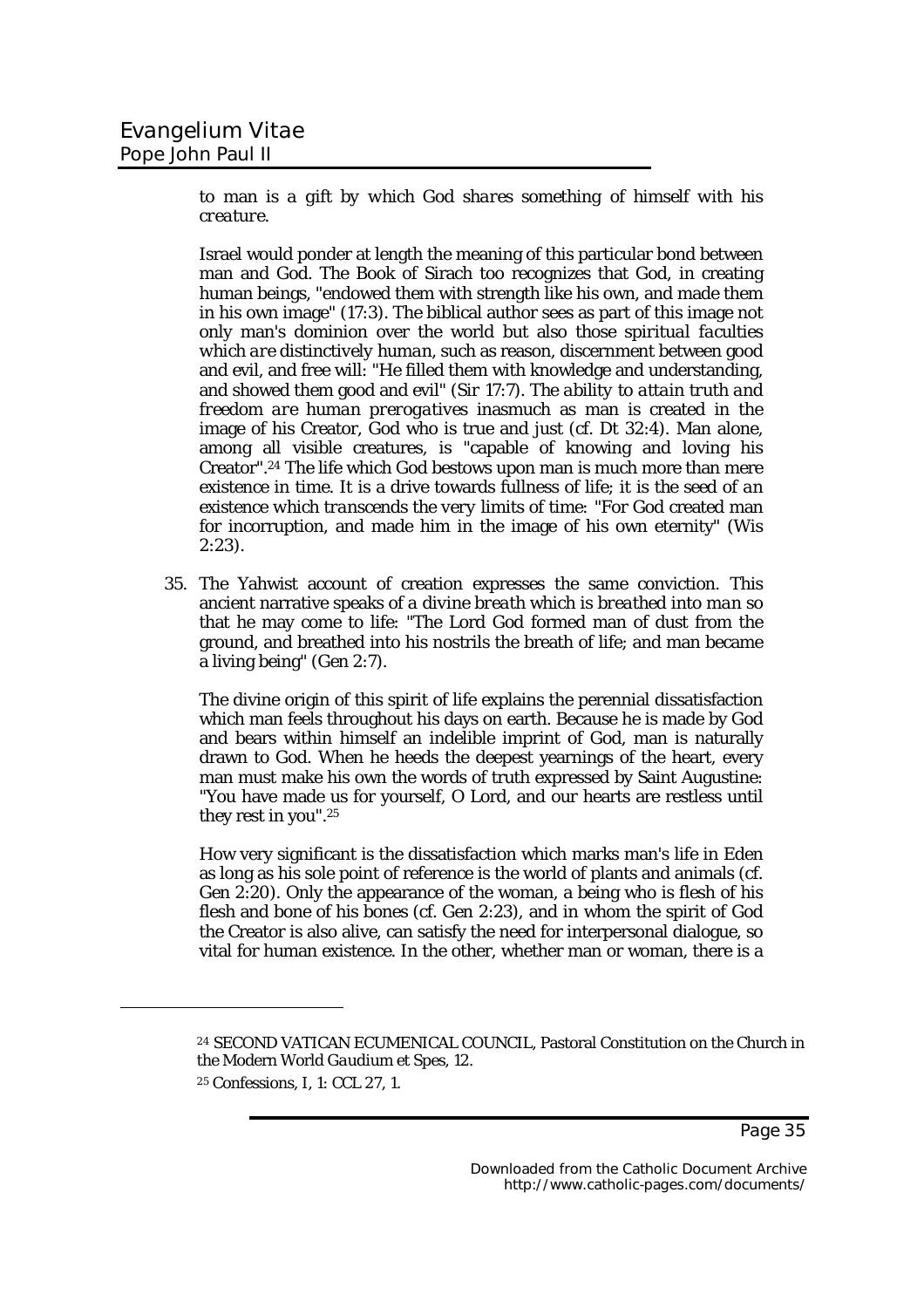reflection of God himself, the definitive goal and fulfilment of every person.

"What is man that you are mindful of him, and the son of man that you care for him?", the Psalmist wonders (*Ps* 8:4). Compared to the immensity of the universe, man is very small, and yet this very contrast reveals his greatness: "You have made him little less than a god, and crown him with glory and honour" (*Ps* 8:5). *The glory of God shines on the face of man.* In man the Creator finds his rest, as Saint Ambrose comments with a sense of awe: "The sixth day is finished and the creation of the world ends with the formation of that masterpiece which is man, who exercises dominion over all living creatures and is as it were the crown of the universe and the supreme beauty of every created being. Truly we should maintain a reverential silence, since the Lord rested from every work he had undertaken in the world. He rested then in the depths of man, he rested in man's mind and in his thought; after all, he had created man endowed with reason, capable of imitating him, of emulating his virtue, of hungering for heavenly graces. In these his gifts God reposes, who has said: 'Upon whom shall I rest, if not upon the one who is humble, contrite in spirit and trembles at my word?' (*Is* 66:1-2). I thank the Lord our God who has created so wonderful a work in which to take his rest".<sup>26</sup>

36. Unfortunately, God's marvellous plan was marred by the appearance of sin in history. Through sin, man rebels against his Creator and ends up by *worshipping creatures:* "They exchanged the truth about God for a lie and worshipped and served the creature rather than the Creator" (*Rom* 1:25). As a result man not only deforms the image of God in his own person, but is tempted to offences against it in others as well, replacing relationships of communion by attitudes of distrust, indifference, hostility and even murderous hatred. When *God* is not acknowledged *as God,* the profound meaning of man is betrayed and communion between people is compromised.

In the life of man, God's image shines forth anew and is again revealed in all its fullness at the coming of the Son of God in human flesh. "Christ is the image of the invisible God" (*Col* 1:15), he "reflects the glory of God and bears the very stamp of his nature" (*Heb* 1:3). He is the perfect image of the Father.

The plan of life given to the first Adam finds at last its fulfilment in Christ. Whereas the disobedience of Adam had ruined and marred God's plan for human life and introduced death into the world, the redemptive obedience of Christ is the source of grace poured out upon the human race, opening

 $\ddot{\phantom{a}}$ 

<sup>26</sup> *Exameron*, VI, 75-76: *CSEL* 32, 260-261.

Downloaded from the Catholic Document Archive http://www.catholic-pages.com/documents/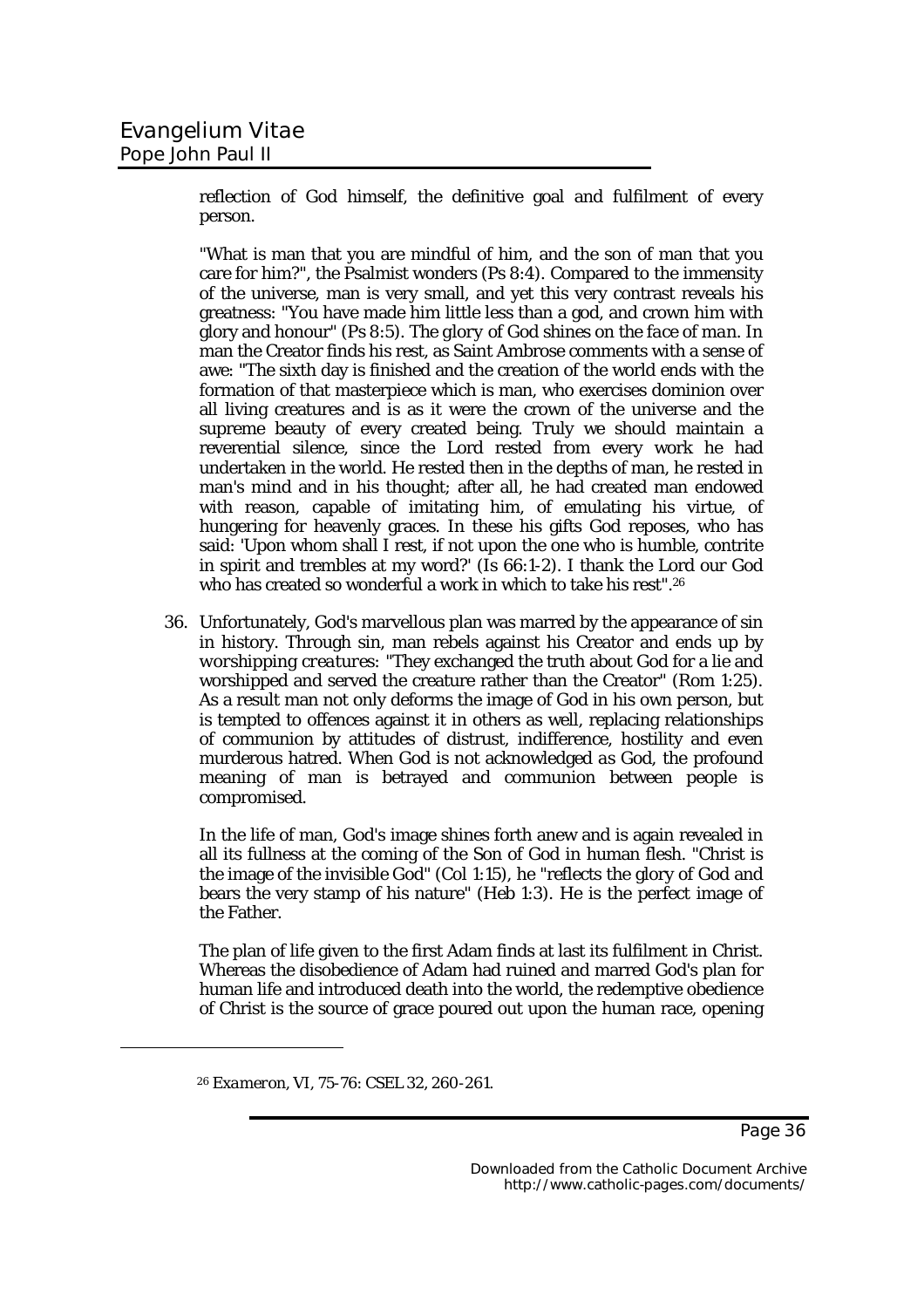wide to everyone the gates of the kingdom of life (cf. *Rom* 5:12-21). As the Apostle Paul states: "The first man Adam became a living being; the last Adam became a life-giving spirit" (*1 Cor* 15:45).

All who commit themselves to following Christ are given the fullness of life: the divine image is restored, renewed and brought to perfection in them. God's plan for human beings is this, that they should "be conformed to the image of his Son" (*Rom* 8:29). Only thus, in the splendour of this image, can man be freed from the slavery of idolatry, rebuild lost fellowship and rediscover his true identity.

## *"Whoever lives and believes in me shall never die" (Jn 11:26): the gift of eternal life*

37. The life which the Son of God came to give to human beings cannot be reduced to mere existence in time. The life which was always "in him" and which is the "light of men" (*Jn* 1:4) *consists in being begotten of God and sharing in the fullness of his love:* "To all who received him, who believed in his name, he gave power to become children of God; who were born, not of blood nor of the will of the flesh nor of the will of man, but of God" (*Jn* 1:12-13).

Sometimes Jesus refers to this life which he came to give simply as "life", and he presents being born of God as a necessary condition if man is to attain the end for which God has created him: "Unless one is born anew, he cannot see the kingdom of God" (*Jn* 3:3). To give this life is the real object of Jesus' mission: he is the one who "comes down from heaven, and gives life to the world" (*Jn* 6:33). Thus can he truly say: "He who follows me ... will have the light of life" (*Jn* 8:12).

At other times, Jesus speaks of "eternal life". Here the adjective does more than merely evoke a perspective which is beyond time. The life which Jesus promises and gives is "eternal" because it is a full participation in the life of the "Eternal One". Whoever believes in Jesus and enters into communion with him has eternal life (cf. *Jn* 3:15; 6:40) because he hears from Jesus the only words which reveal and communicate to his existence the fullness of life. These are the "words of eternal life" which Peter acknowledges in his confession of faith: "Lord, to whom shall we go? You have the words of eternal life; and we have believed, and have come to know, that you are the Holy One of God" (*Jn* 6:68-69). Jesus himself, addressing the Father in the great priestly prayer, declares what eternal life consists in: "This is eternal life, that they may know you the only true

Downloaded from the Catholic Document Archive http://www.catholic-pages.com/documents/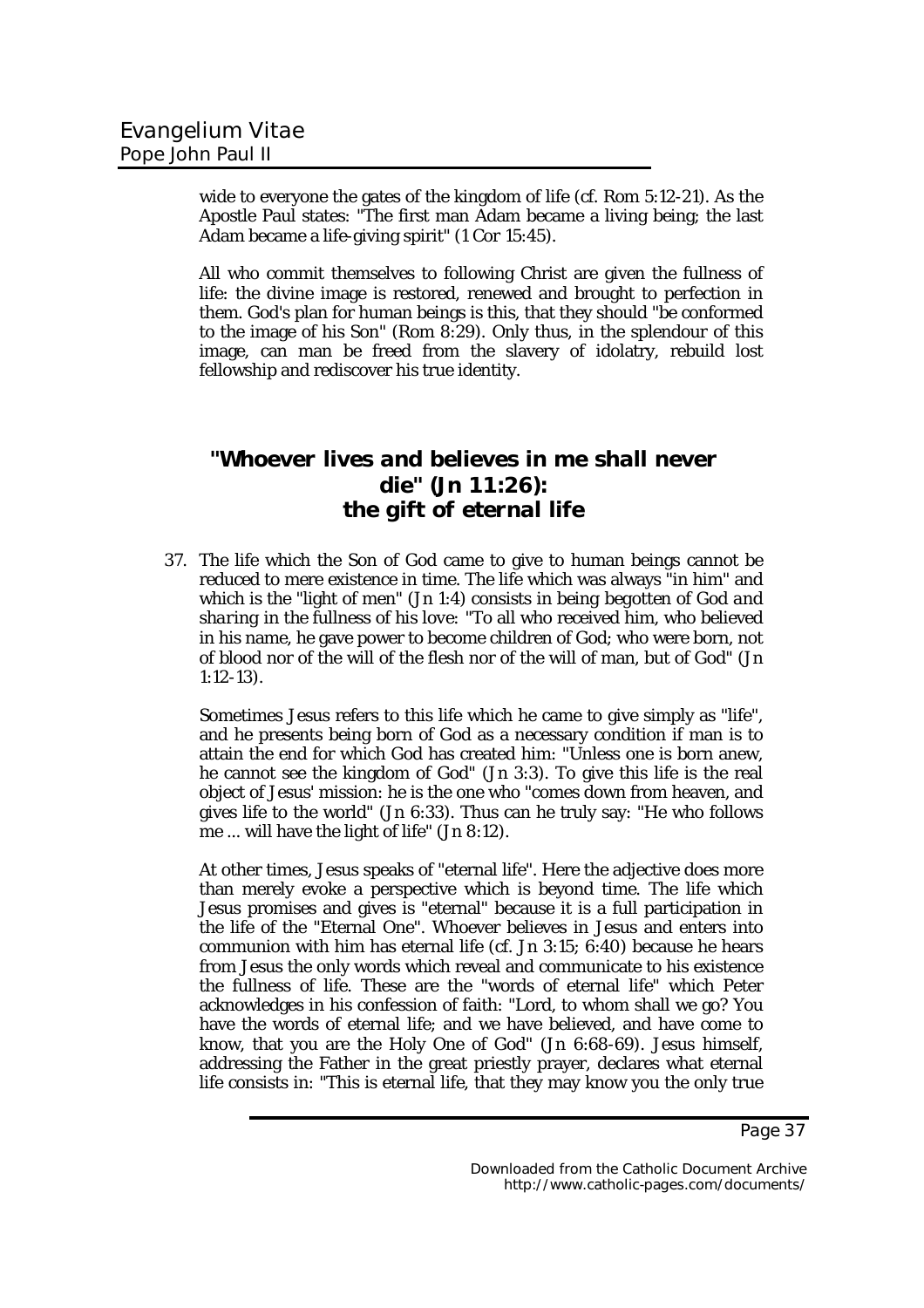$\ddot{\phantom{a}}$ 

God, and Jesus Christ whom you have sent" (*Jn* 17:3). To know God and his Son is to accept the mystery of the loving communion of the Father, the Son and the Holy Spirit into one's own life, which *even now* is open to eternal life because it *shares in the life of God.*

38. Eternal life is therefore the life of God himself and at the same time the *life of the children of God.* As they ponder this unexpected and inexpressible truth which comes to us from God in Christ, believers cannot fail to be filled with ever new wonder and unbounded gratitude. They can say in the words of the Apostle John: "See what love the Father has given us, that we should be called children of God; and so we are. ... Beloved, we are God's children now; it does not yet appear what we shall be, but we know that when he appears we shall be like him, for we shall see him as he is" (*1 Jn* 3:1-2).

*Here the Christian truth about life becomes most sublime.* The dignity of this life is linked not only to its beginning, to the fact that it comes from God, but also to its final end, to its destiny of fellowship with God in knowledge and love of him. In the light of this truth Saint Irenaeus qualifies and completes his praise of man: "the glory of God" is indeed, "man, living man", but "the life of man consists in the vision of God".<sup>27</sup>

Immediate consequences arise from this for human life in its *earthly state,* in which, for that matter, eternal life already springs forth and begins to grow. Although man instinctively loves life because it is a good, this love will find further inspiration and strength, and new breadth and depth, in the divine dimensions of this good. Similarly, the love which every human being has for life cannot be reduced simply to a desire to have sufficient space for self-expression and for entering into relationships with others; rather, it develops in a joyous awareness that life can become the "place" where God manifests himself, where we meet him and enter into communion with him. The life which Jesus gives in no way lessens the value of our existence in time; it takes it and directs it to its final destiny: "I am the resurrection and the life ... whoever lives and believes in me shall never die" (*Jn* 11:25-26).

*Page 38*

<sup>27</sup> "Vita autem hominis visio Dei": *Adversus Haereses*, IV, 20, 7: *SCh* 100/2, 648- 649.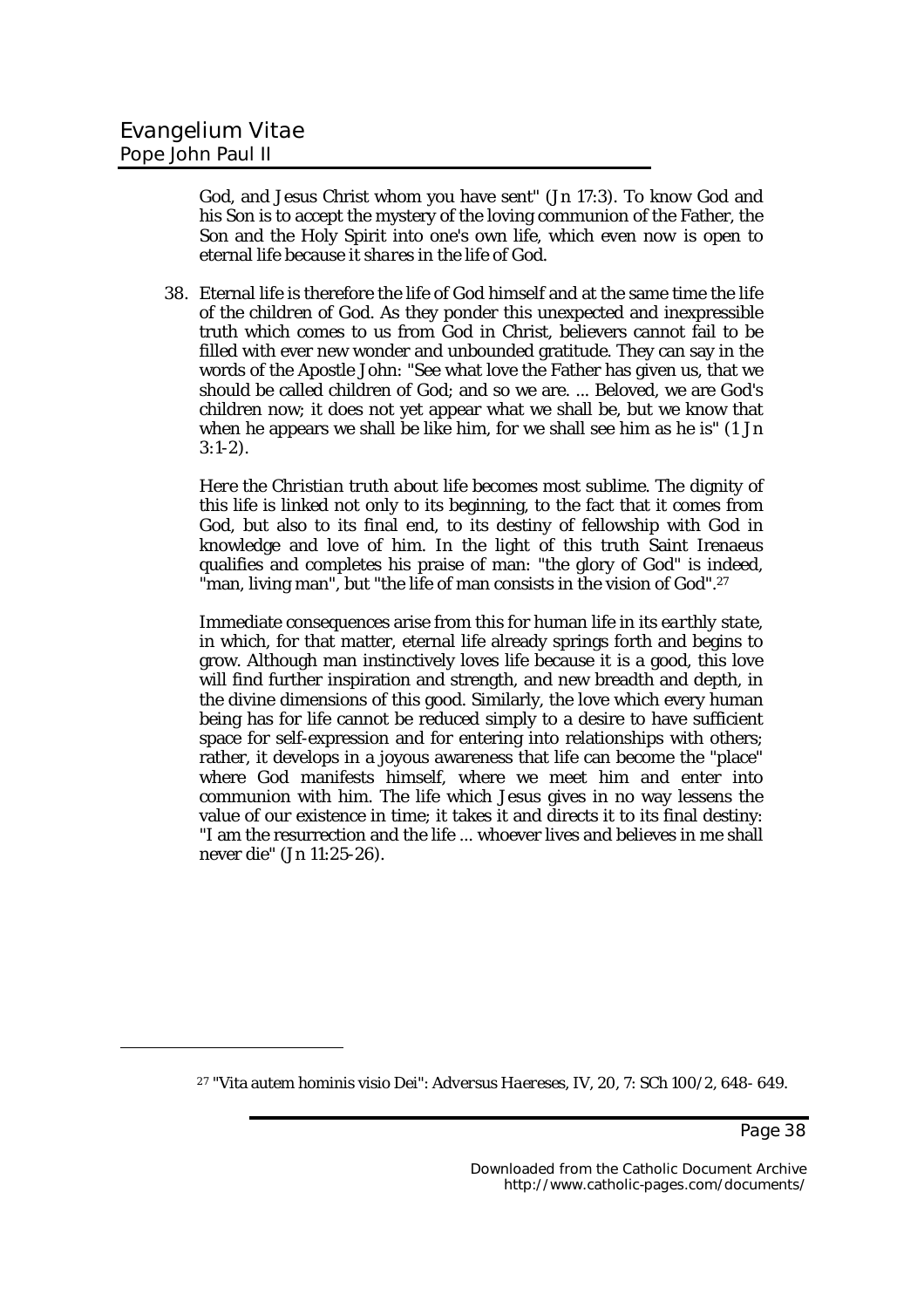## *"From man in regard to his fellow man I will demand an accounting" (Gen 9:5): reverence and love for every human life*

39. Man's life comes from God; it is his gift, his image and imprint, a sharing in his breath of life. *God* therefore *is the sole Lord of this life:* man cannot do with it as he wills. God himself makes this clear to Noah after the Flood: "For your own lifeblood, too, I will demand an accounting ... and from man in regard to his fellow man I will demand an accounting for human life" (*Gen* 9:5). The biblical text is concerned to emphasize how the sacredness of life has its foundation in God and in his creative activity: "For God made man in his own image" (*Gen* 9:6).

Human life and death are thus in the hands of God, in his power: "In his hand is the life of every living thing and the breath of all mankind", exclaims Job (12:10). "The Lord brings to death and brings to life; he brings down to Sheol and raises up" (*1 Sam* 2:6). He alone can say: "It is I who bring both death and life" (*Dt* 32:39).

But God does not exercise this power in an arbitrary and threatening way, but rather as part of his *care and loving concern for his creatures.* If it is true that human life is in the hands of God, it is no less true that these are loving hands, like those of a mother who accepts, nurtures and takes care of her child: "I have calmed and quieted my soul, like a child quieted at its mother's breast; like a child that is quieted is my soul" (*Ps* 131:2; cf. *Is* 49:15; 66:12-13; *Hos* 11:4). Thus Israel does not see in the history of peoples and in the destiny of individuals the outcome of mere chance or of blind fate, but rather the results of a loving plan by which God brings together all the possibilities of life and opposes the powers of death arising from sin: "God did not make death, and he does not delight in the death of the living. For he created all things that they might exist" (*Wis* 1:13-14).

40. The sacredness of life gives rise to its *inviolability, written from the beginning in man's heart,* in his conscience. The question: "What have you done?" (*Gen* 4:10), which God addresses to Cain after he has killed his brother Abel, interprets the experience of every person: in the depths of his conscience, man is always reminded of the inviolability of life -- his own life and that of others -- as something which does not belong to him, because it is the property and gift of God the Creator and Father.

The commandment regarding the inviolability of human life reverberates *at the heart of the "ten words" in the covenant of Sinai* (cf. *Ex* 34:28). In the first place that commandment prohibits murder: "You shall not kill" (*Ex* 20:13); "do not slay the innocent and righteous" (*Ex* 23:7). But, as is brought out in Israel's later legislation, it also prohibits all personal injury

Downloaded from the Catholic Document Archive http://www.catholic-pages.com/documents/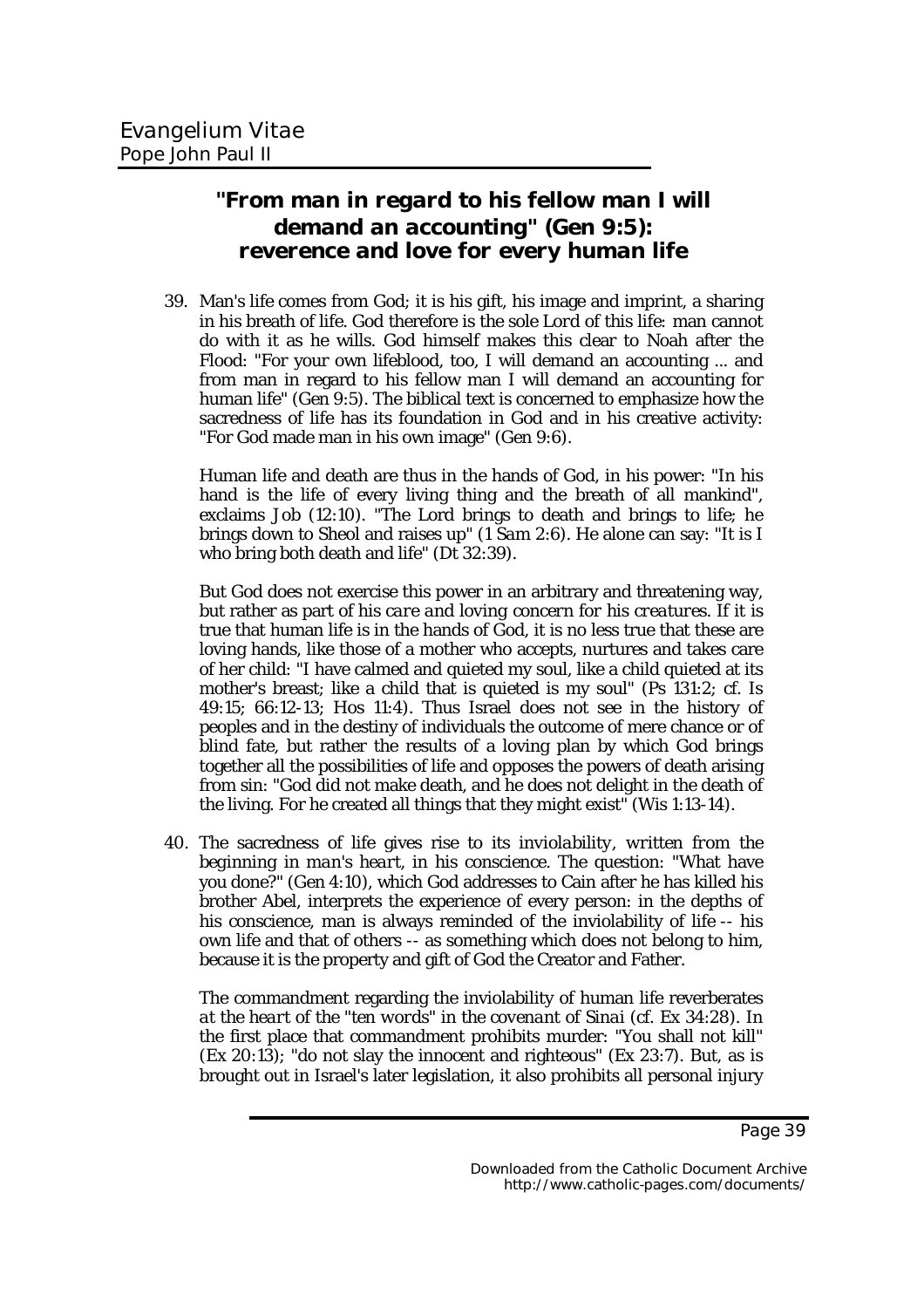inflicted on another (cf. *Ex* 21:12-27). Of course we must recognize that in the Old Testament this sense of the value of life, though already quite marked, does not yet reach the refinement found in the Sermon on the Mount. This is apparent in some aspects of the current penal legislation, which provided for severe forms of corporal punishment and even the death penalty. But the overall message, which the New Testament will bring to perfection, is a forceful appeal for respect for the inviolability of physical life and the integrity of the person. It culminates in the positive commandment which obliges us to be responsible for our neighbour as for ourselves: "You shall love your neighbour as yourself" (*Lev* 19:18).

41. The commandment "You shall not kill", included and more fully expressed in the positive command of love for one's neighbour, is *reaffirmed in all its force by the Lord Jesus.* To the rich young man who asks him: "Teacher, what good deed must I do, to have eternal life?", Jesus replies: "If you would enter life, keep the commandments" (*Mt* 19:16,17). And he quotes, as the first of these: "You shall not kill" (*Mt* 19:18). In the Sermon on the Mount, Jesus demands from his disciples a *righteousness which surpasses* that of the Scribes and Pharisees, also with regard to respect for life: "You have heard that it was said to the men of old, 'You shall not kill; and whoever kills shall be liable to judgment'. But I say to you that every one who is angry with his brother shall be liable to judgment" (*Mt* 5:21- 22).

By his words and actions Jesus further unveils the positive requirements of the commandment regarding the inviolability of life. These requirements were already present in the Old Testament, where legislation dealt with protecting and defending life when it was weak and threatened: in the case of foreigners, widows, orphans, the sick and the poor in general, including children in the womb (cf. *Ex* 21:22; 22:20-26). With Jesus these positive requirements assume new force and urgency, and are revealed in all their breadth and depth: they range from caring for the life of one's *brother* (whether a blood brother, someone belonging to the same people, or a foreigner living in the land of Israel) to showing concern for the *stranger,* even to the point of loving one's *enemy.*

A stranger is no longer a stranger for the person who must *become a neighbour* to someone in need, to the point of accepting responsibility for his life, as the parable of the Good Samaritan shows so clearly (cf. *Lk* 10:25-37). Even an enemy ceases to be an enemy for the person who is obliged to love him (cf. *Mt* 5:38-48; *Lk* 6:27-35), to "do good" to him (cf. *Lk* 6:27, 33, 35) and to respond to his immediate needs promptly and with no expectation of repayment (cf. *Lk* 6:34-35). The height of this love is to pray for one's enemy. By so doing we achieve harmony with the providential love of God: "But I say to you, love your enemies and pray for those who persecute you, so that you may be children of your Father who

*Page 40*

Downloaded from the Catholic Document Archive http://www.catholic-pages.com/documents/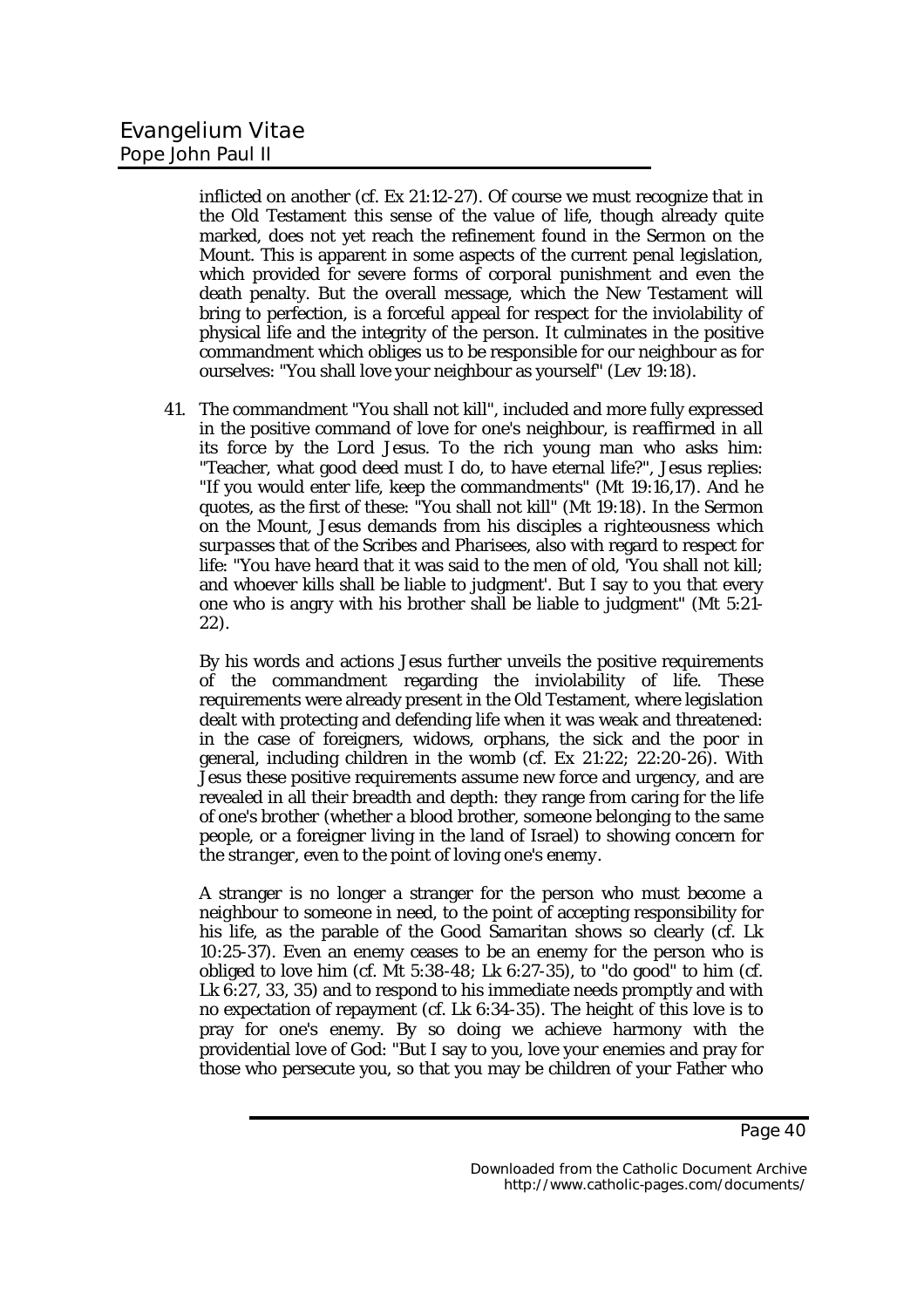is in heaven; for he makes his sun rise on the evil and on the good and sends rain on the just and on the unjust" (*Mt* 5:44-45; cf. *Lk* 6:28, 35).

Thus the deepest element of God's commandment to protect human life is the *requirement to show reverence and love* for every person and the life of every person. This is the teaching which the Apostle Paul, echoing the words of Jesus, addresses to the Christians in Rome: "The commandments, 'You shall not commit adultery, You shall not kill, You shall not steal, You shall not covet', and any other commandment, are summed up in this sentence, *'You shall love your neighbour as yourself'*. Love does no wrong to a neighbour; therefore love is the fulfilling of the law" (*Rom* 13:9-10).

## *"Be fruitful and multiply, and fill the earth and subdue it" (Gen 1:28): man's responsibility for life*

42. To defend and promote life, to show reverence and love for it, is a task which God entrusts to every man, calling him as his living image to share in his own lordship over the world: "God blessed them, and God said to them, 'Be fruitful and multiply, and fill the earth and subdue it; and have dominion over the fish of the sea and over the birds of the air and over every living thing that moves upon the earth' " (*Gen* 1:28).

The biblical text clearly shows the breadth and depth of the lordship which God bestows on man. It is a matter first of all of *dominion over the earth and over every living creature,* as the Book of Wisdom makes clear: "O God of my fathers and Lord of mercy ... by your wisdom you have formed man, to have dominion over the creatures you have made, and rule the world in holiness and righteousness" (*Wis* 9:1, 2-3). The Psalmist too extols the dominion given to man as a sign of glory and honour from his Creator: "You have given him dominion over the works of your hands; you have put all things under his feet, all sheep and oxen, and also the beasts of the field, the birds of the air, and the fish of the sea, whatever passes along the paths of the sea" (*Ps* 8:6-8).

As one called to till and look after the garden of the world (cf. *Gen* 2:15), man has a specific responsibility towards *the environment in which he lives,* towards the creation which God has put at the service of his personal dignity, of his life, not only for the present but also for future generations. It is the *ecological question* -- ranging from the preservation of the natural

*Page 41*

Downloaded from the Catholic Document Archive http://www.catholic-pages.com/documents/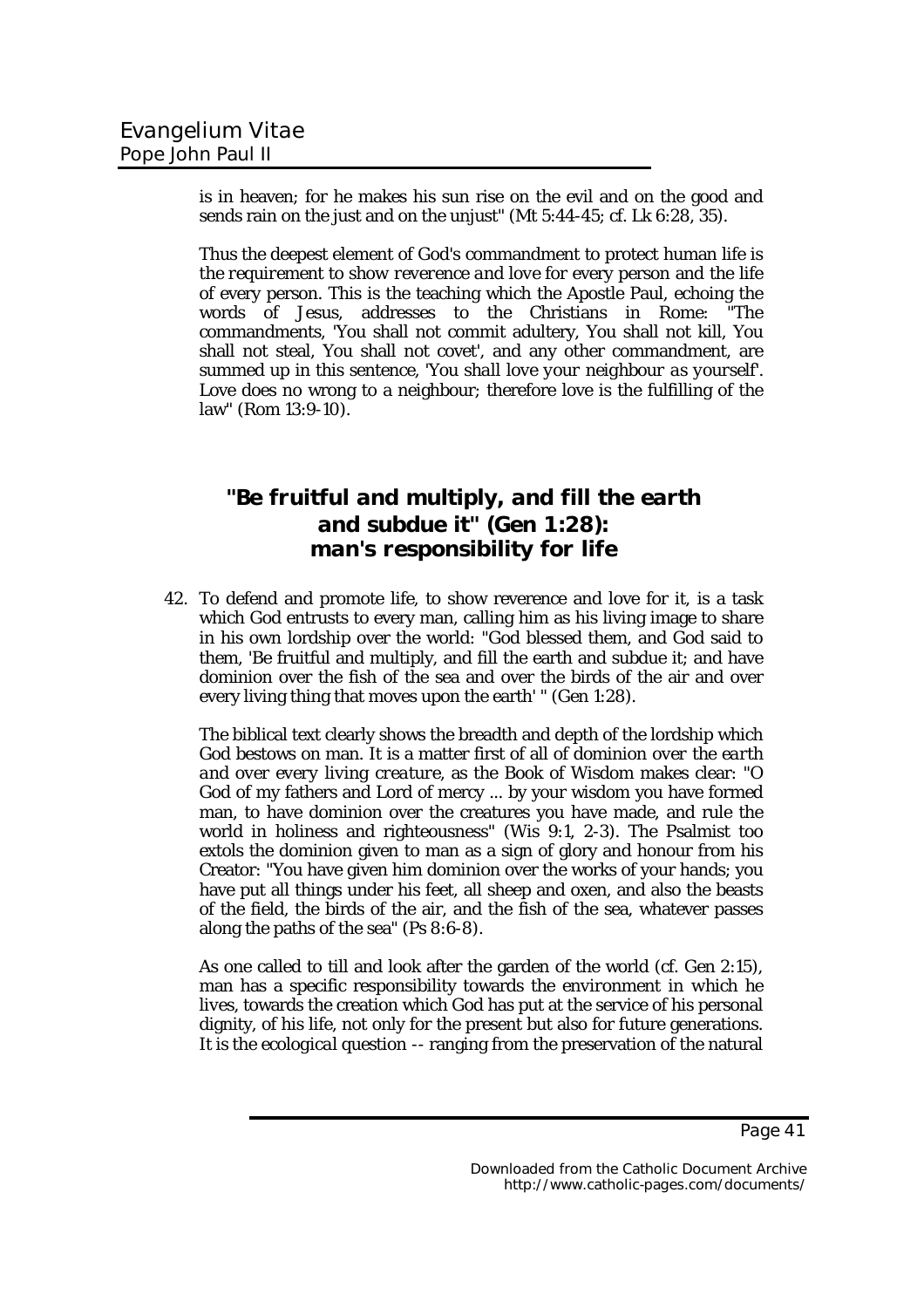$\ddot{\phantom{a}}$ 

habitats of the different species of animals and of other forms of life to "human ecology" properly speaking <sup>28</sup> -- which finds in the Bible clear and strong ethical direction, leading to a solution which respects the great good of life, of every life. In fact, "the do- minion granted to man by the Creator is not an absolute power, nor can one speak of a freedom to 'use and misuse', or to dispose of things as one pleases. The limitation imposed from the beginning by the Creator himself and expressed symbolically by the prohibition not to 'eat of the fruit of the tree' (cf. *Gen* 2:16-17) shows clearly enough that, when it comes to the natural world, we are subject not only to biological laws but also to moral ones, which cannot be violated with impunity".<sup>29</sup>

43. A certain sharing by man in God's lordship is also evident in the *specific responsibility* which he is given *for human life as such.* It is a responsibility which reaches its highest point in the giving of life *through procreation* by man and woman in marriage. As the Second Vatican Council teaches: "God himself who said, 'It is not good for man to be alone' (*Gen* 2:18) and 'who made man from the beginning male and female' (*Mt* 19:4), wished to share with man a certain special participation in his own creative work. Thus he blessed male and female saying: 'Increase and multiply' (*Gen* 1:28).<sup>30</sup>

By speaking of "a certain special participation" of man and woman in the "creative work" of God, the Council wishes to point out that having a child is an event which is deeply human and full of religious meaning, insofar as it involves both the spouses, who form "one flesh" (*Gen* 2:24), and God who makes himself present. As I wrote in my *Letter to Families:* "When a new person is born of the conjugal union of the two, he brings with him into the world a particular image and likeness of God himself: *the genealogy of the person is inscribed in the very biology of generation.* In affirming that the spouses, as parents, cooperate with God the Creator in conceiving and giving birth to a new human being, we are not speaking merely with reference to the laws of biology. Instead, we wish to emphasize that *God himself is present in human fatherhood and motherhood* quite differently than he is present in all other instances of begetting 'on earth'. Indeed, God alone is the source of that 'image and

<sup>28</sup> Cf. JOHN PAUL II, Encyclical Letter *Centesimus Annus* (1 May 1991), 38: *AAS* 83 (1991), 840-841.

<sup>29</sup> JOHN PAUL II, Encyclical Letter *Sollicitudo Rei Socialis* (30 December 1987), 34: *AAS* 80 (1988), 560.

<sup>30</sup> Pastoral Constitution on the Church in the Modern World *Gaudium et Spes*, 50.

Downloaded from the Catholic Document Archive http://www.catholic-pages.com/documents/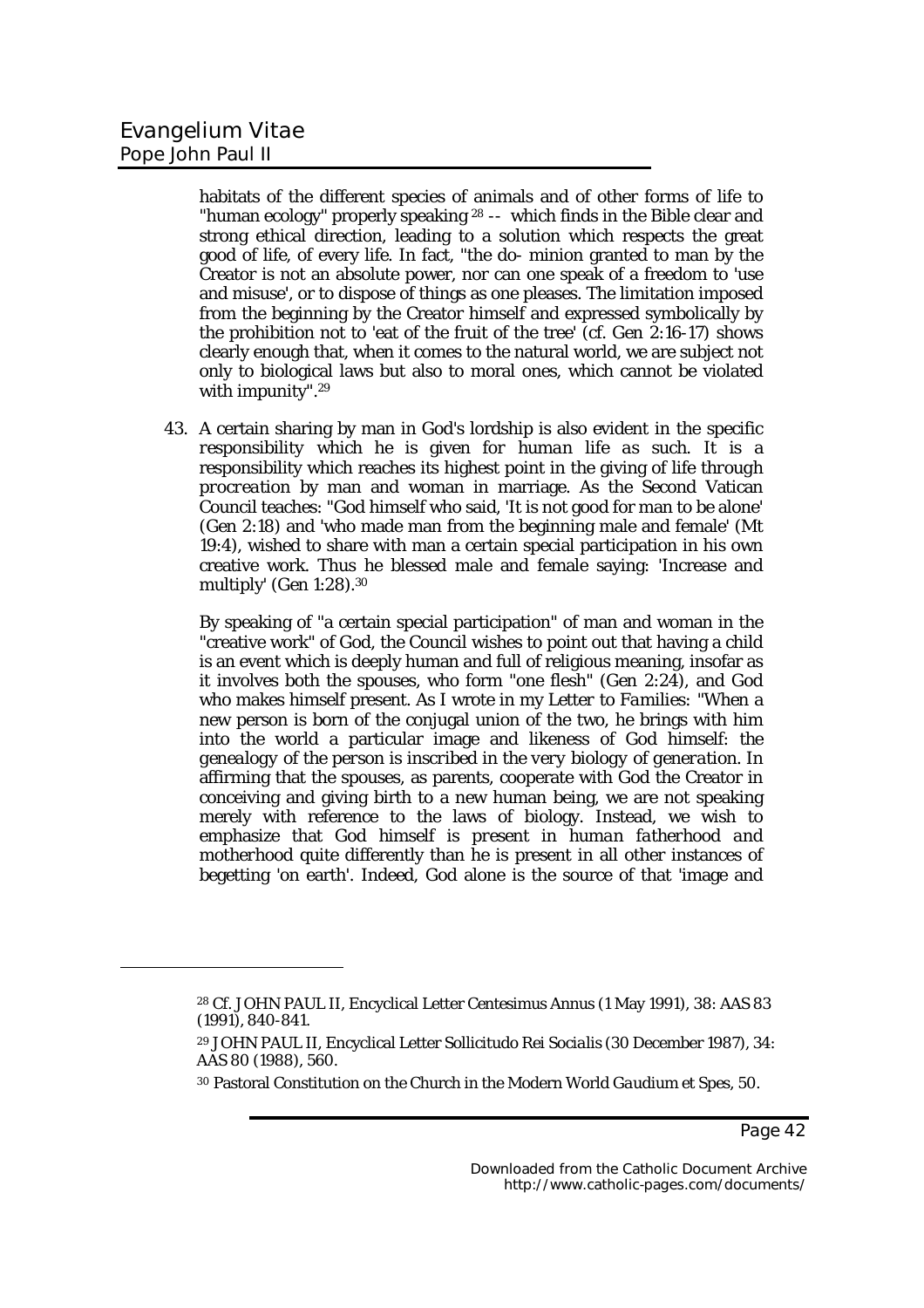likeness' which is proper to the human being, as it was received at Creation. Begetting is the continuation of Creation".<sup>31</sup>

This is what the Bible teaches in direct and eloquent language when it reports the joyful cry of the first woman, "the mother of all the living" (*Gen* 3:20). Aware that God has intervened, Eve exclaims: "I have begotten a man with the help of the Lord" (*Gen* 4:1). In procreation therefore, through the communication of life from parents to child, God's own image and likeness is transmitted, thanks to the creation of the immortal soul.<sup>32</sup> The beginning of the "book of the genealogy of Adam" expresses it in this way: "When God created man, he made him in the likeness of God. Male and female he created them, and he blessed them and called them man when they were created. When Adam had lived a hundred and thirty years, he became the father of a son in his own likeness, after his image, and named him Seth" (*Gen* 5:1-3). It is precisely in their role as co-workers with God *who transmits his image to the new creature* that we see the greatness of couples who are ready "to cooperate with the love of the Creator and the Saviour, who through them will enlarge and enrich his own family day by day".33 This is why the Bishop Amphilochius extolled "holy matrimony, chosen and elevated above all other earthly gifts" as "the begetter of humanity, the creator of images of God".<sup>34</sup>

Thus, a man and woman joined in matrimony become partners in a divine undertaking: through the act of procreation, God's gift is accepted and a new life opens to the future.

But over and above the specific mission of parents, *the task of accepting and serving life involves everyone; and this task must be fulfilled above all towards life when it is at its weakest.* It is Christ himself who reminds us of this when he asks to be loved and served in his brothers and sisters who are suffering in any way: the hungry, the thirsty, the foreigner, the naked, the sick, the imprisoned ... Whatever is done to each of them is done to Christ himself (cf. *Mt* 25:31-46).

<sup>31</sup> Letter to Families *Gratissimam sane* (2 February 1994), 9 *AAS* 86 (1994), 878; cf. PIUS XII, Encyclical Letter *Humani Generis* (12 August 1950): *AAS* 42 (1950), 574. <sup>32</sup> "Animas enim a Deo immediate creari catholica fides nos retinere iubet": PIUS XII, Encyclical Letter *Humani Generis* (12 August 1950): *AAS* 42 (1950), 575. <sup>33</sup> SECOND VATICAN ECUMENICAL COUNCIL, Pastoral Constitution on the Church in the Modern World *Gaudium et Spes*, 50; cf. JOHN PAUL II, Post-Synodal Apostolic Exhortation *Familiaris Consortio* (22 November 1981), 28: *AAS* 74 (1982), 114. <sup>34</sup> *Homilies*, II, 1; *CCSG* 3, 39.

Downloaded from the Catholic Document Archive http://www.catholic-pages.com/documents/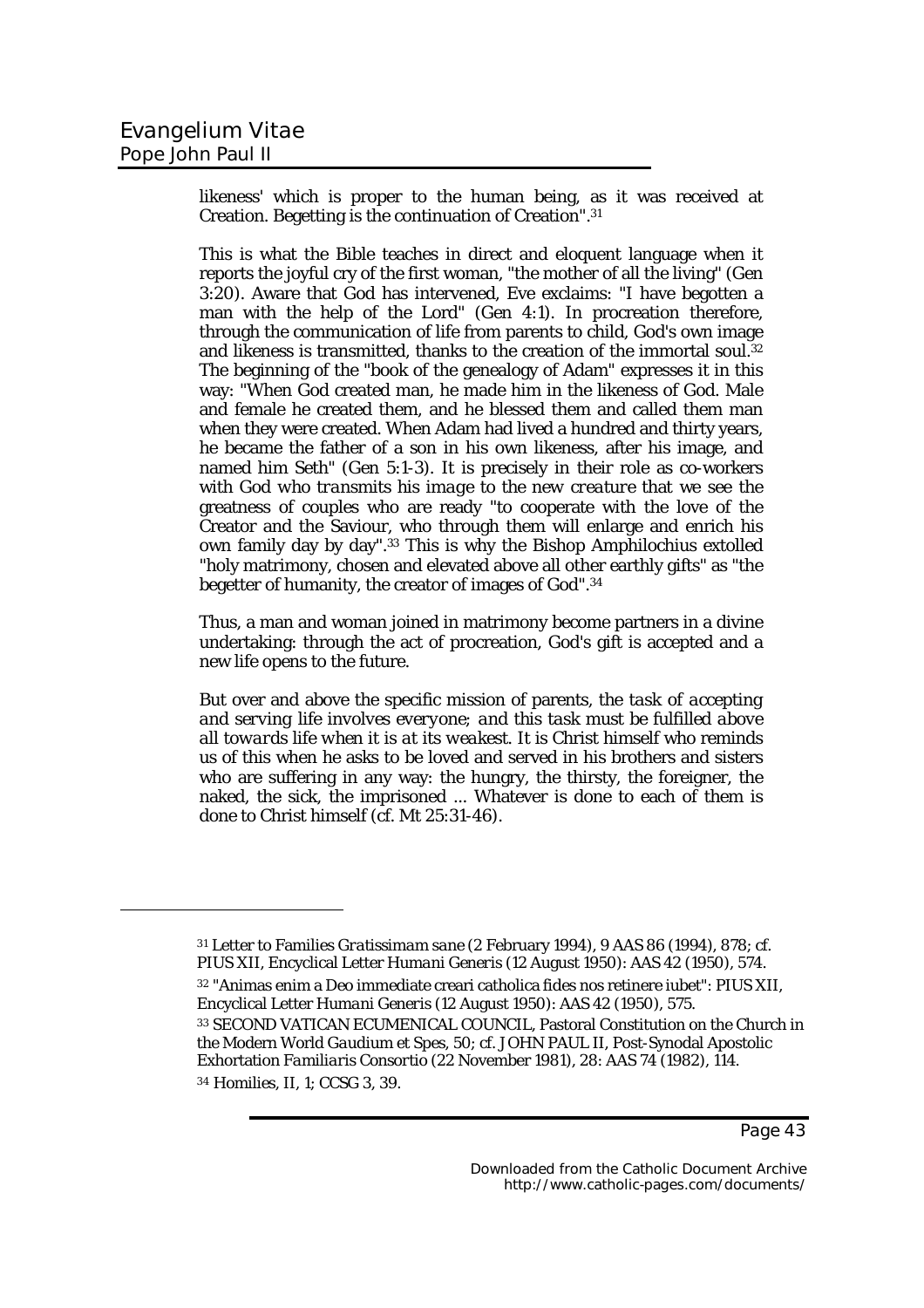## *"For you formed my inmost being" (Ps 139:13): the dignity of the unborn child*

44. Human life finds itself most vulnerable when it enters the world and when it leaves the realm of time to embark upon eternity. The word of God frequently repeats the call to show care and respect, above all where life is undermined by sickness and old age. Although there are no direct and explicit calls to protect human life at its very beginning, specifically life not yet born, and life nearing its end, this can easily be explained by the fact that the mere possibility of harming, attacking, or actually denying life in these circumstances is completely foreign to the religious and cultural way of thinking of the People of God.

In the Old Testament, sterility is dreaded as a curse, while numerous offspring are viewed as a blessing: "Sons are a heritage from the Lord, the fruit of the womb a reward" (*Ps* 127:3; cf. *Ps* 128:3-4). This belief is also based on Israel's awareness of being the people of the Covenant, called to increase in accordance with the promise made to Abraham: "Look towards heaven, and number the stars, if you are able to number them ... so shall your descendants be" (*Gen* 15:5). But more than anything else, at work here is the certainty that the life which parents transmit has its origins in God. We see this attested in the many biblical passages which respectfully and lovingly speak of conception, of the forming of life in the mother's womb, of giving birth and of the intimate connection between the initial moment of life and the action of God the Creator.

"Before I formed you in the womb I knew you, and before you were born I consecrated you" (*Jer* 1:5): *the life of every individual, from its very beginning, is part of God's plan.* Job, from the depth of his pain, stops to contemplate the work of God who miraculously formed his body in his mother's womb. Here he finds reason for trust, and he expresses his belief that there is a divine plan for his life: "You have fashioned and made me; will you then turn and destroy me? Remember that you have made me of clay; and will you turn me to dust again? Did you not pour me out like milk and curdle me like cheese? You clothed me with skin and flesh, and knit me together with bones and sinews. You have granted me life and steadfast love; and your care has preserved my spirit" (*Job* 10:8-12). Expressions of awe and wonder at God's intervention in the life of a child in its mother's womb occur again and again in the Psalms.<sup>35</sup>

 $\ddot{\phantom{a}}$ 

*Page 44*

<sup>35</sup> See, for example, Psalms 22:10-11; 71:6; 139: 14.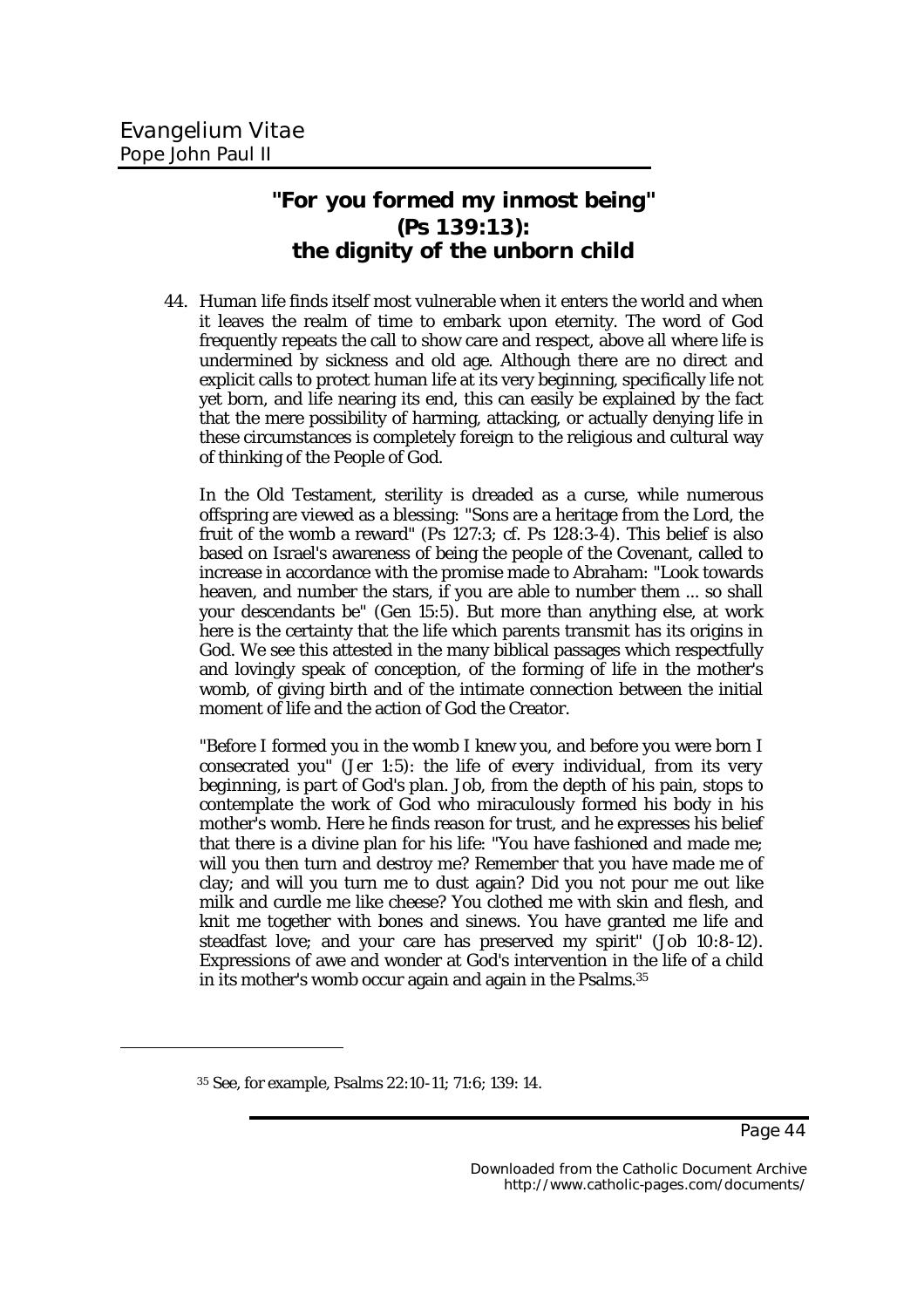$\ddot{\phantom{a}}$ 

How can anyone think that even a single moment of this marvellous process of the unfolding of life could be separated from the wise and loving work of the Creator, and left prey to human caprice? Certainly the mother of the seven brothers did not think so; she professes her faith in God, both the source and guarantee of life from its very conception, and the foundation of the hope of new life beyond death: "I do not know how you came into being in my womb. It was not I who gave you life and breath, nor I who set in order the elements within each of you. Therefore the Creator of the world, who shaped the beginning of man and devised the origin of all things, will in his mercy give life and breath back to you again, since you now forget yourselves for the sake of his laws" (*2 Mac* 7:22-23).

45. The New Testament revelation confirms the *indisputable recognition of the value of life from its very beginning.* The exaltation of fruitfulness and the eager expectation of life resound in the words with which Elizabeth rejoices in her pregnancy: "The Lord has looked on me ... to take away my reproach among men" (*Lk* 1:25). And even more so, the value of the person from the moment of conception is celebrated in the meeting between the Virgin Mary and Elizabeth, and between the two children whom they are carrying in the womb. It is precisely the children who reveal the advent of the Messianic age: in their meeting, the redemptive power of the presence of the Son of God among men first becomes operative. As Saint Ambrose writes: "The arrival of Mary and the blessings of the Lord's presence are also speedily declared ... Elizabeth was the first to hear the voice; but John was the first to experience grace. She heard according to the order of nature; he leaped because of the mystery. She recognized the arrival of Mary; he the arrival of the Lord. The woman recognized the woman's arrival; the child, that of the child. The women speak of grace; the babies make it effective from within to the advantage of their mothers who, by a double miracle, prophesy under the inspiration of their children. The infant leaped, the mother was filled with the Spirit. The mother was not filled before the son, but after the son was filled with the Holy Spirit, he filled his mother too".<sup>36</sup>

## *"I kept my faith even when I said, 'I am greatly afflicted' " (Ps 116:10): life in old age and at times of suffering*

46. With regard to the last moments of life too, it would be anachronistic to expect biblical revelation to make express reference to present-day issues

<sup>36</sup> *Expositio Evangelii secundum Lucam*, II, 22-23: *CCL*, 14, 40-41.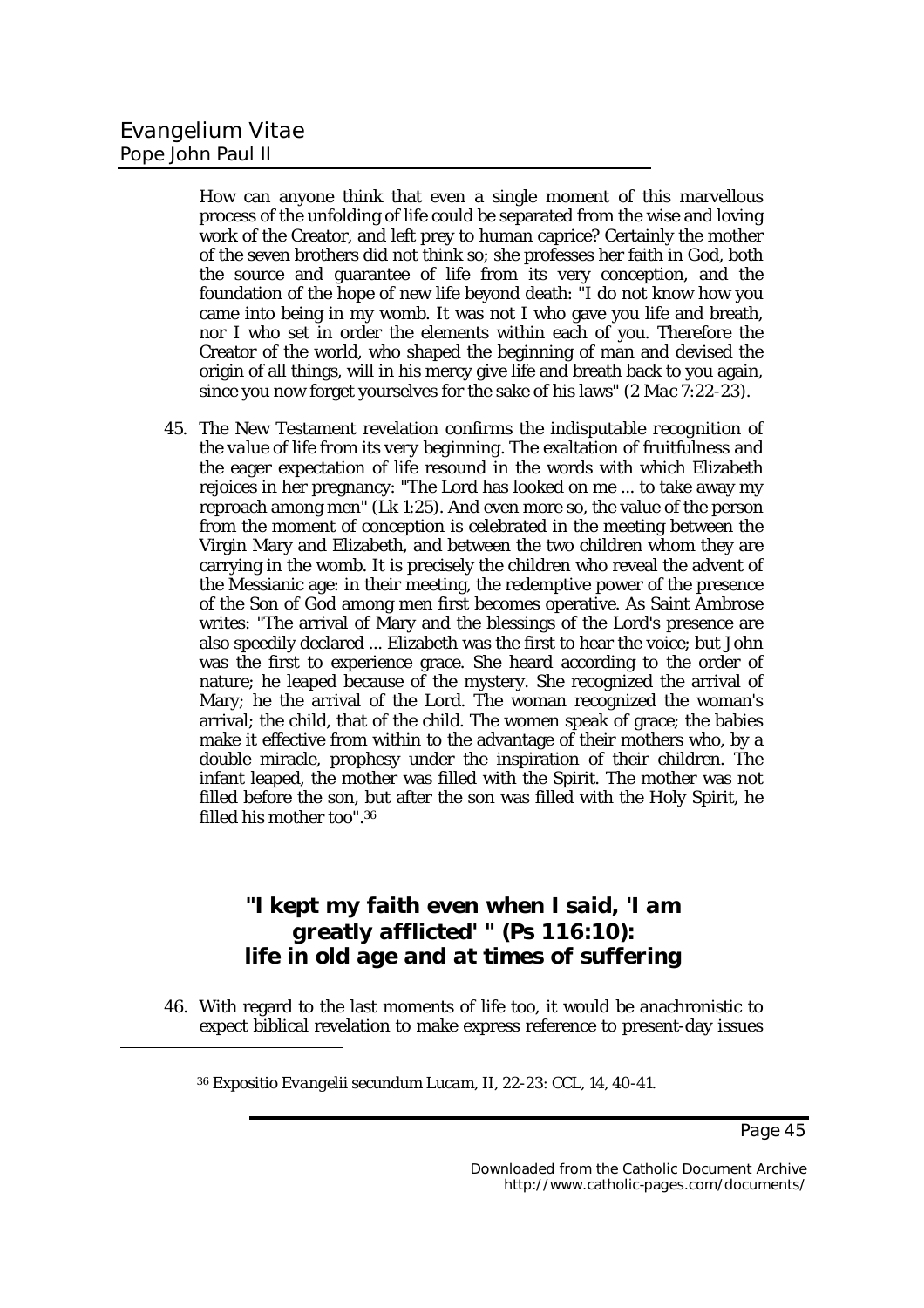concerning respect for elderly and sick persons, or to condemn explicitly attempts to hasten their end by force. The cultural and religious context of the Bible is in no way touched by such temptations; indeed, in that context the wisdom and experience of the elderly are recognized as a unique source of enrichment for the family and for society.

*Old age is characterized by dignity and surrounded with reverence* (cf. *2 Mac* 6:23). The just man does not seek to be delivered from old age and its burden; on the contrary his prayer is this: "You, O Lord, are my hope, my trust, O Lord, from my youth ... so even to old age and grey hairs, O God, do not forsake me, till I proclaim your might to all the generations to come" (*Ps* 71:5, 18). The ideal of the Messianic age is presented as a time when "no more shall there be ... an old man who does not fill out his days" (*Is* 65:20).

In old age, how should one face the inevitable decline of life? *How should one act in the face of death? The believer knows that his life is in the hands of God:* "You, O Lord, hold my lot" (cf. *Ps* 16:5), and he accepts from God the need to die: "This is the decree from the Lord for all flesh, and how can you reject the good pleasure of the Most High?" (*Sir* 41:3-4). Man is not the master of life, nor is he the master of death. In life and in death, he has to entrust himself completely to the "good pleasure of the Most High", to his loving plan.

In moments of *sickness* too, man is called to have the same trust in the Lord and to renew his fundamental faith in the One who "heals all your diseases" (cf. *Ps* 103:3). When every hope of good health seems to fade before a person's eyes -- so as to make him cry out: "My days are like an evening shadow; I wither away like grass" (*Ps* 102:11) -- even then the believer is sustained by an unshakeable faith in God's life-giving power. Illness does not drive such a person to despair and to seek death, but makes him cry out in hope: "I kept my faith, even when I said, 'I am greatly afflicted' " (*Ps* 116:10); "O Lord my God, I cried to you for help, and you have healed me. O Lord, you have brought up my soul from Sheol, restored me to life from among those gone down to the pit" (*Ps* 30:2-3).

47. The mission of Jesus, with the many healings he performed, shows *God's great concern even for man's bodily life.* Jesus, as "the physician of the body and of the spirit",  $37$  was sent by the Father to proclaim the good news to the poor and to heal the broken-hearted (cf. *Lk* 4:18; *Is* 61:1). Later, when he sends his disciples into the world, he gives them a mission, a mission in which healing the sick goes hand in hand with the proclamation

<sup>37</sup> SAINT IGNATIUS OF ANTIOCH, *Letter to the Ephesians*, 7, 2: *Patres Apostolici*, ed. F.X. Funk, II, 82.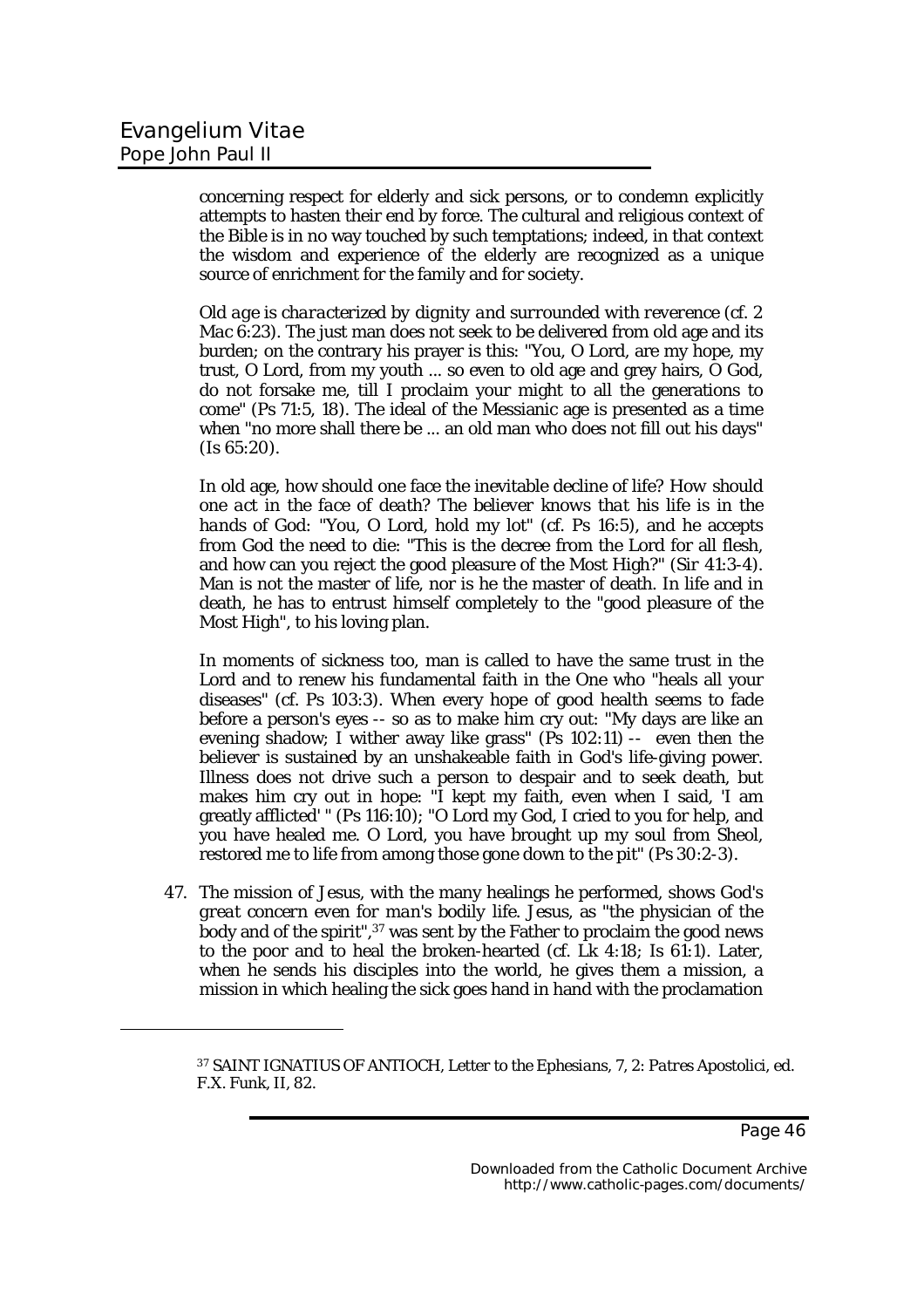of the Gospel: "And preach as you go, saying, 'The kingdom of heaven is at hand'. Heal the sick, raise the dead, cleanse lepers, cast out demons" (*Mt* 10:7-8; cf. *Mk* 6:13; 16:18).

Certainly *the life of the body in its earthly state is not an absolute good* for the believer, especially as he may be asked to give up his life for a greater good. As Jesus says: "Whoever would save his life will lose it; and whoever loses his life for my sake and the gospel's will save it" (*Mk* 8:35). The New Testament gives many different examples of this. Jesus does not hesitate to sacrifice himself and he freely makes of his life an offering to the Father (cf. *Jn* 10:17) and to those who belong to him (cf. *Jn* 10:15). The death of John the Baptist, precursor of the Saviour, also testifies that earthly existence is not an absolute good; what is more important is remaining faithful to the word of the Lord even at the risk of one's life (cf. *Mk* 6:17- 29). Stephen, losing his earthly life because of his faithful witness to the Lord's Resurrection, follows in the Master's footsteps and meets those who are stoning him with words of forgiveness (cf. *Acts* 7:59-60), thus becoming the first of a countless host of martyrs whom the Church has venerated since the very beginning.

No one, however, can arbitrarily choose whether to live or die; the absolute master of such a decision is the Creator alone, in whom "we live and move and have our being" (*Acts* 17:28).

### *"All who hold her fast will live" (Bar 4:1): from the law of Sinai to the gift of the Spirit*

48. Life is indelibly marked by *a truth of its own.* By accepting God's gift, man is obliged to *maintain life in this truth* which is essential to it. To detach oneself from this truth is to condemn oneself to meaninglessness and unhappiness, and possibly to become a threat to the existence of others, since the barriers guaranteeing respect for life and the defence of life, in every circumstance, have been broken down.

*The truth of life is revealed by God's commandment.* The word of the Lord shows concretely the course which life must follow if it is to respect its own truth and to preserve its own dignity. The protection of life is not only ensured by the specific commandment "You shall not kill" (*Ex* 20:13; *Dt* 5:17); *the entire Law of the Lord* serves to protect life, because it reveals that truth in which life finds its full meaning.

It is not surprising, therefore, that God's Covenant with his people is so closely linked to the perspective of life, also in its bodily dimension. In that

*Page 47*

Downloaded from the Catholic Document Archive http://www.catholic-pages.com/documents/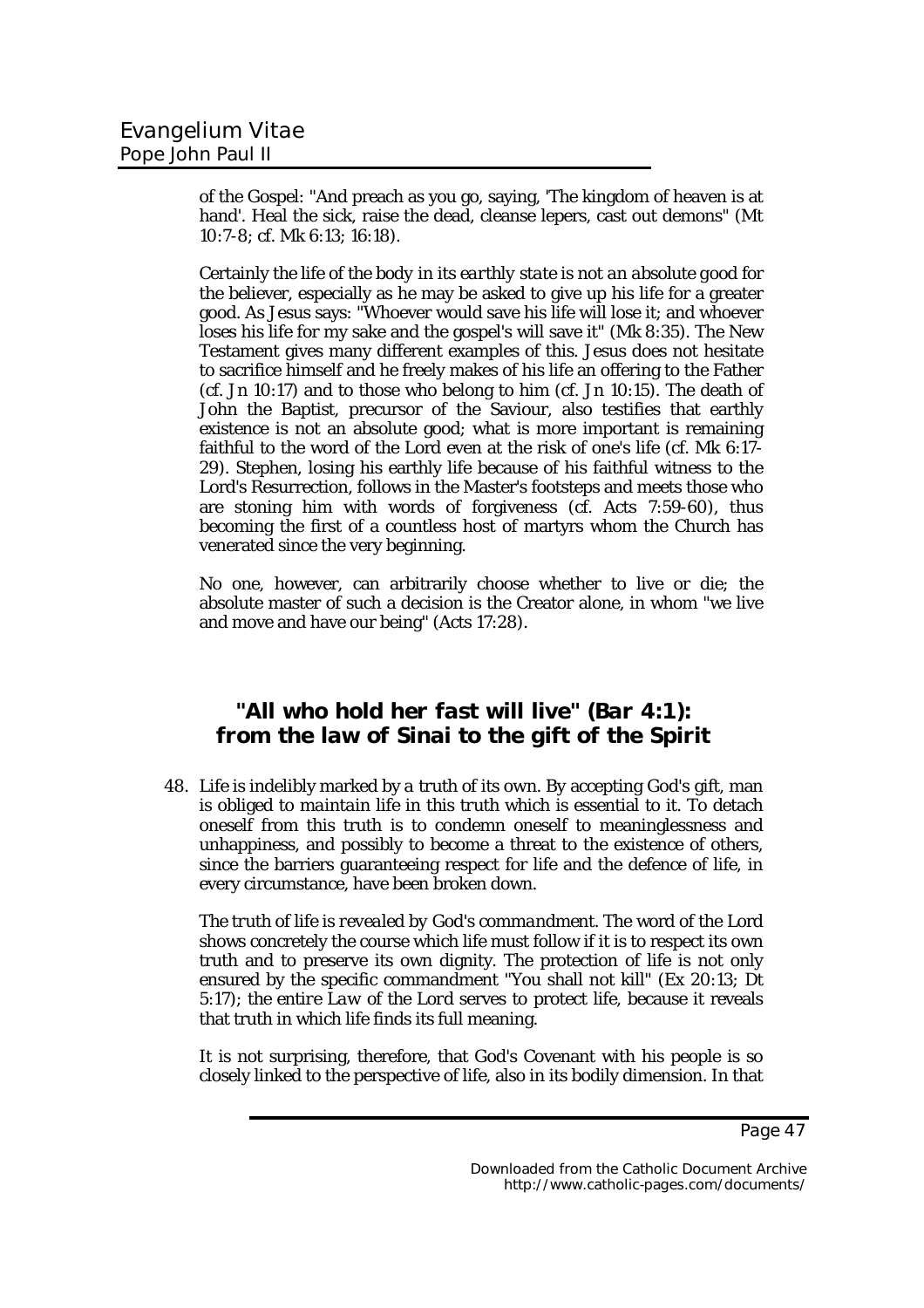Covenant, God's *commandment* is offered as *the path of life:* "I have set before you this day life and good, death and evil. If you obey the commandments of the Lord your God which I command you this day, by loving the Lord your God, by walking in his ways, and by keeping his commandments and his statutes and his ordinances, then you shall live and multiply, and the Lord your God will bless you in the land which you are entering to take possession of" (*Dt* 30:15-16). What is at stake is not only the land of Canaan and the existence of the people of Israel, but also the world of today and of the future, and the existence of all humanity. In fact, it is altogether impossible for life to remain authentic and complete once it is detached from the good; and the good, in its turn, is essentially bound to the commandments of the Lord, that is, to the "law of life" (*Sir* 17:11). The good to be done is not added to life as a burden which weighs on it, since the very purpose of life is that good and only by doing it can life be built up.

It is thus *the Law as a whole* which fully protects human life. This explains why it is so hard to remain faithful to the commandment "You shall not kill" when the other "words of life" (cf. *Acts* 7:38) with which this commandment is bound up are not observed. Detached from this wider framework, the commandment is destined to become nothing more than an obligation imposed from without, and very soon we begin to look for its limits and try to find mitigating factors and exceptions. Only when people are open to the fullness of the truth about God, man and history will the words "You shall not kill" shine forth once more as a good for man in himself and in his relations with others. In such a perspective we can grasp the full truth of the passage of the Book of Deuteronomy which Jesus repeats in reply to the first temptation: "Man does not live by bread alone, but ... by everything that proceeds out of the mouth of the Lord" (*Dt* 8:3; cf. *Mt* 4:4).

It is by listening to the word of the Lord that we are able to live in dignity and justice. It is by observing the Law of God that we are able to bring forth fruits of life and happiness: "All who hold her fast will live, and those who forsake her will die" (*Bar* 4:1).

49. The history of Israel shows how *difficult it is to remain faithful to the Law of life* which God has inscribed in human hearts and which he gave on Sinai to the people of the Covenant. When the people look for ways of living which ignore God's plan, it is the Prophets in particular who forcefully remind them that the Lord alone is the authentic source of life. Thus Jeremiah writes: "My people have committed two evils: they have forsaken me, the fountain of living waters, and hewed out cisterns for themselves, broken cisterns, that can hold no water" (2:13). The Prophets point an accusing finger at those who show contempt for life and violate people's rights: "They trample the head of the poor into the dust of the

Downloaded from the Catholic Document Archive http://www.catholic-pages.com/documents/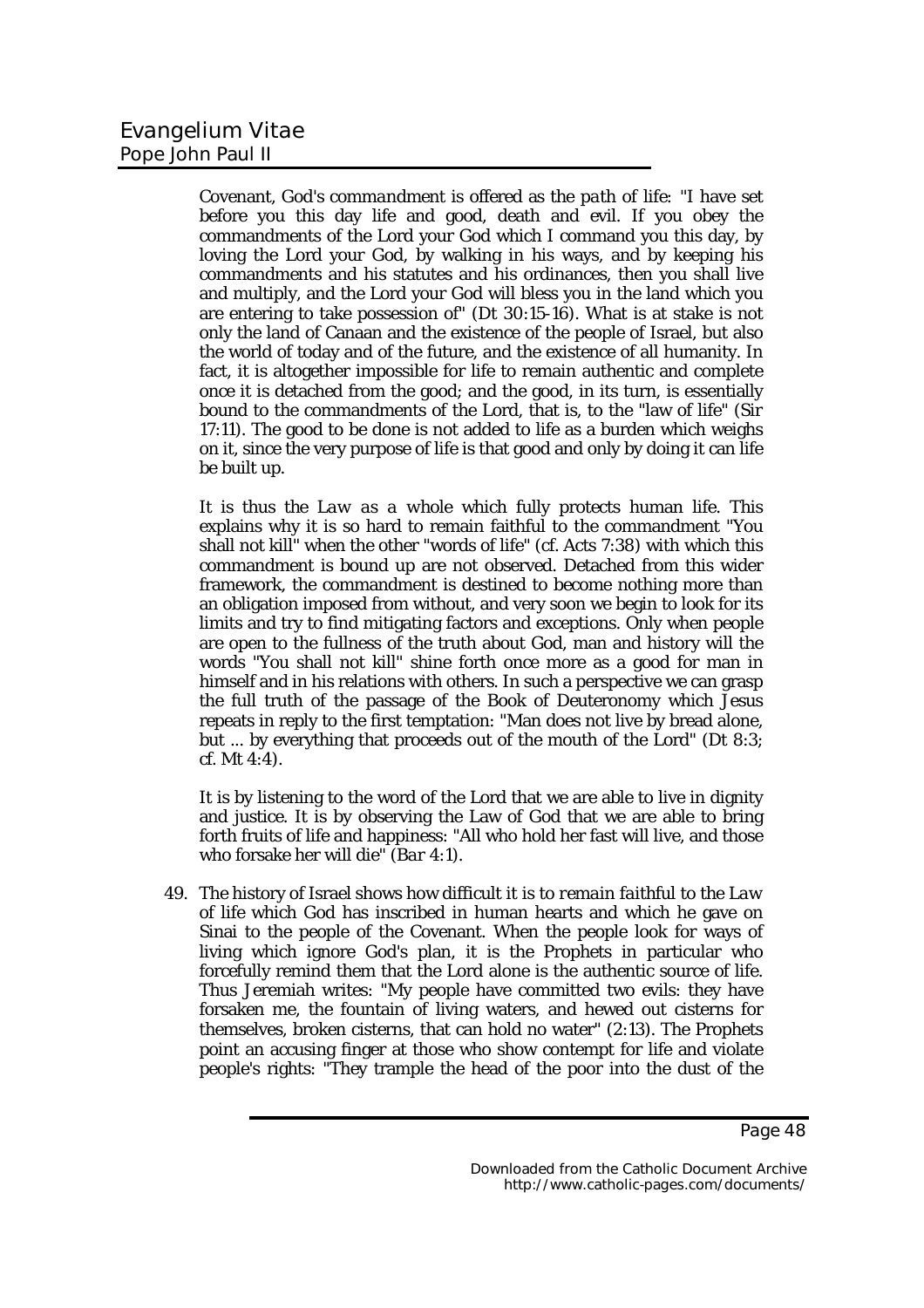earth" (*Amos* 2:7); "they have filled this place with the blood of innocents" (*Jer* 19:4). Among them, the Prophet Ezekiel frequently condemns the city of Jerusalem, calling it "the bloody city" (22:2; 24:6, 9), the "city that sheds blood in her own midst" (22:3).

But while the Prophets condemn offences against life, they are concerned above all to awaken *hope for a new principle of life,* capable of bringing about a renewed relationship with God and with others, and of opening up new and extraordinary possibilities for understanding and carrying out all the demands inherent in the *Gospel of life.* This will only be possible thanks to the gift of God who purifies and renews: "I will sprinkle clean water upon you, and you shall be clean from all your uncleannesses, and from all your idols I will cleanse you. A new heart I will give you, and a new spirit I will put within you" (*Ezek* 36:25-26; cf. *Jer* 31:34). This "new heart" will make it possible to appreciate and achieve the deepest and most authentic meaning of life: namely, that of being *a gift which is fully realized in the giving of self.* This is the splendid message about the value of life which comes to us from the figure of the Servant of the Lord: "When he makes himself an offering for sin, he shall see his offspring, he shall prolong his life ... he shall see the fruit of the travail of his soul and be satisfied" (*Is* 53:10, 11).

It is in the coming of Jesus of Nazareth that the Law is fulfilled and that a new heart is given through his Spirit. Jesus does not deny the Law but brings it to fulfilment (cf. *Mt* 5:17): the Law and the Prophets are summed up in the golden rule of mutual love (cf. *Mt* 7:12). In Jesus the Law becomes once and for all the "gospel", the good news of God's lordship over the world, which brings all life back to its roots and its original purpose. This is the *New Law,* "the law of the Spirit of life in Christ Jesus" (*Rom* 8:2), and its fundamental expression, following the example of the Lord who gave his life for his friends (cf. *Jn* 15:13), is *the gift of self in love for one's brothers and sisters:* "We know that we have passed out of death into life, because we love the brethren" (*1 Jn* 3:14). This is the law of freedom, joy and blessedness.

## *"They shall look on him whom they have pierced" (Jn 19:37): the Gospel of life is brought to fulfilment on the tree of the Cross*

50. At the end of this chapter, in which we have reflected on the Christian message about life, I would like to pause with each one of you to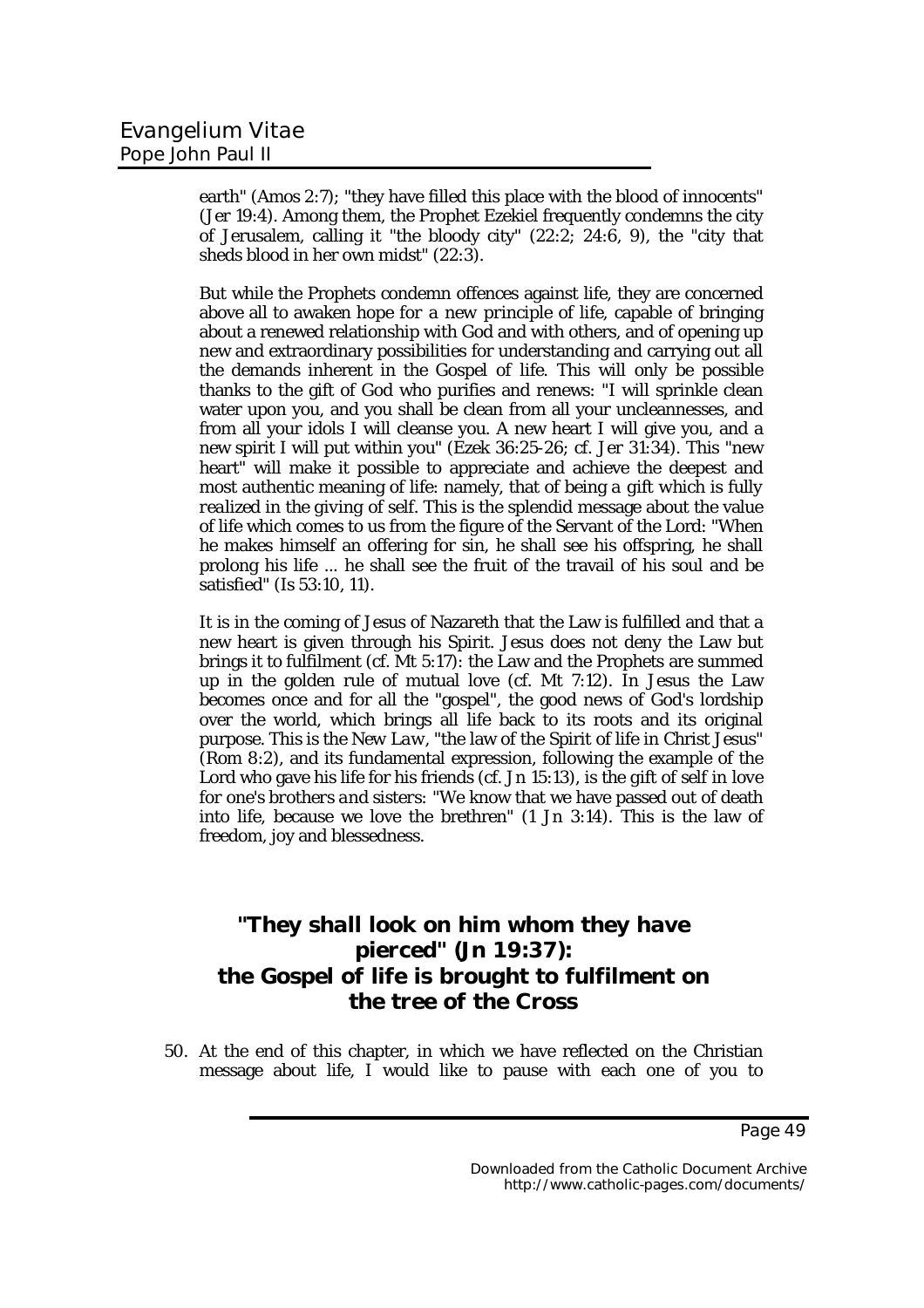*contemplate the One who was pierced* and who draws all people to himself (cf. *Jn* 19:37; 12:32). Looking at "the spectacle" of the Cross (cf. *Lk* 23:48) we shall discover in this glorious tree the fulfilment and the complete revelation of the whole *Gospel of life.*

In the early afternoon of Good Friday, "there was darkness over the whole land ... while the sun's light failed; and the curtain of the temple was torn in two" (*Lk* 23:44, 45). This is the symbol of a great cosmic disturbance and a massive conflict between the forces of good and the forces of evil, between life and death. Today we too find ourselves in the midst of a dramatic conflict between the "culture of death" and the "culture of life". But the glory of the Cross is not overcome by this darkness; rather, it shines forth ever more radiantly and brightly, and is revealed as the centre, meaning and goal of all history and of every human life.

Jesus is nailed to the Cross and is lifted up from the earth. He experiences the moment of his greatest "powerlessness", and his life seems completely delivered to the derision of his adversaries and into the hands of his executioners: he is mocked, jeered at, insulted (cf. *Mk* 15:24-36). And yet, precisely amid all this, having seen him breathe his last, the Roman centurion exclaims: "Truly this man was the Son of God!" (*Mk* 15:39). It is thus, at the moment of his greatest weakness, that the Son of God is revealed for who he is: *on the Cross his glory is made manifest.*

By his death, Jesus sheds light on the meaning of the life and death of every human being. Before he dies, Jesus prays to the Father, asking forgiveness for his persecutors (cf. *Lk* 23:34), and to the criminal who asks him to remember him in his kingdom he replies: "Truly, I say to you, today you will be with me in Paradise" (*Lk* 23:43). After his death "the tombs also were opened, and many bodies of the saints who had fallen asleep were raised" (*Mt* 27:52). The salvation wrought by Jesus is the bestowal of life and resurrection. Throughout his earthly life, Jesus had indeed bestowed salvation by healing and doing good to all (cf. *Acts* 10:38). But his miracles, healings and even his raising of the dead were signs of another salvation, a salvation which consists in the forgiveness of sins, that is, in setting man free from his greatest sickness and in raising him to the very life of God.

On the Cross, the miracle of the serpent lifted up by Moses in the desert (*Jn* 3:14-15; cf. *Num* 21:8-9) is renewed and brought to full and definitive perfection. Today too, by looking upon the one who was pierced, every person whose life is threatened encounters the sure hope of finding freedom and redemption.

51. But there is yet another particular event which moves me deeply when I consider it. "When Jesus had received the vinegar, he said, 'It is finished'; and he bowed his head and gave up his spirit" (*Jn* 19:30). Afterwards, the

Downloaded from the Catholic Document Archive http://www.catholic-pages.com/documents/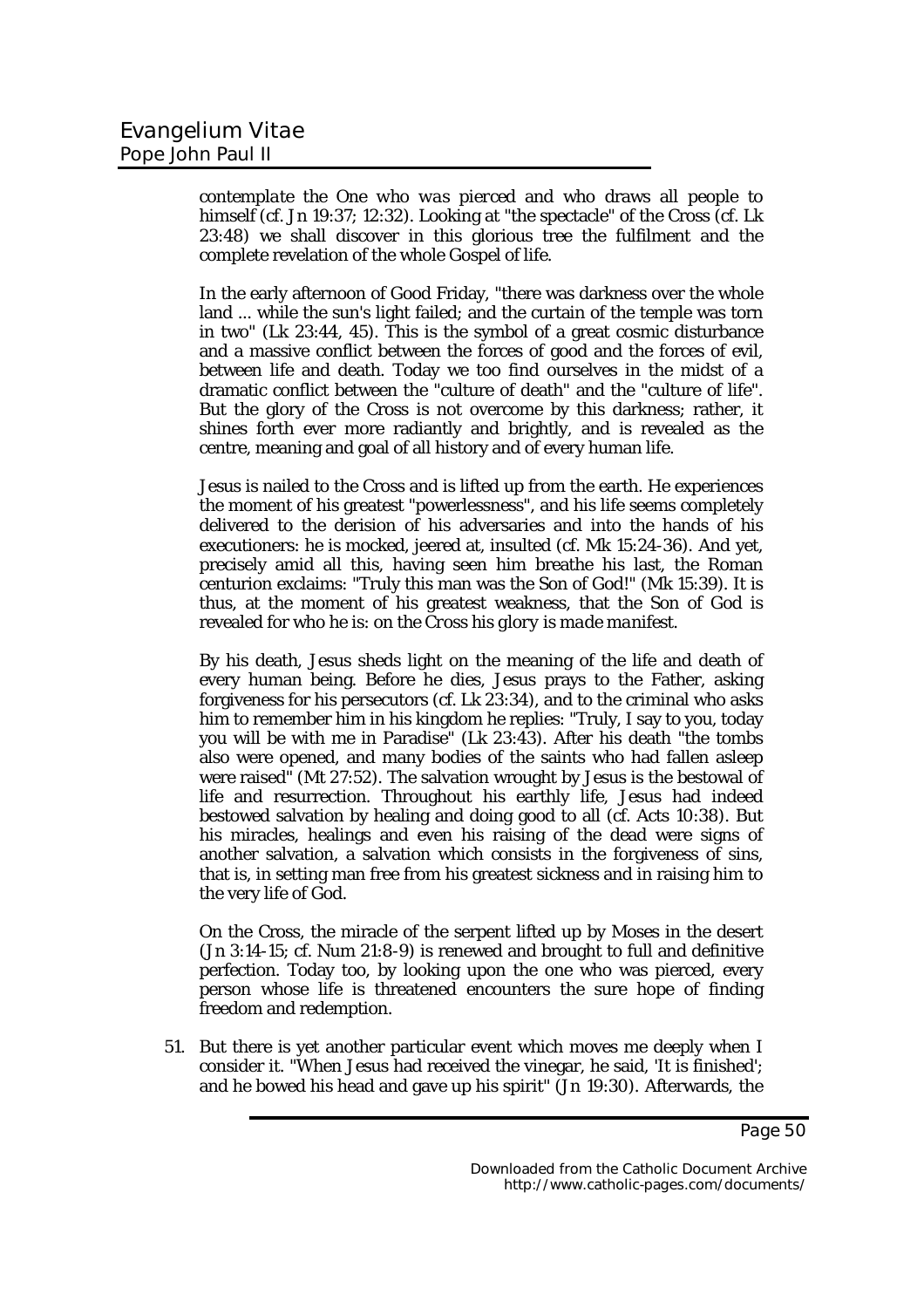Roman soldier "pierced his side with a spear, and at once there came out blood and water" (*Jn* 19:34).

Everything has now reached its complete fulfilment. The "giving up" of the spirit describes Jesus' death, a death like that of every other human being, but it also seems to allude to the "gift of the Spirit", by which Jesus ransoms us from death and opens before us a new life.

It is the very life of God which is now shared with man. It is the life which through the Sacraments of the Church -- symbolized by the blood and water flowing from Christ's side -- is continually given to God's children, making them the people of the New Covenant. *From the Cross, the source of life, the "people of life" is born and increases.*

The contemplation of the Cross thus brings us to the very heart of all that has taken place. Jesus, who upon entering into the world said: "I have come, O God, to do your will" (cf. *Heb* 10:9), made himself obedient to the Father in everything and, "having loved his own who were in the world, he loved them to the end" (*Jn* 13:1), giving himself completely for them.

He who had come "not to be served but to serve, and to give his life as a ransom for many" (*Mk* 10:45), attains on the Cross the heights of love: "Greater love has no man than this, that a man lay down his life for his friends" (*Jn* 15:13). And he died for us while we were yet sinners (cf. *Rom* 5:8).

In this way Jesus proclaims that *life finds its centre, its meaning and its fulfilment when it is given up.*

At this point our meditation becomes praise and thanksgiving, and at the same time urges us to imitate Christ and follow in his footsteps (cf. *1 Pt*  $2:21$ ).

We too are called to give our lives for our brothers and sisters, and thus to realize in the fullness of truth the meaning and destiny of our existence.

We shall be able to do this because you, O Lord, have given us the example and have bestowed on us the power of your Spirit. We shall be able to do this if every day, with you and like you, we are obedient to the Father and do his will.

Grant, therefore, that we may listen with open and generous hearts to every word which proceeds from the mouth of God. Thus we shall learn not only to obey the commandment not to kill human life, but also to revere life, to love it and to foster it.

Downloaded from the Catholic Document Archive http://www.catholic-pages.com/documents/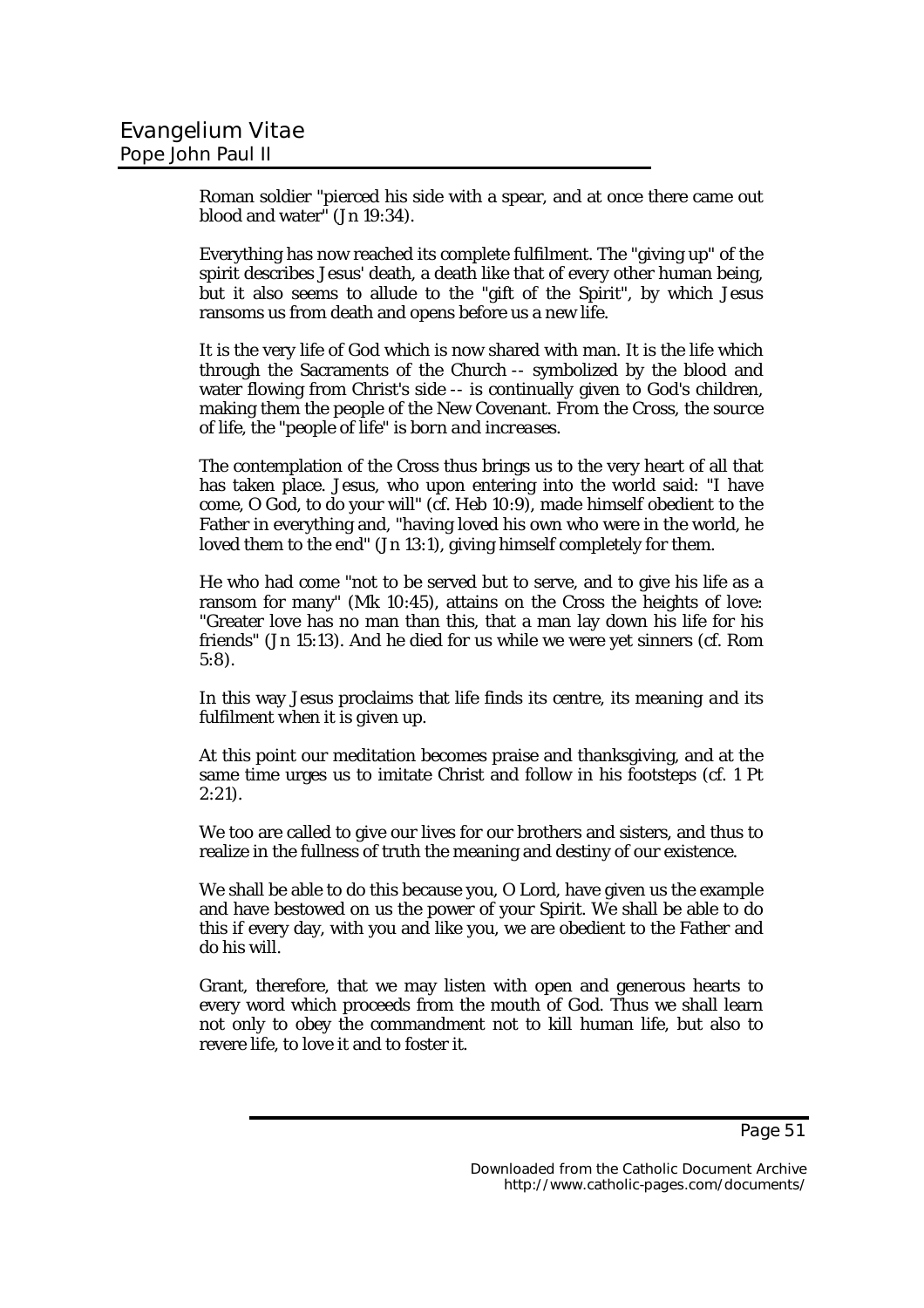# **CHAPTER III YOU SHALL NOT KILL**

# *GOD'S HOLY LAW*

## *"If you would enter life, keep the commandments" (Mt 19:17): Gospel and commandment*

52. "And behold, one came up to him, saying, 'Teacher, what good deed must I do, to have eternal life?' " (*Mt* 19:6). Jesus replied, "If you would enter life, keep the commandments" (*Mt* 19:17). The Teacher is speaking about eternal life, that is, a sharing in the life of God himself. This life is attained through the observance of the Lord's commandments, including the commandment "You shall not kill". This is the first precept from the Decalogue which Jesus quotes to the young man who asks him what commandments he should observe: "Jesus said, 'You shall not kill, You shall not commit adultery, You shall not steal...' " (*Mt* 19:18).

*God's commandment is never detached from his love:* it is always a gift meant for man's growth and joy. As such, it represents an essential and indispensable aspect of the Gospel, actually becoming "gospel" itself: joyful good news. The *Gospel of life* is both a great gift of God and an exacting task for humanity. It gives rise to amazement and gratitude in the person graced with freedom, and it asks to be welcomed, preserved and esteemed, with a deep sense of responsibility. In giving life to man, God *demands* that he love, respect and promote life. *The gift* thus *becomes a commandment,* and *the commandment is itself a gift.*

Man, as the living image of God, is willed by his Creator to be ruler and lord. Saint Gregory of Nyssa writes that "God made man capable of carrying out his role as king of the earth ... Man was created in the image of the One who governs the universe. Everything demonstrates that from the beginning man's nature was marked by royalty... Man is a king. Created to exercise dominion over the world, he was given a likeness to the king of the universe; he is the living image who participates by his dignity

*Page 52*

Downloaded from the Catholic Document Archive http://www.catholic-pages.com/documents/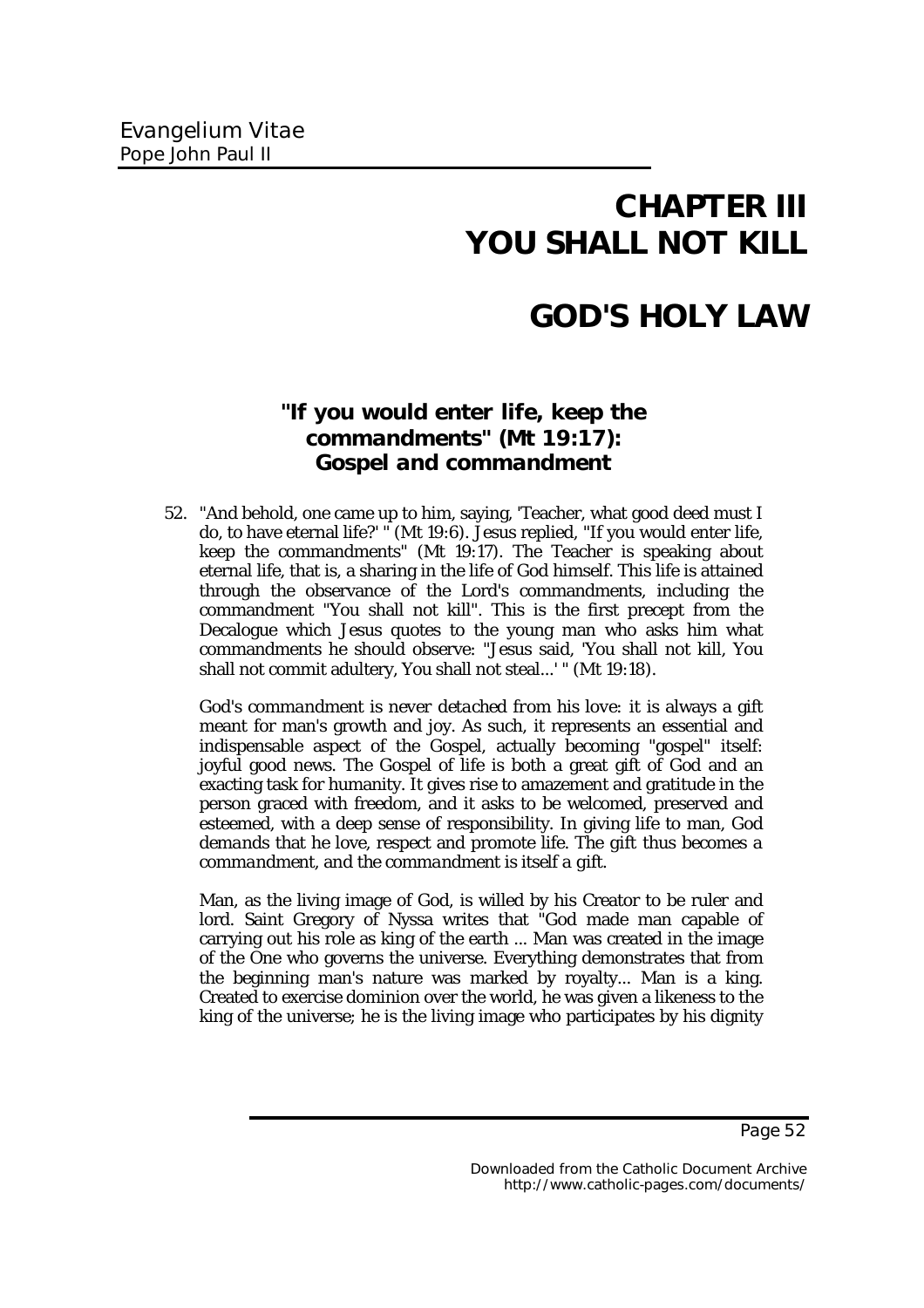in the perfection of the divine archetype".38 Called to be fruitful and multiply, to subdue the earth and to exercise dominion over other lesser creatures (cf. *Gen* 1:28), man is ruler and lord not only over things but especially over himself,<sup>39</sup> and in a certain sense, over the life which he has received and which he is able to transmit through procreation, carried out with love and respect for God's plan. Man's *lordship* however is not absolute, but *ministerial:* it is a real reflection of the unique and infinite lordship of God. Hence man must exercise it with *wisdom and love,* sharing in the boundless wisdom and love of God. And this comes about through obedience to God's holy Law: a free and joyful obedience (cf. *Ps* 119), born of and fostered by an awareness that the precepts of the Lord are a gift of grace entrusted to man always and solely for his good, for the preservation of his personal dignity and the pursuit of his happiness.

With regard to things, but even more with regard to life, man is not the absolute master and final judge, but rather -- and this is where his incomparable greatness lies -- he is the "minister of God's plan".<sup>40</sup>

Life is entrusted to man as a treasure which must not be squandered, as a talent which must be used well. Man must render an account of it to his Master (cf. *Mt* 25:14-30; *Lk* 19:12-27).

## *"From man in regard to his fellow man I will demand an accounting for human life" (Gen 9:5): human life is sacred and inviolable*

53. "Human life is sacred because from its beginning it involves 'the creative action of God', and it remains forever in a special relationship with the Creator, who is its sole end. God alone is the Lord of life from its beginning until its end: no one can, in any circumstance, claim for himself the right to destroy directly an innocent human being".41 With these words the

1

<sup>38</sup> *De Hominis Opificio*, 4: *PG* 44, 136.

<sup>39</sup> Cf. SAINT JOHN DAMASCENE, *De Fide Orthodoxa*, 2, 12: *PG* 94, 920.922, quoted in SAINT THOMAS AQUINAS, *Summa Theologiae*, I-II, Prologue.

<sup>40</sup> PAUL VI, Encyclical Letter *Humanae Vitae* (25 July 1968), 13: *AAS* 60 (1968), 489. <sup>41</sup> CONGREGATION FOR THE DOCTRINE OF THE FAITH, Instruction on Respect for Human Life in its Origin and on the Dignity of Procreation *Donum Vitae* (22 February 1987), Introduction, No. 5: *AAS* 80 (1988), 76-77; cf. *Catechism of the Catholic Church*, No. 2258.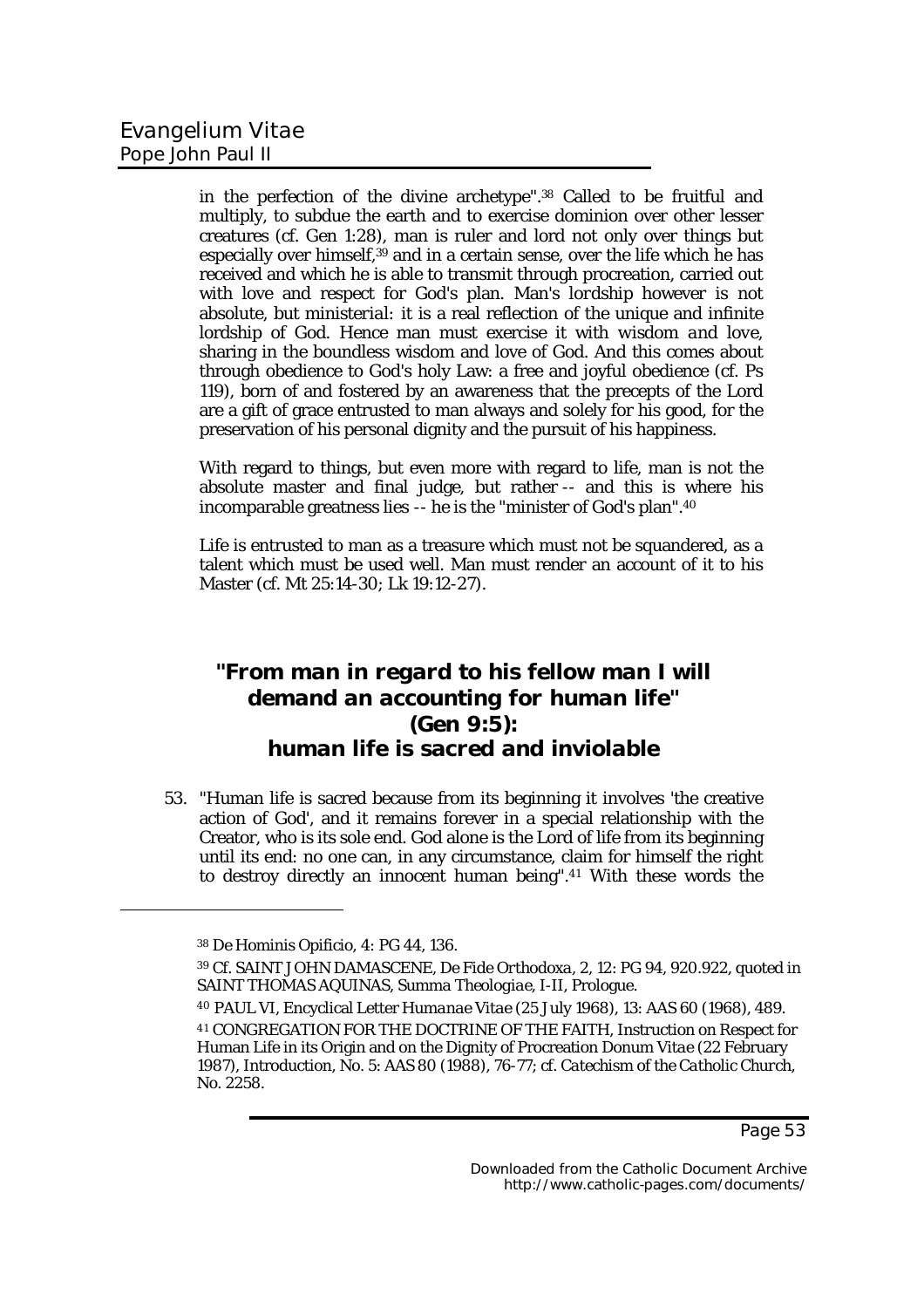Instruction *Donum Vitae* sets forth the central content of God's revelation on the sacredness and inviolability of human life.

*Sacred Scripture* in fact presents the precept "You shall not kill" as a divine commandment (*Ex* 20:13; *Dt* 5:17). As I have already emphasized, this commandment is found in the Decalogue, at the heart of the Covenant which the Lord makes with his chosen people; but it was already contained in the original covenant between God and humanity after the purifying punishment of the Flood, caused by the spread of sin and violence (cf. *Gen*  $9:5-6$ ).

God proclaims that he is absolute Lord of the life of man, who is formed in his image and likeness (cf. *Gen* 1:26-28). Human life is thus given a sacred and inviolable character, which reflects the inviolability of the Creator himself. Precisely for this reason God will severely judge every violation of the commandment "You shall not kill", the commandment which is at the basis of all life together in society. He is the *"goel",* the defender of the innocent (cf. *Gen* 4:9-15; *Is* 41:14; *Jer* 50:34; *Ps* 19:14). God thus shows that he does not delight in the death of the living (cf. *Wis* 1:13). Only Satan can delight therein: for through his envy death entered the world (cf. *Wis* 2:24). He who is "a murderer from the beginning", is also "a liar and the father of lies" (*Jn* 8:44). By deceiving man he leads him to projects of sin and death, making them appear as goals and fruits of life.

54. As explicitly formulated, the precept "You shall not kill" is strongly negative: it indicates the extreme limit which can never be exceeded. Implicitly, however, it encourages a positive attitude of absolute respect for life; it leads to the promotion of life and to progress along the way of a love which gives, receives and serves. The people of the Covenant, although slowly and with some contradictions, progressively matured in this way of thinking, and thus prepared for the great proclamation of Jesus that the commandment to love one's neighbour is like the commandment to love God; "on these two commandments depend all the law and the prophets" (cf. *Mt* 22:36-40). Saint Paul emphasizes that "the commandment ... you shall not kill ... and any other commandment, are summed up in this phrase: 'You shall love your neighbour as yourself' " (*Rom* 13:9; cf. *Gal* 5:14). Taken up and brought to fulfilment in the New Law, the commandment "You shall not kill" stands as an indispensable condition for being able "to enter life" (cf. *Mt* 19:16-19). In this same perspective, the words of the Apostle John have a categorical ring: "Anyone who hates his brother is a murderer, and you know that no murderer has eternal life abiding in him" (*1 Jn* 3:15).

From the beginning, the *living Tradition of the Church* -- as shown by the *Didache,* the most ancient non-biblical Christian writing -- categorically repeated the commandment "You shall not kill": "There are two ways, a way of life and a way of death; there is a great difference between them...

Downloaded from the Catholic Document Archive http://www.catholic-pages.com/documents/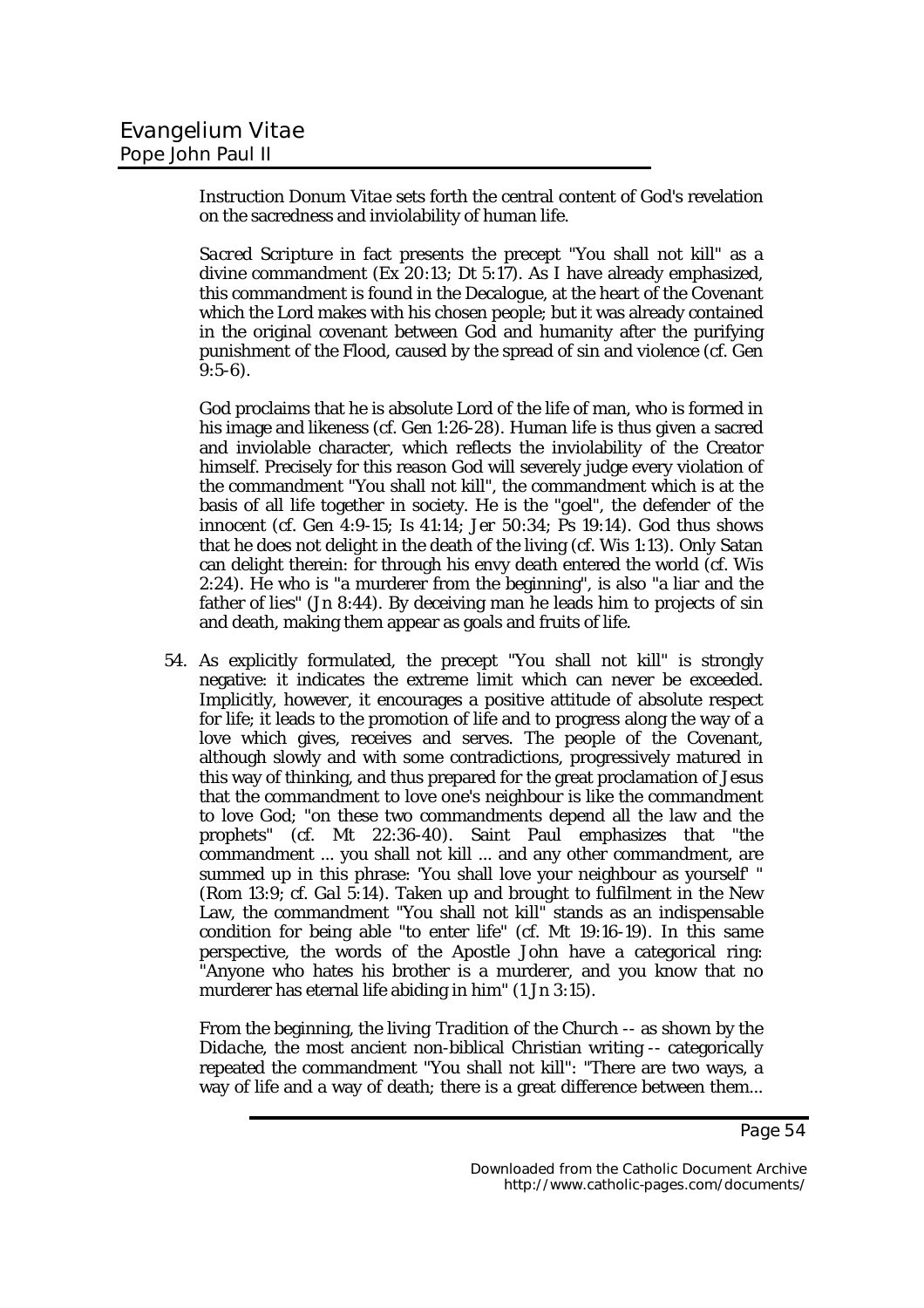In accordance with the precept of the teaching: you shall not kill ... you shall not put a child to death by abortion nor kill it once it is born ... The way of death is this: ... they show no compassion for the poor, they do not suffer with the suffering, they do not acknowledge their Creator, they kill their children and by abortion cause God's creatures to perish; they drive away the needy, oppress the suffering, they are advocates of the rich and unjust judges of the poor; they are filled with every sin. May you be able to stay ever apart, o children, from all these sins!".<sup>42</sup>

As time passed, the Church's Tradition has always consistently taught the absolute and unchanging value of the commandment "You shall not kill". It is a known fact that in the first centuries, murder was put among the three most serious sins–along with apostasy and adultery–and required a particularly heavy and lengthy public penance before the repentant murderer could be granted forgiveness and readmission to the ecclesial community.

55. This should not cause surprise: to kill a human being, in whom the image of God is present, is a particularly serious sin. *Only God is the master of life!* Yet from the beginning, faced with the many and often tragic cases which occur in the life of individuals and society, Christian reflection has sought a fuller and deeper understanding of what God's commandment prohibits and prescribes.43 There are in fact situations in which values proposed by God's Law seem to involve a genuine paradox. This happens for example in the case of *legitimate defence,* in which the right to protect one's own life and the duty not to harm someone else's life are difficult to reconcile in practice. Certainly, the intrinsic value of life and the duty to love oneself no less than others are the basis of *a true right to self-defence.* The demanding commandment of love of neighbour, set forth in the Old Testament and confirmed by Jesus, itself presupposes love of oneself as the basis of comparison: "You shall love your neighbour *as yourself* " (*Mk* 12:31). Consequently, no one can renounce the right to self-defence out of lack of love for life or for self. This can only be done in virtue of a heroic love which deepens and transfigures the love of self into a radical selfoffering, according to the spirit of the Gospel Beatitudes (cf. *Mt* 5:38-40). The sublime example of this self-offering is the Lord Jesus himself.

Moreover, "legitimate defence can be not only a right but a grave duty for someone responsible for another's life, the common good of the family or

#### *Page 55*

<sup>42</sup> *Didache*, I, 1; II, 1-2; V, 1 and 3: *Patres Apostolici*, ed. F.X. Funk, I, 2-3, 6-9, 14-17; cf. *Letter of Pseudo-Barnabas*, XIX, 5: *loc. cit*., 90-93.

<sup>43</sup> Cf. *Catechism of the Catholic Church*, Nos. 2263-2269; cf. also *Catechism of the Council of Trent* III, ## 327-332.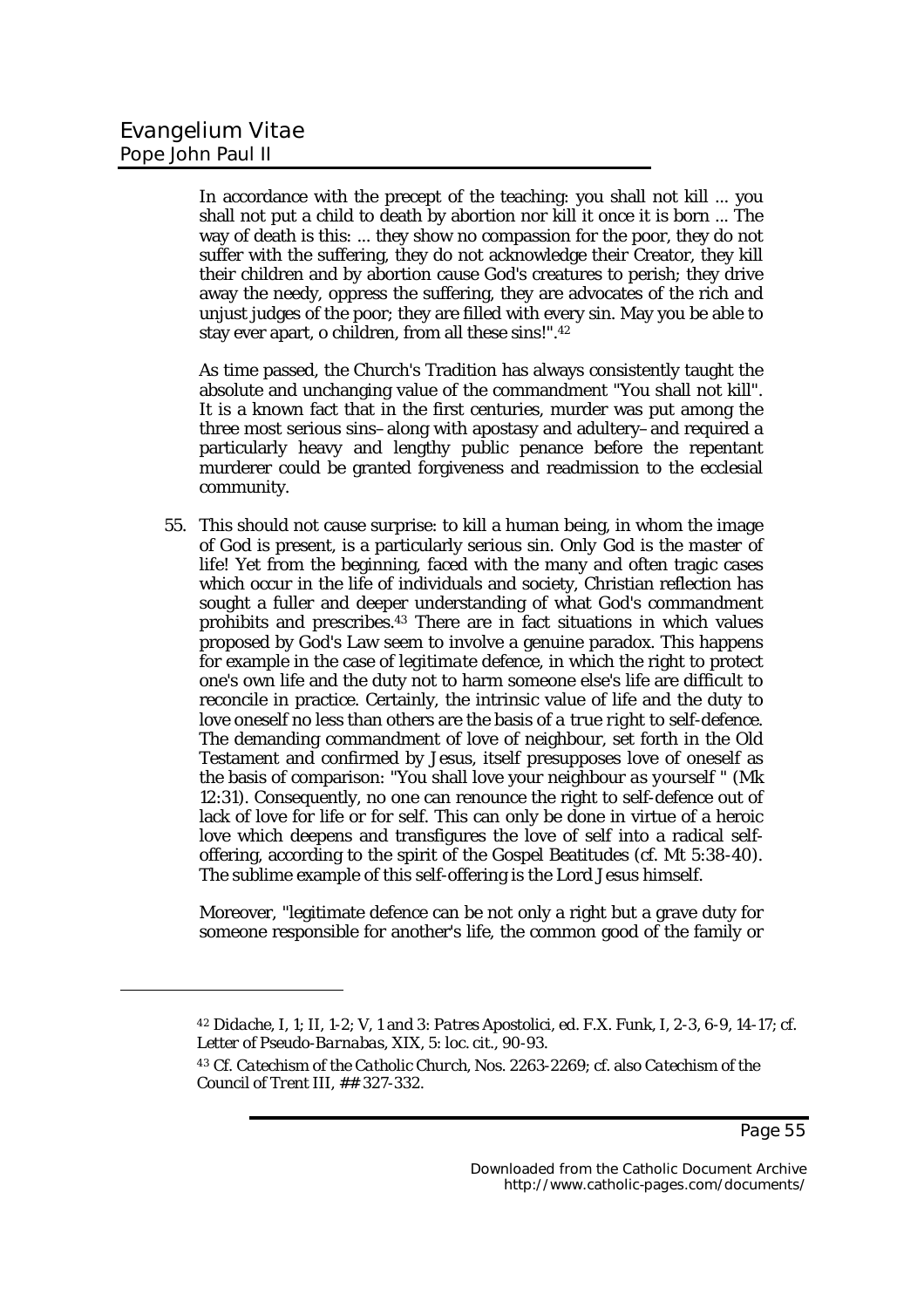of the State".44 Unfortunately it happens that the need to render the aggressor incapable of causing harm sometimes involves taking his life. In this case, the fatal outcome is attributable to the aggressor whose action brought it about, even though he may not be morally responsible because of a lack of the use of reason.<sup>45</sup>

56. This is the context in which to place the problem of the *death penalty.* On this matter there is a growing tendency, both in the Church and in civil society, to demand that it be applied in a very limited way or even that it be abolished completely. The problem must be viewed in the context of a system of penal justice ever more in line with human dignity and thus, in the end, with God's plan for man and society. The primary purpose of the punishment which society inflicts is "to redress the disorder caused by the offence".46 Public authority must redress the violation of personal and social rights by imposing on the offender an adequate punishment for the crime, as a condition for the offender to regain the exercise of his or her freedom. In this way authority also fulfils the purpose of defending public order and ensuring people's safety, while at the same time offering the offender an incentive and help to change his or her behaviour and be rehabilitated.<sup>47</sup>

It is clear that, for these purposes to be achieved, *the nature and extent of the punishment* must be carefully evaluated and decided upon, and ought not go to the extreme of executing the offender except in cases of absolute necessity: in other words, when it would not be possible otherwise to defend society. Today however, as a result of steady improvements in the organization of the penal system, such cases are very rare, if not practically non-existent.

In any event, the principle set forth in the new *Catechism of the Catholic Church* remains valid: "If bloodless means are sufficient to defend human lives against an aggressor and to protect public order and the safety of persons, public authority must limit itself to such means, because they better correspond to the concrete conditions of the common good and are more in conformity to the dignity of the human person".<sup>48</sup>

57. If such great care must be taken to respect every life, even that of criminals and unjust aggressors, the commandment "You shall not kill" has absolute

<sup>46</sup> *Catechism of the Catholic Church*, No. 2266.

<sup>47</sup> Cf. *ibid*.

 $\overline{a}$ 

<sup>48</sup> No. 2267.

#### *Page 56*

<sup>44</sup> *Catechism of the Catholic Church*, No. 2265.

<sup>45</sup> Cf. SAINT THOMAS AQUINAS, *Summa Theologiae*, II-II, q. 64, a. 7; SAINT ALPHONSUS DE LIGUORI, *Theologia Moralis*, 1. III, tr. 4, c. 1, dub. 3.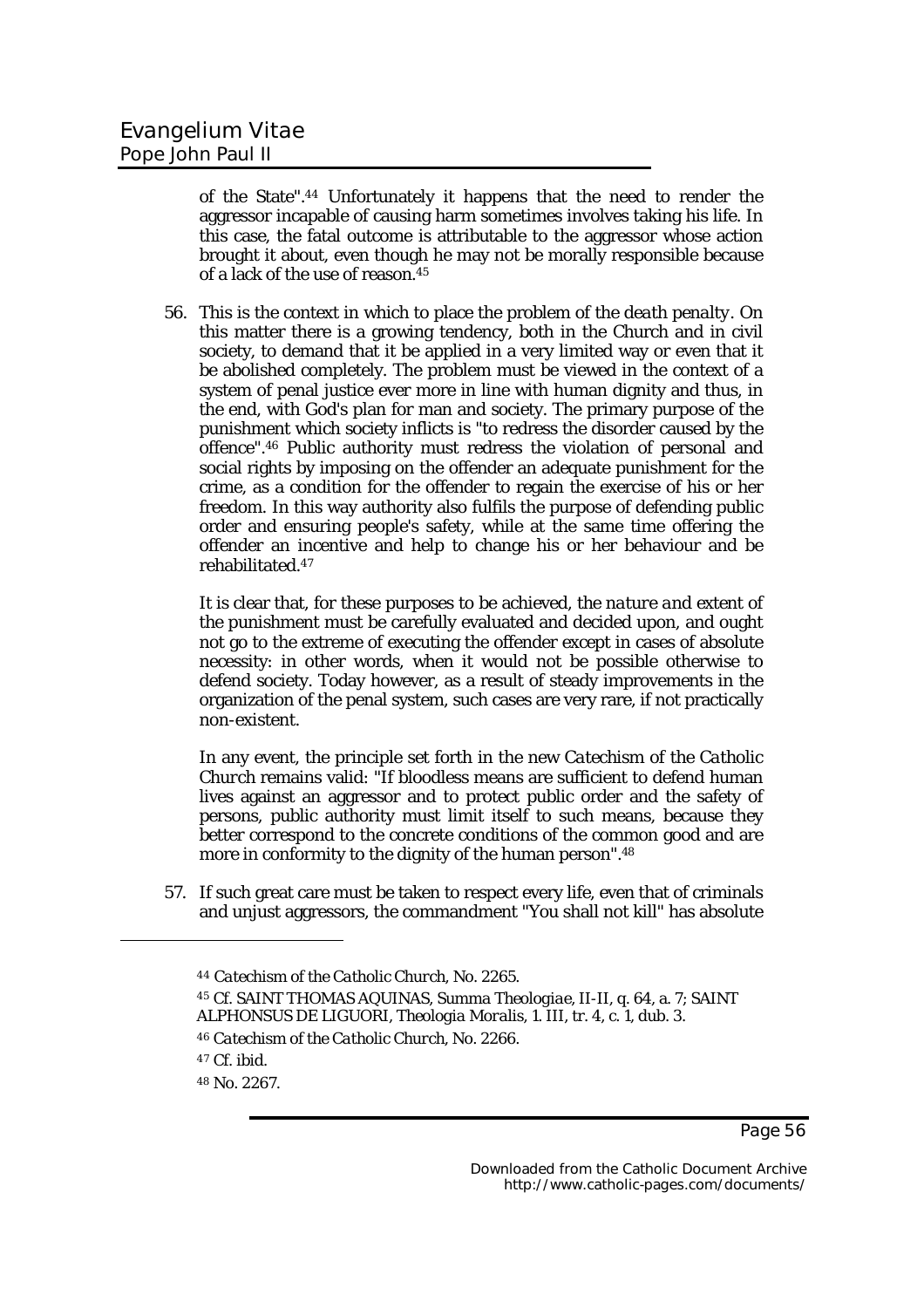value when it refers to the *innocent person.* And all the more so in the case of weak and defenceless human beings, who find their ultimate defence against the arrogance and caprice of others only in the absolute binding force of God's commandment.

In effect, the absolute inviolability of innocent human life is a moral truth clearly taught by Sacred Scripture, constantly upheld in the Church's Tradition and consistently proposed by her Magisterium. This consistent teaching is the evident result of that "supernatural sense of the faith" which, inspired and sustained by the Holy Spirit, safeguards the People of God from error when "it shows universal agreement in matters of faith and morals".<sup>49</sup>

Faced with the progressive weakening in individual consciences and in society of the sense of the absolute and grave moral illicitness of the direct taking of all innocent human life, especially at its beginning and at its end, *the Church's Magisterium* has spoken out with increasing frequency in defence of the sacredness and inviolability of human life. The Papal Magisterium, particularly insistent in this regard, has always been seconded by that of the Bishops, with numerous and comprehensive doctrinal and pastoral documents issued either by Episcopal Conferences or by individual Bishops. The Second Vatican Council also addressed the matter forcefully, in a brief but incisive passage.<sup>50</sup>

Therefore, by the authority which Christ conferred upon Peter and his Successors, and in communion with the Bishops of the Catholic Church, *I confirm that the direct and voluntary killing of an innocent human being is always gravely immoral.* This doctrine, based upon that unwritten law which man, in the light of reason, finds in his own heart (cf. *Rom* 2:14-15), is reaffirmed by Sacred Scripture, transmitted by the Tradition of the Church and taught by the ordinary and universal Magisterium.<sup>51</sup>

The deliberate decision to deprive an innocent human being of his life is always morally evil and can never be licit either as an end in itself or as a means to a good end. It is in fact a grave act of disobedience to the moral law, and indeed to God himself, the author and guarantor of that law; it contradicts the fundamental virtues of justice and charity. "Nothing and no one can in any way permit the killing of an innocent human being,

<sup>49</sup> SECOND VATICAN ECUMENICAL COUNCIL, Dogmatic Constitution on the Church *Lumen Gentium*, 12.

<sup>50</sup> Cf. SECOND VATICAN ECUMENICAL COUNCIL, Pastoral Constitution on the Church in the Modern World *Gaudium et Spes*, 27.

<sup>51</sup> Cf. SECOND VATICAN ECUMENICAL COUNCIL, Dogmatic Constitution on the Church *Lumen Gentium*, 25.

Downloaded from the Catholic Document Archive http://www.catholic-pages.com/documents/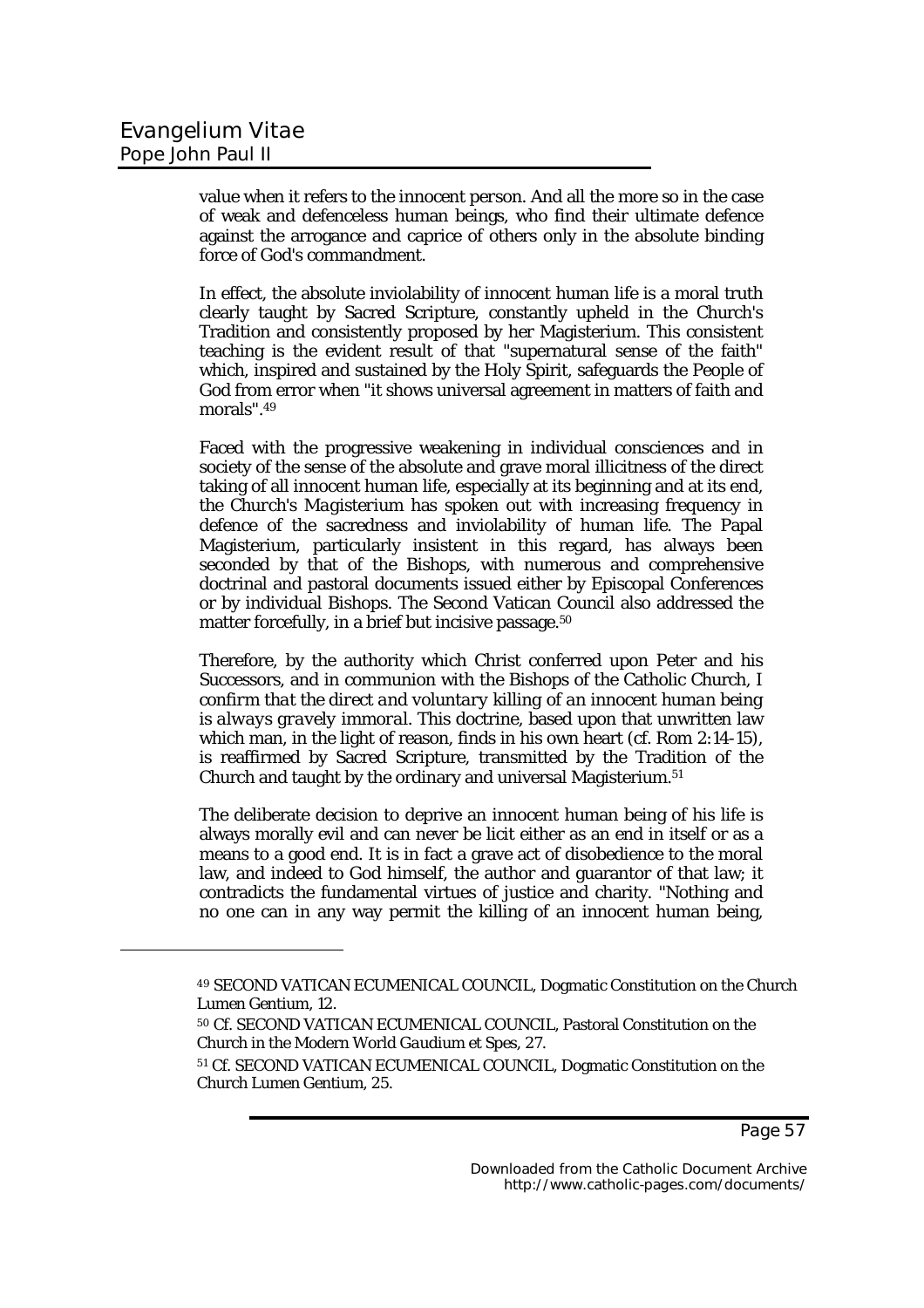whether a foetus or an embryo, an infant or an adult, an old person, or one suffering from an incurable disease, or a person who is dying. Furthermore, no one is permitted to ask for this act of killing, either for himself or herself or for another person entrusted to his or her care, nor can he or she consent to it, either explicitly or implicitly. Nor can any authority legitimately recommend or permit such an action".<sup>52</sup>

As far as the right to life is concerned, every innocent human being is absolutely equal to all others. This equality is the basis of all authentic social relationships which, to be truly such, can only be founded on truth and justice, recognizing and protecting every man and woman as a person and not as an object to be used. Before the moral norm which prohibits the direct taking of the life of an innocent human being "there are no privileges or exceptions for anyone. It makes no difference whether one is the master of the world or the 'poorest of the poor' on the face of the earth. Before the demands of morality we are all absolutely equal".<sup>53</sup>

## *"Your eyes beheld my unformed substance" (Ps 139:16): the unspeakable crime of abortion*

58. Among all the crimes which can be committed against life, procured abortion has characteristics making it particularly serious and deplorable. The Second Vatican Council defines abortion, together with infanticide, as an "unspeakable crime".<sup>54</sup>

But today, in many people's consciences, the perception of its gravity has become progressively obscured. The acceptance of abortion in the popular mind, in behaviour and even in law itself, is a telling sign of an extremely dangerous crisis of the moral sense, which is becoming more and more incapable of distinguishing between good and evil, even when the fundamental right to life is at stake. Given such a grave situation, we need now more than ever to have the courage to look the truth in the eye and to *call things by their proper name,* without yielding to convenient compromises or to the temptation of self-deception. In this regard the

*Page 58*

<sup>52</sup> CONGREGATION FOR THE DOCTRINE OF THE FAITH, Declaration on Euthanasia *Iura et Bona* (5 May 1980), II: *AAS* 72 (1980), 546.

<sup>53</sup> JOHN PAUL II, Encyclical Letter *Veritatis Splendor* (6 August 1993), 96: *AAS* 85 (1993), 1209.

<sup>54</sup> Pastoral Constitution on the Church in the Modern World *Gaudium et Spes*, 51: "Abortus necnon infanticidium nefanda sunt crimina".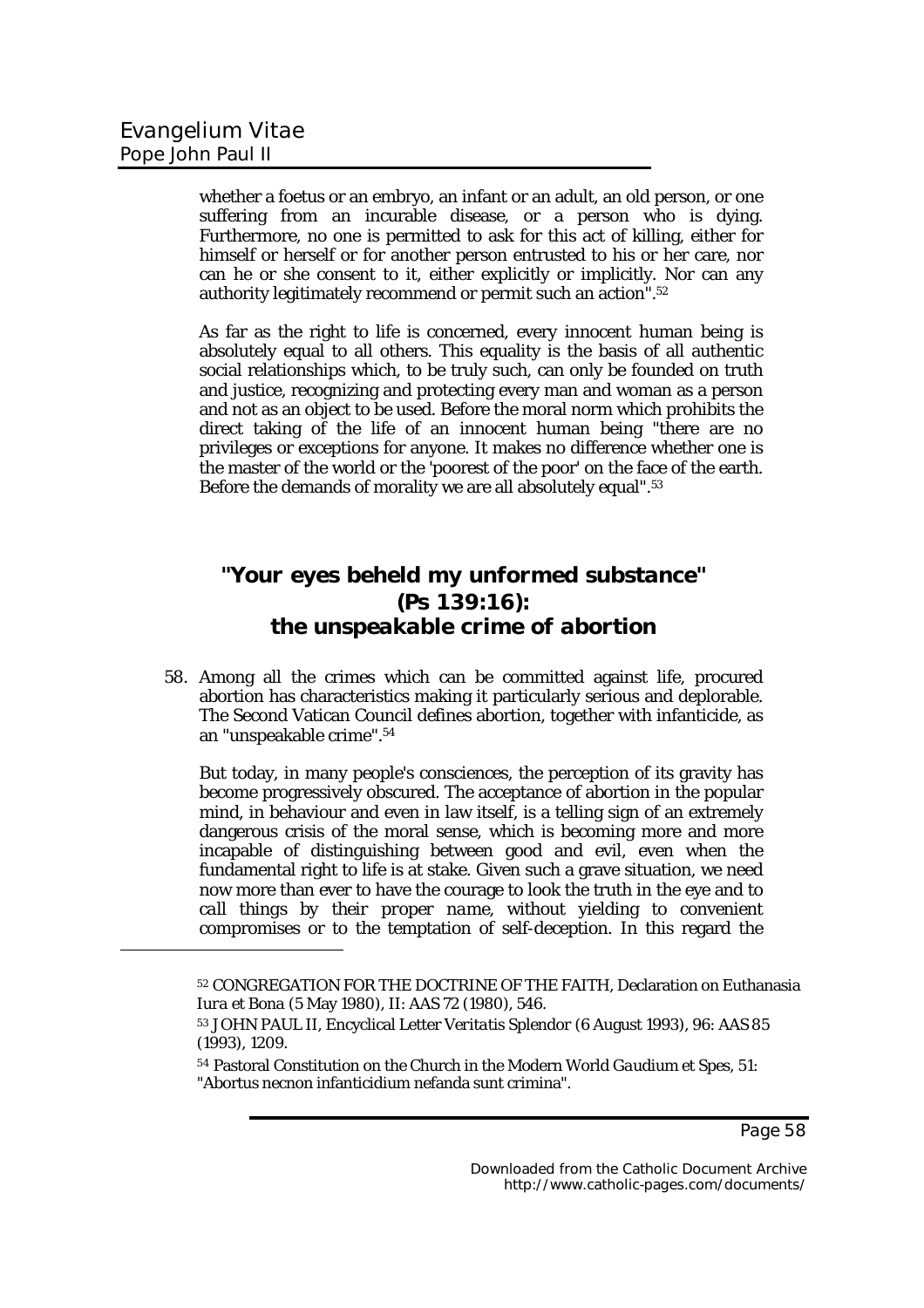reproach of the Prophet is extremely straightforward: "Woe to those who call evil good and good evil, who put darkness for light and light for darkness" (*Is* 5:20). Especially in the case of abortion there is a widespread use of ambiguous terminology, such as "interruption of pregnancy", which tends to hide abortion's true nature and to attenuate its seriousness in public opinion. Perhaps this linguistic phenomenon is itself a symptom of an uneasiness of conscience. But no word has the power to change the reality of things: procured abortion is *the deliberate and direct killing, by whatever means it is carried out, of a human being in the initial phase of his or her existence, extending from conception to birth.*

The moral gravity of procured abortion is apparent in all its truth if we recognize that we are dealing with murder and, in particular, when we consider the specific elements involved. The one eliminated is a human being at the very beginning of life. No one more absolutely *innocent* could be imagined. In no way could this human being ever be considered an aggressor, much less an unjust aggressor! He or she is *weak,* defenceless, even to the point of lacking that minimal form of defence consisting in the poignant power of a newborn baby's cries and tears. The unborn child is *totally entrusted* to the protection and care of the woman carrying him or her in the womb. And yet sometimes it is precisely the mother herself who makes the decision and asks for the child to be eliminated, and who then goes about having it done.

It is true that the decision to have an abortion is often tragic and painful for the mother, insofar as the decision to rid herself of the fruit of conception is not made for purely selfish reasons or out of convenience, but out of a desire to protect certain important values such as her own health or a decent standard of living for the other members of the family. Sometimes it is feared that the child to be born would live in such conditions that it would be better if the birth did not take place. Nevertheless, these reasons and others like them, however serious and tragic, *can never justify the deliberate killing of an innocent human being.*

59. As well as the mother, there are often other people too who decide upon the death of the child in the womb. In the first place, the father of the child may be to blame, not only when he directly pressures the woman to have an abortion, but also when he indirectly encourages such a decision on her part by leaving her alone to face the problems of pregnancy:55 in this way the family is thus mortally wounded and profaned in its nature as a community of love and in its vocation to be the "sanctuary of life". Nor can

<sup>55</sup> Cf. JOHN PAUL II, Apostolic Letter *Mulieris Dignitatem* (15 August 1988), 14: *AAS* 80 (1988), 1686.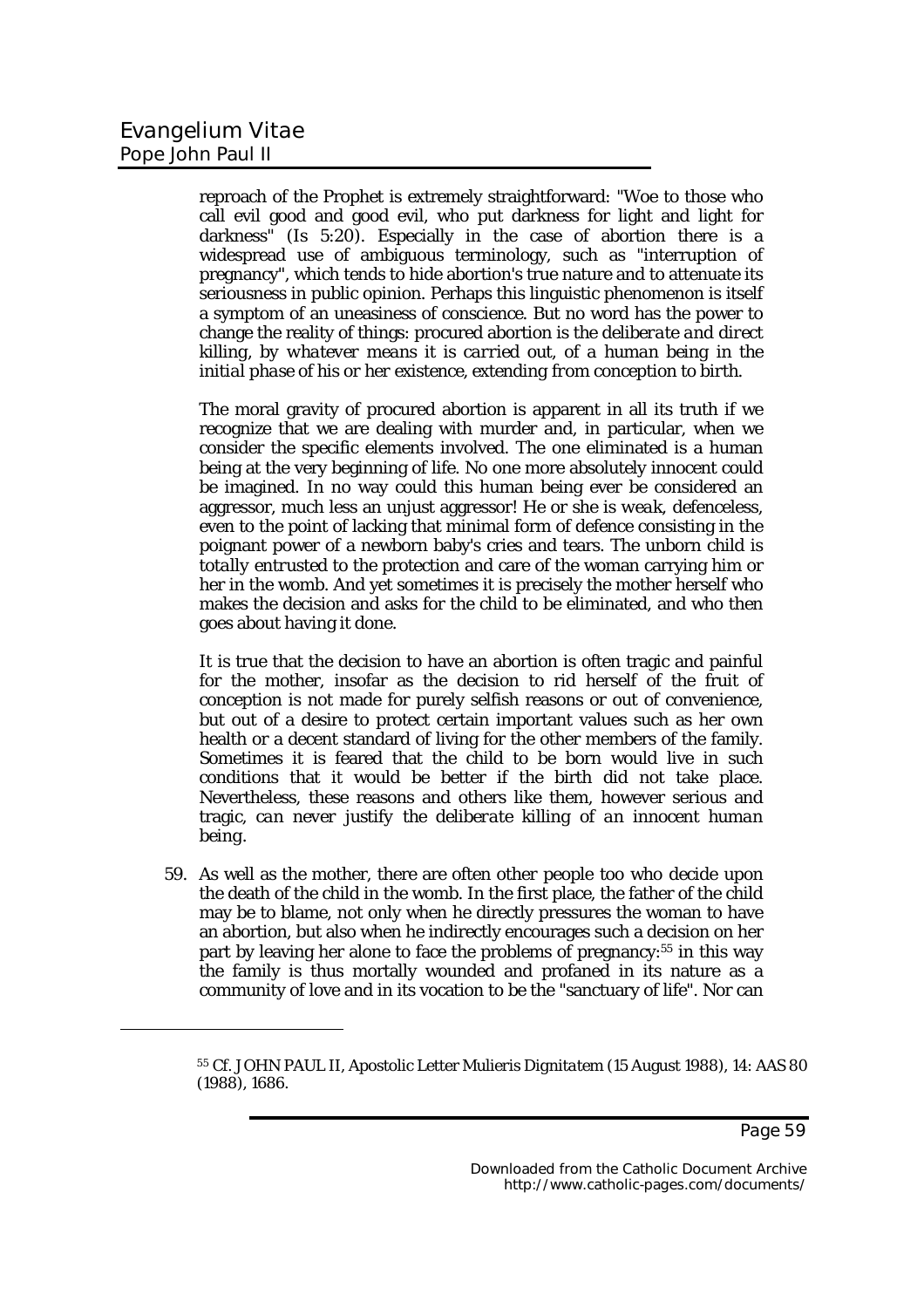one overlook the pressures which sometimes come from the wider family circle and from friends. Sometimes the woman is subjected to such strong pressure that she feels psychologically forced to have an abortion: certainly in this case moral responsibility lies particularly with those who have directly or indirectly obliged her to have an abortion. Doctors and nurses are also responsible, when they place at the service of death skills which were acquired for promoting life.

But responsibility likewise falls on the legislators who have promoted and approved abortion laws, and, to the extent that they have a say in the matter, on the administrators of the health-care centres where abortions are performed. A general and no less serious responsibility lies with those who have encouraged the spread of an attitude of sexual permissiveness and a lack of esteem for motherhood, and with those who should have ensured -- but did not -- effective family and social policies in support of families, especially larger families and those with particular financial and educational needs. Finally, one cannot overlook the network of complicity which reaches out to include international institutions, foundations and associations which systematically campaign for the legalization and spread of abortion in the world. In this sense abortion goes beyond the responsibility of individuals and beyond the harm done to them, and takes on a distinctly social dimension. It is a most serious *wound* inflicted on society and its culture by the very people who ought to be society's promoters and defenders. As I wrote in my *Letter to Families,* "we are facing an immense threat to life: not only to the life of individuals but also to that of civilization itself".56 We are facing what can be called *a "structure of sin" which opposes human life not yet born.*

60. Some people try to justify abortion by claiming that the result of conception, at least up to a certain number of days, cannot yet be considered a personal human life. But in fact, "from the time that the ovum is fertilized, a life is begun which is neither that of the father nor the mother; it is rather the life of a new human being with his own growth. It would never be made human if it were not human already. This has always been clear, and ... modern genetic science offers clear confirmation. It has demonstrated that from the first instant there is established the programme of what this living being will be: a person, this individual person with his characteristic aspects already well determined. Right from fertilization the adventure of a human life begins, and each of its capacities requires time -- a rather lengthy time -- to find its place and to be in a position to act".57 Even if the presence of a spiritual soul cannot be

 $\overline{a}$ 

<sup>56</sup> No 21: *AAS* 86 (1994), 920

<sup>57</sup> CONGREGATION FOR THE DOCTRINE OF THE FAITH, *Declaration on Procured Abortion* (18 November 1974), NOS. 12-13: *AAS* 66 (1974), 738.

Downloaded from the Catholic Document Archive http://www.catholic-pages.com/documents/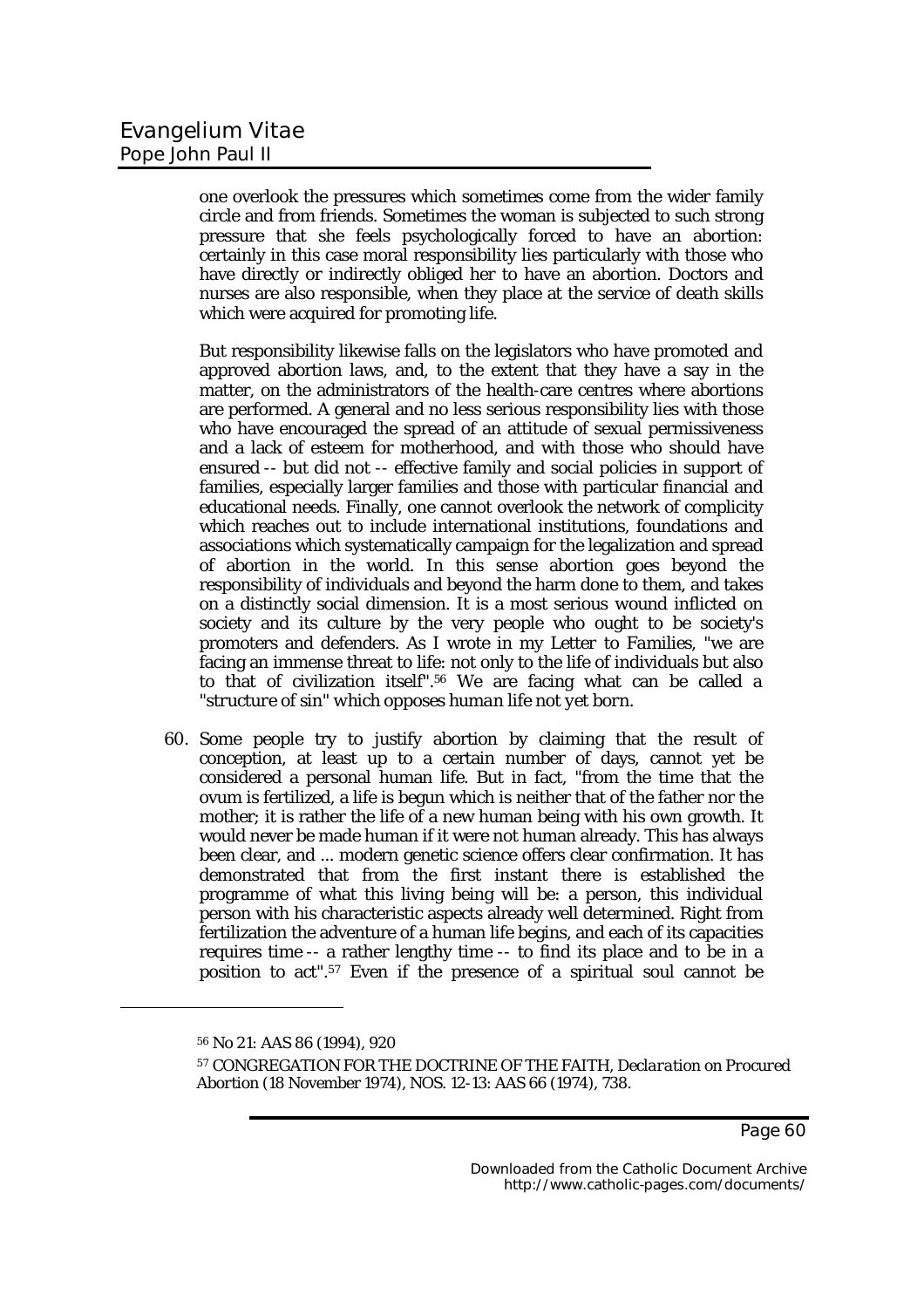ascertained by empirical data, the results themselves of scientific research on the human embryo provide "a valuable indication for discerning by the use of reason a personal presence at the moment of the first appearance of a human life: how could a human individual not be a human person?".<sup>58</sup>

Furthermore, what is at stake is so important that, from the standpoint of moral obligation, the mere probability that a human person is involved would suffice to justify an absolutely clear prohibition of any intervention aimed at killing a human embryo. Precisely for this reason, over and above all scientific debates and those philosophical affirmations to which the Magisterium has not expressly committed itself, the Church has always taught and continues to teach that the result of human procreation, from the first moment of its existence, must be guaranteed that unconditional respect which is morally due to the human being in his or her totality and unity as body and spirit: *"The human being is to be respected and treated as a person from the moment of conception;* and therefore from that same moment his rights as a person must be recognized, among which in the first place is the inviolable right of every innocent human being to life".<sup>59</sup>

61. The texts of *Sacred Scripture* never address the question of deliberate abortion and so do not directly and specifically condemn it. But they show such great respect for the human being in the mother's womb that they require as a logical consequence that God's commandment "You shall not kill" be extended to the unborn child as well.

Human life is sacred and inviolable at every moment of existence, including the initial phase which precedes birth. All human beings, from their mothers' womb, belong to God who searches them and knows them, who forms them and knits them together with his own hands, who gazes on them when they are tiny shapeless embryos and already sees in them the adults of tomorrow whose days are numbered and whose vocation is even now written in the "book of life" (cf. *Ps* 139: 1, 13-16). There too, when they are still in their mothers' womb -- as many passages of the Bible bear witness<sup>60</sup> -- they are the personal objects of God's loving and fatherly providence.

 $\ddot{\phantom{a}}$ 

<sup>58</sup> CONGREGATION FOR THE DOCTRINE OF THE FAITH, Instruction on Respect for Human Life in its Origin and on the Dignity of Procreation *Donum Vitae* (22 February 1987), I, No. 1: *AAS* 80 (1988), 78-79.

<sup>59</sup> *Ibid., loc. cit*., 79.

<sup>60</sup> Hence the Prophet Jeremiah: "The word of the Lord came to me saying: 'Before I formed you in the womb I knew you, and before you were born I consecrated you; I appointed you a prophet to the nations"' (1:4-5). The Psalmist, for his part, addresses the Lord in these words: "Upon you I have leaned from my birth; you are he who took me from my mother's womb" (*Ps* 71:6; cf. *Is* 46:3; *Job* 10:8-12; *Ps* 22:10-11). So too the

Downloaded from the Catholic Document Archive http://www.catholic-pages.com/documents/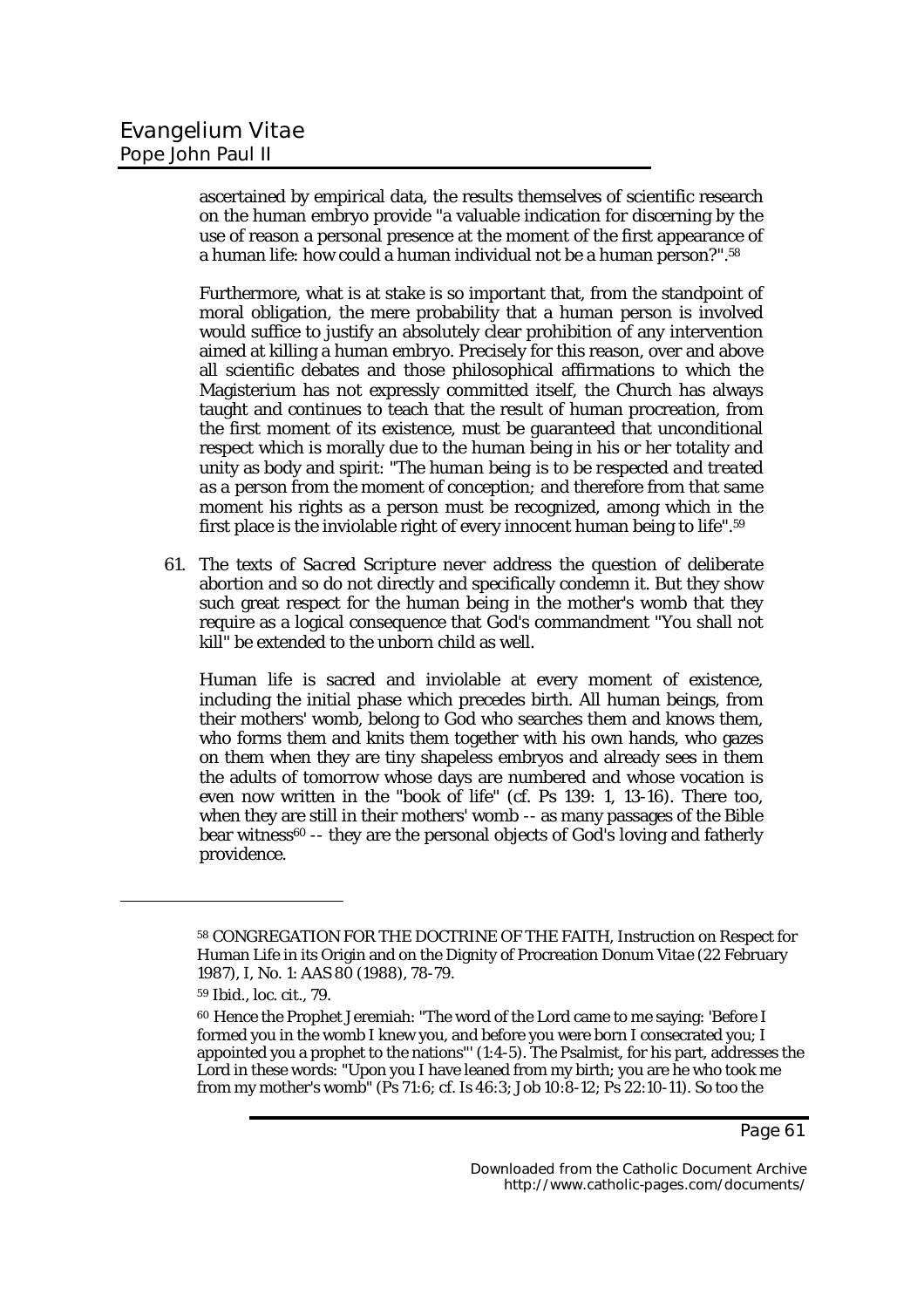$\overline{a}$ 

*Christian Tradition* -- as the *Declaration* issued by the Congregation for the Doctrine of the Faith points out so well<sup> $61$ </sup> -- is clear and unanimous, from the beginning up to our own day, in describing abortion as a particularly grave moral disorder. From its first contacts with the Greco-Roman world, where abortion and infanticide were widely practised, the first Christian community, by its teaching and practice, radically opposed the customs rampant in that society, as is clearly shown by the *Didache* mentioned earlier.62 Among the Greek ecclesiastical writers, Athenagoras records that Christians consider as murderesses women who have recourse to abortifacient medicines, because children, even if they are still in their mother's womb, "are already under the protection of Divine Providence".63 Among the Latin authors, Tertullian affirms: "It is anticipated murder to prevent someone from being born; it makes little difference whether one kills a soul already born or puts it to death at birth. He who will one day be a man is a man already".<sup>64</sup>

Throughout Christianity's two thousand year history, this same doctrine has been constantly taught by the Fathers of the Church and by her Pastors and Doctors. Even scientific and philosophical discussions about the precise moment of the infusion of the spiritual soul have never given rise to any hesitation about the moral condemnation of abortion.

62. The more recent *Papal Magisterium* has vigorously reaffirmed this common doctrine. Pius XI in particular, in his Encyclical *Casti Connubii,* rejected the specious justifications of abortion.65 Pius XII excluded all direct abortion, i.e., every act tending directly to destroy human life in the womb "whether such destruction is intended as an end or only as a means to an end".66 John XXIII reaffirmed that human life is sacred because "from its very beginning it directly involves God's creative activity".67 The

Evangelist Luke in the magnificent episode of the meeting of the two mothers, Elizabeth and Mary, and their two sons, John the Baptist and Jesus, still hidden in their mothers' wombs (cf. 1:39-45) emphasizes how even before their birth the two little ones are able to communicate: the child recognizes the coming of the Child and leaps for joy. <sup>61</sup> Cf. *Declaration on Procured Abortion* (18 November 1974), No. 7: *AAS* 66 (1974), 740- 747.

<sup>62</sup> "You shall not kill a child by abortion nor shall you kill it once it is born": V, 2: *Patres Apostolici*, ed. F.X. Funk, I, 17.

<sup>63</sup> *Apologia on behalf of the Christians*, 35: *PG* 6, 969.

<sup>64</sup> *Apologeticum*, IX, 8: *CSEL* 69, 24.

<sup>65</sup> Cf. Encyclical Letter *Casti Connubii* (31 December 1930), 1: *AAS* 22 (1930), 562-592.

<sup>66</sup> Address to the Biomedical Association "San Luca" (12 November 1944): *Discorsi e Radiomessaggi*, VI (1944-1945), 191; cf. Address to the Italian Catholic Union of Midwives (29 October 1951), No. 2: *AAS* 43 (1951), 838.

<sup>67</sup> Encyclical Letter *Mater et Magistra* (15 May 1961), 3: *AAS* 53 (1961), 447.

#### *Page 62*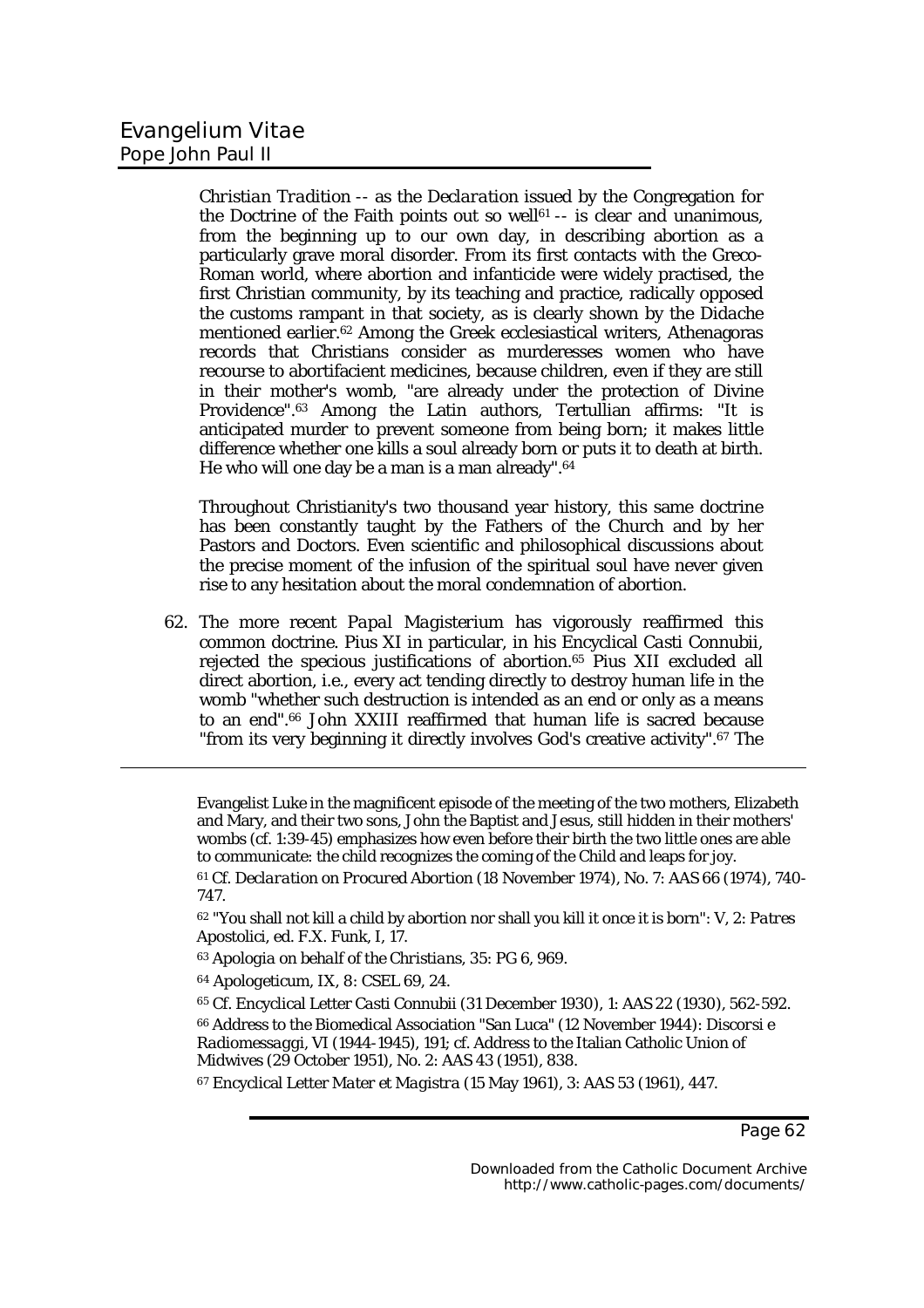Second Vatican Council, as mentioned earlier, sternly condemned abortion: "From the moment of its conception life must be guarded with the greatest care, while abortion and infanticide are unspeakable crimes".<sup>68</sup>

The *Church's canonical discipline,* from the earliest centuries, has inflicted penal sanctions on those guilty of abortion. This practice, with more or less severe penalties, has been confirmed in various periods of history. The 1917 *Code of Canon Law* punished abortion with excommunication.69 The revised canonical legislation continues this tradition when it decrees that "a person who actually procures an abortion incurs automatic (*latae sententiae*) excommunication".70 The excommunication affects all those who commit this crime with knowledge of the penalty attached, and thus includes those accomplices without whose help the crime would not have been committed.71 By this reiterated sanction, the Church makes clear that abortion is a most serious and dangerous crime, thereby encouraging those who commit it to seek without delay the path of conversion. In the Church the purpose of the penalty of excommunication is to make an individual fully aware of the gravity of a certain sin and then to foster genuine conversion and repentance.

Given such unanimity in the doctrinal and disciplinary tradition of the Church, Paul VI was able to declare that this tradition is unchanged and unchangeable.72 Therefore, by the authority which Christ conferred upon Peter and his Successors, in communion with the Bishops -- who on various occasions have condemned abortion and who in the aforementioned consultation, albeit dispersed throughout the world, have shown unanimous agreement concerning this doctrine *-- I declare that direct abortion, that is, abortion willed as an end or as a means, always constitutes a grave moral disorder,* since it is the deliberate killing of an innocent human being. This doctrine is based upon the natural law and upon the written Word of God, is transmitted by the Church's Tradition and taught by the ordinary and universal Magisterium.<sup>73</sup>

 $\ddot{\phantom{a}}$ 

<sup>68</sup> Pastoral Constitution on the Church in the Modern World *Gaudium et Spes*, 51.

<sup>69</sup> Canon 2350, # 1.

<sup>70</sup> *Code of Canon Law*, canon 1398; cf. *Code of Canons of the Eastern Churches*, canon 1450, # 2.

<sup>71</sup> Cf. *ibid*., canon 1329; also *Code of Canons of the Eastern Churches*, canon 1417. <sup>72</sup> Cf. Address to the National Congress of Italian Jurists (9 December 1972): *AAS* 64 (1972), 777; Encyclical Letter *Humanae Vitae* (25 July 1968), 14: *AAS* 60 (1968), 490. <sup>73</sup> Cf. SECOND VATICAN ECUMENICAL COUNCIL, Dogmatic Constitution on the Church *Lumen Gentium*, 25.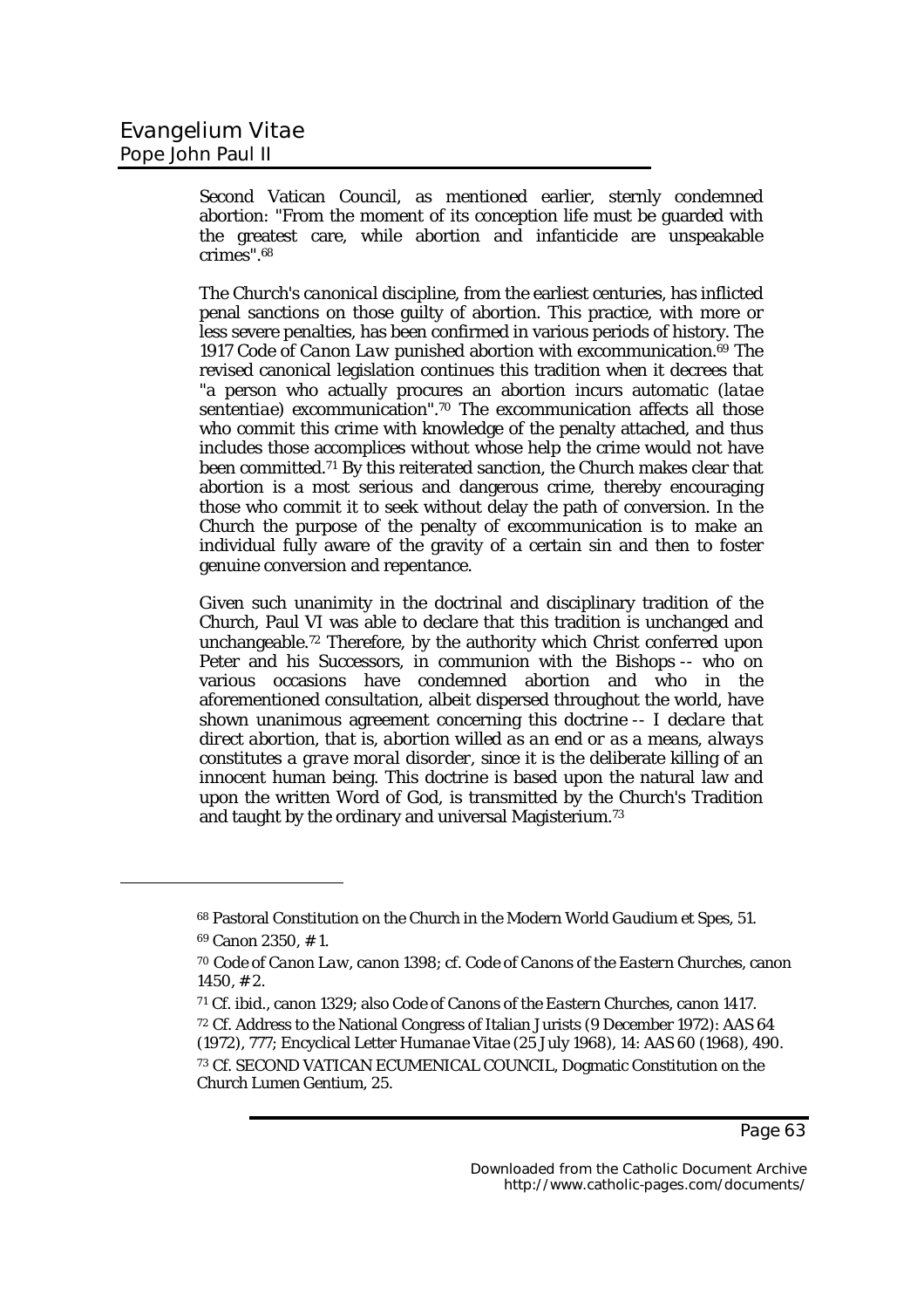$\overline{a}$ 

No circumstance, no purpose, no law whatsoever can ever make licit an act which is intrinsically illicit, since it is contrary to the Law of God which is written in every human heart, knowable by reason itself, and proclaimed by the Church.

63. This evaluation of the morality of abortion is to be applied also to the recent forms of *intervention on human embryos* which, although carried out for purposes legitimate in themselves, inevitably involve the killing of those embryos. This is the case with *experimentation on embryos,* which is becoming increasingly widespread in the field of biomedical research and is legally permitted in some countries. Although "one must uphold as licit procedures carried out on the human embryo which respect the life and integrity of the embryo and do not involve disproportionate risks for it, but rather are directed to its healing, the improvement of its condition of health, or its individual survival",74 it must nonetheless be stated that the use of human embryos or foetuses as an object of experimentation constitutes a crime against their dignity as human beings who have a right to the same respect owed to a child once born, just as to every person.<sup>75</sup>

This moral condemnation also regards procedures that exploit living human embryos and foetuses -- sometimes specifically "produced" for this purpose by *in vitro* fertilization -- either to be used as "biological material" or as *providers of organs or tissue for transplants* in the treatment of certain diseases. The killing of innocent human creatures, even if carried out to help others, constitutes an absolutely unacceptable act.

Special attention must be given to evaluating the morality of *prenatal diagnostic techniques* which enable the early detection of possible anomalies in the unborn child. In view of the complexity of these techniques, an accurate and systematic moral judgment is necessary. When they do not involve disproportionate risks for the child and the mother, and are meant to make possible early therapy or even to favour a serene and informed acceptance of the child not yet born, these techniques are morally licit. But since the possibilities of prenatal therapy are today still limited, it not infrequently happens that these techniques are used with a eugenic intention which accepts selective abortion in order to prevent the birth of children affected by various types of anomalies. Such an attitude is shameful and utterly reprehensible, since it presumes to measure the value of a human life only within the parameters of

<sup>74</sup> CONGREGATION FOR THE DOCTRINE OF THE FAITH, Instruction on Respect for Human Life in its Origin and on the Dignity of Procreation *Donum Vitae* (22 February 1987) I, 3: *AAS* 80 (1988), 80.

<sup>75</sup> *Charter of the Rights of the Family* (22 October 1983), article 4b: Vatican Polyglot Press, 1983.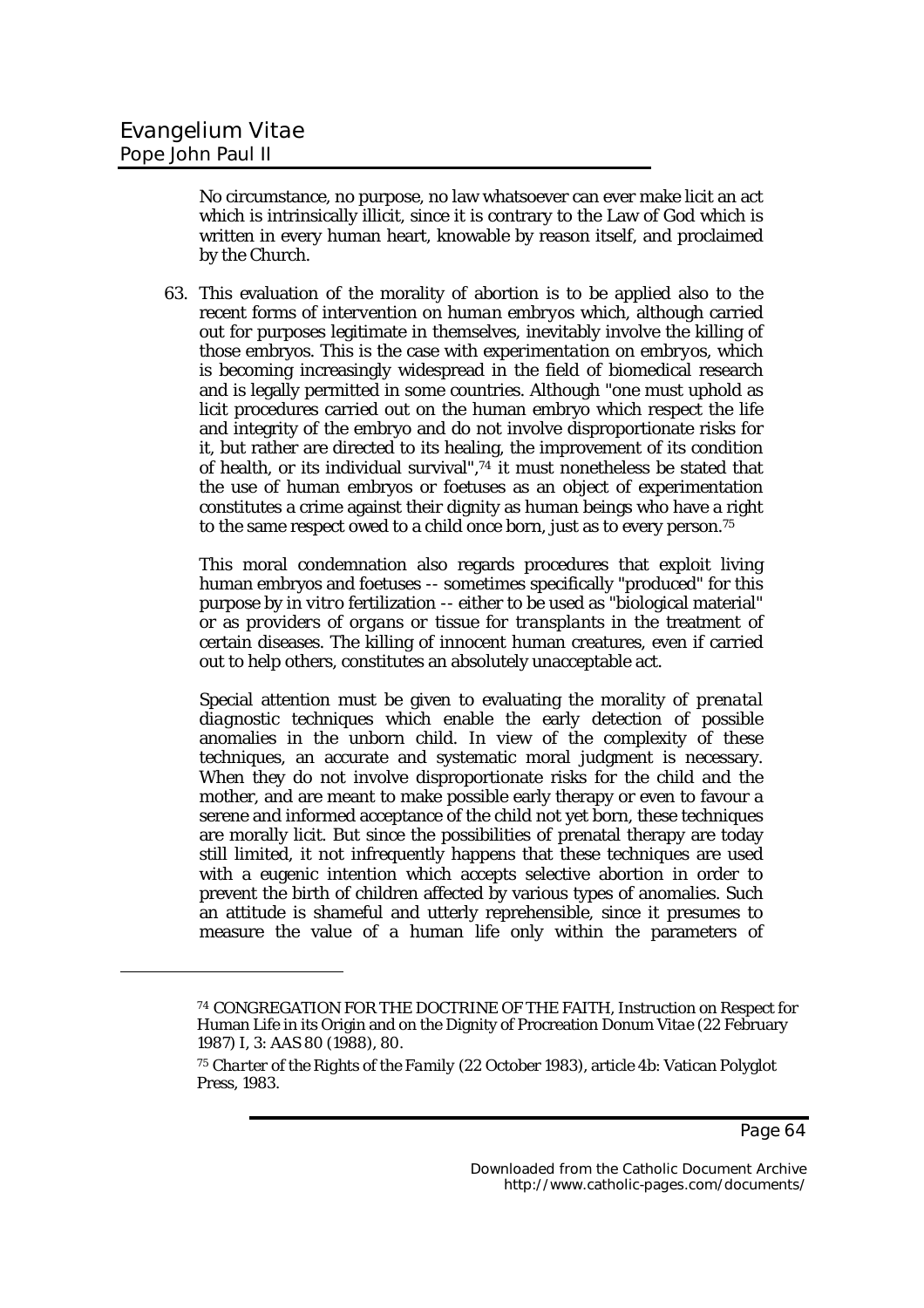"normality" and physical well-being, thus opening the way to legitimizing infanticide and euthanasia as well.

And yet the courage and the serenity with which so many of our brothers and sisters suffering from serious disabilities lead their lives when they are shown acceptance and love bears eloquent witness to what gives authentic value to life, and makes it, even in difficult conditions, something precious for them and for others. The Church is close to those married couples who, with great anguish and suffering, willingly accept gravely handicapped children. She is also grateful to all those families which, through adoption, welcome children abandoned by their parents because of disabilities or illnesses.

## *"It is I who bring both death and life" (Dt 32:39): the tragedy of euthanasia*

64. At the other end of life's spectrum, men and women find themselves facing the mystery of death. Today, as a result of advances in medicine and in a cultural context frequently closed to the transcendent, the experience of dying is marked by new features. When the prevailing tendency is to value life only to the extent that it brings pleasure and well-being, suffering seems like an unbearable setback, something from which one must be freed at all costs. Death is considered "senseless" if it suddenly interrupts a life still open to a future of new and interesting experiences. But it becomes a "rightful liberation" once life is held to be no longer meaningful because it is filled with pain and inexorably doomed to even greater suffering.

Furthermore, when he denies or neglects his fundamental relationship to God, man thinks he is his own rule and measure, with the right to demand that society should guarantee him the ways and means of deciding what to do with his life in full and complete autonomy. It is especially people in the developed countries who act in this way: they feel encouraged to do so also by the constant progress of medicine and its ever more advanced techniques. By using highly sophisticated systems and equipment, science and medical practice today are able not only to attend to cases formerly considered untreatable and to reduce or eliminate pain, but also to sustain and prolong life even in situations of extreme frailty, to resuscitate artificially patients whose basic biological functions have undergone sudden collapse, and to use special procedures to make organs available for transplanting.

*Page 65*

Downloaded from the Catholic Document Archive http://www.catholic-pages.com/documents/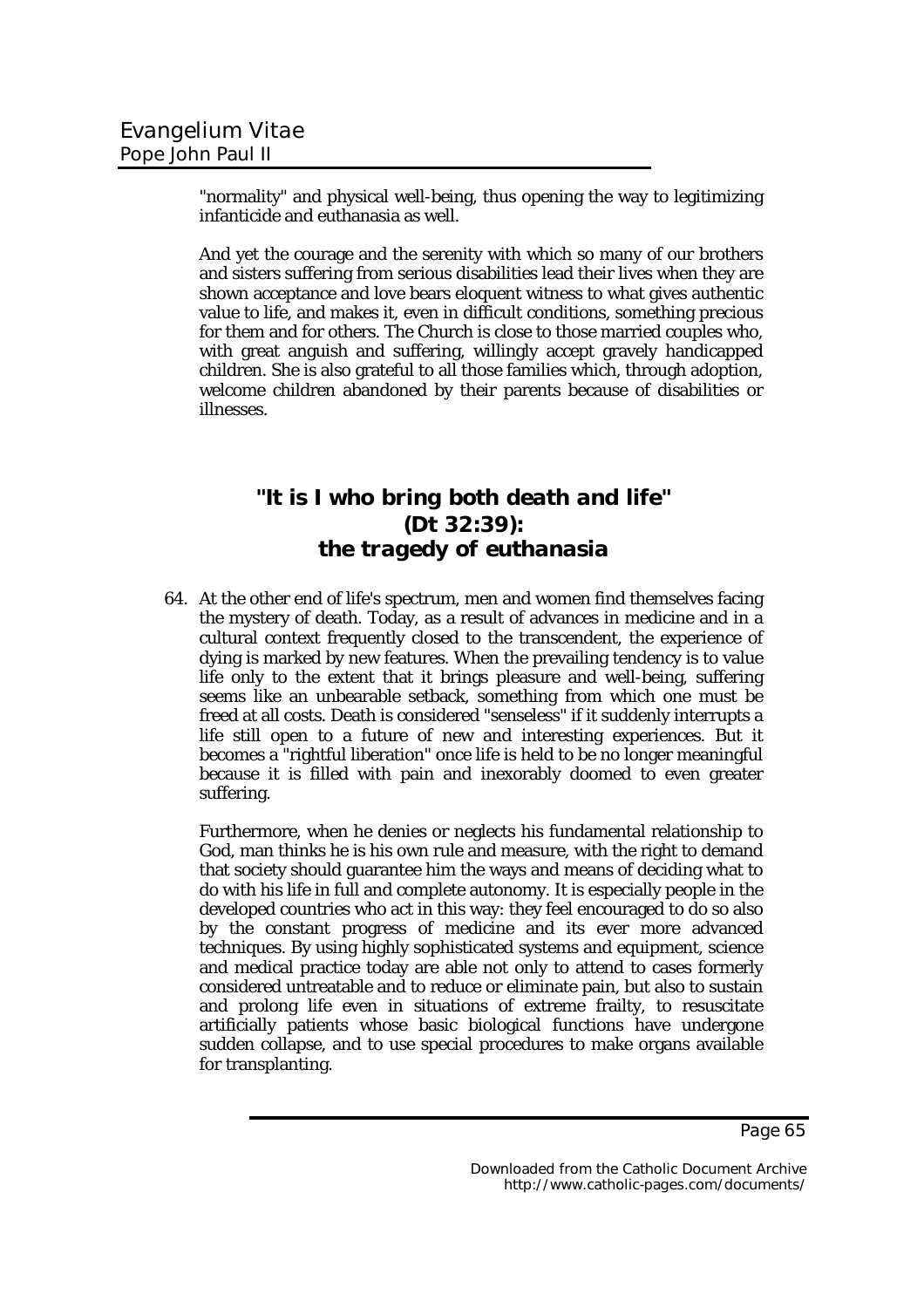In this context the temptation grows to have recourse to *euthanasia,* that is, *to take control of death and bring it about before its time*, "gently" ending one's own life or the life of others. In reality, what might seem logical and humane, when looked at more closely is seen to be *senseless and inhumane.* Here we are faced with one of the more alarming symptoms of the "culture of death", which is advancing above all in prosperous societies, marked by an attitude of excessive preoccupation with efficiency and which sees the growing number of elderly and disabled people as intolerable and too burdensome. These people are very often isolated by their families and by society, which are organized almost exclusively on the basis of criteria of productive efficiency, according to which a hopelessly impaired life no longer has any value.

65. For a correct moral judgment on euthanasia, in the first place a clear definition is required. *Euthanasia in the strict sense* is understood to be an action or omission which of itself and by intention causes death, with the purpose of eliminating all suffering. "Euthanasia's terms of reference, therefore, are to be found in the intention of the will and in the methods used".<sup>76</sup>

Euthanasia must be distinguished from the decision to forego so-called "aggressive medical treatment", in other words, medical procedures which no longer correspond to the real situation of the patient, either because they are by now disproportionate to any expected results or because they impose an excessive burden on the patient and his family. In such situations, when death is clearly imminent and inevitable, one can in conscience "refuse forms of treatment that would only secure a precarious and burdensome prolongation of life, so long as the normal care due to the sick person in similar cases is not interrupted".77 Certainly there is a moral obligation to care for oneself and to allow oneself to be cared for, but this duty must take account of concrete circumstances. It needs to be determined whether the means of treatment available are objectively proportionate to the prospects for improvement. To forego extraordinary or disproportionate means is not the equivalent of suicide or euthanasia; it rather expresses acceptance of the human condition in the face of death.<sup>78</sup>

In modern medicine, increased attention is being given to what are called "methods of palliative care", which seek to make suffering more bearable in the final stages of illness and to ensure that the patient is supported and accompanied in his or her ordeal. Among the questions which arise in this

1

*Page 66*

<sup>76</sup> CONGREGATION FOR THE DOCTRINE OF THE FAITH, Declaration on Euthanasia *Iura et Bona* (5 May 1980), II: *AAS* 72 (1980) 546.

<sup>77</sup> *Ibid*., IV: *loc cit*., 551.

<sup>78</sup> Cf. *ibid*.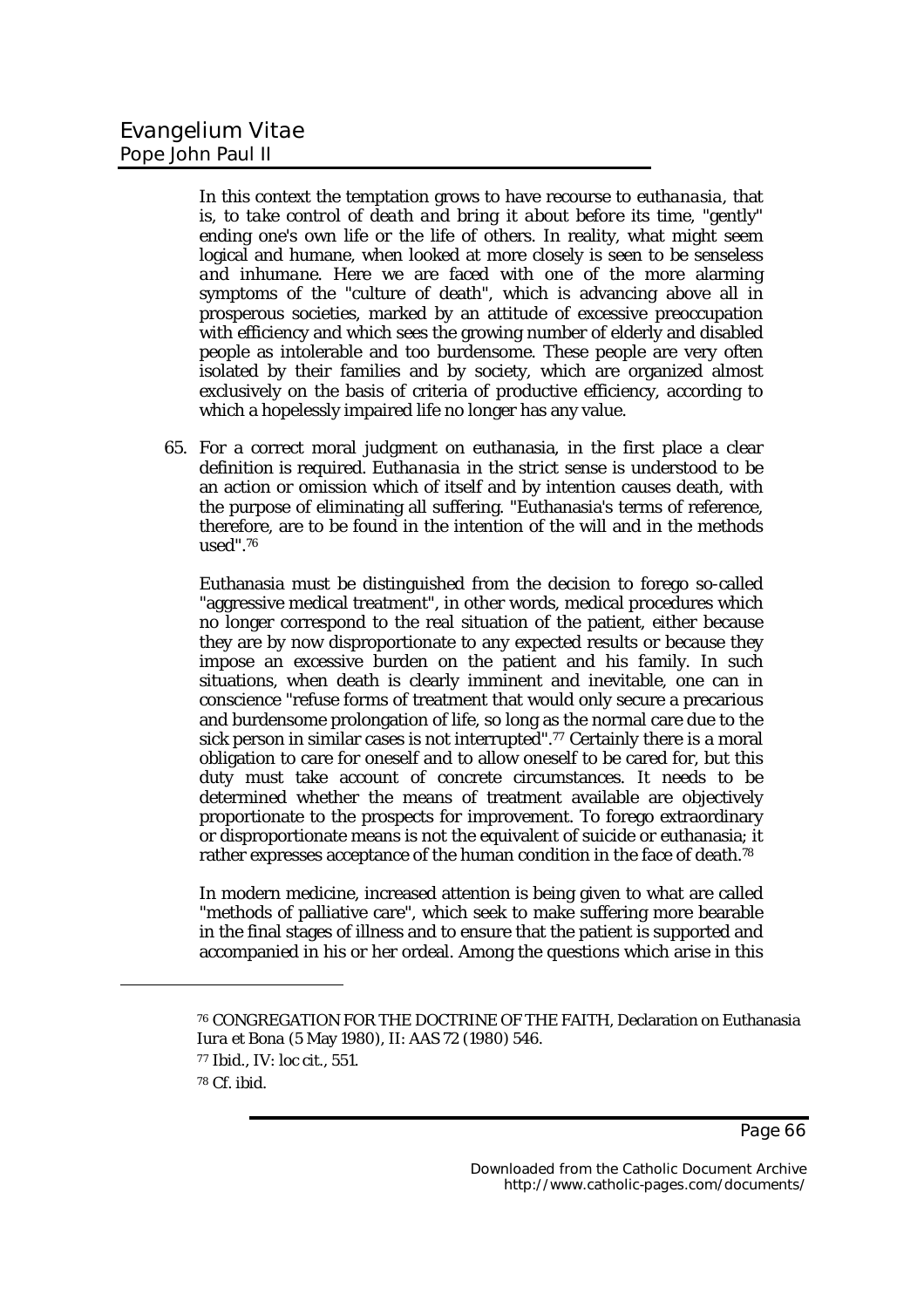context is that of the licitness of using various types of painkillers and sedatives for relieving the patient's pain when this involves the risk of shortening life. While praise may be due to the person who voluntarily accepts suffering by forgoing treatment with pain-killers in order to remain fully lucid and, if a believer, to share consciously in the Lord's Passion, such "heroic" behaviour cannot be considered the duty of everyone. Pius XII affirmed that it is licit to relieve pain by narcotics, even when the result is decreased consciousness and a shortening of life. "if no other means exist, and if, in the given circumstances, this does not prevent the carrying out of other religious and moral duties".79 In such a case, death is not willed or sought, even though for reasonable motives one runs the risk of it: there is simply a desire to ease pain effectively by using the analgesics which medicine provides. All the same, "it is not right to deprive the dying person of consciousness without a serious reason":80 as they approach death people ought to be able to satisfy their moral and family duties, and above all they ought to be able to prepare in a fully conscious way for their definitive meeting with God.

Taking into account these distinctions, in harmony with the Magisterium of my Predecessors81 and in communion with the Bishops of the Catholic Church, *I confirm that euthanasia is a grave violation of the law of God,* since it is the deliberate and morally unacceptable killing of a human person. This doctrine is based upon the natural law and upon the written word of God, is transmitted by the Church's Tradition and taught by the ordinary and universal Magisterium.<sup>82</sup>

Depending on the circumstances, this practice involves the malice proper to suicide or murder.

<sup>79</sup> PIUS XII, Address to an International Group of Physicians (24 February 1957), III: AAS<sup>49</sup> (1957), 147; cf. CONGREGATION FOR THE DOCTRINE OF THE FAITH, Declaration on Euthanasia *Iura et Bona*, III: *AAS* 72 (1980), 547-548.

<sup>80</sup> Pius XII, Address to an International Group of Physicians (24 February 1957), III: *AAS* 49 (1957), 145.

<sup>81</sup> Cf. Pius XII, Address to an International Group of Physicians, (24 February 1957): *loc. cit*., 129-147; CONGREGATION OF THE HOLY OFFICE, *Decretum de directa insontium occisione* (2 December 1940): *AAS* 32 (1940), 553-554; PAUL VI, Message to French Television: "Every life is sacred" (27 January 1971): *Insegnamenti* IX (1971) 57-58; Address to the International College of Surgeons (1 June 1972) *AAS* 64 (1972), 432-436; SECOND VATICAN ECUMENICAL COUNCIL, Pastoral Constitution on the Church in the Modern World *Gaudium et Spes*, 27.

<sup>82</sup> Cf. SECOND VATICAN ECUMENICAL COUNCIL, Dogmatic Constitution on the Church *Lumen Gentium*, 25.

Downloaded from the Catholic Document Archive http://www.catholic-pages.com/documents/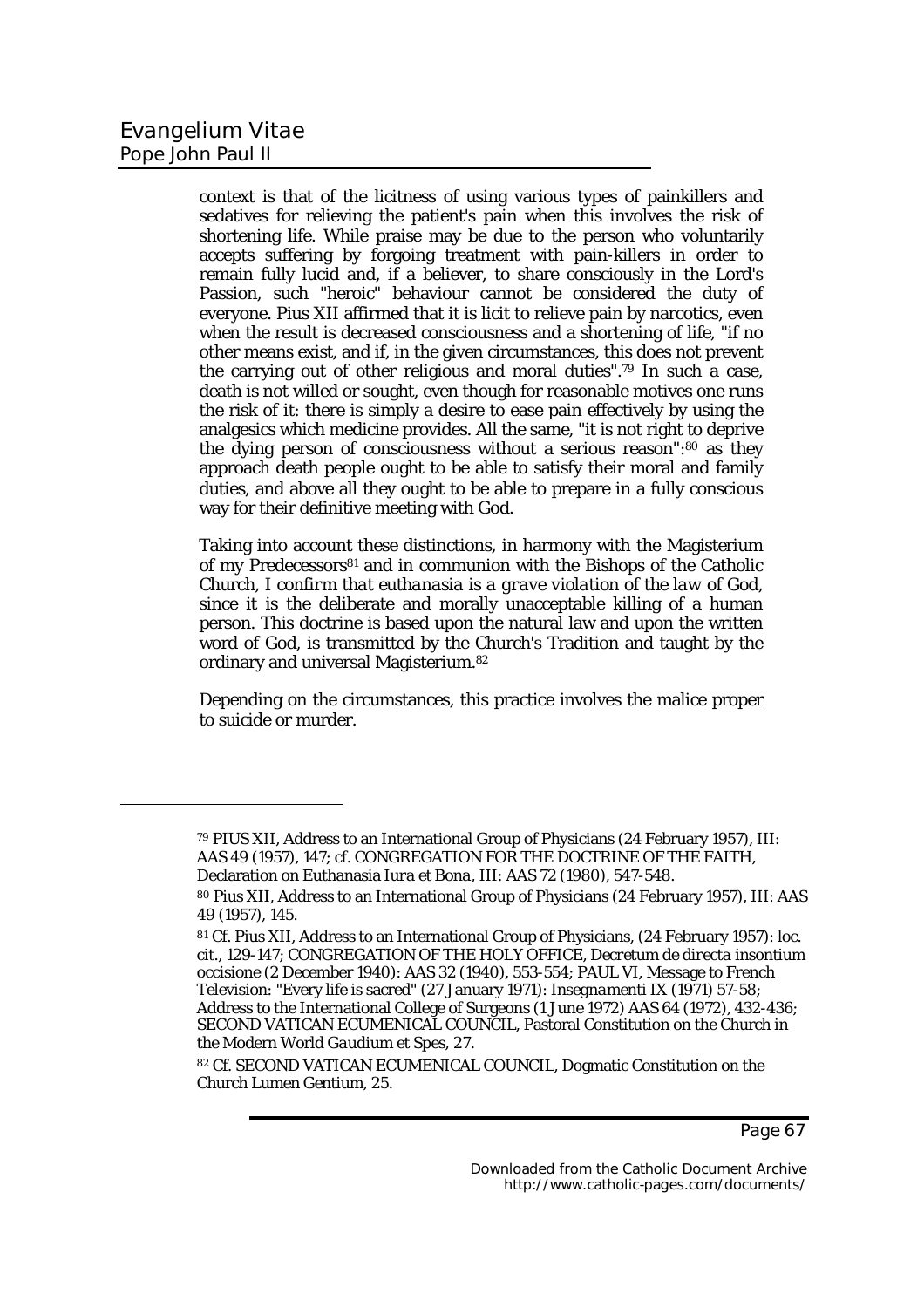66. Suicide is always as morally objectionable as murder. The Church's tradition has always rejected it as a gravely evil choice.83 Even though a certain psychological, cultural and social conditioning may induce a person to carry out an action which so radically contradicts the innate inclination to life, thus lessening or removing subjective responsibility, *suicide,* when viewed objectively, is a gravely immoral act. In fact, it involves the rejection of love of self and the renunciation of the obligation of justice and charity towards one's neighbour, towards the communities to which one belongs, and towards society as a whole.84 In its deepest reality, suicide represents a rejection of God's absolute sovereignty over life and death, as proclaimed in the prayer of the ancient sage of Israel: "You have power over life and death; you lead men down to the gates of Hades and back again" (*Wis* 16:13; cf. *Tob* 13:2).

To concur with the intention of another person to commit suicide and to help in carrying it out through so-called "assisted suicide" means to cooperate in, and at times to be the actual perpetrator of, an injustice which can never be excused, even if it is requested. In a remarkably relevant passage Saint Augustine writes that "it is never licit to kill another: even if he should wish it, indeed if he request it because, hanging between life and death, he begs for help in freeing the soul struggling against the bonds of the body and longing to be released; nor is it licit even when a sick person is no longer able to live".<sup>85</sup> Even when not motivated by a selfish refusal to be burdened with the life of someone who is suffering, euthanasia must be called a *false mercy,* and indeed a disturbing "perversion" of mercy. True "compassion" leads to sharing another's pain; it does not kill the person whose suffering we cannot bear. Moreover, the act of euthanasia appears all the more perverse if it is carried out by those, like relatives, who are supposed to treat a family member with patience and love, or by those, such as doctors, who by virtue of their specific profession are supposed to care for the sick person even in the most painful terminal stages.

The choice of euthanasia becomes more serious when it takes the form of a *murder* committed by others on a person who has in no way requested it and who has never consented to it. The height of arbitrariness and injustice is reached when certain people, such as physicians or legislators, arrogate to themselves the power to decide who ought to live and who

<sup>85</sup> *Ep*. 204, 5: *CSEL* 57, 320.

1

<sup>83</sup> Cf. SAINT AUGUSTINE, *De Civitate Dei* I, 20: *CCL* 47, 22; SAINT THOMAS AQUINAS, *Summa Theologiae*, II-II, q. 6, a. 5.

<sup>84</sup> CONGREGATION FOR THE DOCTRINE OF THE FAITH, Declaration On Euthanasia *Iura et Bona* (5 May 1980), I: *AAS* 72 (1980), 545; *Catechism of the Catholic Church*, Nos. 2281-2283.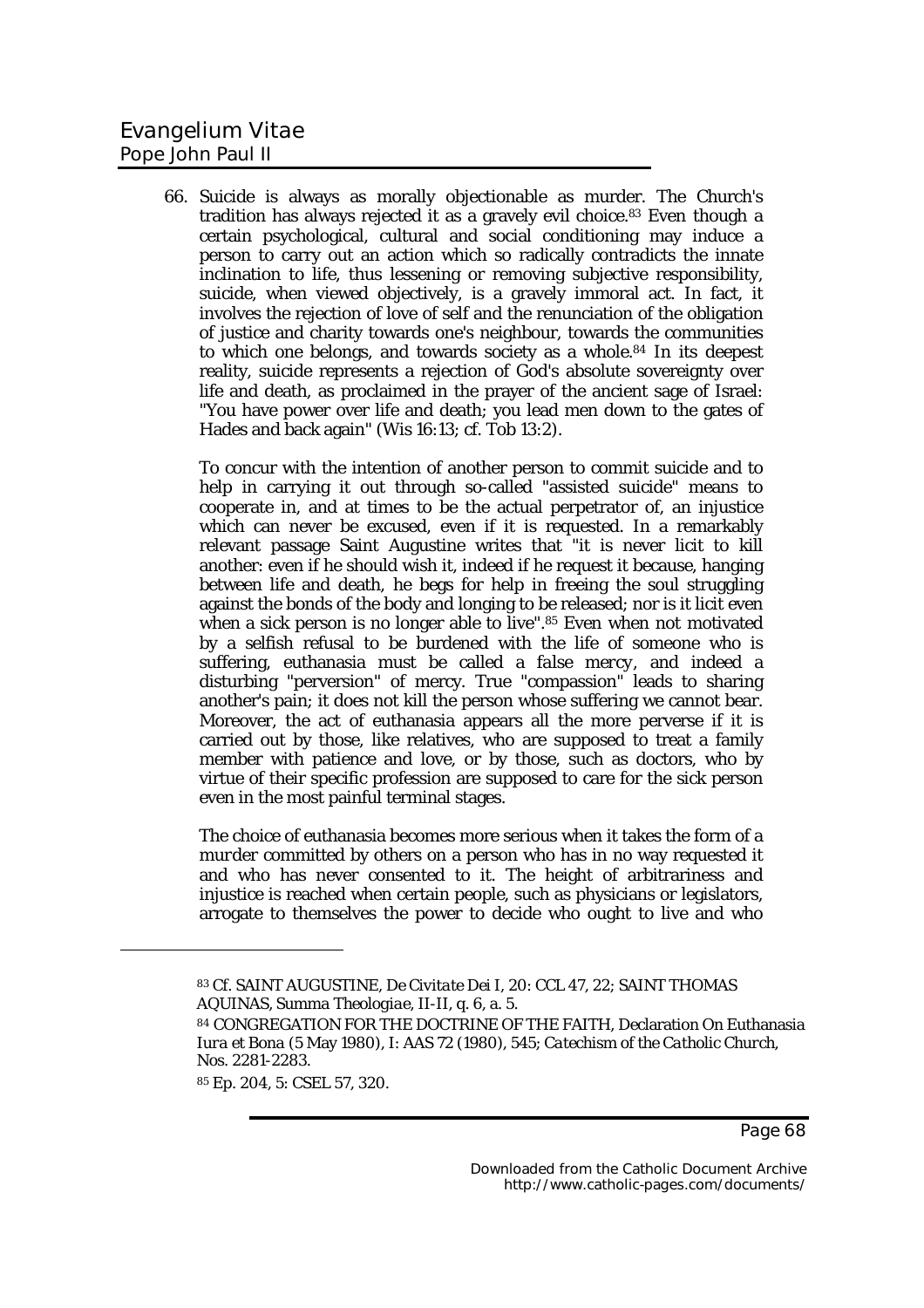$\ddot{\phantom{a}}$ 

ought to die. Once again we find ourselves before the temptation of Eden: to become like God who "knows good and evil" (cf. *Gen* 3:5). God alone has the power over life and death: "It is I who bring both death and life" (*Dt* 32:39; cf. *2 Kg* 5:7; *1 Sam* 2:6). But he only exercises this power in accordance with a plan of wisdom and love. When man usurps this power, being enslaved by a foolish and selfish way of thinking, he inevitably uses it for injustice and death. Thus the life of the person who is weak is put into the hands of the one who is strong; in society the sense of justice is lost, and mutual trust, the basis of every authentic interpersonal relationship, is undermined at its root.

67. Quite different from this is the *way of love and true mercy,* which our common humanity calls for, and upon which faith in Christ the Redeemer, who died and rose again, sheds ever new light. The request which arises from the human heart in the supreme confrontation with suffering and death, especially when faced with the temptation to give up in utter desperation, is above all a request for companionship, sympathy and support in the time of trial. It is a plea for help to keep on hoping when all human hopes fail. As the Second Vatican Council reminds us: "It is in the face of death that the riddle of human existence becomes most acute" and yet "man rightly follows the intuition of his heart when he abhors and repudiates the absolute ruin and total disappearance of his own person. Man rebels against death because he bears in himself an eternal seed which cannot be reduced to mere matter".<sup>86</sup>

This natural aversion to death and this incipient hope of immortality are illumined and brought to fulfilment by Christian faith, which both promises and offers a share in the victory of the Risen Christ: it is the victory of the One who, by his redemptive death, has set man free from death, "the wages of sin" (*Rom* 6:23), and has given him the Spirit, the pledge of resurrection and of life (cf. *Rom* 8:11). The certainty of future immortality and *hope in the promised resurrection* cast new light on the mystery of suffering and death, and fill the believer with an extraordinary capacity to trust fully in the plan of God.

The Apostle Paul expressed this newness in terms of belonging completely to the Lord who embraces every human condition: "None of us lives to himself, and none of us dies to himself. If we live, we live to the Lord, and if we die, we die to the Lord; so then, whether we live or whether we die, we are the Lord's" (*Rom* 14:7-8). *Dying to the Lord* means experiencing one's death as the supreme act of obedience to the Father (cf. *Phil* 2:8), being ready to meet death at the "hour" willed and chosen by him (cf. *Jn* 13:1), which can only mean when one's earthly pilgrimage is completed.

<sup>86</sup> Pastoral Constitution on the Church in the Modern World *Gaudium et Spes*, 18.

Downloaded from the Catholic Document Archive http://www.catholic-pages.com/documents/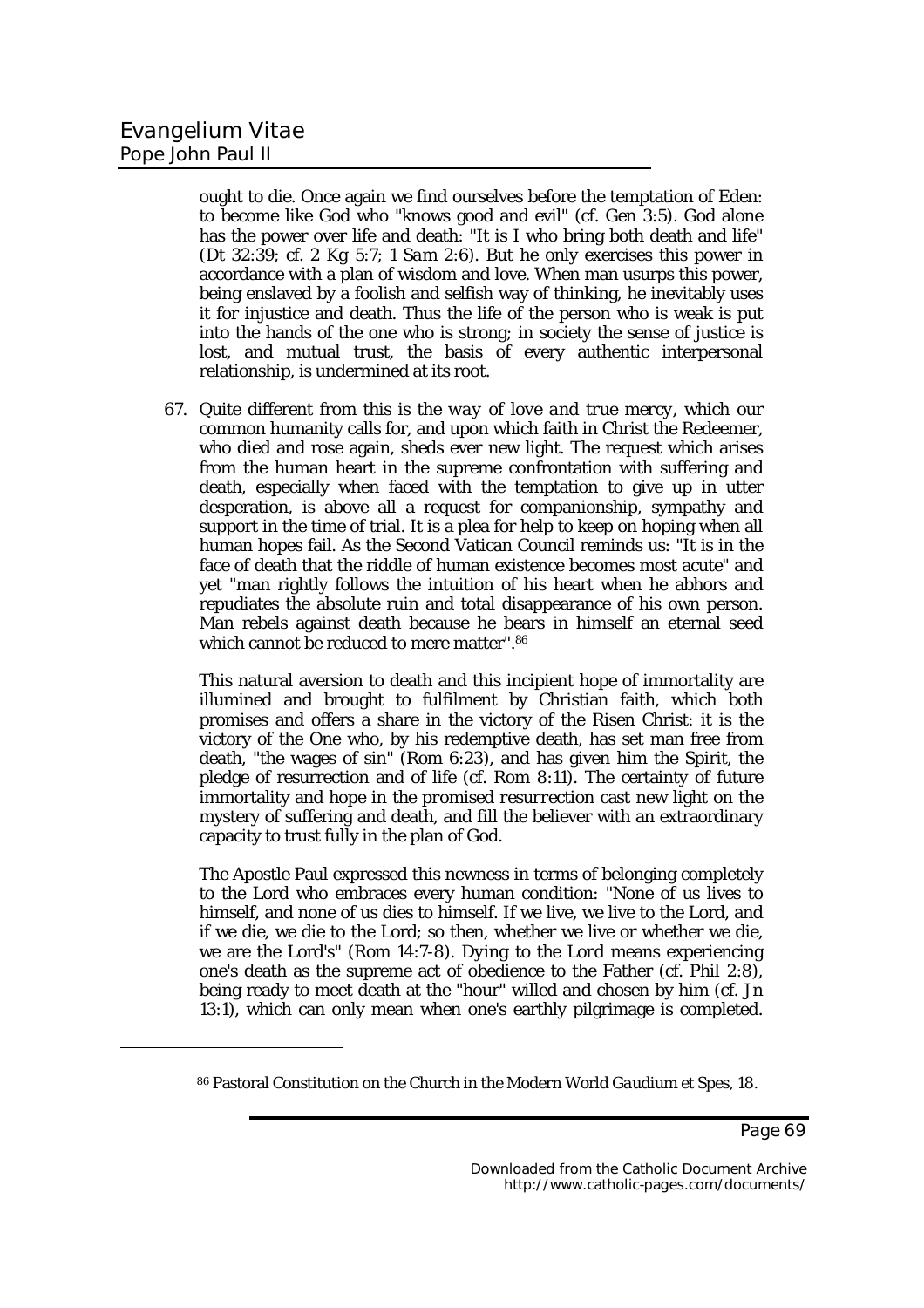*Living to the Lord* also means recognizing that suffering, while still an evil and a trial in itself, can always become a source of good. It becomes such if it is experienced for love and with love through sharing, by God's gracious gift and one's own personal and free choice, in the suffering of Christ Crucified. In this way, the person who lives his suffering in the Lord grows more fully conformed to him (cf. *Phil* 3:10; *1 Pet* 2:21) and more closely associated with his redemptive work on behalf of the Church and humanity.87 This was the experience of Saint Paul, which every person who suffers is called to relive: "I rejoice in my sufferings for your sake, and in my flesh I complete what is lacking in Christ's afflictions for the sake of his Body, that is, the Church" (*Col* 1:24).

## *"We must obey God rather than men" (Acts 5:29): civil law and the moral law*

68. One of the specific characteristics of present-day attacks on human life - as has already been said several times -- consists in the trend to demand a *legal justification* for them, as if they were rights which the State, at least under certain conditions, must acknowledge as belonging to citizens. Consequently, there is a tendency to claim that it should be possible to exercise these rights with the safe and free assistance of doctors and medical personnel.

It is often claimed that the life of an unborn child or a seriously disabled person is only a relative good: according to a proportionalist approach, or one of sheer calculation, this good should be compared with and balanced against other goods. It is even maintained that only someone present and personally involved in a concrete situation can correctly judge the goods at stake: consequently, only that person would be able to decide on the morality of his choice. The State therefore, in the interest of civil coexistence and social harmony, should respect this choice, even to the point of permitting abortion and euthanasia.

At other times, it is claimed that civil law cannot demand that all citizens should live according to moral standards higher than what all citizens themselves acknowledge and share. Hence the law should always express the opinion and will of the majority of citizens and recognize that they have, at least in certain extreme cases, the right even to abortion and

<sup>87</sup> Cf. JOHN PAUL II, Apostolic Letter *Salvifici Doloris* (11 February 1984), 14-24: *AAS* 76 (1984), 214-234.

Downloaded from the Catholic Document Archive http://www.catholic-pages.com/documents/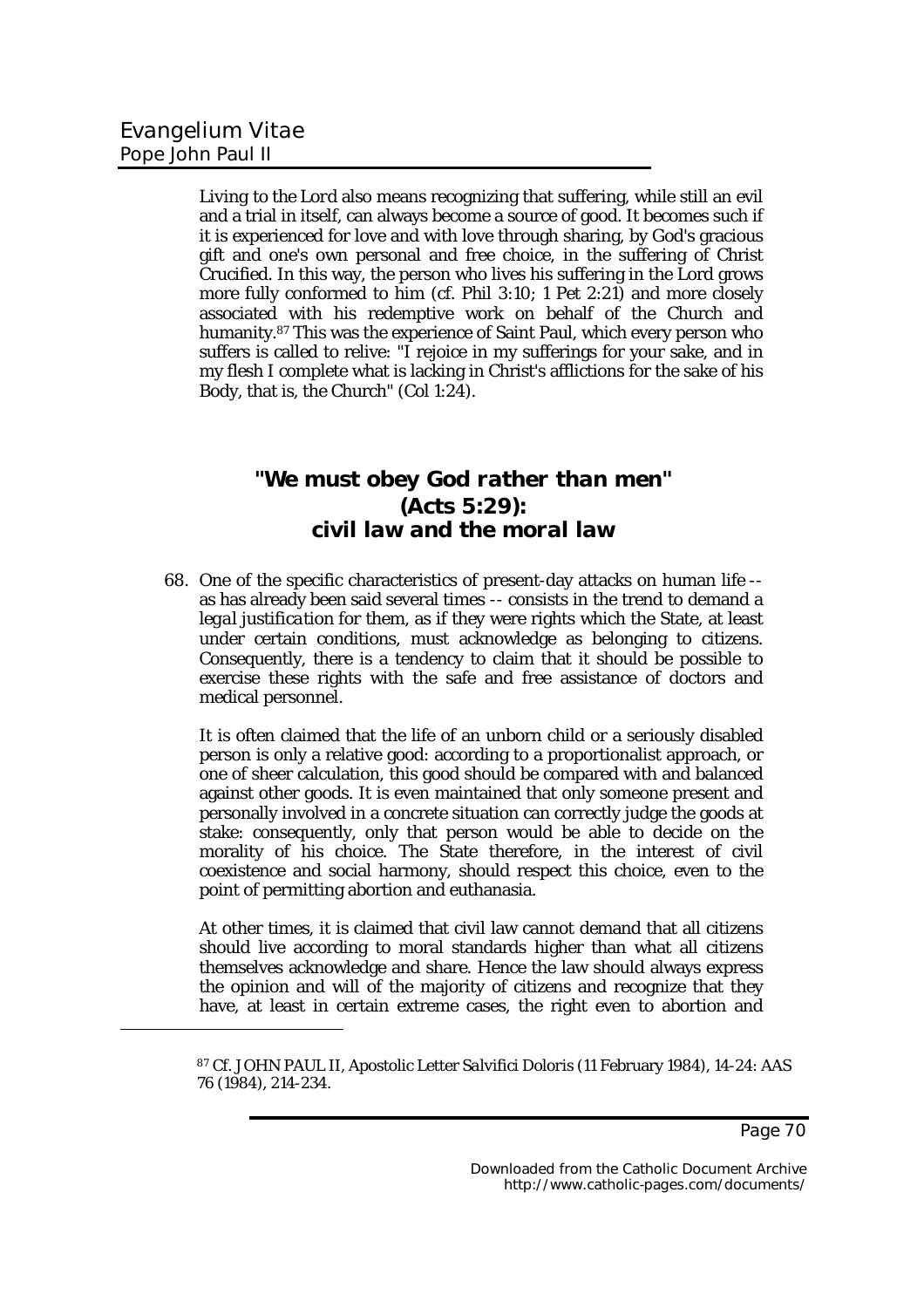euthanasia. Moreover the prohibition and the punishment of abortion and euthanasia in these cases would inevitably lead -- so it is said -- to an increase of illegal practices: and these would not be subject to necessary control by society and would be carried out in a medically unsafe way. The question is also raised whether supporting a law which in practice cannot be enforced would not ultimately undermine the authority of all laws.

Finally, the more radical views go so far as to maintain that in a modern and pluralistic society people should be allowed complete freedom to dispose of their own lives as well as of the lives of the unborn: it is asserted that it is not the task of the law to choose between different moral opinions, and still less can the law claim to impose one particular opinion to the detriment of others.

69. In any case, in the democratic culture of our time it is commonly held that the legal system of any society should limit itself to taking account of and accepting the convictions of the majority. It should therefore be based solely upon what the majority itself considers moral and actually practises. Furthermore, if it is believed that an objective truth shared by all is *de facto* unattainable, then respect for the freedom of the citizens -- who in a democratic system are considered the true rulers -- would require that on the legislative level the autonomy of individual consciences be acknowledged. Consequently, when establishing those norms which are absolutely necessary for social coexistence, the only determining factor should be the will of the majority, whatever this may be. Hence every politician, in his or her activity, should clearly separate the realm of private conscience from that of public conduct.

As a result we have what appear to be two diametrically opposed tendencies. On the one hand, individuals claim for themselves in the moral sphere the most complete freedom of choice and demand that the State should not adopt or impose any ethical position but limit itself to guaranteeing maximum space for the freedom of each individual, with the sole limitation of not infringing on the freedom and rights of any other citizen. On the other hand, it is held that, in the exercise of public and professional duties, respect for other people's freedom of choice requires that each one should set aside his or her own convictions in order to satisfy every demand of the citizens which is recognized and guaranteed by law; in carrying out one's duties the only moral criterion should be what is laid down by the law itself. Individual responsibility is thus turned over to the civil law, with a renouncing of personal conscience, at least in the public sphere.

70. At the basis of all these tendencies lies the *ethical relativism* which characterizes much of present-day culture. There are those who consider such relativism an essential condition of democracy, inasmuch as it alone is held to guarantee tolerance, mutual respect between people and

Downloaded from the Catholic Document Archive http://www.catholic-pages.com/documents/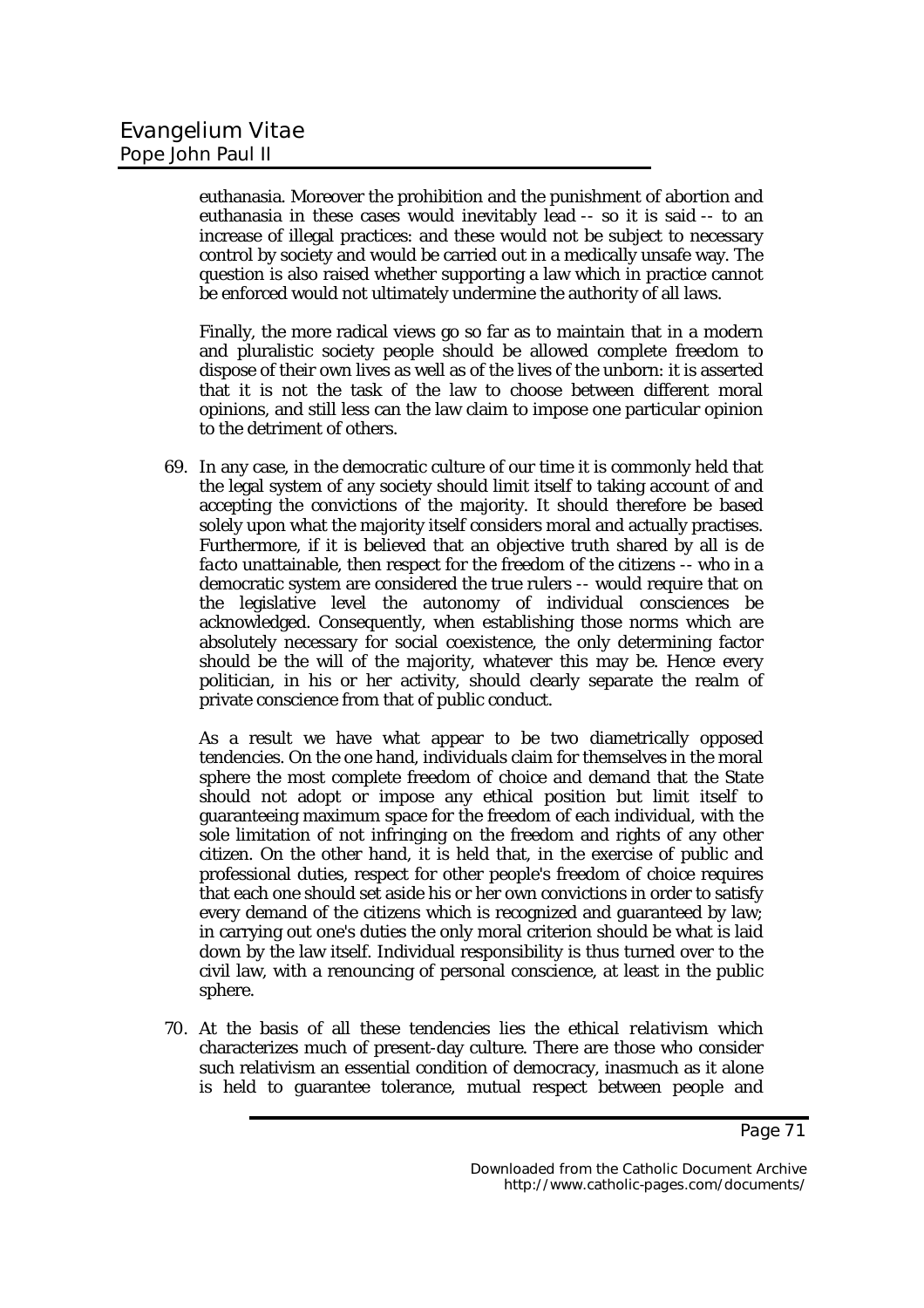acceptance of the decisions of the majority, whereas moral norms considered to be objective and binding are held to lead to authoritarianism and intolerance.

But it is precisely the issue of respect for life which shows what misunderstandings and contradictions, accompanied by terrible practical consequences, are concealed in this position.

It is true that history has known cases where crimes have been committed in the name of "truth". But equally grave crimes and radical denials of freedom have also been committed and are still being committed in the name of "ethical relativism". When a parliamentary or social majority decrees that it is legal, at least under certain conditions, to kill unborn human life, is it not really making a "tyrannical" decision with regard to the weakest and most defenceless of human beings? Everyone's conscience rightly rejects those crimes against humanity of which our century has had such sad experience. But would these crimes cease to be crimes if, instead of being committed by unscrupulous tyrants, they were legitimated by popular consensus?

Democracy cannot be idolized to the point of making it a substitute for morality or a panacea for immorality. Fundamentally, democracy is a "system" and as such is a means and not an end. Its "moral" value is not automatic, but depends on conformity to the moral law to which it, like every other form of human behaviour, must be subject: in other words, its morality depends on the morality of the ends which it pursues and of the means which it employs. If today we see an almost universal consensus with regard to the value of democracy, this is to be considered a positive "sign of the times", as the Church's Magisterium has frequently noted.<sup>88</sup> But the value of democracy stands or falls with the values which it embodies and promotes. Of course, values such as the dignity of every human person, respect for inviolable and inalienable human rights, and the adoption of the "common good" as the end and criterion regulating political life are certainly fundamental and not to be ignored.

The basis of these values cannot be provisional and changeable "majority" opinions, but only the acknowledgment of an objective moral law which, as the "natural law" written in the human heart, is the obligatory point of reference for civil law itself. If, as a result of a tragic obscuring of the collective conscience, an attitude of scepticism were to succeed in bringing into question even the fundamental principles of the moral law, the democratic system itself would be shaken in its foundations, and would be

<sup>88</sup> Cf. JOHN PAUL II, Encyclical Letter *Centesimus Annus* (1 May 1991), 46: *AAS* 83 (1991), 850; Pius XII, Christmas Radio Message (24 December 1944): *AAS* 37 (1945) 10- 20.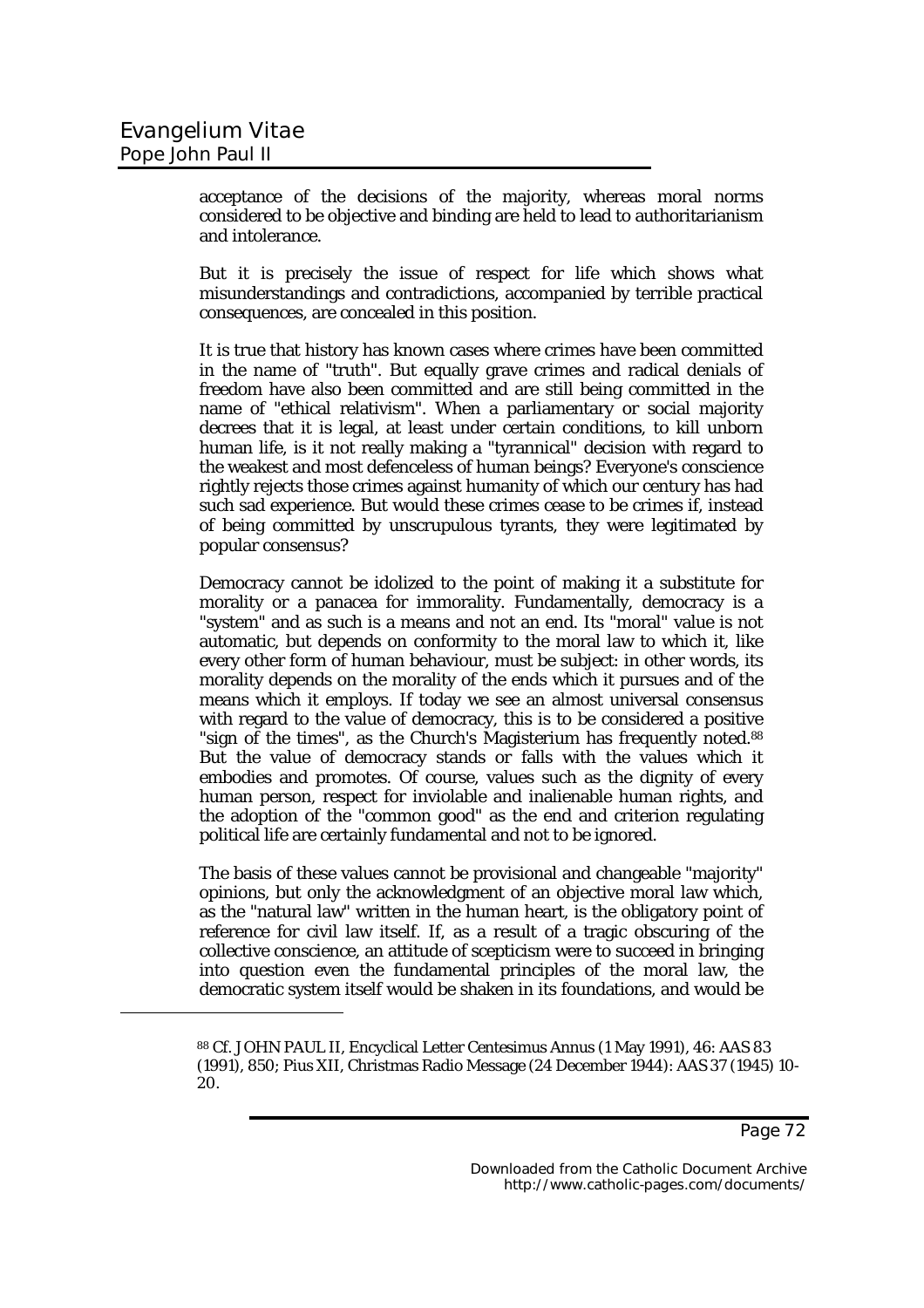reduced to a mere mechanism for regulating different and opposing interests on a purely empirical basis.<sup>89</sup>

Some might think that even this function, in the absence of anything better, should be valued for the sake of peace in society. While one acknowledges some element of truth in this point of view, it is easy to see that without an objective moral grounding not even democracy is capable of ensuring a stable peace, especially since peace which is not built upon the values of the dignity of every individual and of solidarity between all people frequently proves to be illusory. Even in participatory systems of government, the regulation of interests often occurs to the advantage of the most powerful, since they are the ones most capable of manoeuvring not only the levers of power but also of shaping the formation of consensus. In such a situation, democracy easily becomes an empty word.

71. It is therefore urgently necessary, for the future of society and the development of a sound democracy, to rediscover those essential and innate human and moral values which flow from the very truth of the human being and express and safeguard the dignity of the person: values which no individual, no majority and no State can ever create, modify or destroy, but must only acknowledge, respect and promote.

Consequently there is a need to recover the *basic elements of a vision of the relationship between civil law and moral law,* which are put forward by the Church, but which are also part of the patrimony of the great juridical traditions of humanity.

Certainly *the purpose of civil law* is different and more limited in scope than that of the moral law. But "in no sphere of life can the civil law take the place of conscience or dictate norms concerning things which are outside its competence",90 which is that of ensuring the common good of people through the recognition and defence of their fundamental rights, and the promotion of peace and of public morality.91 The real purpose of civil law is to guarantee an ordered social coexistence in true justice, so that all may "lead a quiet and peaceable life, godly and respectful in every way" (*1 Tim* 2:2). Precisely for this reason, civil law must ensure that all members of society enjoy respect for certain fundamental rights which

<sup>89</sup> Cf. JOHN PAUL II, Encyclical Letter *Veritatis Splendor* (6 August 1993), 97 and 99: *AAS* 85 (1993), 1209-1211.

<sup>90</sup> CONGREGATION FOR THE DOCTRINE OF THE FAITH, Instruction on Respect for Life in its Origin and on the Dignity of Procreation *Donum Vitae* (22 February 1987), III: *AAS* 80 (1988), 98.

<sup>91</sup> Cf. SECOND VATICAN ECUMENICAL COUNCIL, Declaration on Religious Freedom *Dignitatis Humanae*, 7.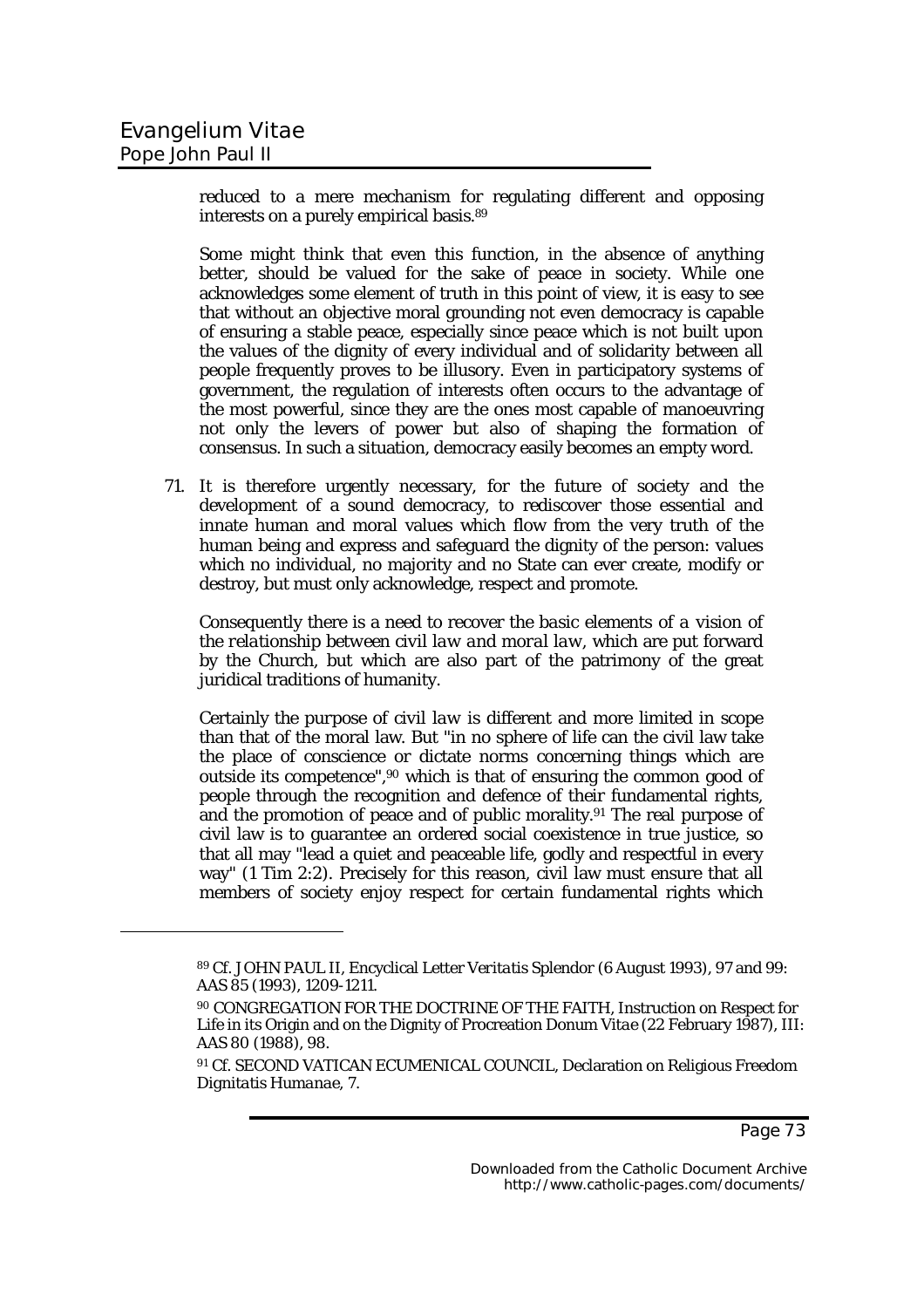innately belong to the person, rights which every positive law must recognize and guarantee. First and fundamental among these is the inviolable right to life of every innocent human being. While public authority can sometimes choose not to put a stop to something which - were it prohibited -- would cause more serious harm,<sup>92</sup> it can never presume to legitimize as a right of individuals -- even if they are the majority of the members of society -- an offence against other persons caused by the disregard of so fundamental a right as the right to life. The legal toleration of abortion or of euthanasia can in no way claim to be based on respect for the conscience of others, precisely because society has the right and the duty to protect itself against the abuses which can occur in the name of conscience and under the pretext of freedom.<sup>93</sup>

In the Encyclical *Pacem in Terris,* John XXIII pointed out that "it is generally accepted today that the common good is best safeguarded when personal rights and duties are guaranteed. The chief concern of civil authorities must therefore be to ensure that these rights are recognized, respected, co-ordinated, defended and promoted, and that each individual is enabled to perform his duties more easily. For 'to safeguard the inviolable rights of the human person, and to facilitate the performance of his duties, is the principal duty of every public authority'. Thus any government which refused to recognize human rights or acted in violation of them, would not only fail in its duty; its decrees would be wholly lacking in binding force".<sup>94</sup>

72. The doctrine on the necessary *conformity of civil law with the moral law* is in continuity with the whole tradition of the Church. This is clear once more from John XXIII's Encyclical: "Authority is a postulate of the moral order and derives from God. Consequently, laws and decrees enacted in contravention of the moral order, and hence of the divine will, can have no binding force in conscience...; indeed, the passing of such laws undermines the very nature of authority and results in shameful abuse".<sup>95</sup> This is the clear teaching of Saint Thomas Aquinas, who writes that "human law is law inasmuch as it is in conformity with right reason and

<sup>92</sup> Cf. SAINT THOMAS AQUINAS, *Summa Theologiae* I-II, q. 96, a. 2.

<sup>93</sup> Cf. SECOND VATICAN ECUMENICAL COUNCIL, Declaration on Religious Freedom *Dignitatis Humanae*, 7.

<sup>94</sup> Encyclical Letter *Pacem in Terris* (11 April 1963), II; *AAS* 55 (1963), 273-274. The internal quote is from Pius XII, Radio Message of Pentecost 1941 (1 June 1941): *AAS* 33 (1941), 200. On this topic, the Encyclical cites: Pius XI, Encyclical Letter *Mit brennender Sorge* (14 March 1937): *AAS* 29 (1937), 159; Encyclical Letter *Divini Redemptoris* (19 March 1937), III: *AAS* 29 (1937), 79; Pius XII, Christmas Radio Message (24 December 1942): *AAS* 35 (1943), 9-24.

<sup>95</sup> Encyclical Letter *Pacem in Terris* (11 April 1963), II: *loc cit*., 271.

*Page 74*

Downloaded from the Catholic Document Archive http://www.catholic-pages.com/documents/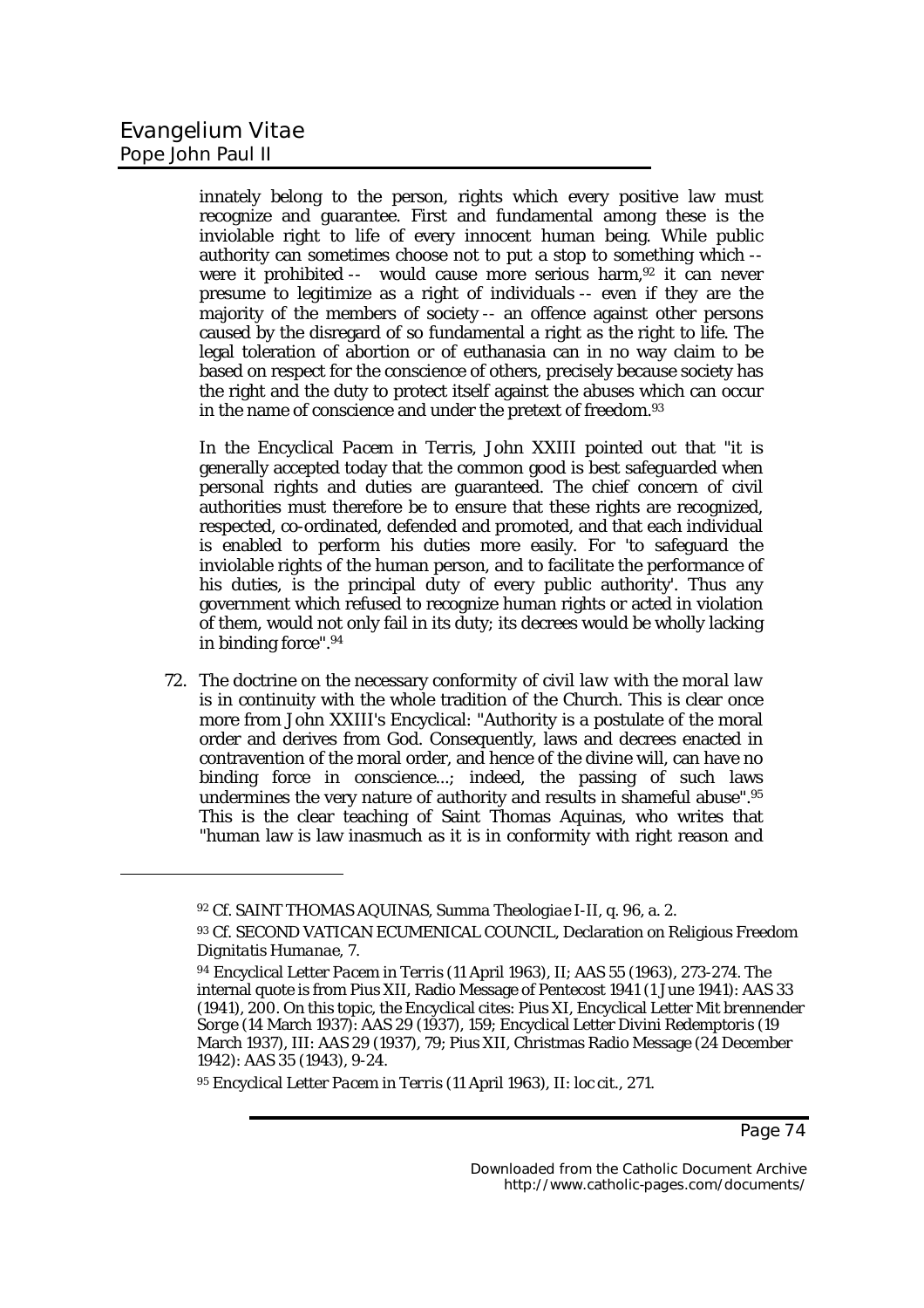thus derives from the eternal law. But when a law is contrary to reason, it is called an unjust law; but in this case it ceases to be a law and becomes instead an act of violence".96 And again: "Every law made by man can be called a law insofar as it derives from the natural law. But if it is somehow opposed to the natural law, then it is not really a law but rather a corruption of the law".<sup>97</sup>

Now the first and most immediate application of this teaching concerns a human law which disregards the fundamental right and source of all other rights which is the right to life, a right belonging to every individual. Consequently, laws which legitimize the direct killing of innocent human beings through abortion or euthanasia are in complete opposition to the inviolable right to life proper to every individual; they thus deny the equality of everyone before the law. It might be objected that such is not the case in euthanasia, when it is requested with full awareness by the person involved. But any State which made such a request legitimate and authorized it to be carried out would be legalizing a case of suicidemurder, contrary to the fundamental principles of absolute respect for life and of the protection of every innocent life. In this way the State contributes to lessening respect for life and opens the door to ways of acting which are destructive of trust in relations between people. Laws which authorize and promote abortion and euthanasia are therefore radically opposed not only to the good of the individual but also to the common good; as such they are completely lacking in authentic juridical validity. Disregard for the right to life, precisely because it leads to the killing of the person whom society exists to serve, is what most directly conflicts with the possibility of achieving the common good. Consequently, a civil law authorizing abortion or euthanasia ceases by that very fact to be a true, morally binding civil law.

73. Abortion and euthanasia are thus crimes which no human law can claim to legitimize. There is no obligation in conscience to obey such laws; instead there is a *grave and clear obligation to oppose them by conscientious objection.* From the very beginnings of the Church, the apostolic preaching reminded Christians of their duty to obey legitimately constituted public authorities (cf. *Rom* 13:1-7; *1 Pet* 2:13-14), but at the same time it firmly warned that "we must obey God rather than men" (*Acts* 5:29). In the Old Testament, precisely in regard to threats against life, we find a significant example of resistance to the unjust command of those in authority. After Pharaoh ordered the killing of all newborn males, the Hebrew midwives refused. "They did not do as the king of Egypt commanded them, but let

 $\overline{a}$ 

<sup>96</sup> *Summa Theologiae*, I-II, q. 93, a. 3, ad 2um.

<sup>97</sup> *Ibid*., 1-11, q. 95, a. 2. Aquinas quotes SAINT AUGUSTINE: "Non videtur esse lex, quae iusta non fuerit", *De Libero Arbitrio*, I, 5, 11: PL 32. 1227.

Downloaded from the Catholic Document Archive http://www.catholic-pages.com/documents/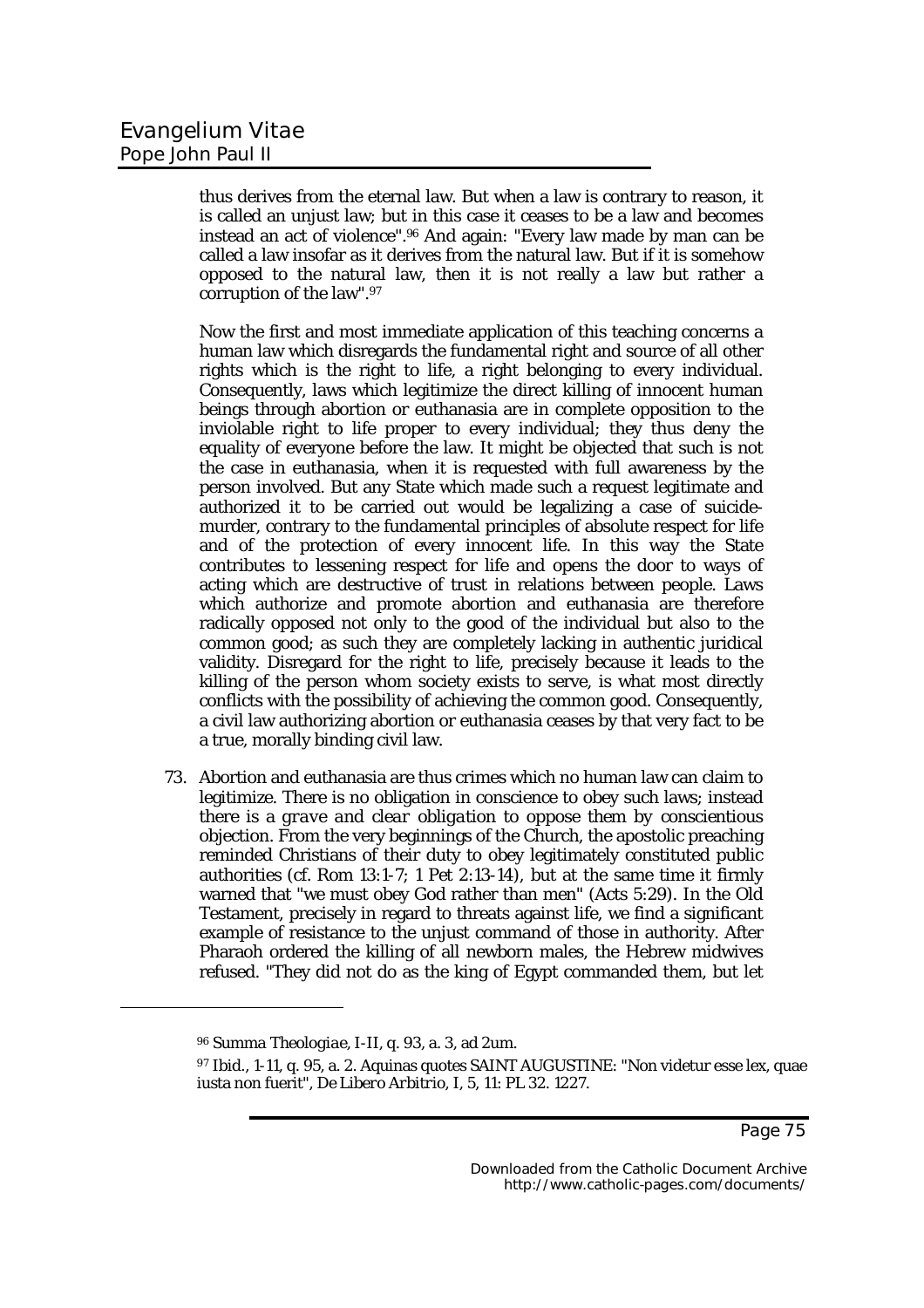the male children live" (*Ex* 1:17). But the ultimate reason for their action should be noted: *"the midwives feared God"* (*ibid.*). It is precisely from obedience to God -- to whom alone is due that fear which is acknowledgment of his absolute sovereignty -- that the strength and the courage to resist unjust human laws are born. It is the strength and the courage of those prepared even to be imprisoned or put to the sword, in the certainty that this is what makes for "the endurance and faith of the saints" (*Rev* 13:10).

In the case of an intrinsically unjust law, such as a law permitting abortion or euthanasia, it is therefore never licit to obey it, or to "take part in a propaganda campaign in favour of such a law, or vote for it".<sup>98</sup>

A particular problem of conscience can arise in cases where a legislative vote would be decisive for the passage of a more restrictive law, aimed at limiting the number of authorized abortions, in place of a more permissive law already passed or ready to be voted on. Such cases are not infrequent. It is a fact that while in some parts of the world there continue to be campaigns to introduce laws favouring abortion, often supported by powerful international organizations, in other nations -- particularly those which have already experienced the bitter fruits of such permissive legislation -- there are growing signs of a rethinking in this matter. In a case like the one just mentioned, when it is not possible to overturn or completely abrogate a pro-abortion law, an elected official, whose absolute personal opposition to procured abortion was well known, could licitly support proposals aimed at *limiting the harm* done by such a law and at lessening its negative consequences at the level of general opinion and public morality. This does not in fact represent an illicit cooperation with an unjust law, but rather a legitimate and proper attempt to limit its evil aspects.

74. The passing of unjust laws often raises difficult problems of conscience for morally upright people with regard to the issue of cooperation, since they have a right to demand not to be forced to take part in morally evil actions. Sometimes the choices which have to be made are difficult; they may require the sacrifice of prestigious professional positions or the relinquishing of reasonable hopes of career advancement. In other cases, it can happen that carrying out certain actions, which are provided for by legislation that overall is unjust, but which in themselves are indifferent, or even positive, can serve to protect human lives under threat. There may be reason to fear, however, that willingness to carry out such actions will not only cause scandal and weaken the necessary opposition to attacks on

<sup>98</sup> CONGREGATION FOR THE DOCTRINE OF THE FAITH, *Declaration on Procured Abortion* (18 November 1974), No. 22: *AAS* 66 (1974), 744.

Downloaded from the Catholic Document Archive http://www.catholic-pages.com/documents/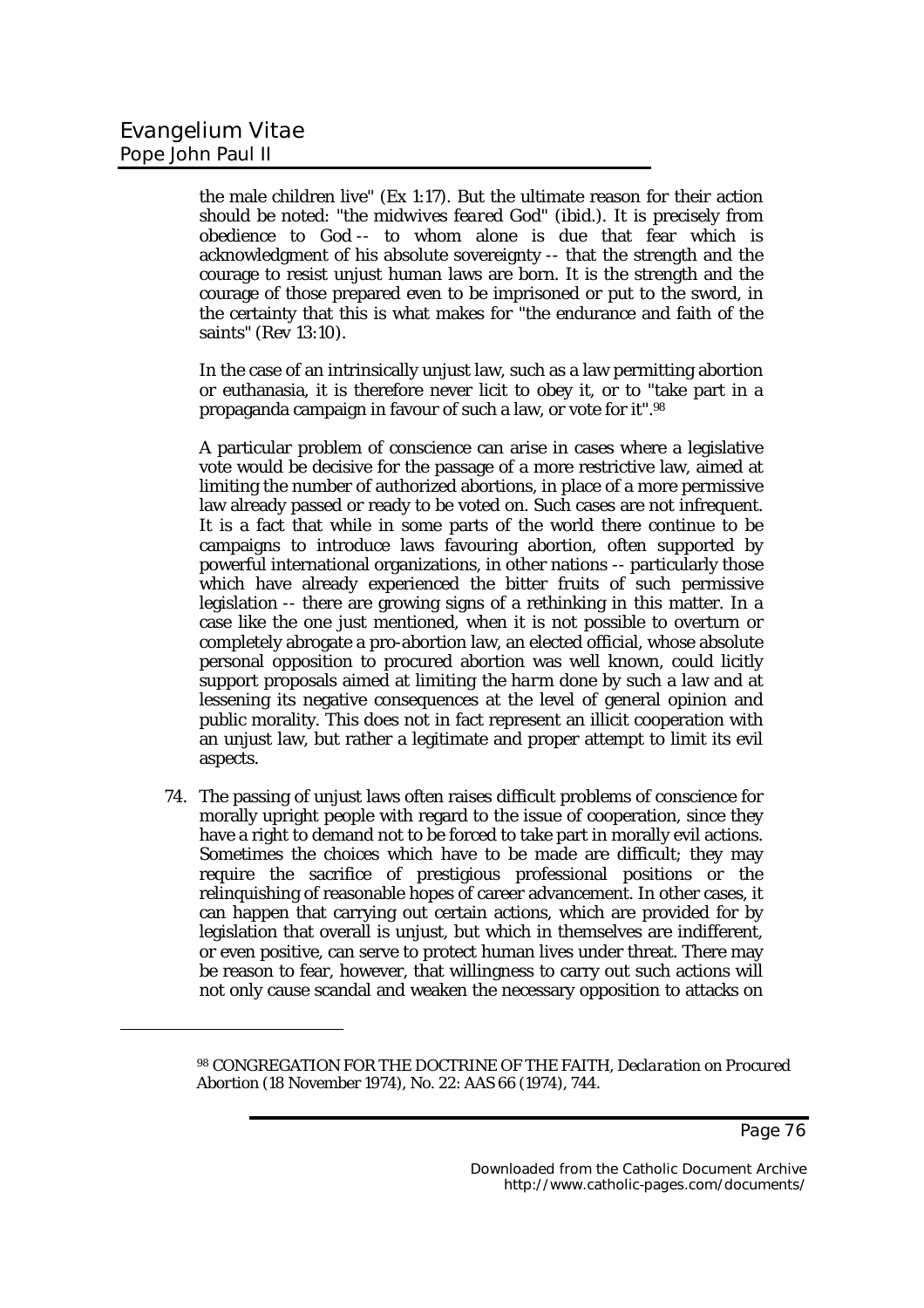life, but will gradually lead to further capitulation to a mentality of permissiveness.

In order to shed light on this difficult question, it is necessary to recall the general principles concerning *cooperation in evil actions.* Christians, like all people of good will, are called upon under grave obligation of conscience not to cooperate formally in practices which, even if permitted by civil legislation, are contrary to God's law. Indeed, from the moral standpoint, it is never licit to cooperate formally in evil. Such cooperation occurs when an action, either by its very nature or by the form it takes in a concrete situation, can be defined as a direct participation in an act against innocent human life or a sharing in the immoral intention of the person committing it. This cooperation can never be justified either by invoking respect for the freedom of others or by appealing to the fact that civil law permits it or requires it. Each individual in fact has moral responsibility for the acts which he personally performs; no one can be exempted from this responsibility, and on the basis of it everyone will be judged by God himself (cf. *Rom* 2:6; 14:12).

To refuse to take part in committing an injustice is not only a moral duty; it is also a basic human right. Were this not so, the human person would be forced to perform an action intrinsically incompatible with human dignity, and in this way human freedom itself, the authentic meaning and purpose of which are found in its orientation to the true and the good, would be radically compromised. What is at stake therefore is an essential right which, precisely as such, should be acknowledged and protected by civil law. In this sense, the opportunity to refuse to take part in the phases of consultation, preparation and execution of these acts against life should be guaranteed to physicians, health-care personnel, and directors of hospitals, clinics and convalescent facilities. Those who have recourse to conscientious objection must be protected not only from legal penalties but also from any negative effects on the legal, disciplinary, financial and professional plane.

### *"You shall love your neighbour as yourself" (Lk 10:27): "promote" life*

75. God's commandments teach us the way of life. *The negative moral precepts,* which declare that the choice of certain actions is morally unacceptable, have an absolute value for human freedom: they are valid always and everywhere, without exception. They make it clear that the choice of certain ways of acting is radically incompatible with the love of

Downloaded from the Catholic Document Archive http://www.catholic-pages.com/documents/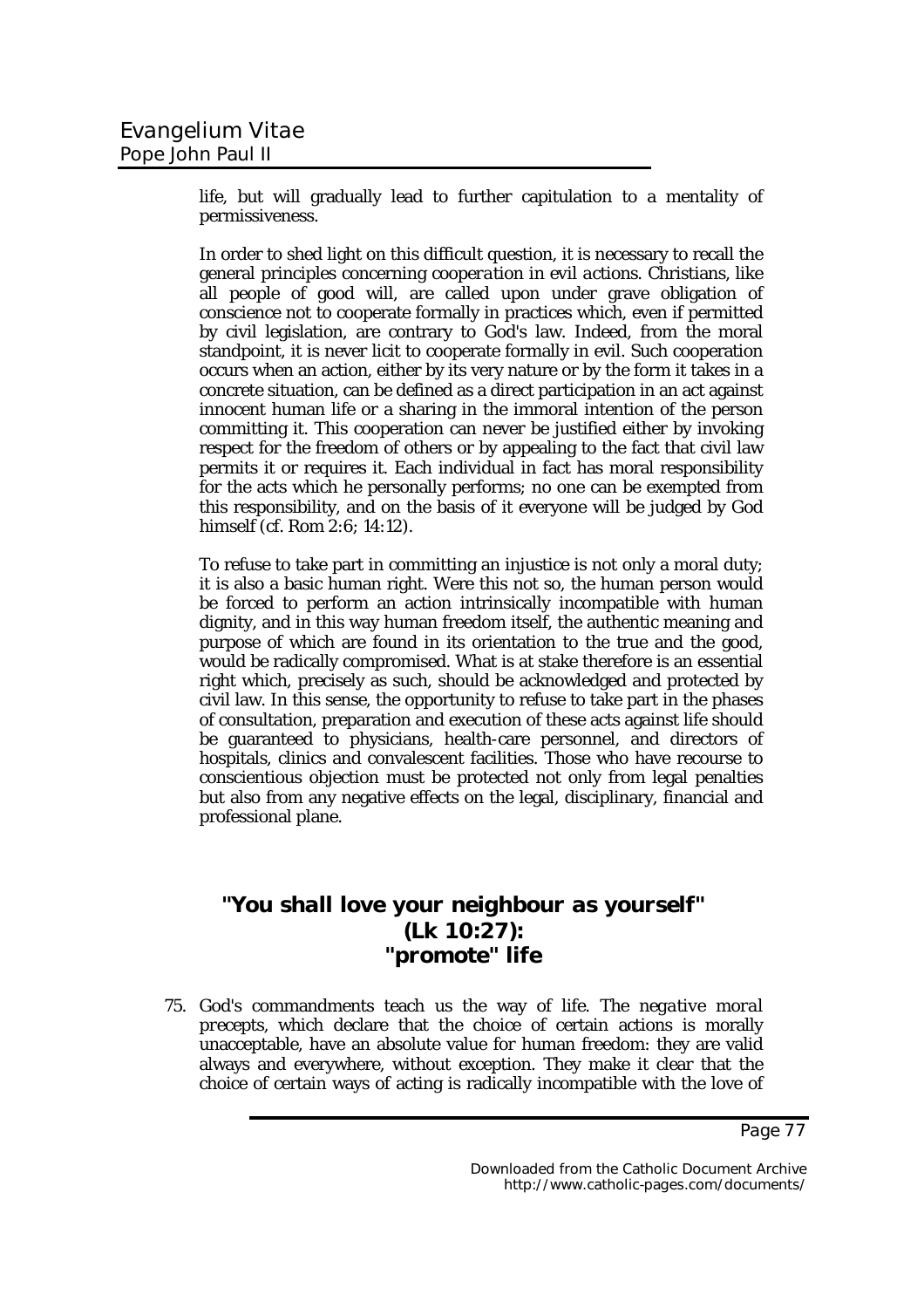God and with the dignity of the person created in his image. Such choices cannot be redeemed by the goodness of any intention or of any consequence; they are irrevocably opposed to the bond between persons; they contradict the fundamental decision to direct one's life to God.<sup>99</sup>

In this sense, the negative moral precepts have an extremely important positive function. The "no" which they unconditionally require makes clear the absolute limit beneath which free individuals cannot lower themselves. At the same time they indicate the minimum which they must respect and from which they must start out in order to say "yes" over and over again, a "yes" which will gradually embrace the *entire horizon of the good* (cf. *Mt* 5:48). The commandments, in particular the negative moral precepts, are the beginning and the first necessary stage of the journey towards freedom. As Saint Augustine writes, "the beginning of freedom is to be free from crimes... like murder, adultery, fornication, theft, fraud, sacrilege and so forth. Only when one stops committing these crimes (and no Christian should commit them), one begins to lift up one's head towards freedom. But this is only the beginning of freedom, not perfect freedom".<sup>100</sup>

76. The commandment "You shall not kill" thus establishes the point of departure for the start of true freedom. It leads us to promote life actively, and to develop particular ways of thinking and acting which serve life. In this way we exercise our responsibility towards the persons entrusted to us and we show, in deeds and in truth, our gratitude to God for the great gift of life (cf. *Ps* 139:13-14).

The Creator has entrusted man's life to his responsible concern, not to make arbitrary use of it, but to preserve it with wisdom and to care for it with loving fidelity. The God of the Covenant has entrusted the life of every individual to his or her fellow human beings, brothers and sisters, according to the law of reciprocity in giving and receiving, of self-giving and of the acceptance of others. In the fullness of time, by taking flesh and giving his life for us, the Son of God showed what heights and depths this law of reciprocity can reach. With the gift of his Spirit, Christ gives new content and meaning to the law of reciprocity, to our being entrusted to one another. The Spirit who builds up communion in love creates between us a new fraternity and solidarity, a true reflection of the mystery of mutual self-giving and receiving proper to the Most Holy Trinity. The Spirit becomes the new law which gives strength to believers and awakens

<sup>99</sup> Cf. *Catechism of the Catholic Church*, Nos. 1755-1755; JOHN PAUL II, Encyclical Letter *Veritatis Splendor* (6 August 1993), 81-82: *AAS* 85 (1993), 1198-1199. <sup>100</sup> *In Iohannis Evangelium Tractatus*, 41, 10: *CCL* 36, 363; cf. JOHN PAUL II, Encyclical Letter *Veritatis Splendor* (6 August 1993), 13: *AAS* 85 (1993) 1144.

Downloaded from the Catholic Document Archive http://www.catholic-pages.com/documents/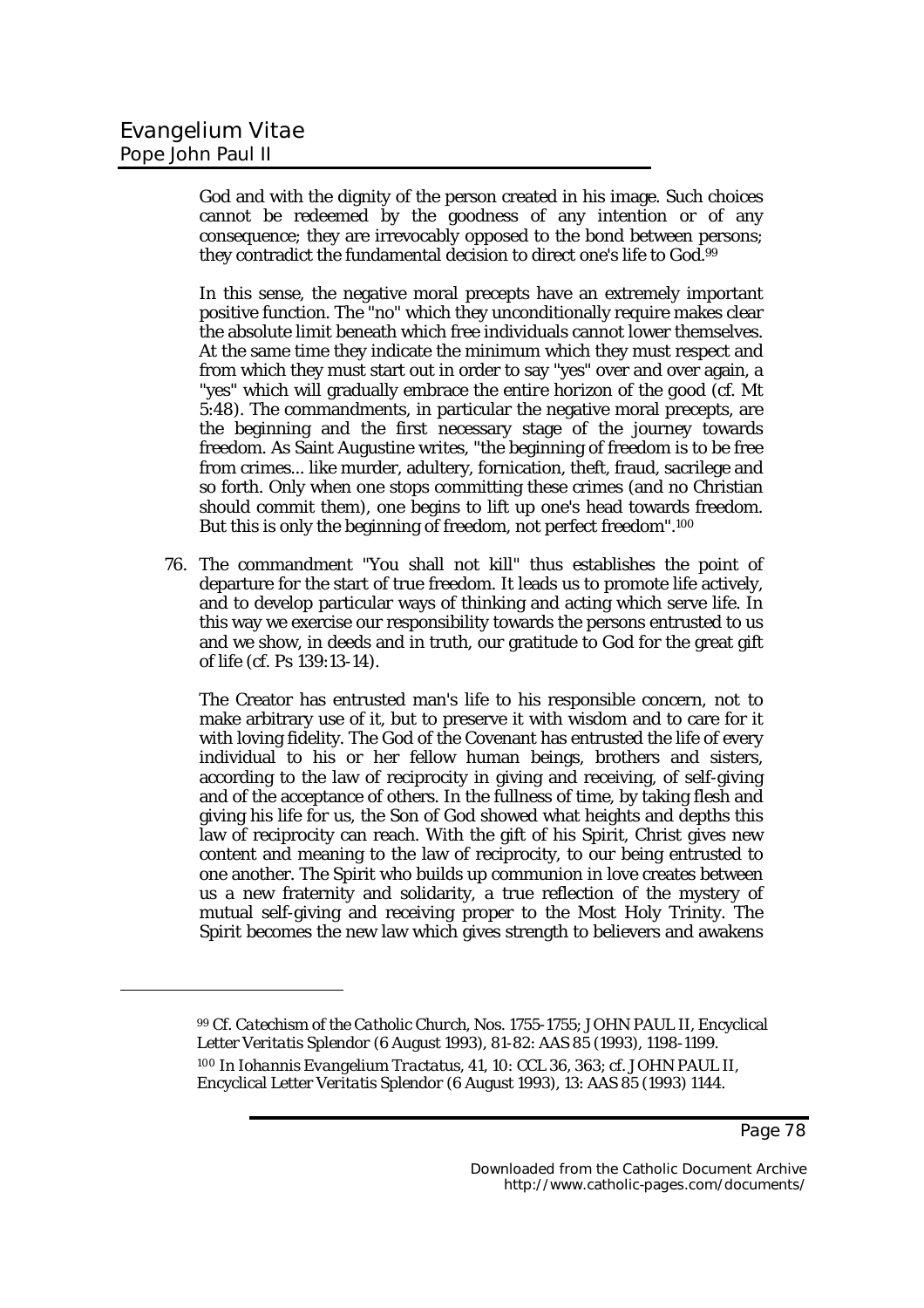in them a responsibility for sharing the gift of self and for accepting others, as a sharing in the boundless love of Jesus Christ himself.

77. This new law also gives spirit and shape to the commandment "You shall not kill". For the Christian it involves an absolute imperative to respect, love and promote the life of every brother and sister, in accordance with the requirements of God's bountiful love in Jesus Christ. "He laid down his life for us; and we ought to lay down our lives for the brethren" (*1 Jn* 3:16).

The commandment "You shall not kill", even in its more positive aspects of respecting, loving and promoting human life, is binding on every individual human being. It resounds in the moral conscience of everyone as an irrepressible echo of the original covenant of God the Creator with mankind. It can be recognized by everyone through the light of reason and it can be observed thanks to the mysterious working of the Spirit who, blowing where he wills (cf. *Jn* 3:8), comes to and involves every person living in this world.

It is therefore a service of love which we are all committed to ensure to our neighbour, that his or her life may be always defended and promoted, especially when it is weak or threatened. It is not only a personal but a social concern which we must all foster: a concern to make unconditional respect for human life the foundation of a renewed society.

We are asked to love and honour the life of every man and woman and to work with perseverance and courage so that our time, marked by all too many signs of death, may at last witness the establishment of a new culture of life, the fruit of the culture of truth and of love.

Downloaded from the Catholic Document Archive http://www.catholic-pages.com/documents/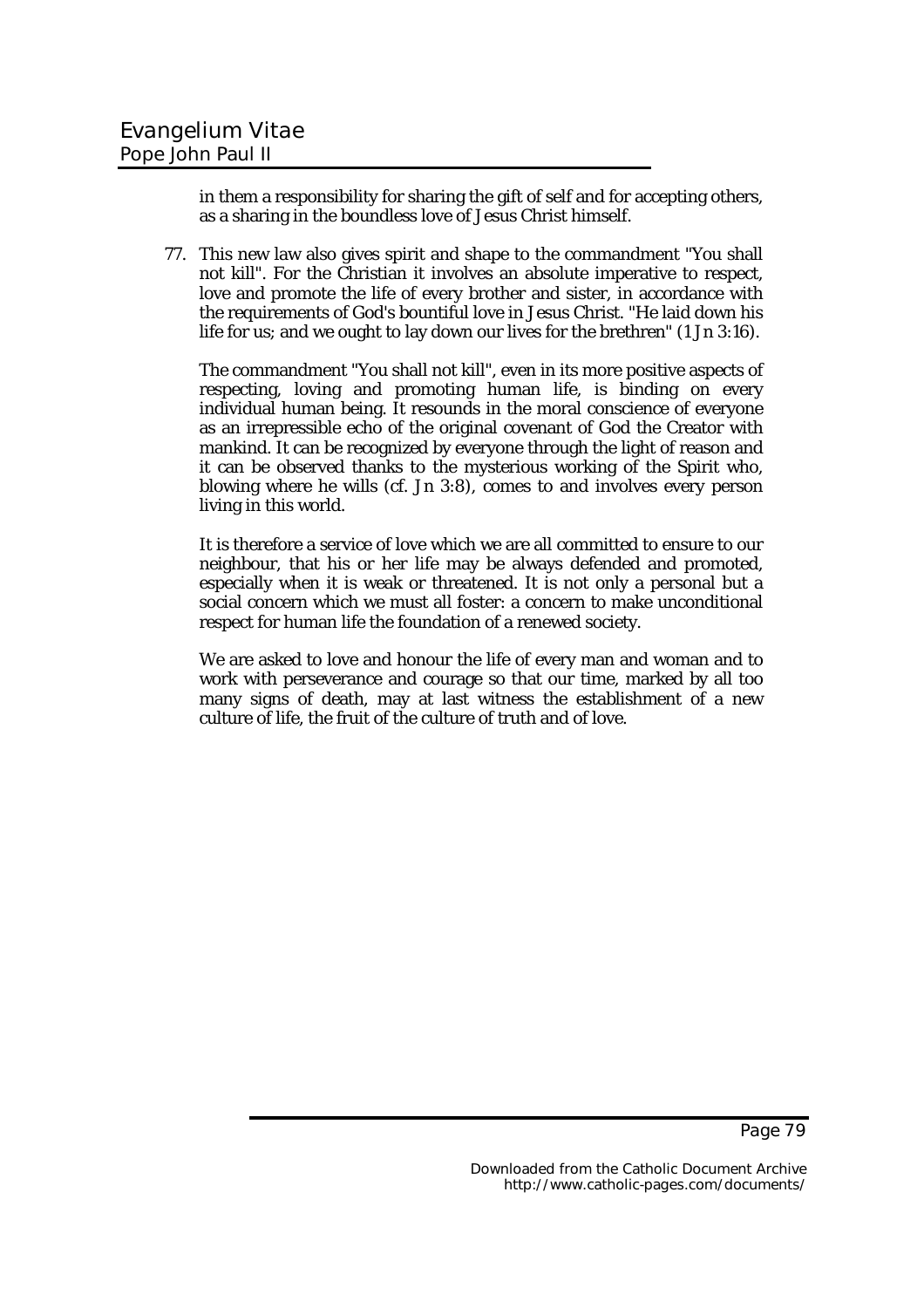## **CHAPTER IV YOU DID IT TO ME**

## *FOR A NFW CULTURE OF HUMAN LIFE*

## *"You are God's own people, that you may declare the wonderful deeds of him who called you out of darkness into his marvellous light" (1 Pet 2:9): a people of life and for life*

78. The Church has received the Gospel as a proclamation and a source of joy and salvation. She has received it as a gift from Jesus, sent by the Father "to preach good news to the poor" (*Lk* 4:18). She has received it through the Apostles, sent by Christ to the whole world (cf. *Mk* 16:15; *Mt* 28:19- 20). Born from this evangelizing activity, the Church hears every day the echo of Saint Paul's words of warning: "Woe to me if I do not preach the Gospel!" (*1 Cor* 9:16). As Paul VI wrote, *"evangelization is the grace and vocation proper to the Church, her deepest identity. She exists in order to evangelize*".<sup>101</sup>

Evangelization is an all-embracing, progressive activity through which the Church participates in the prophetic, priestly and royal mission of the Lord Jesus. It is therefore inextricably linked to *preaching, celebration and the service of charity.* Evangelization is a *profoundly ecclesial act,* which calls all the various workers of the Gospel to action, according to their individual charisms and ministry.

This is also the case with regard to the proclamation of the *Gospel of life,* an integral part of that Gospel which is Jesus Christ himself. We are at the service of this Gospel, sustained by the awareness that we have received it as a gift and are sent to preach it to all humanity, "to the ends of the earth" (*Acts* 1:8). With humility and gratitude we know that we are the *people of life and for life,* and this is how we present ourselves to everyone.

<sup>101</sup> Apostolic Exhortation *Evangelii Nuntiandi* (8 December 1975), 14: *AAS* 68 (1976), 13.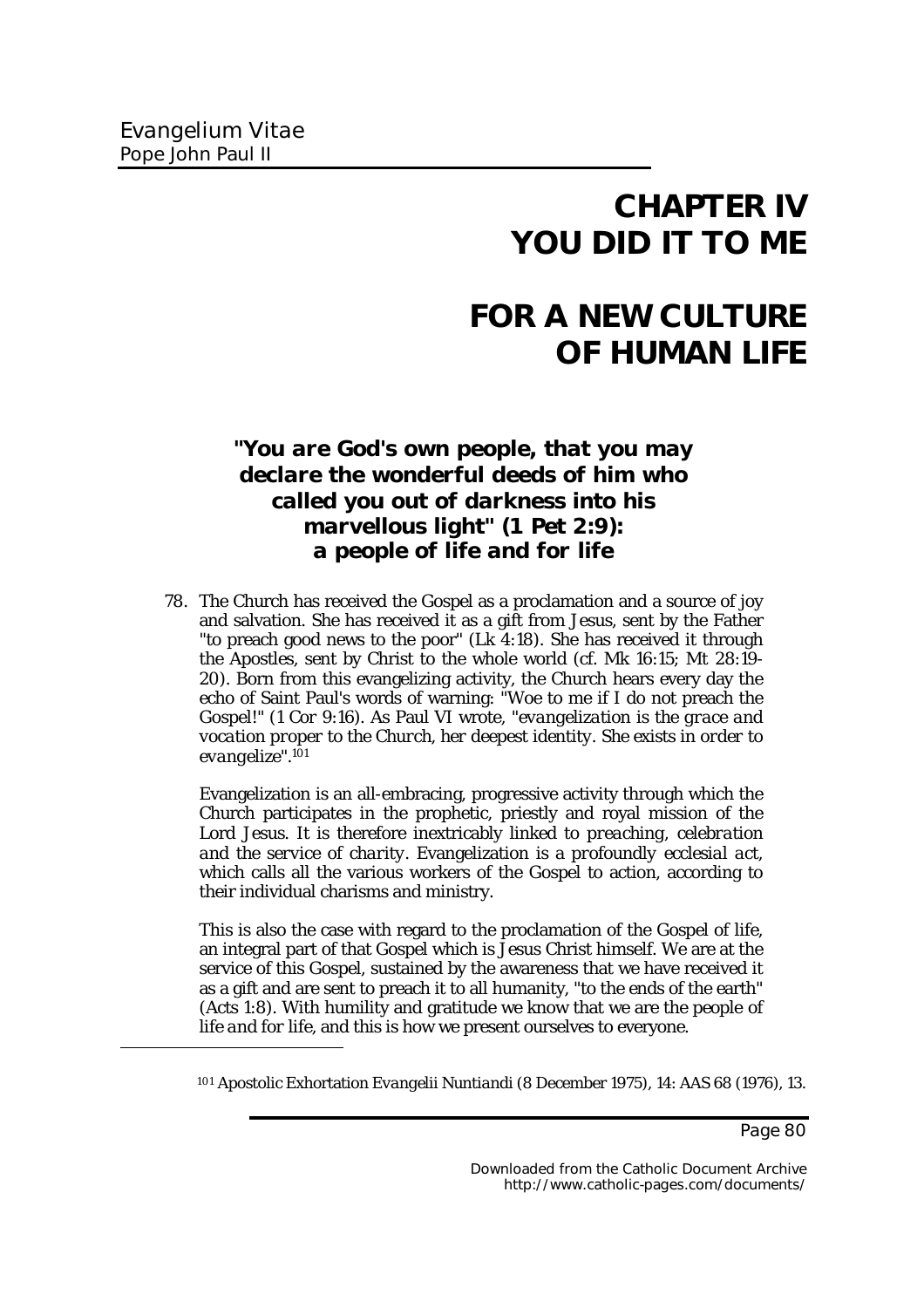79. We are the *people of life* because God, in his unconditional love, has given us the *Gospel of life* and by this same Gospel we have been transformed and saved. We have been ransomed by the "Author of life" (*Acts* 3:15) at the price of his precious blood (cf. *1 Cor* 6:20; 7:23; *1 Pet* 1:19). Through the waters of Baptism we have been made a part of him (cf. *Rom* 6:4-5; *Col* 2:12), as branches which draw nourishment and fruitfulness from the one tree (cf. *Jn* 15:5). Interiorly renewed by the grace of the Spirit, "who is the Lord and giver of life", we have become a *people for life* and we are called to act accordingly.

*We have been sent.* For us, being at the service of life is not a boast but rather a duty, born of our awareness of being "God's own people, that we may declare the wonderful deeds of him who called us out of darkness into his marvellous light" (cf. *1 Pet* 2:9). On our journey *we are guided and sustained by the law of love:* a love which has as its source and model the Son of God made man, who "by dying gave life to the world".<sup>102</sup>

*We have been sent as a people.* Everyone has an obligation to be at the service of life. This is a properly "ecclesial" responsibility, which requires concerted and generous action by all the members and by all sectors of the Christian community. This community commitment does not however eliminate or lessen the responsibility of each *individual,* called by the Lord to "become the neighbour" of everyone: "Go and do likewise" (*Lk* 10:37).

Together we all sense our duty to *preach the Gospel of life,* to *celebrate it* in the Liturgy and in our whole existence, and to *serve it* with the various programmes and structures which support and promote life.

### *"That which we have seen and heard we proclaim also to you" (1 Jn 1:3): proclaiming the Gospel of life*

80. "That which was from the beginning, which we have heard, which we have seen with our eyes, which we have looked upon and touched with our hands, concerning the word of life ... we proclaim also to you, so that you may have fellowship with us" (*1 Jn* 1:1, 3). *Jesus is the only Gospel:* we have nothing further to say or any other witness to bear.

*To proclaim Jesus is itself to proclaim life.* For Jesus is "the word of life" (*1 Jn* 1:1). In him "life was made manifest" (*1 Jn* 1:2); he himself is "the

*Page 81*

<sup>102</sup> Cf. *Roman Missal*, prayer of the celebrant before communion.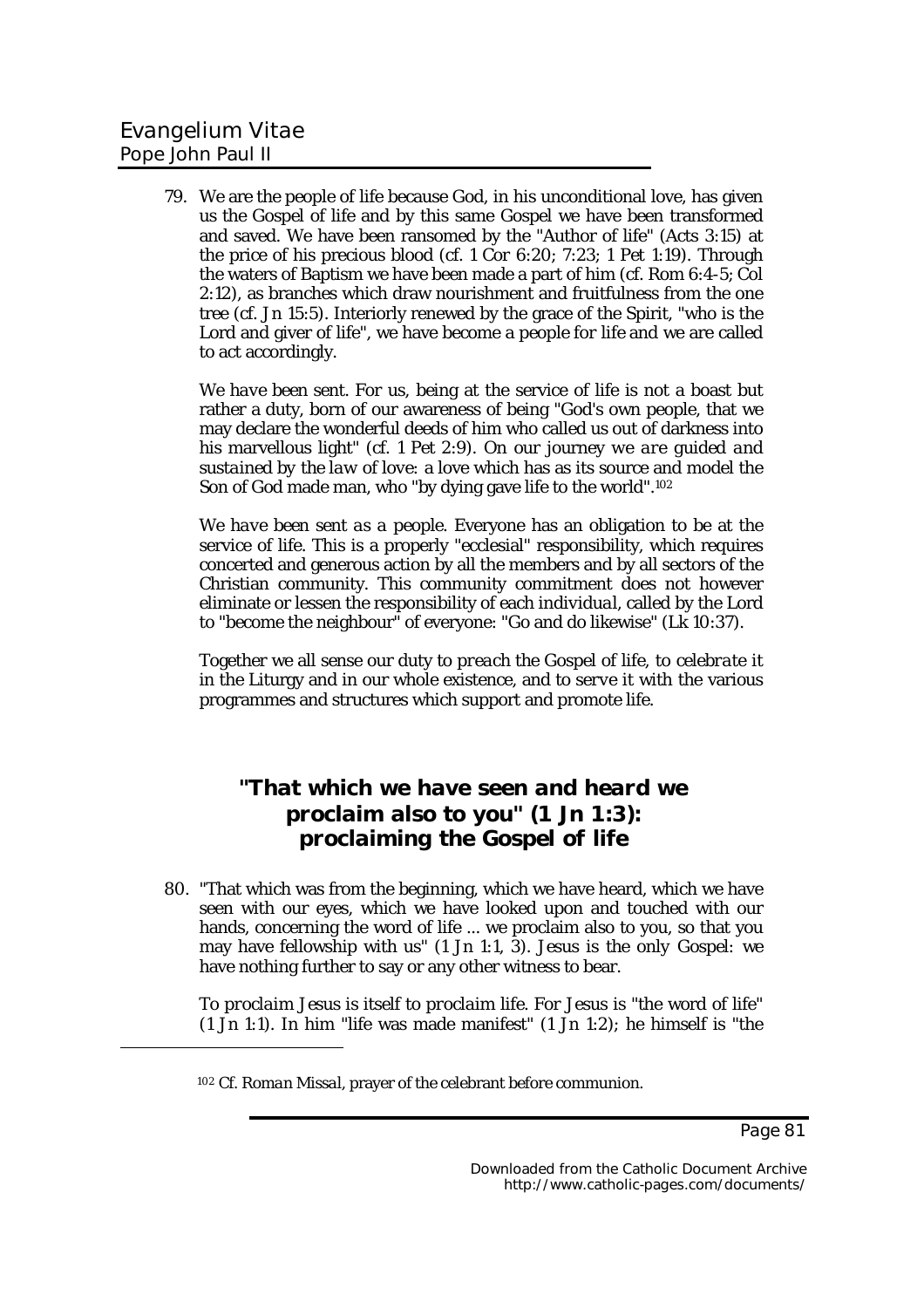eternal life which was with the Father and was made manifest to us" (*1 Jn* 1:2). By the gift of the Spirit, this same life has been bestowed on us. It is in being destined to life in its fullness, to "eternal life", that every person's earthly life acquires its full meaning.

Enlightened by this *Gospel of life,* we feel a need to proclaim it and to bear witness to it in all its *marvellous newness.* Since it is one with Jesus himself, who makes all things new<sup>103</sup> and conquers the "oldness" which comes from sin and leads to death,<sup>104</sup> this Gospel exceeds every human expectation and reveals the sublime heights to which the dignity of the human person is raised through grace. This is how Saint Gregory of Nyssa understands it: "Man, as a being, is of no account; he is dust, grass, vanity. But once he is adopted by the God of the universe as a son, he becomes part of the family of that Being, whose excellence and greatness no one can see, hear or understand. What words, thoughts or flight of the spirit can praise the superabundance of this grace? Man surpasses his nature: mortal, he becomes immortal; perishable, he becomes imperishable; fleeting, he becomes eternal; human, he becomes divine".<sup>105</sup>

Gratitude and joy at the incomparable dignity of man impel us to share this message with everyone: "that which we have seen and heard we proclaim also to you, so that you may have fellowship with us" (*1 Jn* 1:3). We need to bring the *Gospel of life* to the heart of every man and woman and to make it penetrate every part of society.

81. This involves above all proclaiming *the core* of this Gospel. It is the proclamation of a living God who is close to us, who calls us to profound communion with himself and awakens in us the certain hope of eternal life. It is the affirmation of the inseparable connection between the person, his life and his bodiliness. It is the presentation of human life as a life of relationship, a gift of God, the fruit and sign of his love. It is the proclamation that Jesus has a unique relationship with every person, which enables us to see in every human face the face of Christ. It is the call for a "sincere gift of self" as the fullest way to realize our personal freedom.

It also involves making clear all *the consequences* of this Gospel. These can be summed up as follows: human life, as a gift of God, is sacred and inviolable. For this reason procured abortion and euthanasia are absolutely unacceptable. Not only must human life not be taken, but it

<sup>103</sup> Cf. SAINT IRENAEUS: "Omnem novitatem attulit, semetipsum afferens, qui fuerat annuntiatus", *Adversus Haereses*: IV, 34, 1: *SCh* 100/2, 846-847.

<sup>104</sup> Cf. SAINT THOMAS AQUINAS, "Peccator inveterascit, recedens a novitate Christi", *In Psalmos Davidis Lectura*: 6, 5.

<sup>105</sup> *De Beatitudinibus*, Oratio VII: *PG* 44, 1280.

Downloaded from the Catholic Document Archive http://www.catholic-pages.com/documents/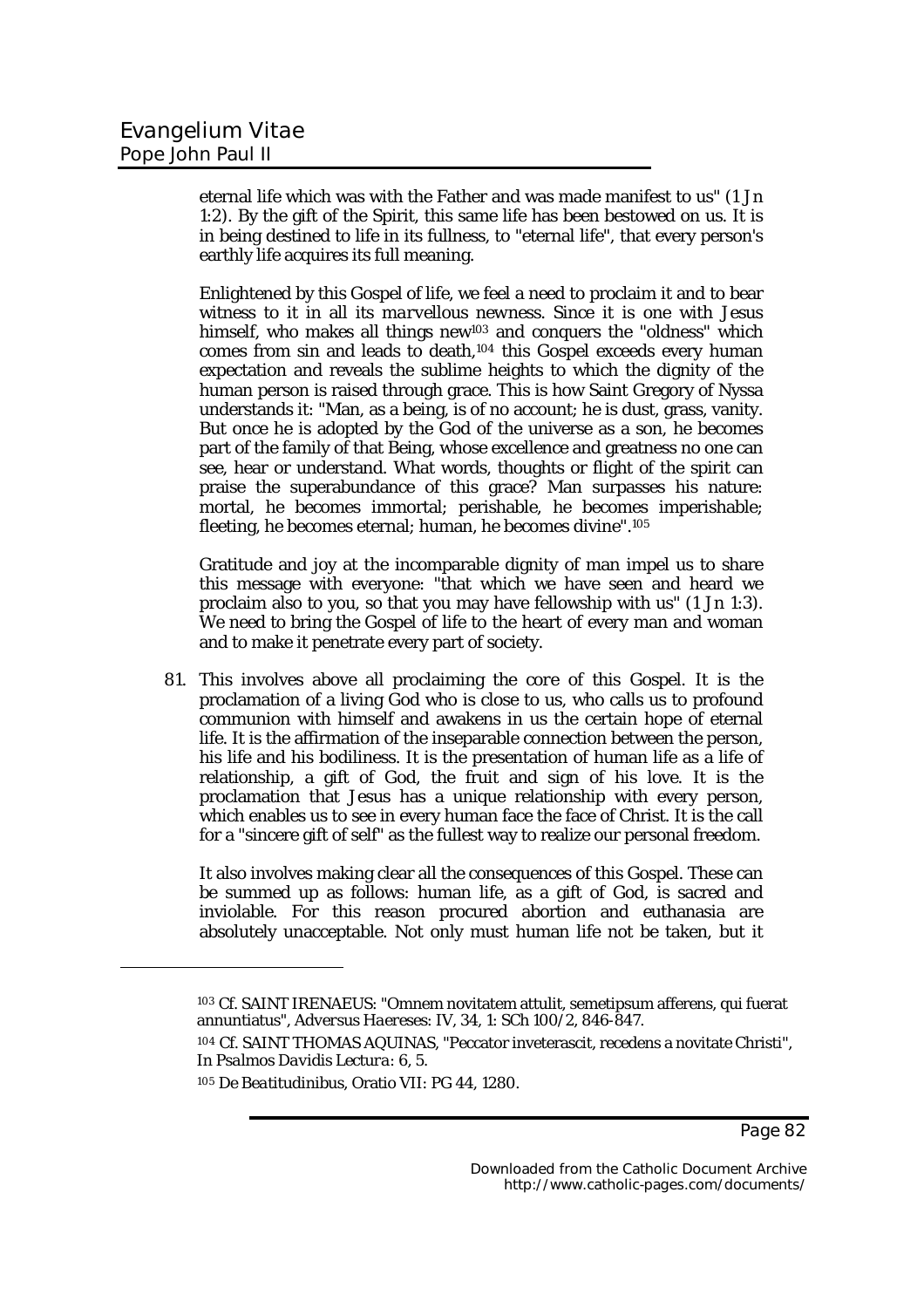must be protected with loving concern. The meaning of life is found in giving and receiving love, and in this light human sexuality and procreation reach their true and full significance. Love also gives meaning to suffering and death; despite the mystery which surrounds them, they can become saving events. Respect for life requires that science and technology should always be at the service of man and his integral development. Society as a whole must respect, defend and promote the dignity of every human person, at every moment and in every condition of that person's life.

82. To be truly a people at the service of life we must propose these truths constantly and courageously from the very first proclamation of the Gospel, and thereafter *in catechesis, in the various forms of preaching, in personal dialogue and in all educational activity.* Teachers, catechists and theologians have the task of emphasizing the *anthropological reasons* upon which respect for every human life is based. In this way, by making the newness of the *Gospel of life* shine forth, we can also help everyone discover in the light of reason and of personal experience how the Christian message fully reveals what man is and the meaning of his being and existence. We shall find important points of contact and dialogue also with non- believers, in our common commitment to the establishment of a new culture of life.

Faced with so many opposing points of view, and a widespread rejection of sound doctrine concerning human life, we can feel that Paul's entreaty to Timothy is also addressed to us: "Preach the word, be urgent in season and out of season, convince, rebuke, and exhort, be unfailing in patience and in teaching" (*2 Tim* 4:2). This exhortation should resound with special force in the hearts of those members of the Church who directly share, in different ways, in her mission as "teacher" of the truth. May it resound above all for us who are *Bishops:* we are the first ones called to be untiring preachers of the *Gospel of life.* We are also entrusted with the task of ensuring that the doctrine which is once again being set forth in this Encyclical is faithfully handed on in its integrity. We must use appropriate means to defend the faithful from all teaching which is contrary to it. We need to make sure that in theological faculties, seminaries and Catholic institutions sound doctrine is taught, explained and more fully investigated.106 May Paul's exhortation strike a chord in all *theologians, pastors, teachers* and in all those responsible for *catechesis and the formation of consciences.* Aware of their specific role, may they never be so grievously irresponsible as to betray the truth and their own mission by

<sup>106</sup> Cf. JOHN PAUL II, Encyclical Letter *Veritatis Splendor* (6 August 1993), 116: *AAS* 85 (1993), 1224.

Downloaded from the Catholic Document Archive http://www.catholic-pages.com/documents/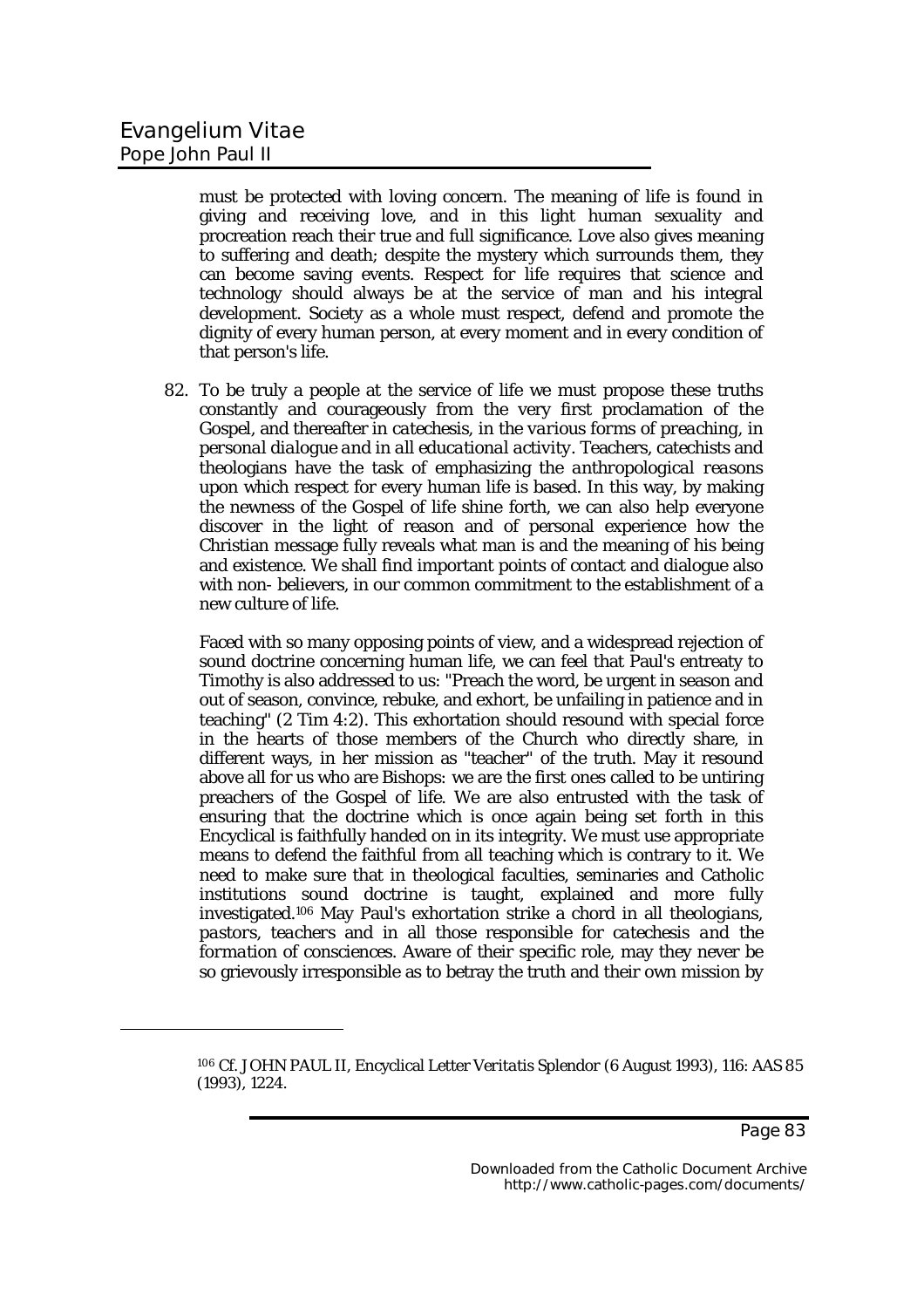proposing personal ideas contrary to the *Gospel of life* as faithfully presented and interpreted by the Magisterium.

In the proclamation of this Gospel, we must not fear hostility or unpopularity, and we must refuse any compromise or ambiguity which might conform us to the world's way of thinking (cf. *Rom* 12:2). We must be *in the world* but not *of the world* (cf. *Jn* 15:19; 17:16), drawing our strength from Christ, who by his Death and Resurrection has overcome the world (cf. *Jn* 16:33).

### *"I give you thanks that I am fearfully, wonderfully made" (Ps 139:14): celebrating the Gospel of life*

83. Because we have been sent into the world as a "people for life", our proclamation must also become *a genuine celebration of the Gospel of life.* This celebration, with the evocative power of its gestures, symbols and rites, should become a precious and significant setting in which the beauty and grandeur of this Gospel is handed on.

For this to happen, we need first of all to *foster,* in ourselves and in others, *a contemplative outlook*. <sup>107</sup> Such an outlook arises from faith in the God of life, who has created every individual as a "wonder" (cf. *Ps* 139:14). It is the outlook of those who see life in its deeper meaning, who grasp its utter gratuitousness, its beauty and its invitation to freedom and responsibility. It is the outlook of those who do not presume to take possession of reality but instead accept it as a gift, discovering in all things the reflection of the Creator and seeing in every person his living image (cf. *Gen* 1:27; *Ps* 8:5). This outlook does not give in to discouragement when confronted by those who are sick, suffering, outcast or at death's door. Instead, in all these situations it feels challenged to find meaning, and precisely in these circumstances it is open to perceiving in the face of every person a call to encounter, dialogue and solidarity.

It is time for all of us to adopt this outlook, and with deep religious awe to rediscover the ability to *revere and honour every person,* as Paul VI invited us to do in one of his first Christmas messages.108 Inspired by this contemplative outlook, the new people of the redeemed cannot but

*Page 84*

<sup>107</sup> Cf. JOHN PAUL II, Encyclical Letter *Centesimus Annus* (1 May 1991), 37: *AAS* 83 (1991), 840.

<sup>108</sup> Cf. Message for Christmas 1967: *AAS* 60 (1968), 40.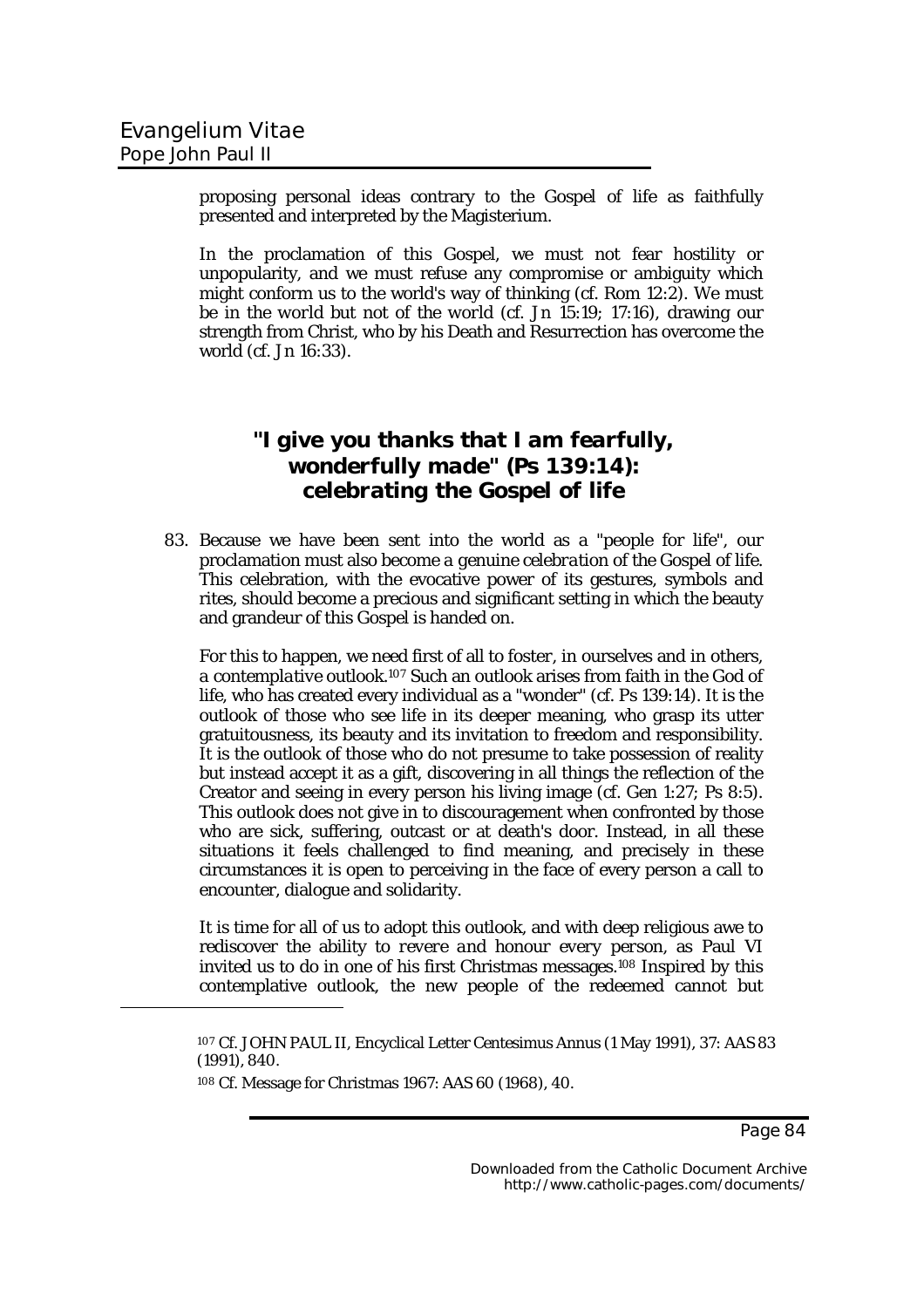respond with *songs of joy, praise and thanksgiving for the priceless gift of life,* for the mystery of every individual's call to share through Christ in the life of grace and in an existence of unending communion with God our Creator and Father.

84. *To celebrate the Gospel of life means to celebrate the God of life, the God who gives life:* "We must celebrate Eternal Life, from which every other life proceeds. From this, in proportion to its capacities, every being which in any way participates in life, receives life. This Divine Life, which is above every other life, gives and preserves life. Every life and every living movement proceed from this Life which transcends all life and every principle of life. It is to this that souls owe their incorruptibility; and because of this all animals and plants live, which receive only the faintest glimmer of life. To men, beings made of spirit and matter, Life grants life. Even if we should abandon Life, because of its overflowing love for man, it converts us and calls us back to itself. Not only this: it promises to bring us, soul and body, to perfect life, to immortality. It is too little to say that this Life is alive: it is the Principle of life, the Cause and sole Wellspring of life. Every living thing must contemplate it and give it praise: it is Life which overflows with life".<sup>109</sup>

Like the Psalmist, we too, in our *daily prayer* as individuals and as a community, praise and bless God our Father, who knitted us together in our mother's womb, and saw and loved us while we were still without form (cf. *Ps* 139:13, 15-16). We exclaim with overwhelming joy: "I give you thanks that I am fearfully, wonderfully made; wonderful are your works. You know me through and through" (*Ps* 139:14). Indeed, "despite its hardships, its hidden mysteries, its suffering and its inevitable frailty, this mortal life is a most beautiful thing, a marvel ever new and moving, an event worthy of being exalted in joy and glory".110 Moreover, man and his life appear to us not only as one of the greatest marvels of creation: for God has granted to man a dignity which is near to divine (*Ps* 8:5-6). In every child which is born and in every person who lives or dies we see the image of God's glory. We celebrate this glory in every human being, a sign of the living God, an icon of Jesus Christ.

We are called to express wonder and gratitude for the gift of life and to welcome, savour and share the *Gospel of life* not only in our personal and community prayer, but above all in the *celebrations of the liturgical year.* Particularly important in this regard are the *Sacraments,* the efficacious signs of the presence and saving action of the Lord Jesus in Christian life.

<sup>109</sup> PSEUDO-DIONYSIUS THE AREOPAGITE, *On the Divine Names*, 6, 1-3: PG 3, 856- 857.

<sup>110</sup> PAUL VI, *Pensiero alla Morte*, Istituto Paolo VI, Brescia 1988, 24.

Downloaded from the Catholic Document Archive http://www.catholic-pages.com/documents/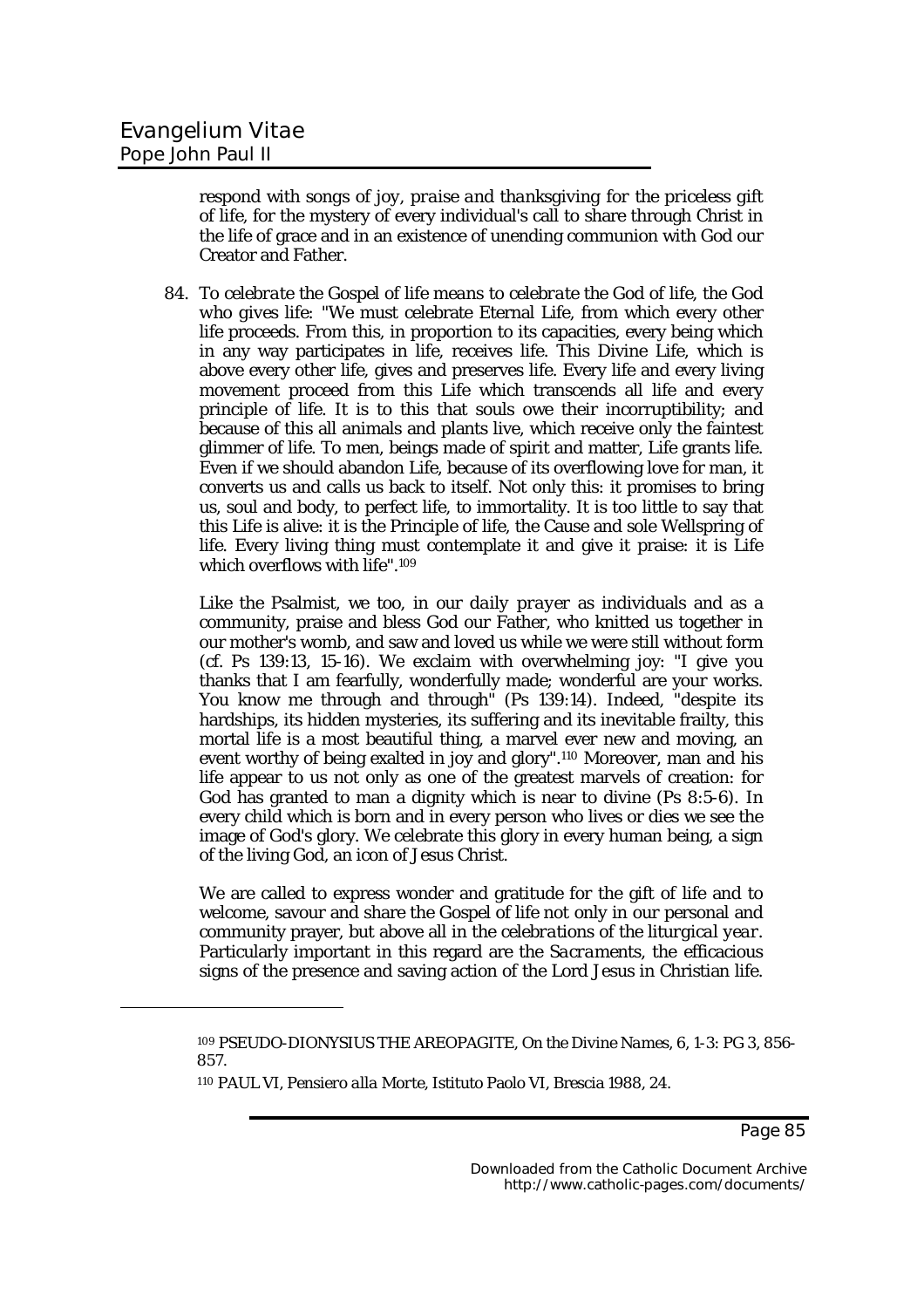The Sacraments make us sharers in divine life, and provide the spiritual strength necessary to experience life, suffering and death in their fullest meaning. Thanks to a genuine rediscovery and a better appreciation of the significance of these rites, our liturgical celebrations, especially celebrations of the Sacraments, will be ever more capable of expressing the full truth about birth, life, suffering and death, and will help us to live these moments as a participation in the Paschal Mystery of the Crucified and Risen Christ.

85. In celebrating the *Gospel of life* we also need to *appreciate and make good use of the wealth of gestures and symbols present in the traditions and customs of different cultures and peoples.* There are special times and ways in which the peoples of different nations and cultures express joy for a newborn life, respect for and protection of individual human lives, care for the suffering or needy, closeness to the elderly and the dying, participation in the sorrow of those who mourn, and hope and desire for immortality.

In view of this and following the suggestion made by the Cardinals in the Consistory of 1991, I propose that a *Day for Life* be celebrated each year in every country, as already established by some Episcopal Conferences. The celebration of this Day should be planned and carried out with the active participation of all sectors of the local Church. Its primary purpose should be to foster in individual consciences, in families, in the Church and in civil society a recognition of the meaning and value of human life at every stage and in every condition. Particular attention should be drawn to the seriousness of abortion and euthanasia, without neglecting other aspects of life which from time to time deserve to be given careful consideration, as occasion and circumstances demand.

86. As part of the spiritual worship acceptable to God (cf. *Rom* 12:1), the *Gospel of life* is to be celebrated above all in *daily living,* which should be filled with self-giving love for others. In this way, our lives will become a genuine and responsible acceptance of the gift of life and a heartfelt song of praise and gratitude to God who has given us this gift. This is already happening in the many different acts of selfless generosity, often humble and hidden, carried out by men and women, children and adults, the young and the old, the healthy and the sick.

It is in this context, so humanly rich and filled with love, that *heroic actions* too are born. These are *the most solemn celebration of the Gospel of life,* for they proclaim it *by the total gift of self.* They are the radiant manifestation of the highest degree of love, which is to give one's life for the person loved (cf. *Jn* 15:13). They are a sharing in the mystery of the Cross, in which Jesus reveals the value of every person, and how life attains its fullness in the sincere gift of self. Over and above such outstanding moments, there is an everyday heroism, made up of gestures

Downloaded from the Catholic Document Archive http://www.catholic-pages.com/documents/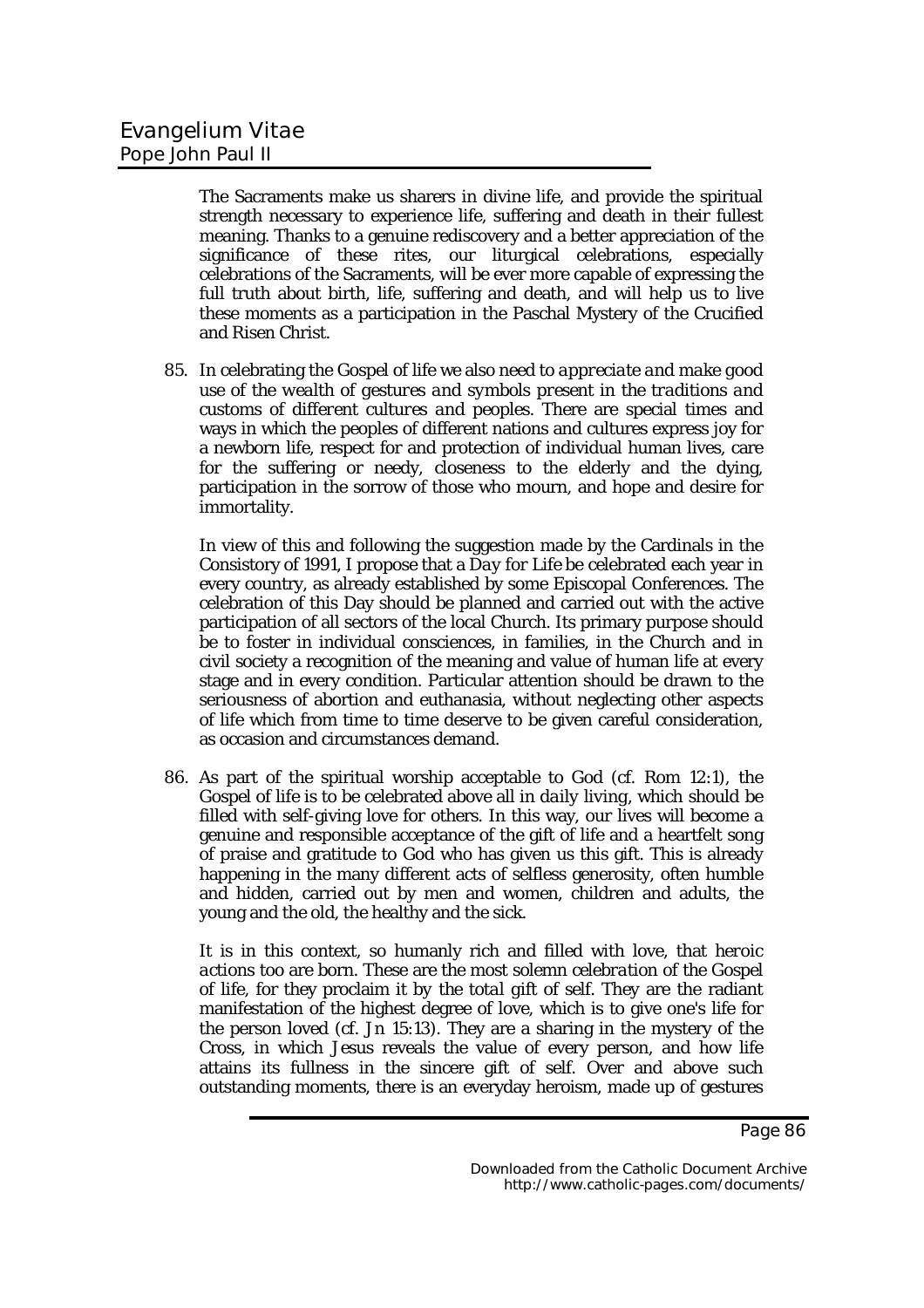of sharing, big or small, which build up an authentic culture of life. A particularly praiseworthy example of such gestures is the donation of organs, performed in an ethically acceptable manner, with a view to offering a chance of health and even of life itself to the sick who sometimes have no other hope.

Part of this daily heroism is also the silent but effective and eloquent witness of all those "brave mothers who devote themselves to their own family without reserve, who suffer in giving birth to their children and who are ready to make any effort, to face any sacrifice, in order to pass on to them the best of themselves".111 In living out their mission "these heroic women do not always find support in the world around them. On the contrary, the cultural models frequently promoted and broadcast by the media do not encourage motherhood. In the name of progress and modernity the values of fidelity, chastity, sacrifice, to which a host of Christian wives and mothers have borne and continue to bear outstanding witness, are presented as obsolete ... We thank you, heroic mothers, for your invincible love! We thank you for your intrepid trust in God and in his love. We thank you for the sacrifice of your life ... In the Paschal Mystery, Christ restores to you the gift you gave him. Indeed, he has the power to give you back the life you gave him as an offering".<sup>112</sup>

### *"What does it profit, my brethren, if a man says he has faith but has not works?" (Jas 2:14): serving the Gospel of life*

87. By virtue of our sharing in Christ's royal mission, our support and promotion of human life must be accomplished through the *service of charity,* which finds expression in personal witness, various forms of volunteer work, social activity and political commitment. This is a *particularly pressing need at the present time,* when the "culture of death" so forcefully opposes the "culture of life" and often seems to have the upper hand. But even before that it is a need which springs from "faith working through love" (*Gal* 5:6). As the Letter of James admonishes us: "What does it profit, my brethren, if a man says he has faith but has not

<sup>111</sup> JOHN PAUL II, Homily for the Beatification of Isidore Bakanja, Elisabetta Canori Mora and Gianna Beretta Molla (24 April 1994): *L'Osservatore Romano*, 25-26 April 1994, 5. <sup>112</sup> *Ibid*.

*Page 87*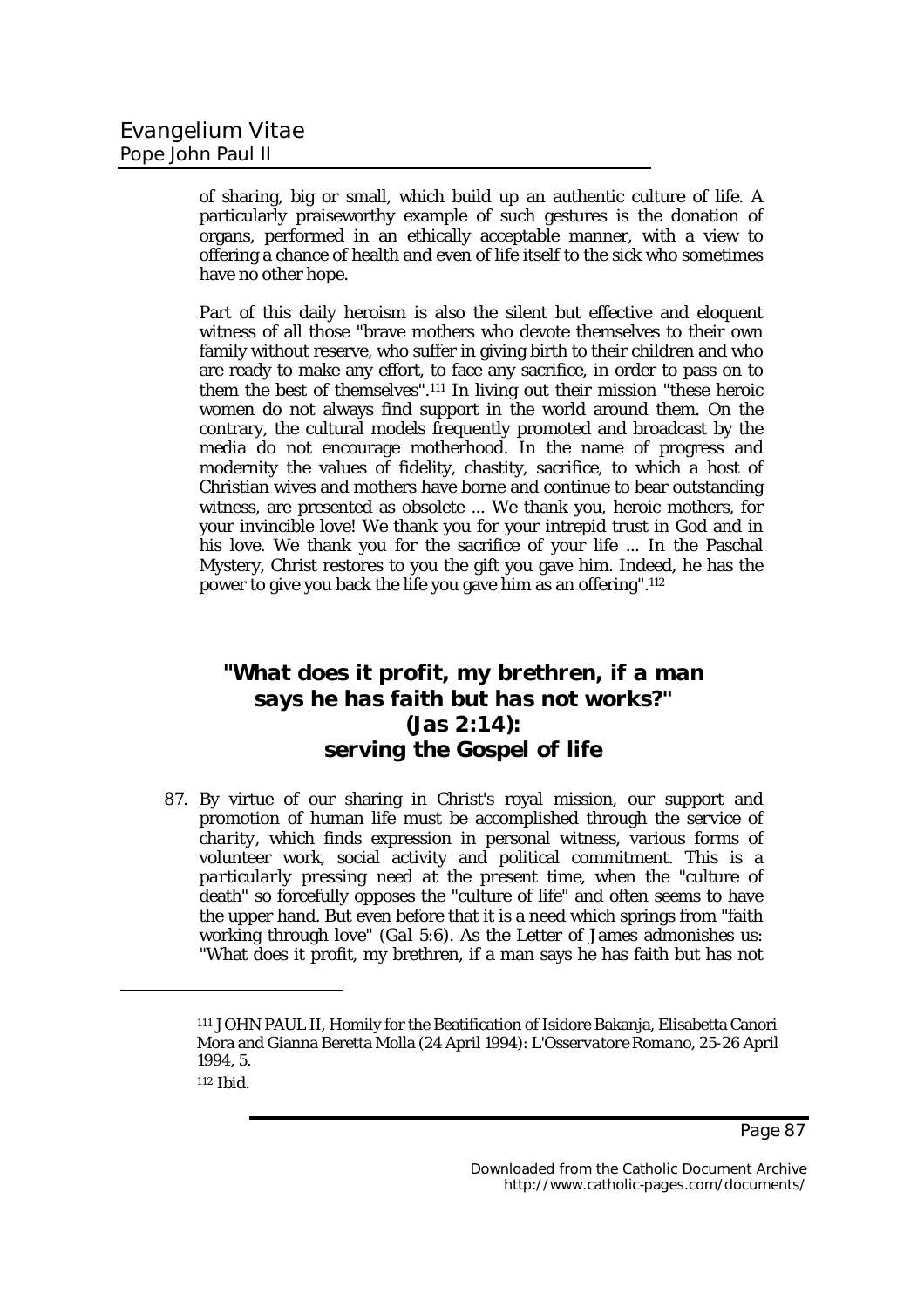works? Can his faith save him? If a brother or sister is ill-clad and in lack of daily food, and one of you says to them, 'Go in peace, be warmed and filled', without giving them the things needed for the body, what does it profit? So faith by itself, if it has no works, is dead" (2:14-17).

In our service of charity, *we must be inspired and distinguished by a specific attitude:* we must care for the other as a person for whom God has made us responsible. As disciples of Jesus, we are called to become neighbours to everyone (cf. *Lk* 10:29-37), and to show special favour to those who are poorest, most alone and most in need. In helping the hungry, the thirsty, the foreigner, the naked, the sick, the imprisoned -- as well as the child in the womb and the old person who is suffering or near death -- we have the opportunity to serve Jesus. He himself said: "As you did it to one of the least of these my brethren, you did it to me" (*Mt* 25:40). Hence we cannot but feel called to account and judged by the ever relevant words of Saint John Chrysostom: "Do you wish to honour the body of Christ? Do not neglect it when you find it naked. Do not do it homage here in the church with silk fabrics only to neglect it outside where it suffers cold and nakedness".<sup>113</sup>

*Where life is involved,* the *service of charity must be profoundly consistent.* It cannot tolerate bias and discrimination, for human life is sacred and inviolable at every stage and in every situation; it is an indivisible good. We need then to *"show care" for all life and for the life of everyone.* Indeed, at an even deeper level, we need to go to the very roots of life and love.

It is this deep love for every man and woman which has given rise down the centuries to an *outstanding history of charity,* a history which has brought into being in the Church and society many forms of service to life which evoke admiration from all unbiased observers. Every Christian community, with a renewed sense of responsibility, must continue to write this history through various kinds of pastoral and social activity. To this end, appropriate and effective programmes of *support for new life* must be implemented, with special closeness to mothers who, even without the help of the father, are not afraid to bring their child into the world and to raise it. Similar care must be shown for the life of the marginalized or suffering, especially in its final phases.

88. All of this involves a patient and fearless *work of education* aimed at encouraging one and all to bear each other's burdens (cf. *Gal* 6:2). It requires a continuous promotion of *vocations to service,* particularly

 $\overline{a}$ 

<sup>113</sup> *In Matthaeum*, Hom. L. 3: *PG* 58, 508.

Downloaded from the Catholic Document Archive http://www.catholic-pages.com/documents/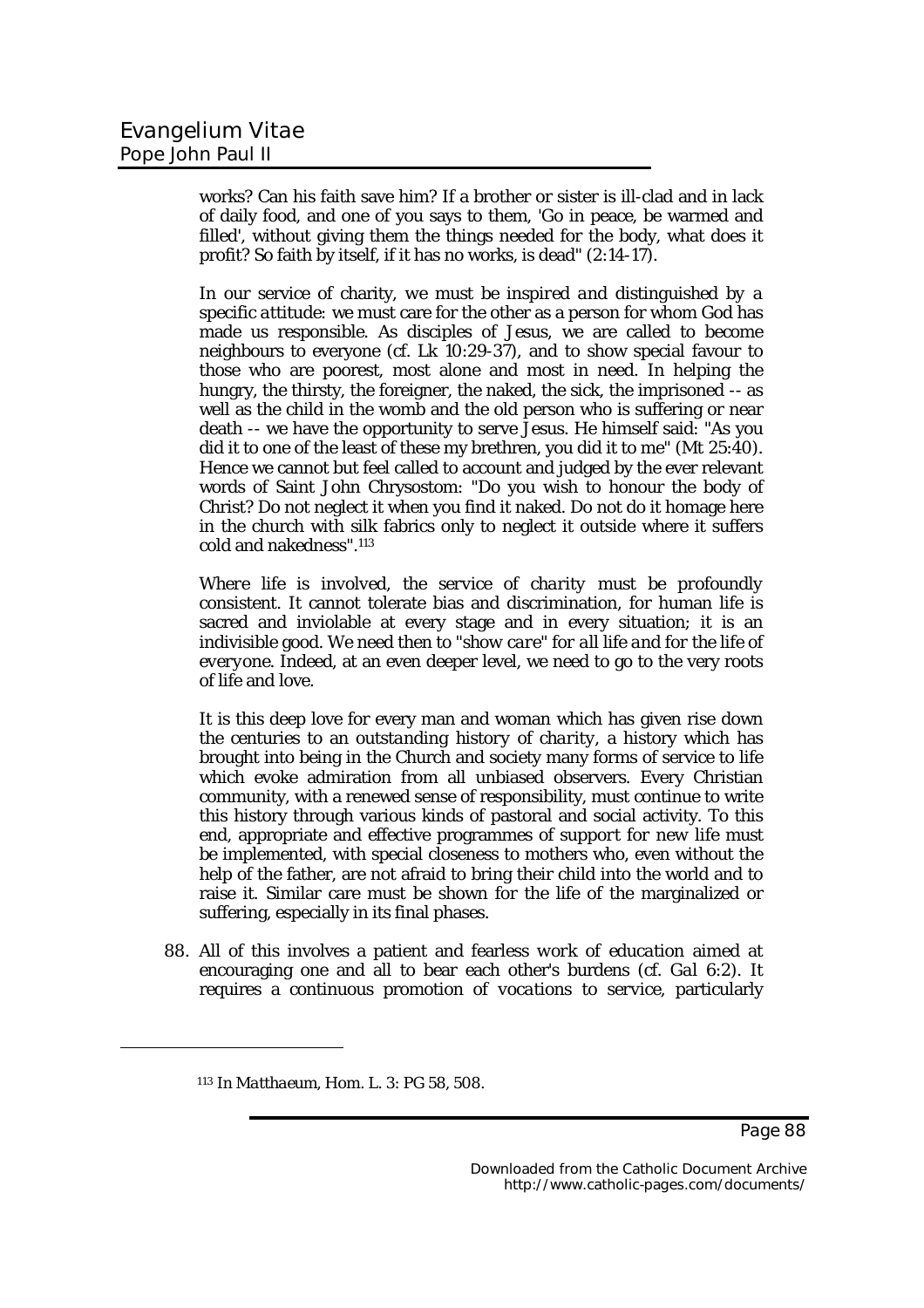among the young. It involves the implementation of long-term practical *projects and initiatives* inspired by the Gospel.

Many are the *means* towards this end which *need to be developed* with skill and serious commitment. At the first stage of life, *centres for natural methods of regulating fertility* should be promoted as a valuable help to responsible parenthood, in which all individuals, and in the first place the child, are recognized and respected in their own right, and where every decision is guided by the ideal of the sincere gift of self. *Marriage and family counselling agencies* by their specific work of guidance and prevention, carried out in accordance with an anthropology consistent with the Christian vision of the person, of the couple and of sexuality, also offer valuable help in rediscovering the meaning of love and life, and in supporting and accompanying every family in its mission as the "sanctuary of life". Newborn life is also served by *centres of assistance and homes or centres where new life receives a welcome.* Thanks to the work of such centres, many unmarried mothers and couples in difficulty discover new hope and find assistance and support in overcoming hardship and the fear of accepting a newly conceived life or life which has just come into the world.

When life is challenged by conditions of hardship, maladjustment, sickness or rejection, other programmes -- such as *communities for treating drug addiction, residential communities for minors or the mentally ill, care and relief centres for AIDS patients, associations for solidarity especially towards the disabled* -- are eloquent expressions of what charity is able to devise in order to give everyone new reasons for hope and practical possibilities for life.

And when earthly existence draws to a close, it is again charity which finds the most appropriate means for enabling the *elderly,* especially those who can no longer look after themselves, and the *terminally ill* to enjoy genuinely humane assistance and to receive an adequate response to their needs, in particular their anxiety and their loneliness. In these cases the role of families is indispensable; yet families can receive much help from social welfare agencies and, if necessary, from recourse to *palliative care,* taking advantage of suitable medical and social services available in public institutions or in the home.

In particular, the role of *hospitals, clinics* and *convalescent homes* needs to be reconsidered. These should not merely be institutions where care is provided for the sick or the dying. Above all they should be places where suffering, pain and death are acknowledged and understood in their human and specifically Christian meaning. This must be especially evident and effective in *institutes staffed by Religious or in any way connected with the Church.*

*Page 89*

Downloaded from the Catholic Document Archive http://www.catholic-pages.com/documents/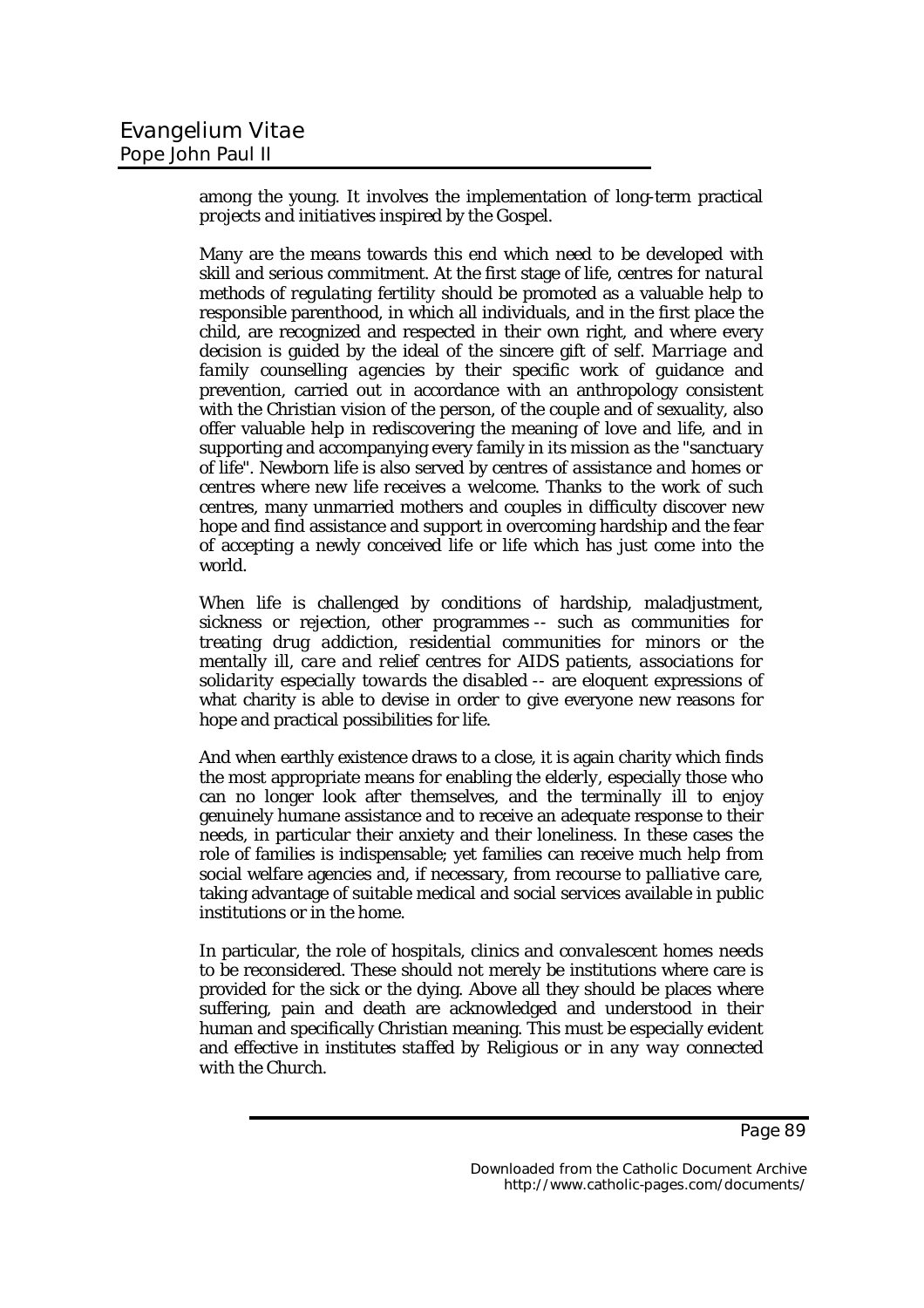89. Agencies and centres of service to life, and all other initiatives of support and solidarity which circumstances may from time to time suggest, need to be directed by *people who are generous in their involvement and fully aware* of the importance of the *Gospel of life* for the good of individuals and society.

*A unique responsibility belongs to health-care personnel: doctors, pharmacists, nurses, chaplains, men and women religious, administrators and volunteers.* Their profession calls for them to be guardians and servants of human life. In today's cultural and social context, in which science and the practice of medicine risk losing sight of their inherent ethical dimension, health-care professionals can be strongly tempted at times to become manipulators of life, or even agents of death. In the face of this temptation their responsibility today is greatly increased. Its deepest inspiration and strongest support lie in the intrinsic and undeniable ethical dimension of the health-care profession, something already recognized by the ancient and still relevant *Hippocratic Oath,* which requires every doctor to commit himself to absolute respect for human life and its sacredness.

Absolute respect for every innocent human life also requires the *exercise of conscientious objection* in relation to procured abortion and euthanasia. "Causing death" can never be considered a form of medical treatment, even when the intention is solely to comply with the patient's request. Rather, it runs completely counter to the health- care profession, which is meant to be an impassioned and unflinching affirmation of life. Biomedical research too, a field which promises great benefits for humanity, must always reject experimentation, research or applications which disregard the inviolable dignity of the human being, and thus cease to be at the service of people and become instead means which, under the guise of helping people, actually harm them.

90. *Volunteer workers* have a specific role to play: they make a valuable contribution to the service of life when they combine professional ability and generous, selfless love. The *Gospel of life* inspires them to lift their feelings of good will towards others to the heights of Christ's charity; to renew every day, amid hard work and weariness, their awareness of the dignity of every person; to search out people's needs and, when necessary, to set out on new paths where needs are greater but care and support weaker.

If charity is to be realistic and effective, it demands that the *Gospel of life* be implemented also by means of certain *forms of social activity and commitment in the political field,* as a way of defending and promoting the value of life in our ever more complex and pluralistic societies. *Individuals, families, groups and associations,* albeit for different reasons and in different ways, all have a responsibility for shaping society and

Downloaded from the Catholic Document Archive http://www.catholic-pages.com/documents/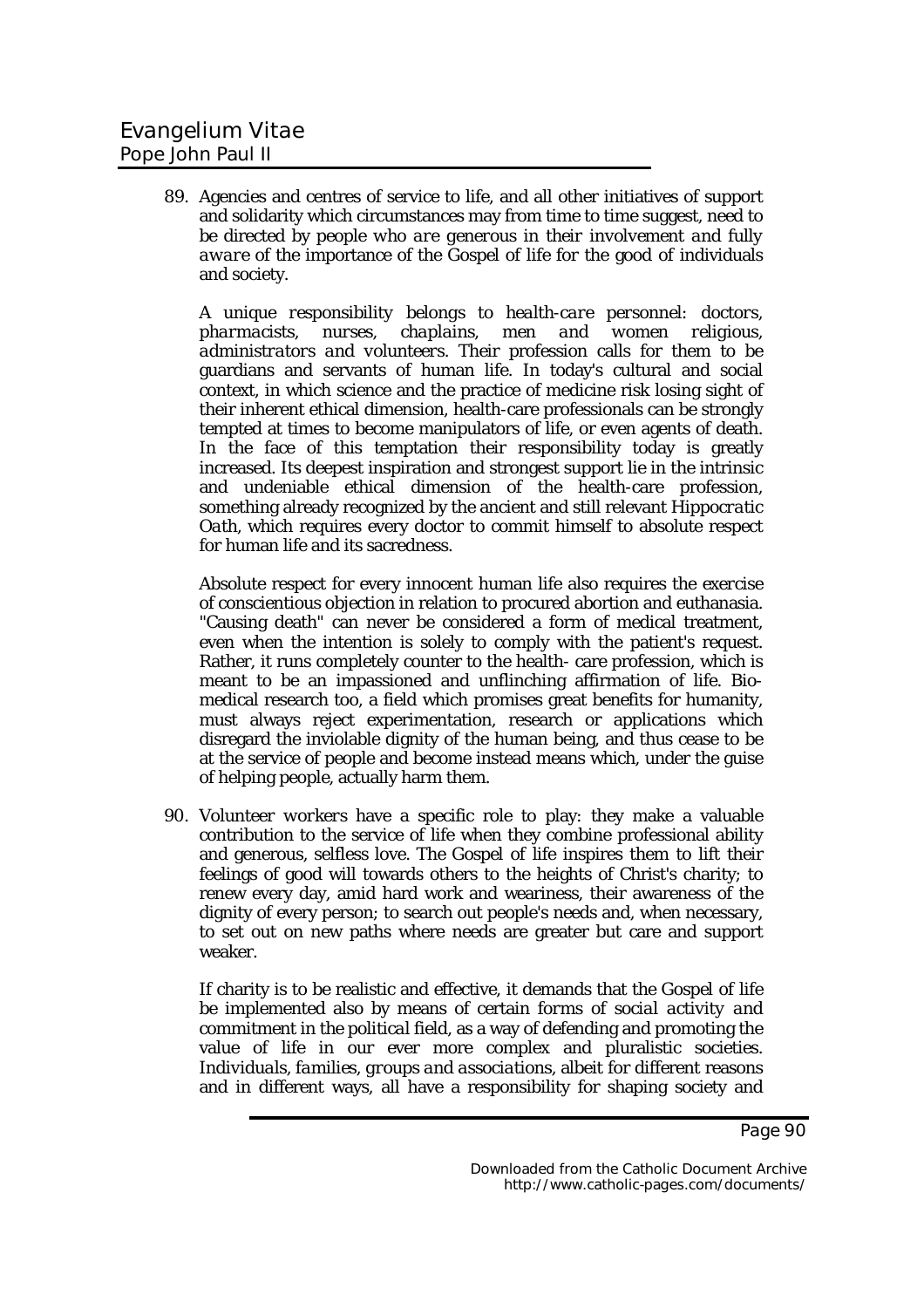developing cultural, economic, political and legislative projects which, with respect for all and in keeping with democratic principles, will contribute to the building of a society in which the dignity of each person is recognized and protected and the lives of all are defended and enhanced.

This task is the particular responsibility of *civil leaders.* Called to serve the people and the common good, they have a duty to make courageous choices in support of life, especially through *legislative measures.* In a democratic system, where laws and decisions are made on the basis of the consensus of many, the sense of personal responsibility in the consciences of individuals invested with authority may be weakened. But no one can ever renounce this responsibility, especially when he or she has a legislative or decision-making mandate, which calls that person to answer to God, to his or her own conscience and to the whole of society for choices which may be contrary to the common good. Although laws are not the only means of protecting human life, nevertheless they do play a very important and sometimes decisive role in influencing patterns of thought and behaviour. I repeat once more that a law which violates an innocent person's natural right to life is unjust and, as such, is not valid as a law. For this reason I urgently appeal once more to all political leaders not to pass laws which, by disregarding the dignity of the person, undermine the very fabric of society.

The Church well knows that it is difficult to mount an effective legal defence of life in pluralistic democracies, because of the presence of strong cultural currents with differing outlooks. At the same time, certain that moral truth cannot fail to make its presence deeply felt in every conscience, the Church encourages political leaders, starting with those who are Christians, not to give in, but to make those choices which, taking into account what is realistically attainable, will lead to the reestablishment of a just order in the defence and promotion of the value of life. Here it must be noted that it is not enough to remove unjust laws. The underlying causes of attacks on life have to be eliminated, especially by ensuring proper support for families and motherhood. A *family policy must be the basis and driving force of all social policies.* For this reason there need to be set in place social and political initiatives capable of guaranteeing conditions of true freedom of choice in matters of parenthood. It is also necessary to rethink labour, urban, residential and social service policies so as to harmonize working schedules with time available for the family, so that it becomes effectively possible to take care of children and the elderly.

91. Today an important part of policies which favour life is the *issue of population growth.* Certainly public authorities have a responsibility to

*Page 91*

Downloaded from the Catholic Document Archive http://www.catholic-pages.com/documents/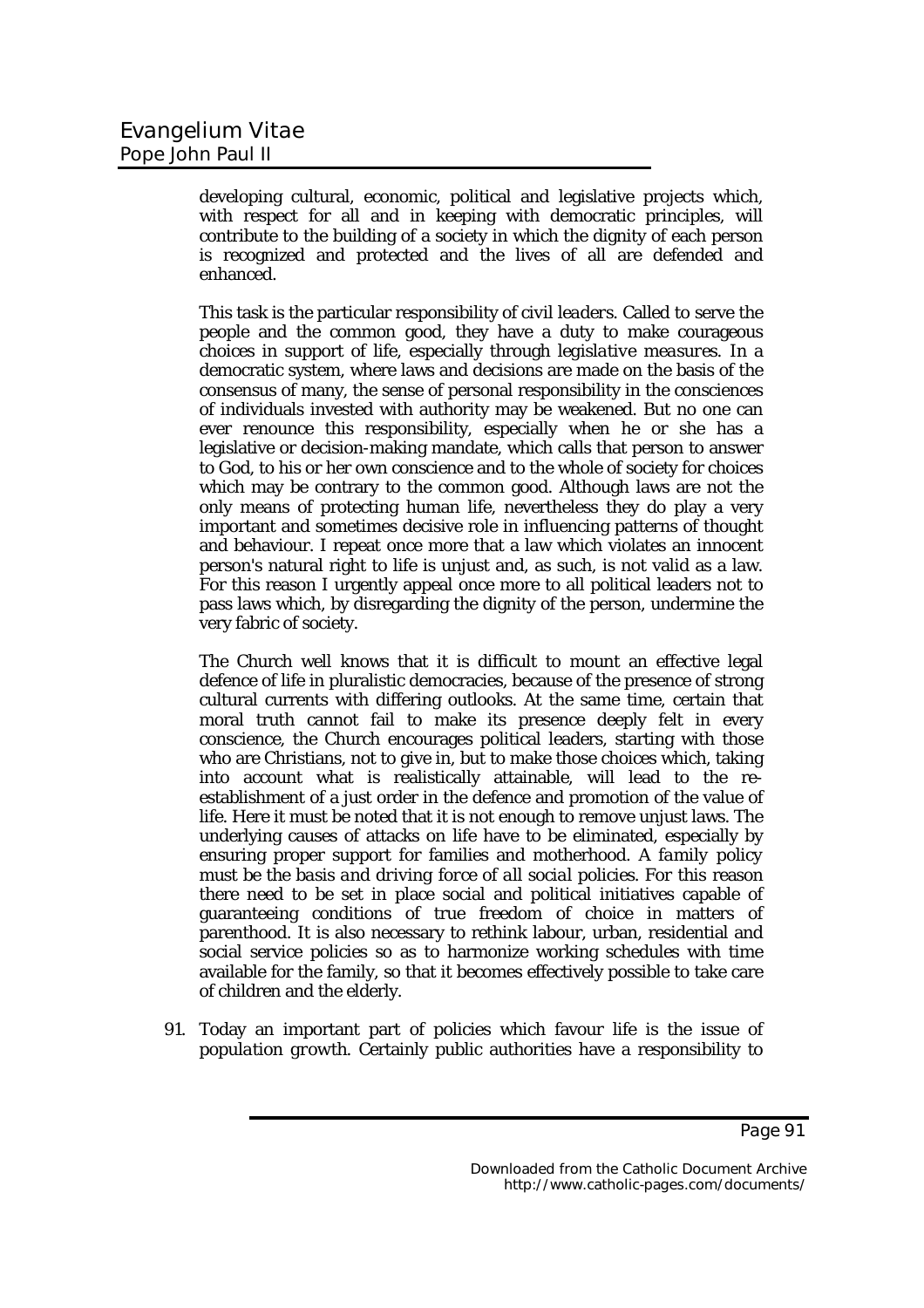"intervene to orient the demography of the population".114 But such interventions must always take into account and respect the primary and inalienable responsibility of married couples and families, and cannot employ methods which fail to respect the person and fundamental human rights, beginning with the right to life of every innocent human being. It is therefore morally unacceptable to encourage, let alone impose, the use of methods such as contraception, sterilization and abortion in order to regulate births. The ways of solving the population problem are quite different. Governments and the various international agencies must above all strive to create economic, social, public health and cultural conditions which will enable married couples to make their choices about procreation in full freedom and with genuine responsibility. They must then make efforts to ensure "greater opportunities and a fairer distribution of wealth so that everyone can share equitably in the goods of creation. Solutions must be sought on the global level by establishing a true *economy of communion and sharing of goods,* in both the national and international order".115 This is the only way to respect the dignity of persons and families, as well as the authentic cultural patrimony of peoples.

Service of the *Gospel of life* is thus an immense and complex task. This service increasingly appears as a valuable and fruitful area for positive cooperation with our brothers and sisters of other Churches and ecclesial communities, in accordance with the *practical ecumenism* which the Second Vatican Council authoritatively encouraged.<sup>116</sup> It also appears as a providential area for dialogue and joint efforts with the followers of other religions and with all people of good will. *No single person or group has a monopoly on the defence and promotion of life. These are everyone's task and responsibility.* On the eve of the Third Millennium, the challenge facing us is an arduous one: only the concerted efforts of all those who believe in the value of life can prevent a setback of unforeseeable consequences for civilization.

 $\overline{a}$ 

<sup>115</sup> JOHN PAUL II, Address to the Fourth General Conference of Latin American Bishops in Santo Domingo (12 October 1992 ), No. 15: *AAS* 85 (1993), 819.

<sup>114</sup> *Catechism of the Catholic Church*, No. 2372.

<sup>116</sup> Cf. Decree on Ecumenism *Unitatis Redintegratio*, 12; Pastoral Constitution on the Church in the Modern World *Gaudium et Spes*, 90.

Downloaded from the Catholic Document Archive http://www.catholic-pages.com/documents/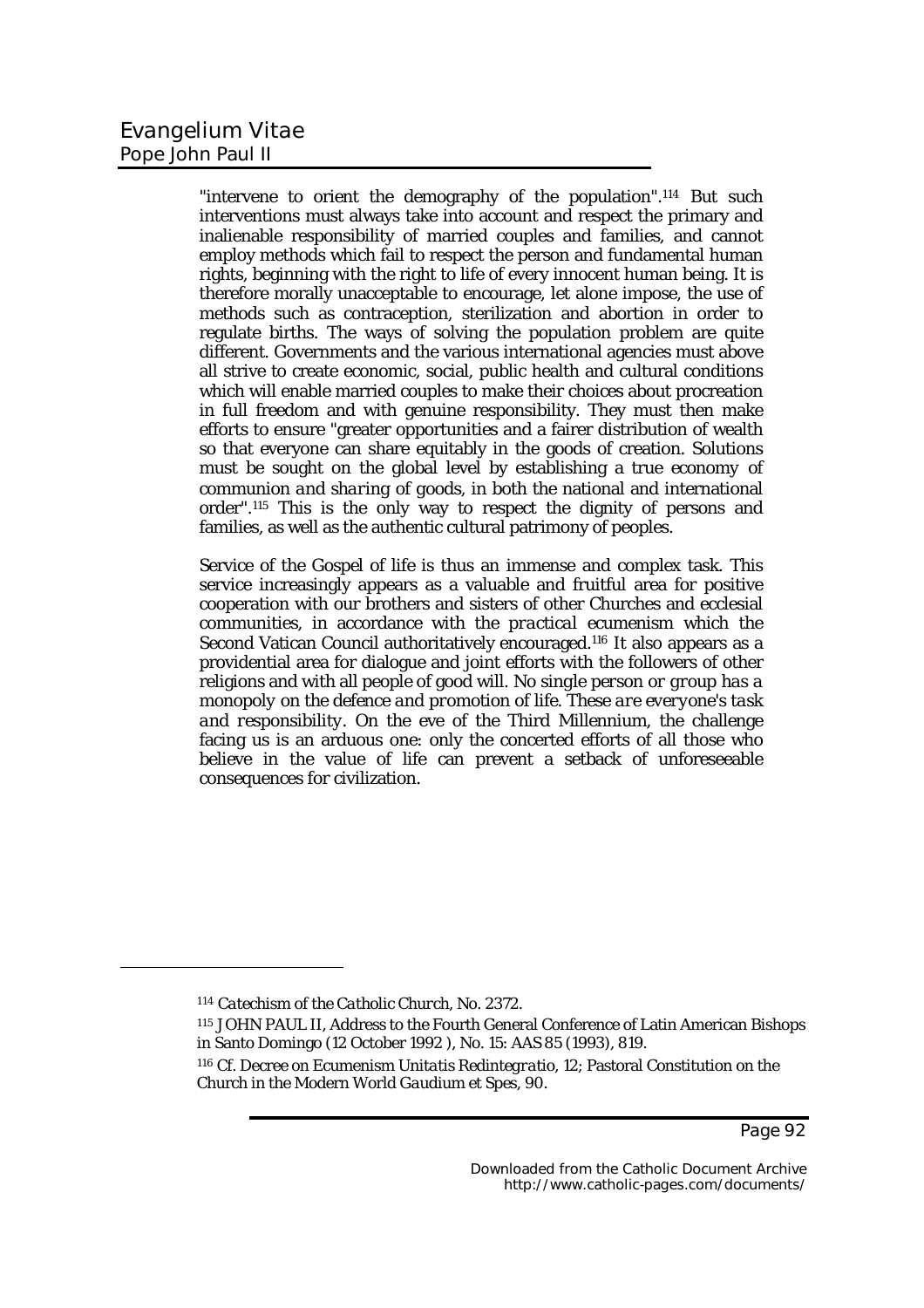#### *"Your children will be like olive shoots around your table" (Ps 128:3): the family as the "sanctuary of life"*

92. Within the "people of life and the people for life", *the family has a decisive responsibility.* This responsibility flows from its very nature as a community of life and love, founded upon marriage, and from its mission to "guard, reveal and communicate love".117 Here it is a matter of God's own love, of which parents are co-workers and as it were interpreters when they transmit life and raise it according to his fatherly plan.<sup>118</sup> This is the love that becomes selflessness, receptiveness and gift. Within the family each member is accepted, respected and honoured precisely because he or she is a person; and if any family member is in greater need, the care which he or she receives is all the more intense and attentive.

The family has a special role to play throughout the life of its members, from birth to death. It is truly "the *sanctuary of life:* the place in which life–the gift of God–can be properly welcomed and protected against the many attacks to which it is exposed, and can develop in accordance with what constitutes authentic human growth".<sup>119</sup> Consequently the role of the family in building a culture of life is *decisive and irreplaceable.*

As the *domestic church,* the family is summoned to proclaim, celebrate and serve the *Gospel of life.* This is a responsibility which first concerns married couples, called to be givers of life, on the basis of an ever greater *awareness of the meaning of procreation* as a unique event which clearly reveals that *human life is a gift received in order then to be given as a gift.* In giving origin to a new life, parents recognize that the child, "as the fruit of their mutual gift of love, is, in turn, a gift for both of them, a gift which flows from them".<sup>120</sup>

<sup>117</sup> JOHN PAUL II, Post-Synodal Apostolic Exhortation *Familiaris Consortio* (22 November 1981), 17: *AAS* 74 (1982), 100.

<sup>118</sup> Cf. SECOND VATICAN ECUMENICAL COUNCIL, Pastoral Constitution on the Church in the Modern World *Gaudium et Spes*, 50.

<sup>119</sup> JOHN PAUL II, Encyclical Letter *Centesimus Annus* (1 May 1991), 39 *AAS* 83 (1991), 842.

<sup>120</sup> JOHN PAUL II, Address to Participants in the Seventh Symposium of European Bishops, on the theme of "Contemporary Attitudes towards Life and Death: a Challenge for Evangelization" (17 October 1989), No. 5: *Insegnamenti* XII, 2 (1989), 945. Children are presented in the Biblical tradition precisely as God's gift (cf. *Ps* 127:3) and as a sign of his blessing on those who walk in his ways (cf. *Ps* 128 3-4).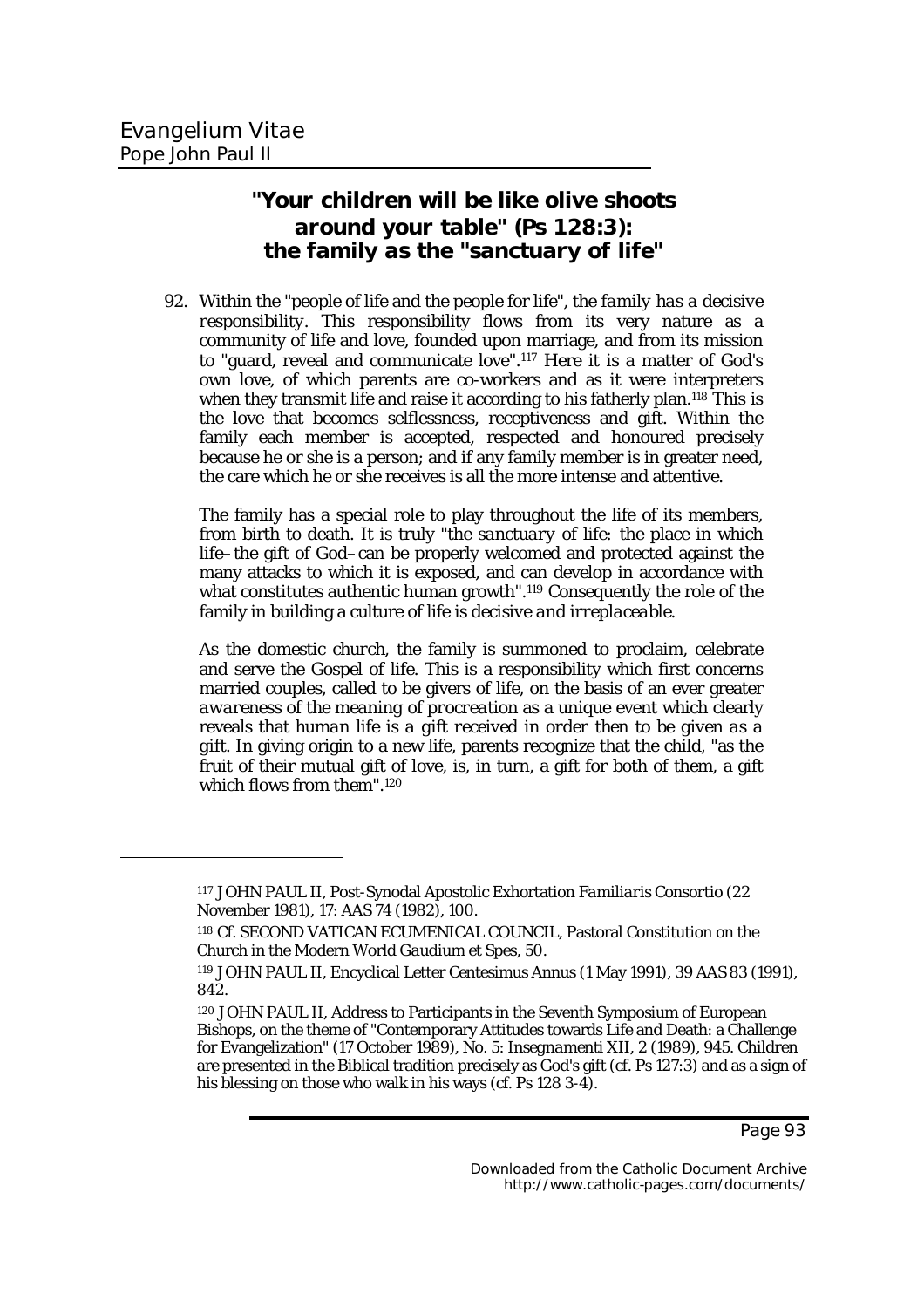It is above all in *raising children* that the family fulfils its mission to proclaim the *Gospel of life.* By word and example, in the daily round of relations and choices, and through concrete actions and signs, parents lead their children to authentic freedom, actualized in the sincere gift of self, and they cultivate in them respect for others, a sense of justice, cordial openness, dialogue, generous service, solidarity and all the other values which help people to live life as a gift. In raising children Christian parents must be concerned about their children's faith and help them to fulfil the vocation God has given them. The parents' mission as educators also includes teaching and giving their children an example of the true meaning of suffering and death. They will be able to do this if they are sensitive to all kinds of suffering around them and, even more, if they succeed in fostering attitudes of closeness, assistance and sharing towards sick or elderly members of the family.

93. The family *celebrates the Gospel of life* through *daily prayer,* both individual prayer and family prayer. The family prays in order to glorify and give thanks to God for the gift of life, and implores his light and strength in order to face times of difficulty and suffering without losing hope. But the celebration which gives meaning to every other form of prayer and worship is found in *the family's actual daily life together,* if it is a life of love and self-giving.

This celebration thus becomes a *service to the Gospel of life,* expressed through *solidarity* as experienced within and around the family in the form of concerned, attentive and loving care shown in the humble, ordinary events of each day. A particularly significant expression of solidarity between families is a willingness to *adopt* or *take in* children abandoned by their parents or in situations of serious hardship. True parental love is ready to go beyond the bonds of flesh and blood in order to accept children from other families, offering them whatever is necessary for their well-being and full development. Among the various forms of adoption, consideration should be given to *adoption-at-a-distance,* preferable in cases where the only reason for giving up the child is the extreme poverty of the child's family. Through this type of adoption, parents are given the help needed to support and raise their children, without their being uprooted from their natural environment.

As "a firm and persevering determination to commit oneself to the common good",<sup>121</sup> solidarity also needs to be practised through *participation in social and political life.* Serving the *Gospel of life* thus means that the family, particularly through its membership of family

<sup>121</sup> JOHN PAUL II, Encyclical Letter *Sollicitudo Rei Socialis* (30 December 1987), 38: *AAS* 80 (1988), 565-566.

Downloaded from the Catholic Document Archive http://www.catholic-pages.com/documents/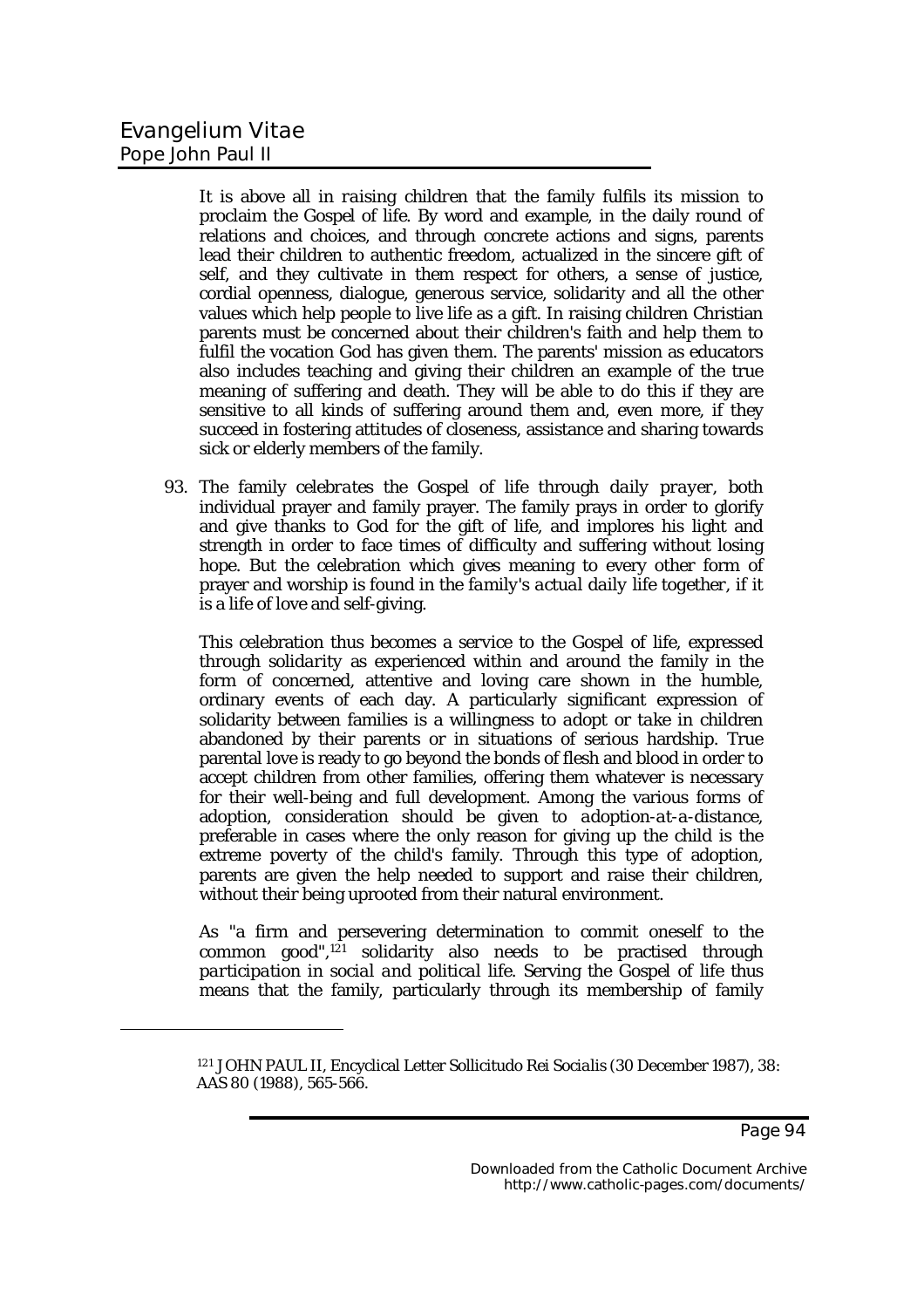associations, works to ensure that the laws and institutions of the State in no way violate the right to life, from conception to natural death, but rather protect and promote it.

94. Special attention must be given to the *elderly.* While in some cultures older people remain a part of the family with an important and active role, in others the elderly are regarded as a useless burden and are left to themselves. Here the temptation to resort to euthanasia can more easily arise.

Neglect of the elderly or their outright rejection are intolerable. Their presence in the family, or at least their closeness to the family in cases where limited living space or other reasons make this impossible, is of fundamental importance in creating a climate of mutual interaction and enriching communication between the different age-groups. It is therefore important to preserve, or to re-establish where it has been lost, a sort of "covenant" between generations. In this way parents, in their later years, can receive from their children the acceptance and solidarity which they themselves gave to their children when they brought them into the world. This is required by obedience to the divine commandment to honour one's father and mother (cf. *Ex* 20:12; *Lev* 19:3). But there is more. The elderly are not only to be considered the object of our concern, closeness and service. They themselves have a valuable contribution to make to the *Gospel of life.* Thanks to the rich treasury of experiences they have acquired through the years, the elderly can and must *be sources of wisdom and witnesses of hope and love.*

Although it is true that "the future of humanity passes by way of the family",122 it must be admitted that modern social, economic and cultural conditions make the family's task of serving life more difficult and demanding. In order to fulfil its vocation as the "sanctuary of life", as the cell of a society which loves and welcomes life, *the family urgently needs to be helped and supported.* Communities and States must guarantee all the support, including economic support, which families need in order to meet their problems in a truly human way. For her part, the Church must untiringly promote a plan of pastoral care for families, capable of making every family rediscover and live with joy and courage its mission to further the *Gospel of life.*

*Page 95*

<sup>122</sup> JOHN PAUL II, Post-Synodal Apostolic Exhortation *Familiaris Consortio* (22 November 1981), 86: *AAS* 74 (1982), 188.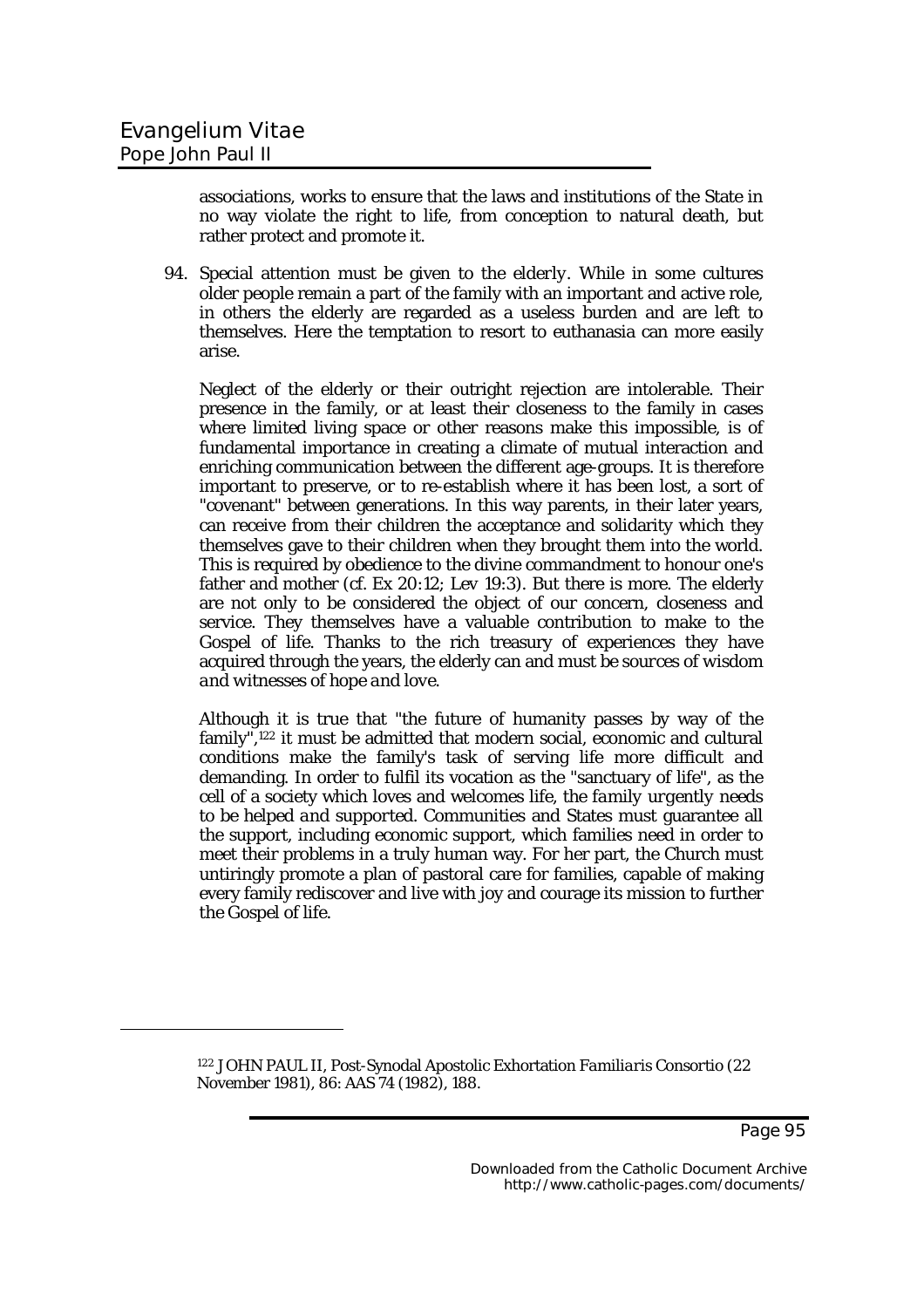## *"Walk as children of light" (Eph 5:8): bringing about a transformation of culture*

95. "Walk as children of light ... and try to learn what is pleasing to the Lord. Take no part in the unfruitful works of darkness" (*Eph* 5:8, 10-11). In our present social context, marked by a dramatic struggle between the "culture of life" and the "culture of death", there is need to *develop a deep critical sense,* capable of discerning true values and authentic needs.

What is urgently called for is a *general mobilization of consciences* and a *united ethical effort* to activate a *great campaign in support of life. All together, we must build a new culture of life:* new, because it will be able to confront and solve today's unprecedented problems affecting human life; new, because it will be adopted with deeper and more dynamic conviction by all Christians; new, because it will be capable of bringing about a serious and courageous cultural dialogue among all parties. While the urgent need for such a cultural transformation is linked to the present historical situation, it is also rooted in the Church's mission of evangelization. The purpose of the Gospel, in fact, is "to transform humanity from within and to make it new".<sup>123</sup> Like the yeast which leavens the whole measure of dough (cf. *Mt* 13:33), the Gospel is meant to permeate all cultures and give them life from within,124 so that they may express the full truth about the human person and about human life.

We need to begin with *the renewal of a culture of life within Christian communities themselves.* Too often it happens that believers, even those who take an active part in the life of the Church, end up by separating their Christian faith from its ethical requirements concerning life, and thus fall into moral subjectivism and certain objectionable ways of acting. With great openness and courage, we need to question how widespread is the culture of life today among individual Christians, families, groups and communities in our Dioceses. With equal clarity and determination we must identify the steps we are called to take in order to serve life in all its truth. At the same time, we need to promote a serious and in-depth exchange about basic issues of human life with everyone, including nonbelievers, in intellectual circles, in the various professional spheres and at the level of people's everyday life.

96. The first and fundamental step towards this cultural transformation consists in *forming consciences* with regard to the incomparable and

*Page 96*

<sup>123</sup> PAUL VI, Apostolic Exhortation *Evangelii Nuntiandi* (8 December 1975), 18: *AAS* 68 (1976), 17. 124 Cf. *ibid*., 20: *loc. cit*, 18.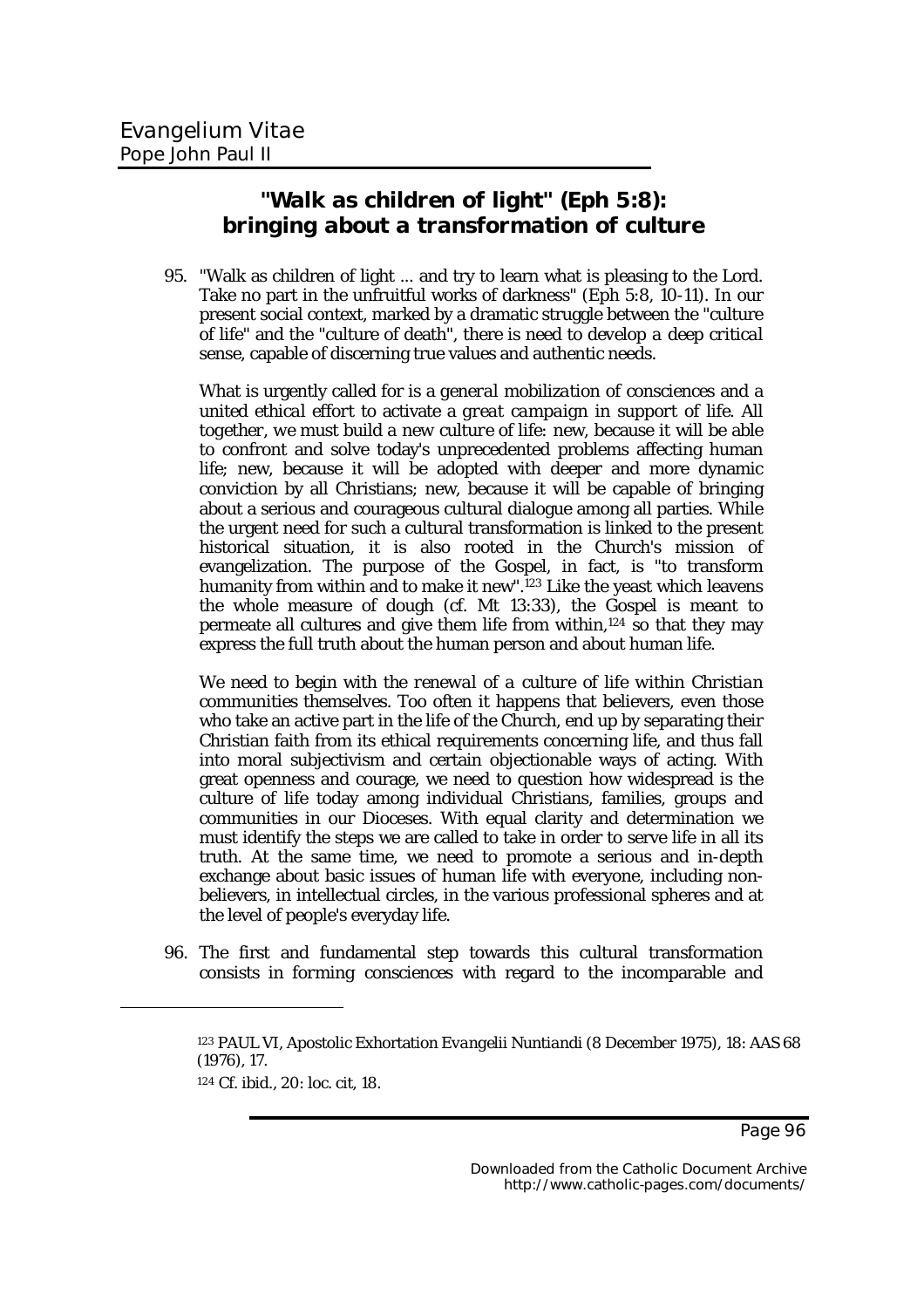inviolable worth of every human life. It is of the greatest importance *to reestablish the essential connection between life and freedom.* These are inseparable goods: where one is violated, the other also ends up being violated. There is no true freedom where life is not welcomed and loved; and there is no fullness of life except in freedom. Both realities have something inherent and specific which links them inextricably: the vocation to love. Love, as a sincere gift of self,<sup>125</sup> is what gives the life and freedom of the person their truest meaning.

No less critical in the formation of conscience is *the recovery of the necessary link between freedom and truth.* As I have frequently stated, when freedom is detached from objective truth it becomes impossible to establish personal rights on a firm rational basis; and the ground is laid for society to be at the mercy of the unrestrained will of individuals or the oppressive totalitarianism of public authority.<sup>126</sup>

It is therefore essential that man should acknowledge his inherent condition as a creature to whom God has granted being and life as a gift and a duty. Only by admitting his innate dependence can man live and use his freedom to the full, and at the same time respect the life and freedom of every other person. Here especially one sees that "at the heart of every culture lies the attitude man takes to the greatest mystery: the mystery of God".127 Where God is denied and people live as though he did not exist, or his commandments are not taken into account, the dignity of the human person and the inviolability of human life also end up being rejected or compromised.

97. Closely connected with the formation of conscience is the *work of education,* which helps individuals to be ever more human, leads them ever more fully to the truth, instils in them growing respect for life, and trains them in right interpersonal relationships.

In particular, there is a need for education about the value of life *from its very origins.* It is an illusion to think that we can build a true culture of human life if we do not help the young to accept and experience sexuality and love and the whole of life according to their true meaning and in their close interconnection. Sexuality, which enriches the whole person,

<sup>125</sup> Cf. SECOND VATICAN ECUMENICAL COUNCIL, Pastoral Constitution on the Church in the Modern World *Gaudium et Spes*, 24.

<sup>126</sup> Cf. JOHN PAUL II, Encyclical Letter *Centesimus Annus* (1 May 1991), 17: *AAS* 83 (1991), 814; Encyclical Letter *Veritatis Splendor* (6 August 1993), 95-101: *AAS* 85 (1993), 1208-1213.

<sup>127</sup> JOHN PAUL II, Encyclical Letter *Centesimus Annus* (1 May 1991), 24: *AAS* 83 (1991), 822.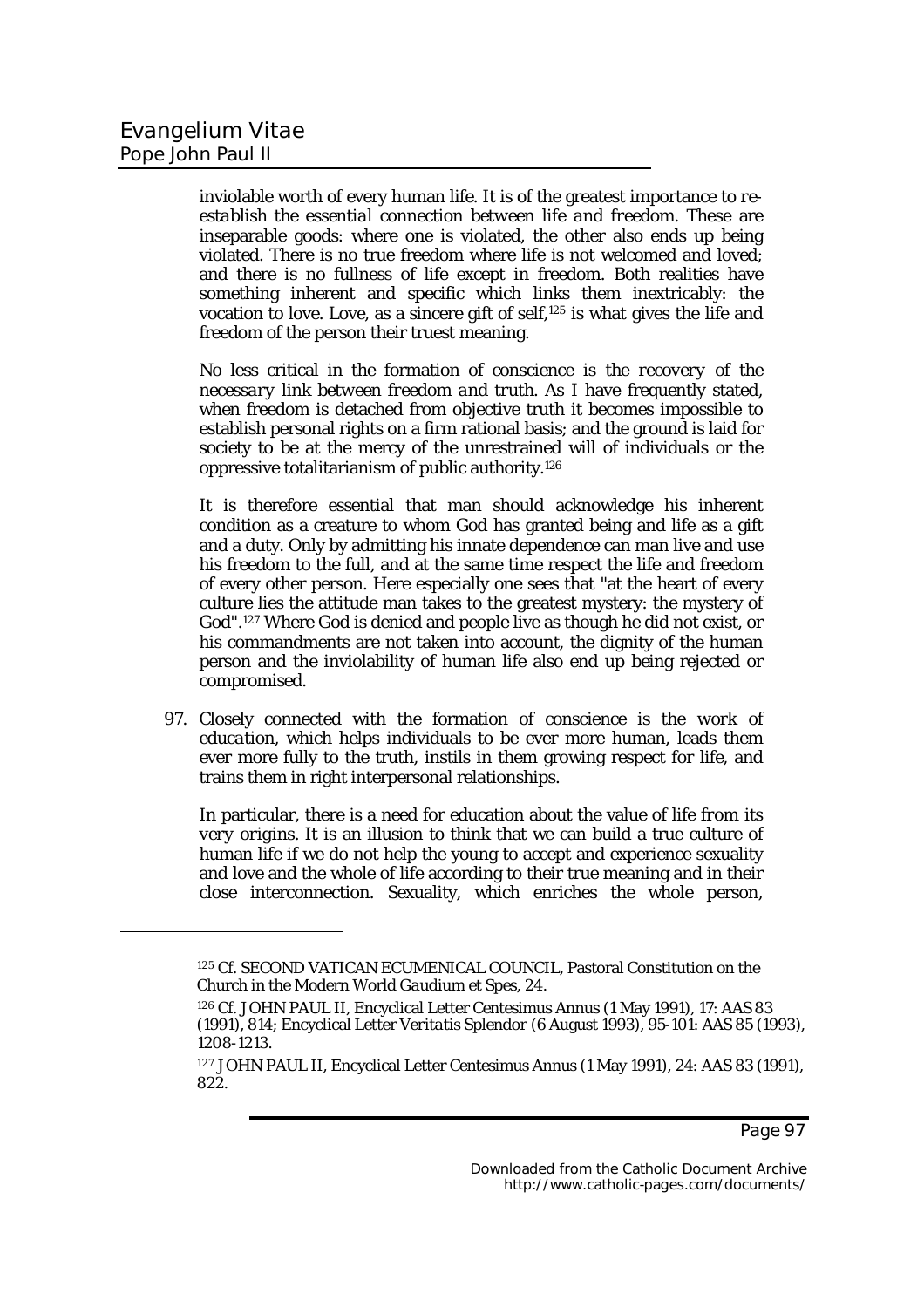"manifests its inmost meaning in leading the person to the gift of self in love".128 The trivialization of sexuality is among the principal factors which have led to contempt for new life. Only a true love is able to protect life. There can be no avoiding the duty to offer, especially to adolescents and young adults, an authentic *education in sexuality and in love,* an education which involves *training in chastity* as a virtue which fosters personal maturity and makes one capable of respecting the "spousal" meaning of the body.

The work of educating in the service of life involves the *training of married couples in responsible procreation.* In its true meaning, responsible procreation requires couples to be obedient to the Lord's call and to act as faithful interpreters of his plan. This happens when the family is generously open to new lives, and when couples maintain an attitude of openness and service to life, even if, for serious reasons and in respect for the moral law, they choose to avoid a new birth for the time being or indefinitely. The moral law obliges them in every case to control the impulse of instinct and passion, and to respect the biological laws inscribed in their person. It is precisely this respect which makes legitimate, at the service of responsible procreation, the *use of natural methods of regulating fertility.* From the scientific point of view, these methods are becoming more and more accurate and make it possible in practice to make choices in harmony with moral values. An honest appraisal of their effectiveness should dispel certain prejudices which are still widely held, and should convince married couples, as well as healthcare and social workers, of the importance of proper training in this area. The Church is grateful to those who, with personal sacrifice and often unacknowledged dedication, devote themselves to the study and spread of these methods, as well to the promotion of education in the moral values which they presuppose.

*The work of education cannot avoid a consideration of suffering and death.* These are a part of human existence, and it is futile, not to say misleading, to try to hide them or ignore them. On the contrary, people must be helped to understand their profound mystery in all its harsh reality. Even pain and suffering have meaning and value when they are experienced in close connection with love received and given. In this regard, I have called for the yearly celebration of the *World Day of the Sick,* emphasizing "the salvific nature of the offering up of suffering which, experienced in communion with Christ, belongs to the very essence of the Redemption".129 Death itself is anything but an event without hope. It is

<sup>128</sup> JOHN PAUL II, Post-Synodal Apostolic Exhortation *Familiaris Consortio* (22 November 1981), 37 *AAS* 74 (1982), 128.

<sup>129</sup> Letter establishing the World Day of the Sick (13 May 1992) No. 2 *Insegnamenti* XV, 1 (1992), 1410.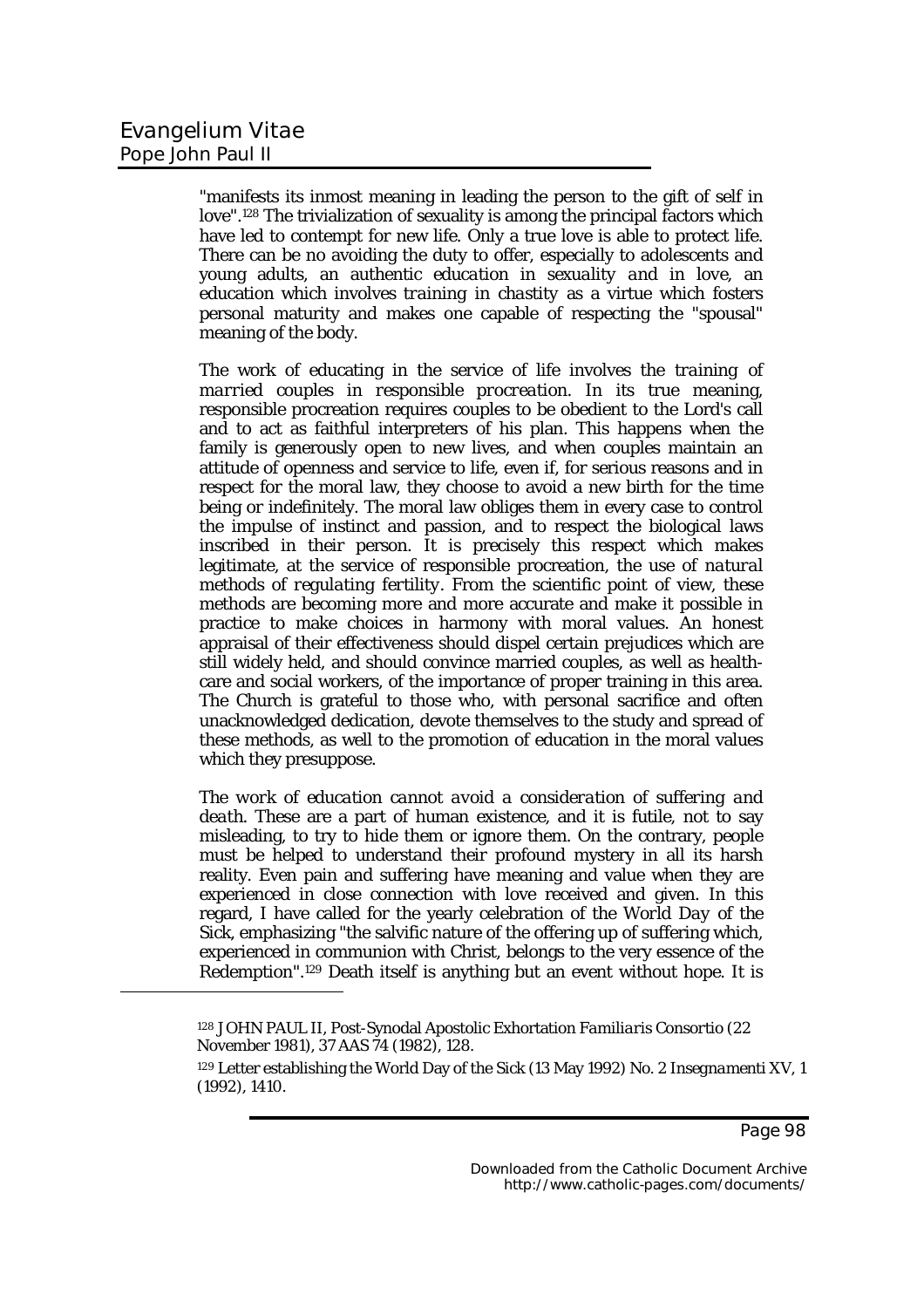the door which opens wide on eternity and, for those who live in Christ, an experience of participation in the mystery of his Death and Resurrection.

98. In a word, we can say that the cultural change which we are calling for demands from everyone the courage to *adopt a new life-style,* consisting in making practical choices -- at the personal, family, social and international level -- on the basis of a correct scale of values: *the primacy of being over having*, <sup>130</sup> *of the person over things*. 131 This renewed lifestyle involves a passing *from indifference to concern for others, from rejection to acceptance of them.* Other people are not rivals from whom we must defend ourselves, but brothers and sisters to be supported. They are to be loved for their own sakes, and they enrich us by their very presence.

In this mobilization for a new culture of life no one must feel excluded: *everyone has an important role to play.* Together with the family, *teachers* and *educators* have a particularly valuable contribution to make. Much will depend on them if young people, trained in true freedom, are to be able to preserve for themselves and make known to others new, authentic ideals of life, and if they are to grow in respect for and service to every other person, in the family and in society.

*Intellectuals* can also do much to build a new culture of human life. A special task falls to *Catholic* intellectuals, who are called to be present and active in the leading centres where culture is formed, in schools and universities, in places of scientific and technological research, of artistic creativity and of the study of man. Allowing their talents and activity to be nourished by the living force of the Gospel, they ought to place themselves at the service of a new culture of life by offering serious and well documented contributions, capable of commanding general respect and interest by reason of their merit. It was precisely for this purpose that I established the *Pontifical Academy for Life,* assigning it the task of "studying and providing information and training about the principal problems of law and biomedicine pertaining to the promotion of life, especially in the direct relationship they have with Christian morality and the directives of the Church's Magisterium".132 A specific contribution will

<sup>130</sup> Cf. SECOND VATICAN ECUMENICAL COUNCIL, Pastoral Constitution on the Church in the Modern World *Gaudium et Spes*, 35; PAUL VI, Encyclical Letter *Populorum Progressio* (26 March 1967), 15: *AAS* 59 (1967), 265.

<sup>131</sup> Cf. JOHN PAUL II, Letter to Families *Gratissimam sane* (2 February 1994), 13: *AAS* 86 (1994), 892.

<sup>132</sup> JOHN PAUL II, Motu Proprio *Vitae Mysterium* (11 February 1994), 4: *AAS* 86 (1994), 386-387.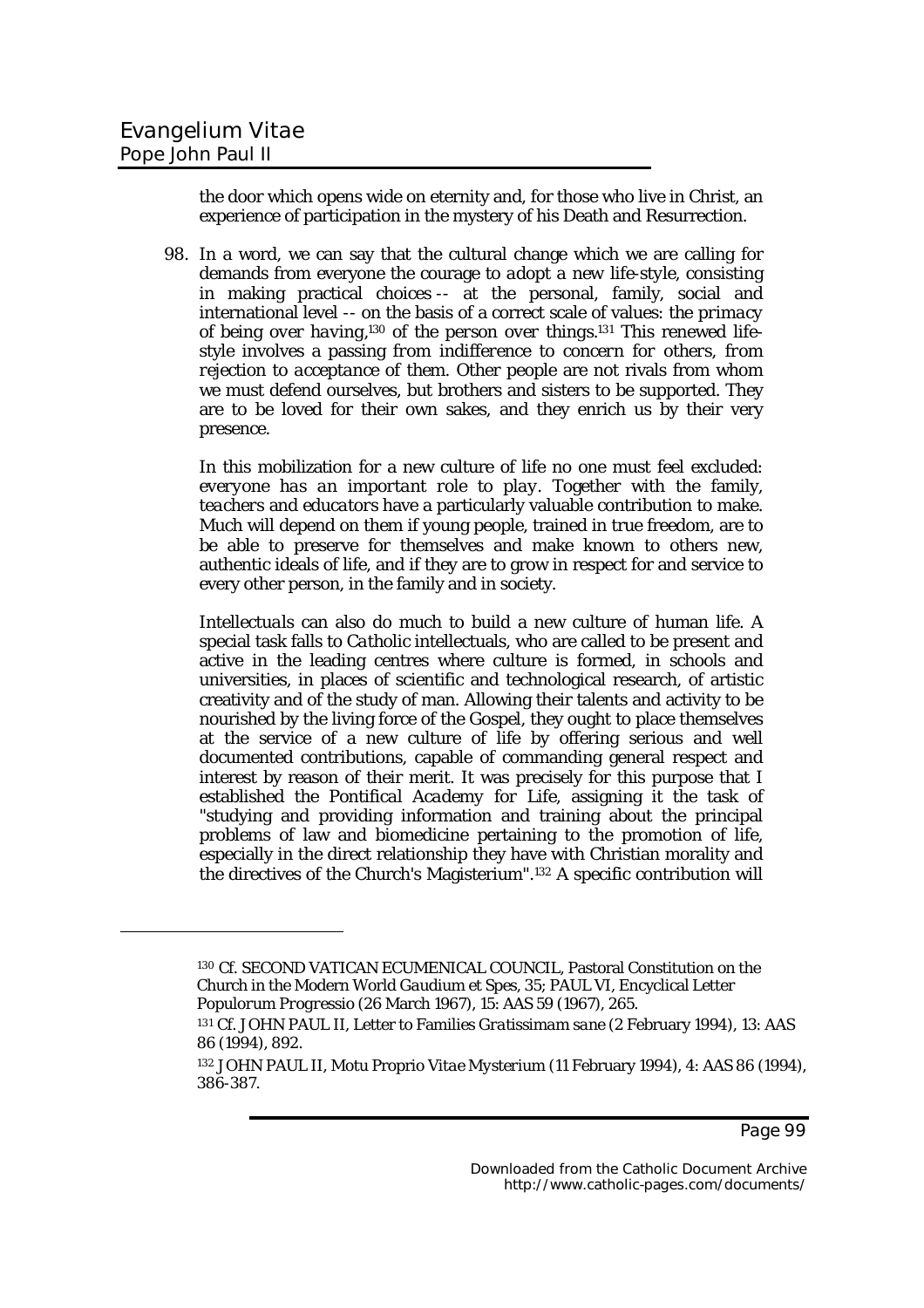also have to come from *Universities,* particularly from *Catholic* Universities, and from *Centres, Institutes and Committees of Bioethics.*

An important and serious responsibility belongs to *those involved in the mass media,* who are called to ensure that the messages which they so effectively transmit will support the culture of life. They need to present noble models of life and make room for instances of people's positive and sometimes heroic love for others. With great respect they should also present the positive values of sexuality and human love, and not insist on what defiles and cheapens human dignity. In their interpretation of things, they should refrain from emphasizing anything that suggests or fosters feelings or attitudes of indifference, contempt or rejection in relation to life. With scrupulous concern for factual truth, they are called to combine freedom of information with respect for every person and a profound sense of humanity.

99. In transforming culture so that it supports life, *women* occupy a place, in thought and action, which is unique and decisive. It depends on them to promote a "new feminism" which rejects the temptation of imitating models of "male domination", in order to acknowledge and affirm the true genius of women in every aspect of the life of society, and overcome all discrimination, violence and exploitation.

Making my own the words of the concluding message of the Second Vatican Council, I address to women this urgent appeal: *"Reconcile people with life*".133 You are called to *bear witness to the meaning of genuine love,* of that gift of self and of that acceptance of others which are present in a special way in the relationship of husband and wife, but which ought also to be at the heart of every other interpersonal relationship. The experience of motherhood makes you acutely aware of the other person and, at the same time, confers on you a particular task: "Motherhood involves a special communion with the mystery of life, as it develops in the woman's womb ... This unique contact with the new human being developing within her gives rise to an attitude towards human beings not only towards her own child, but every human being, which profoundly marks the woman's personality".134 A mother welcomes and carries in herself another human being, enabling it to grow inside her, giving it room, respecting it in its otherness. Women first learn and then teach others that human relations are authentic if they are open to accepting the other person: a person who is recognized and loved because of the dignity which comes from being a person and not from other considerations, such

<sup>133</sup> *Closing Messages of the Council* (8 December 1965): *To Women*.

<sup>134</sup> JOHN PAUL II, Apostolic Letter *Mulieris Dignitatem* (15 August 1988), 18: *AAS* 80 (1988), 1696.

Downloaded from the Catholic Document Archive http://www.catholic-pages.com/documents/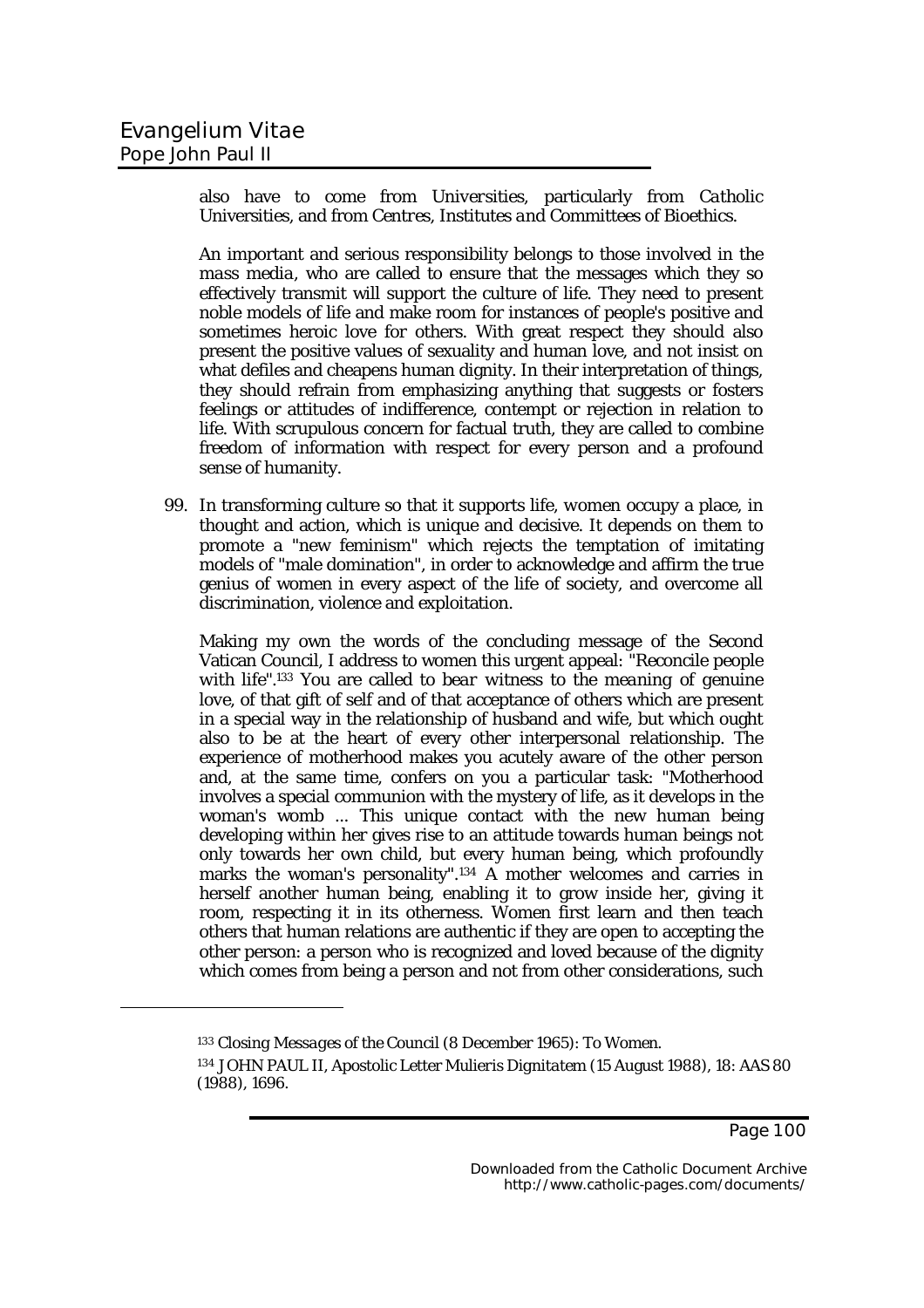as usefulness, strength, intelligence, beauty or health. This is the fundamental contribution which the Church and humanity expect from women. And it is the indispensable prerequisite for an authentic cultural change.

I would now like to say a special word to *women who have had an abortion.* The Church is aware of the many factors which may have influenced your decision, and she does not doubt that in many cases it was a painful and even shattering decision. The wound in your heart may not yet have healed. Certainly what happened was and remains terribly wrong. But do not give in to discouragement and do not lose hope. Try rather to understand what happened and face it honestly. If you have not already done so, give yourselves over with humility and trust to repentance. The Father of mercies is ready to give you his forgiveness and his peace in the Sacrament of Reconciliation. You will come to understand that nothing is definitively lost and you will also be able to ask forgiveness from your child, who is now living in the Lord. With the friendly and expert help and advice of other people, and as a result of your own painful experience, you can be among the most eloquent defenders of everyone's right to life. Through your commitment to life, whether by accepting the birth of other children or by welcoming and caring for those most in need of someone to be close to them, you will become promoters of a new way of looking at human life.

100.In this great endeavour to create a new culture of life we are *inspired and sustained by the confidence* that comes from knowing that the *Gospel of life*, like the Kingdom of God itself, is growing and producing abundant fruit (cf. *Mk* 4:26-29). There is certainly an enormous disparity between the powerful resources available to the forces promoting the "culture of death" and the means at the disposal of those working for a "culture of life and love". But we know that we can rely on the help of God, for whom nothing is impossible (cf. *Mt* 19:26).

Filled with this certainty, and moved by profound concern for the destiny of every man and woman, I repeat what I said to those families who carry out their challenging mission amid so many difficulties:<sup>135</sup> *a great prayer for life is urgently needed,* a prayer which will rise up throughout the world. Through special initiatives and in daily prayer, may an impassioned plea rise to God, the Creator and lover of life, from every Christian community, from every group and association, from every family and from the heart of every believer. Jesus himself has shown us by his own example that prayer and fasting are the first and most effective weapons against the

<sup>135</sup> Cf. JOHN PAUL II, Letter to Families *Gratissimam sane* (2 February 1994), 5: *AAS* 86 (1994), 872.

Downloaded from the Catholic Document Archive http://www.catholic-pages.com/documents/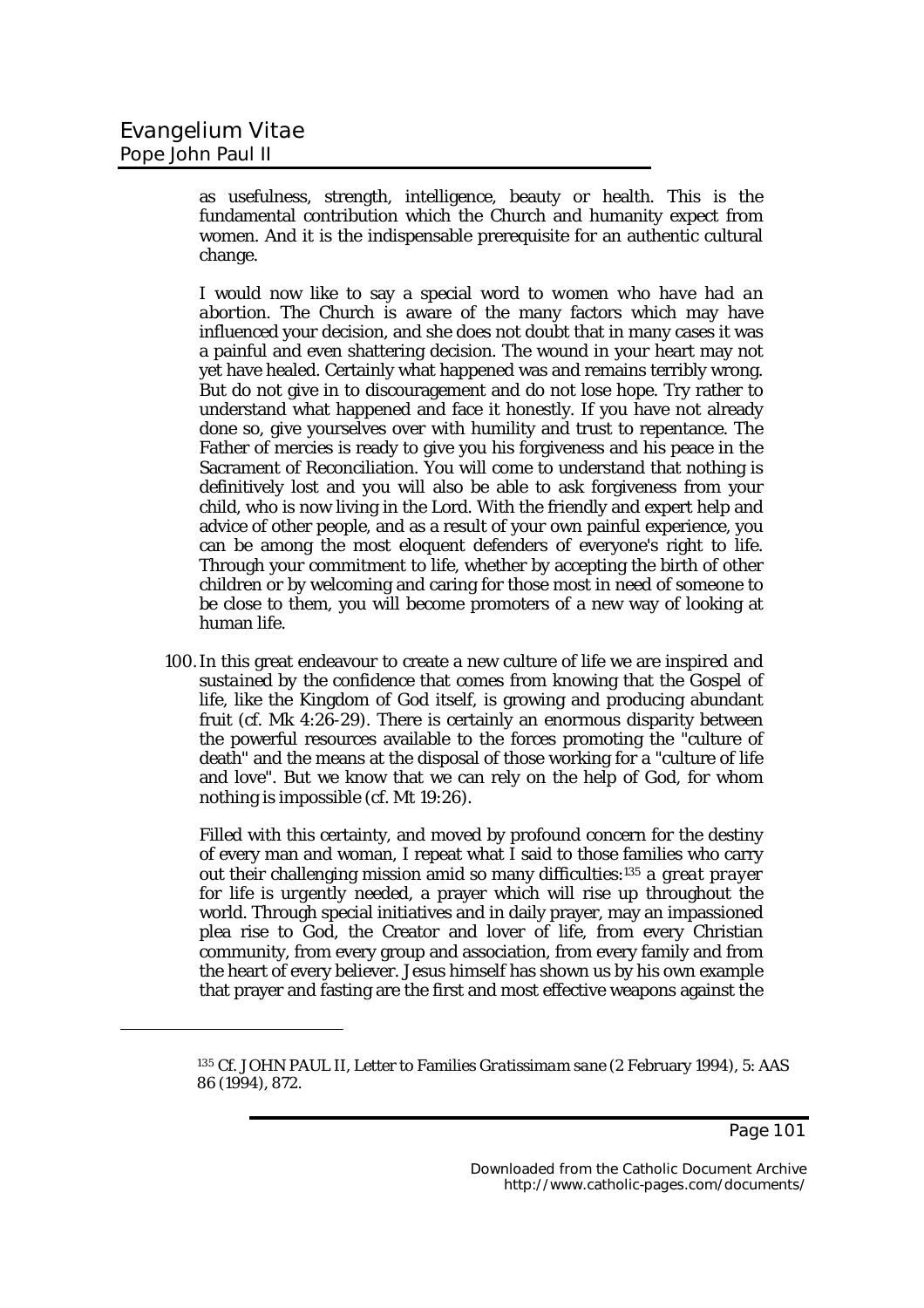forces of evil (cf. *Mt* 4:1-11). As he taught his disciples, some demons cannot be driven out except in this way (cf. *Mk* 9:29). Let us therefore discover anew the humility and the courage to *pray and fast* so that power from on high will break down the walls of lies and deceit: the walls which conceal from the sight of so many of our brothers and sisters the evil of practices and laws which are hostile to life. May this same power turn their hearts to resolutions and goals inspired by the civilization of life and love.

## *"We are writing this that our joy may be complete" (1 Jn 1:4): the Gospel of life is for the whole of human society*

101. "We are writing you this that our joy may be complete" (*1 Jn* 1:4). The revelation of the *Gospel of life* is given to us as a good to be shared with all people: so that all men and women may have fellowship with us and with the Trinity (cf. *1* Jn 1:3). Our own joy would not be complete if we failed to share this Gospel with others but kept it only for ourselves.

*The Gospel of life* is not for believers alone: *it is for everyone.* The issue of life and its defence and promotion is not a concern of Christians alone. Although faith provides special light and strength, this question arises in every human conscience which seeks the truth and which cares about the future of humanity. Life certainly has a sacred and religious value, but in no way is that value a concern only of believers. The value at stake is one which every human being can grasp by the light of reason; thus it necessarily concerns everyone.

Consequently, all that we do as the "people of life and for life" should be interpreted correctly and welcomed with favour. When the Church declares that unconditional respect for the right to life of every innocent person -- from conception to natural death -- is one of the pillars on which every civil society stands, she "wants simply *to promote a human State.* A State which recognizes the defence of the fundamental rights of the human person, especially of the weakest, as its primary duty".<sup>136</sup>

*The Gospel of life* is for the whole of human society. To be actively pro-life is to contribute to the *renewal of society* through the promotion of the

<sup>136</sup> JOHN PAUL II, Address to Participants in the Study Conference on "The Right to Life in Europe" (18 December 1987): *Insegnamenti* X, 3 ( 1987), 1446.

Downloaded from the Catholic Document Archive http://www.catholic-pages.com/documents/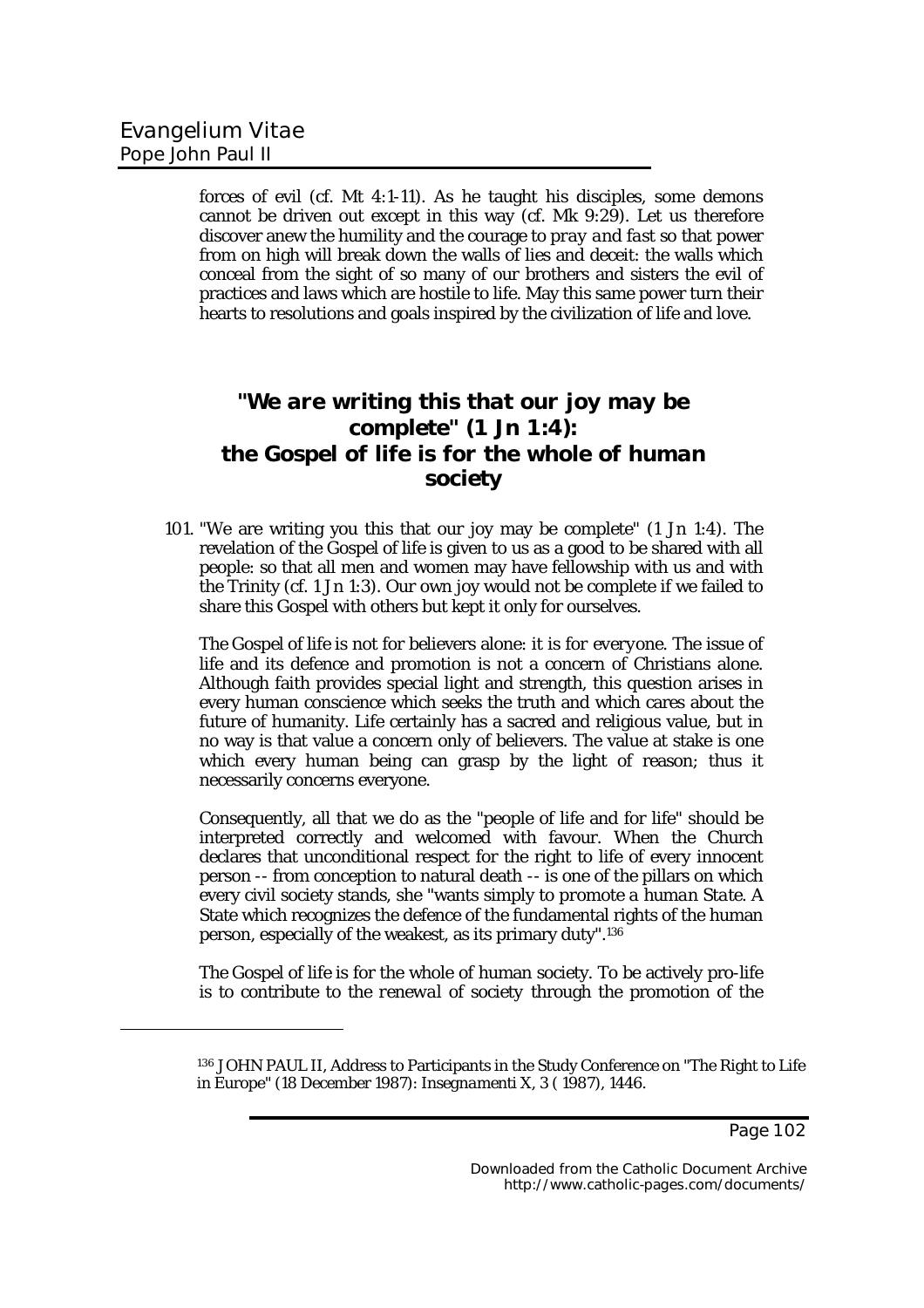$\ddot{\phantom{a}}$ 

common good. It is impossible to further the common good without acknowledging and defending the right to life, upon which all the other inalienable rights of individuals are founded and from which they develop. A society lacks solid foundations when, on the one hand, it asserts values such as the dignity of the person, justice and peace, but then, on the other hand, radically acts to the contrary by allowing or tolerating a variety of ways in which human life is devalued and violated, especially where it is weak or marginalized. Only respect for life can be the foundation and guarantee of the most precious and essential goods of society, such as democracy and peace.

There can be no *true democracy* without a recognition of every person's dignity and without respect for his or her rights.

Nor can there be *true peace* unless *life is defended and promoted.* As Paul VI pointed out: "Every crime against life is an attack on peace, especially if it strikes at the moral conduct of people... But where human rights are truly professed and publicly recognized and defended, peace becomes the joyful and operative climate of life in society".<sup>137</sup>

The "people of life" rejoices in being able to share its commitment with so many others. Thus may the "people for life" constantly grow in number and may a new culture of love and solidarity develop for the true good of the whole of human society.

# **CONCLUSION**

102. At the end of this Encyclical, we naturally look again to the Lord Jesus, "the Child born for us" (cf. *Is* 9:6), that in him we may contemplate "the Life" which "was made manifest" (*1 Jn* 1:2). In the mystery of Christ's Birth the encounter of God with man takes place and the earthly journey of the Son of God begins, a journey which will culminate in the gift of his life on the Cross. By his death Christ will conquer death and become for all humanity the source of new life.

*Page 103*

<sup>137</sup> *Message for the 1977 World Day of Peace: AAS* 68 (1976), 711-712.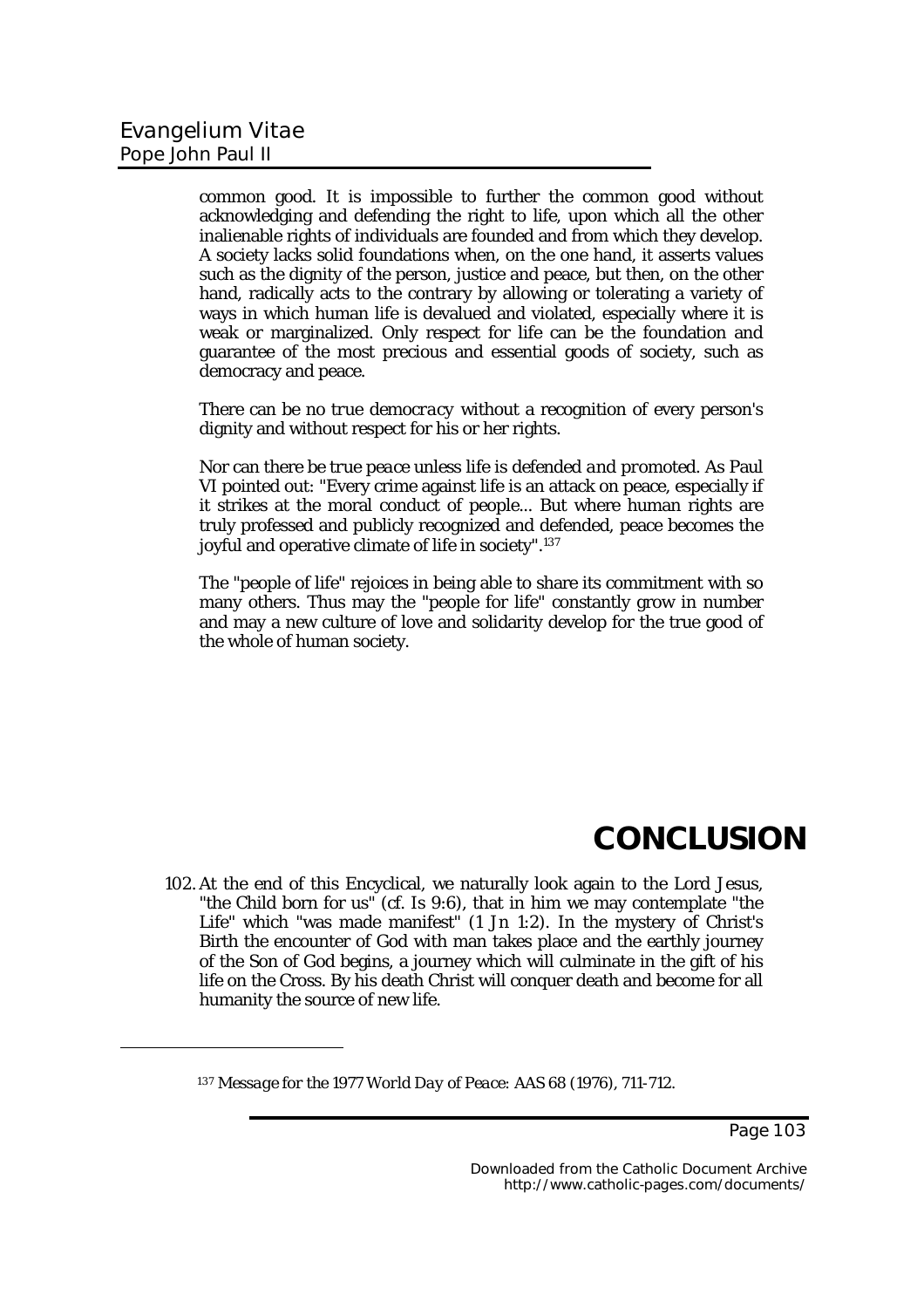The one who accepted "Life" in the name of all and for the sake of all was Mary, the Virgin Mother; she is thus most closely and personally associated with the *Gospel of life.* Mary's consent at the Annunciation and her motherhood stand at the very beginning of the mystery of life which Christ came to bestow on humanity (cf. *Jn* 10:10). Through her acceptance and loving care for the life of the Incarnate Word, human life has been rescued from condemnation to final and eternal death.

For this reason, Mary, "like the Church of which she is the type, is a mother of all who are reborn to life. She is in fact the mother of the Life by which everyone lives, and when she brought it forth from herself she in some way brought to rebirth all those who were to live by that Life".<sup>138</sup>

As the Church contemplates Mary's motherhood, she discovers the meaning of her own motherhood and the way in which she is called to express it. At the same time, the Church's experience of motherhood leads to a most profound understanding of Mary's experience as the *incomparable model of how life should be welcomed and cared for.*

#### *"A great portent appeared in heaven, a woman clothed with the sun" (Rev 12:1): the motherhood of Mary and of the Church*

103. The mutual relationship between the mystery of the Church and Mary appears clearly in the "great portent" described in the Book of Revelation: "A great portent appeared in heaven, a woman clothed with the sun, with the moon under her feet, and on her head a crown of twelve stars" (12:1). In this sign the Church recognizes an image of her own mystery: present in history, she knows that she transcends history, inasmuch as she constitutes on earth the "seed and beginning" of the Kingdom of God.139 The Church sees this mystery fulfilled in complete and exemplary fashion in Mary. She is the woman of glory in whom God's plan could be carried out with supreme perfection.

The "woman clothed with the sun" -- the Book of Revelation tells us -- "was with child" (12:2). The Church is fully aware that she bears within herself the Saviour of the world, Christ the Lord. She is aware that she is called to offer Christ to the world, giving men and women new birth into

<sup>138</sup> BLESSED GUERRIC OF IGNY, *In Assumptione B. Mariae*, Sermo 1, 2: *PL* 185, 188. <sup>139</sup> SECOND VATICAN ECUMENICAL COUNCIL, Dogmatic Constitution on the Church *Lumen Gentium*, 5.

Downloaded from the Catholic Document Archive http://www.catholic-pages.com/documents/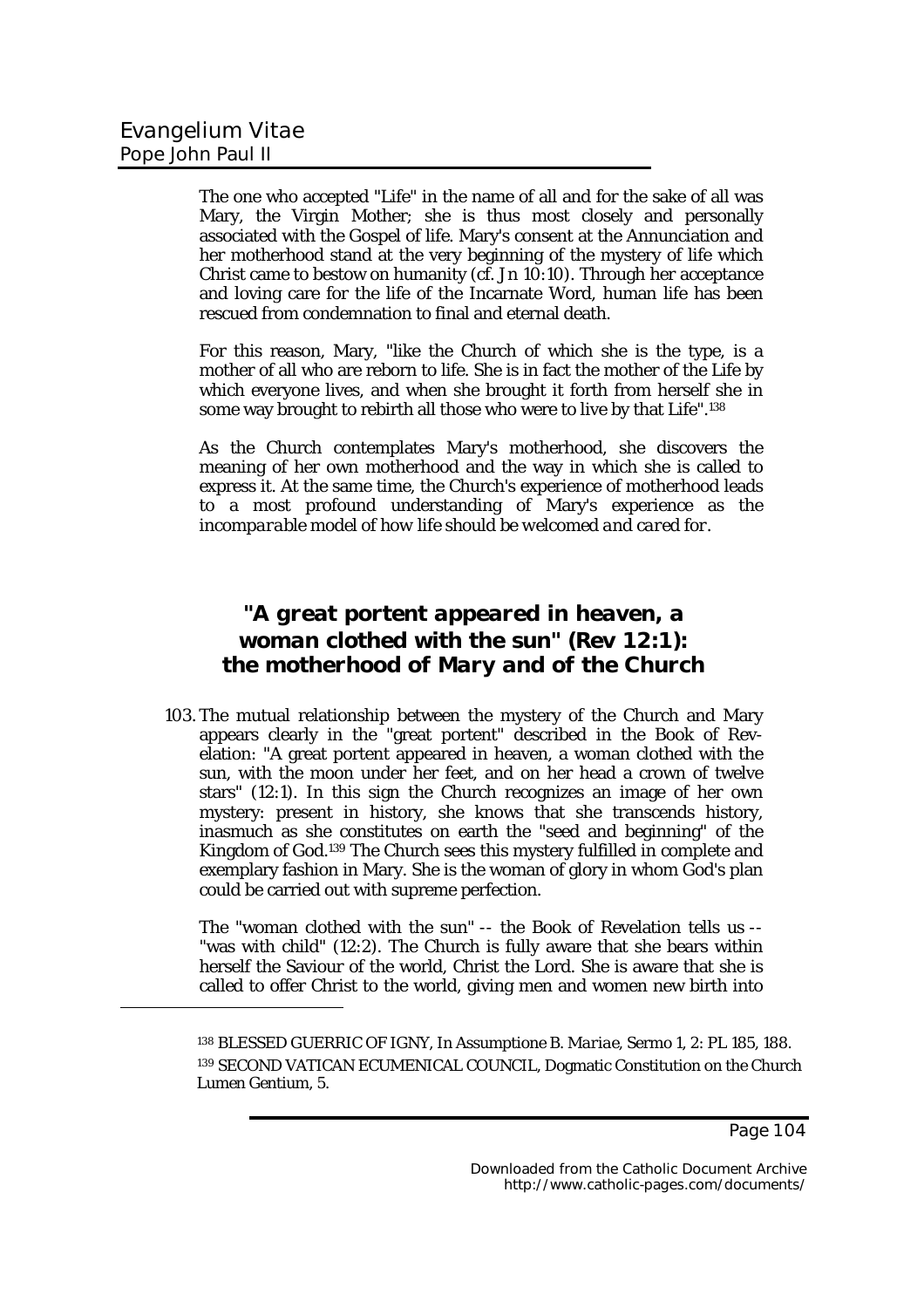God's own life. But the Church cannot forget that her mission was made possible by the motherhood of Mary, who conceived and bore the One who is "God from God", "true God from true God". Mary is truly the Mother of God, the *Theotokos,* in whose motherhood the vocation to motherhood bestowed by God on every woman is raised to its highest level. Thus Mary becomes the model of the Church, called to be the "new Eve", the mother of believers, the mother of the "living" (cf. *Gen* 3:20).

The Church's spiritual motherhood is only achieved -- the Church knows this too -- through the pangs and "the labour" of childbirth (cf. *Rev* 12:2), that is to say, in constant tension with the forces of evil which still roam the world and affect human hearts, offering resistance to Christ: "In him was life, and the life was the light of men. The light shines in the darkness, and the darkness has not overcome it" (*Jn* 1:4-5).

Like the Church, Mary too had to live her motherhood amid suffering: "This child is set ... for a sign that is spoken against -- and a sword will pierce through your own soul also -- that thoughts out of many hearts may be revealed" (*Lk* 2:34-35). The words which Simeon addresses to Mary at the very beginning of the Saviour's earthly life sum up and prefigure the rejection of Jesus, and with him of Mary, a rejection which will reach its culmination on Calvary. "Standing by the cross of Jesus" (*Jn* 19:25), Mary shares in the gift which the Son makes of himself: she offers Jesus, gives him over, and begets him to the end for our sake. The "yes" spoken on the day of the Annunciation reaches full maturity on the day of the Cross, when the time comes for Mary to receive and beget as her children all those who become disciples, pouring out upon them the saving love of her Son: "When Jesus saw his mother, and the disciple whom he loved standing near, he said to his mother, 'Woman, behold, your son!' " (*Jn* 19:26).

#### *"And the dragon stood before the woman ... that he might devour her child when she brought it forth" (Rev 12:4): life menaced by the forces of evil*

104.In the Book of Revelation, the "great portent" of the "woman" (12:1) is accompanied by "another portent which appeared in heaven": "a great red dragon" (*Rev* 12:3), which represents Satan, the personal power of evil, as well as all the powers of evil at work in history and opposing the Church's mission.

*Page 105*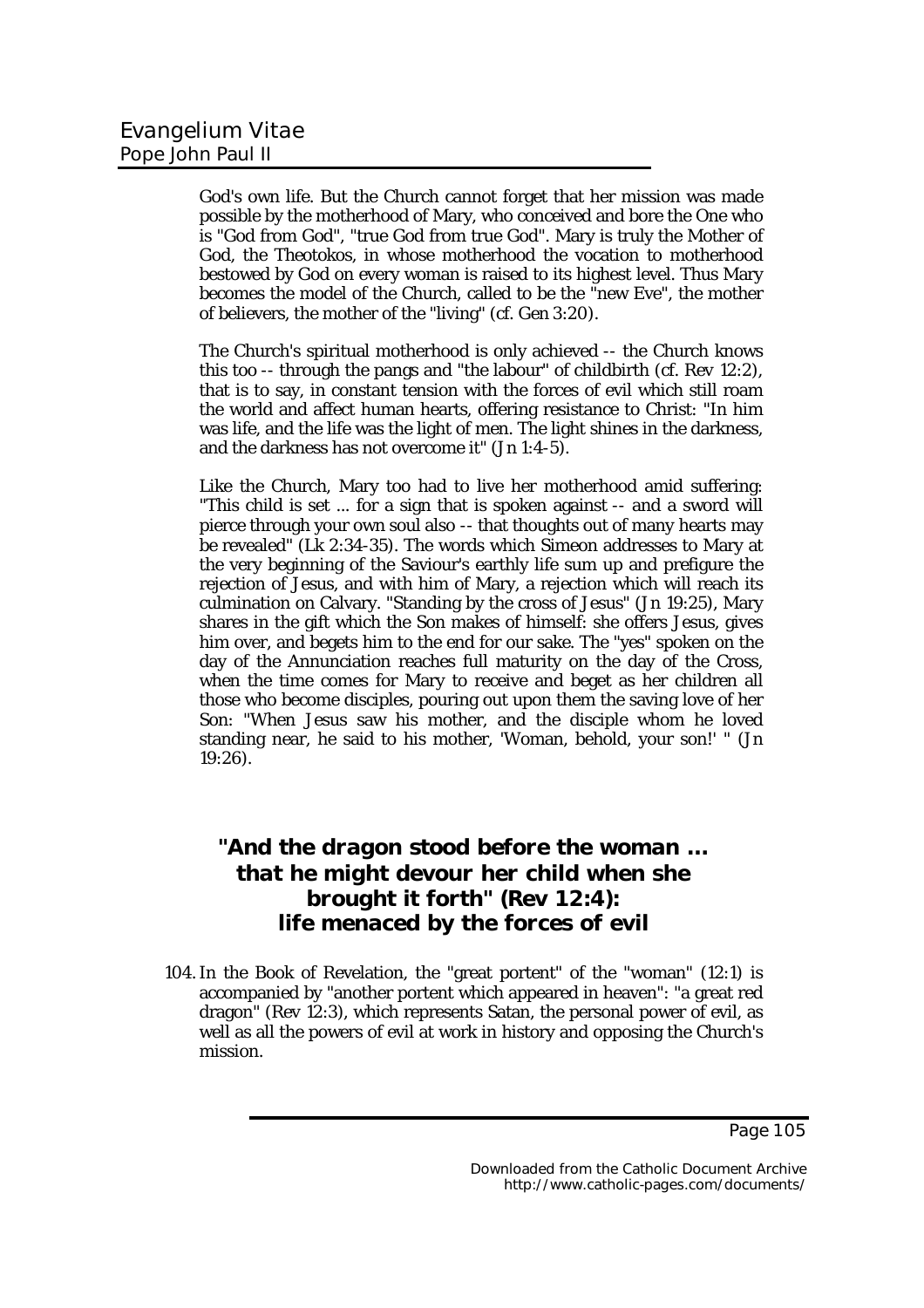Here too Mary sheds light on the Community of Believers. The hostility of the powers of evil is, in fact, an insidious opposition which, before affecting the disciples of Jesus, is directed against his mother. To save the life of her Son from those who fear him as a dangerous threat, Mary has to flee with Joseph and the Child into Egypt (cf. *Mt* 2:13-15).

Mary thus helps the Church to *realize that life is always at the centre of a great struggle* between good and evil, between light and darkness. The dragon wishes to devour "the child brought forth" (cf. *Rev* 12:4), a figure of Christ, whom Mary brought forth "in the fullness of time" (*Gal* 4:4) and whom the Church must unceasingly offer to people in every age. But in a way that child is also a figure of every person, every child, especially every helpless baby whose life is threatened, because -- as the Council reminds us -- "by his Incarnation the Son of God has united himself in some fashion with every person".140 It is precisely in the "flesh" of every person that Christ continues to reveal himself and to enter into fellowship with us, so that *rejection of human life,* in whatever form that rejection takes, *is really a rejection of Christ.* This is the fascinating but also demanding truth which Christ reveals to us and which his Church continues untiringly to proclaim: "Whoever receives one such child in my name receives me" (*Mt* 18:5); "Truly, I say to you, as you did it to one of the least of these my brethren, you did it to me" (*Mt* 25:40).

## *"Death shall be no more" (Rev 21:4): the splendour of the Resurrection*

105. The angel's Annunciation to Mary is framed by these reassuring words: "Do not be afraid, Mary" and "with God nothing will be impossible" (*Lk* 1:30, 37). The whole of the Virgin Mother's life is in fact pervaded by the certainty that God is near to her and that he accompanies her with his providential care. The same is true of the Church, which finds "a place prepared by God" (*Rev* 12:6) in the desert, the place of trial but also of the manifestation of God's love for his people (cf. *Hos* 2:16). Mary is a living word of comfort for the Church in her struggle against death. Showing us the Son, the Church assures us that in him the forces of death have already been defeated: "Death with life contended: combat strangely ended! Life's own Champion, slain, yet lives to reign".<sup>141</sup>

1

*Page 106*

Downloaded from the Catholic Document Archive http://www.catholic-pages.com/documents/

<sup>140</sup> Pastoral Constitution on the Church in the Modern World *Gaudium et Spes,* 22.

<sup>141</sup> *Roman Missal*, Sequence for Easter Sunday.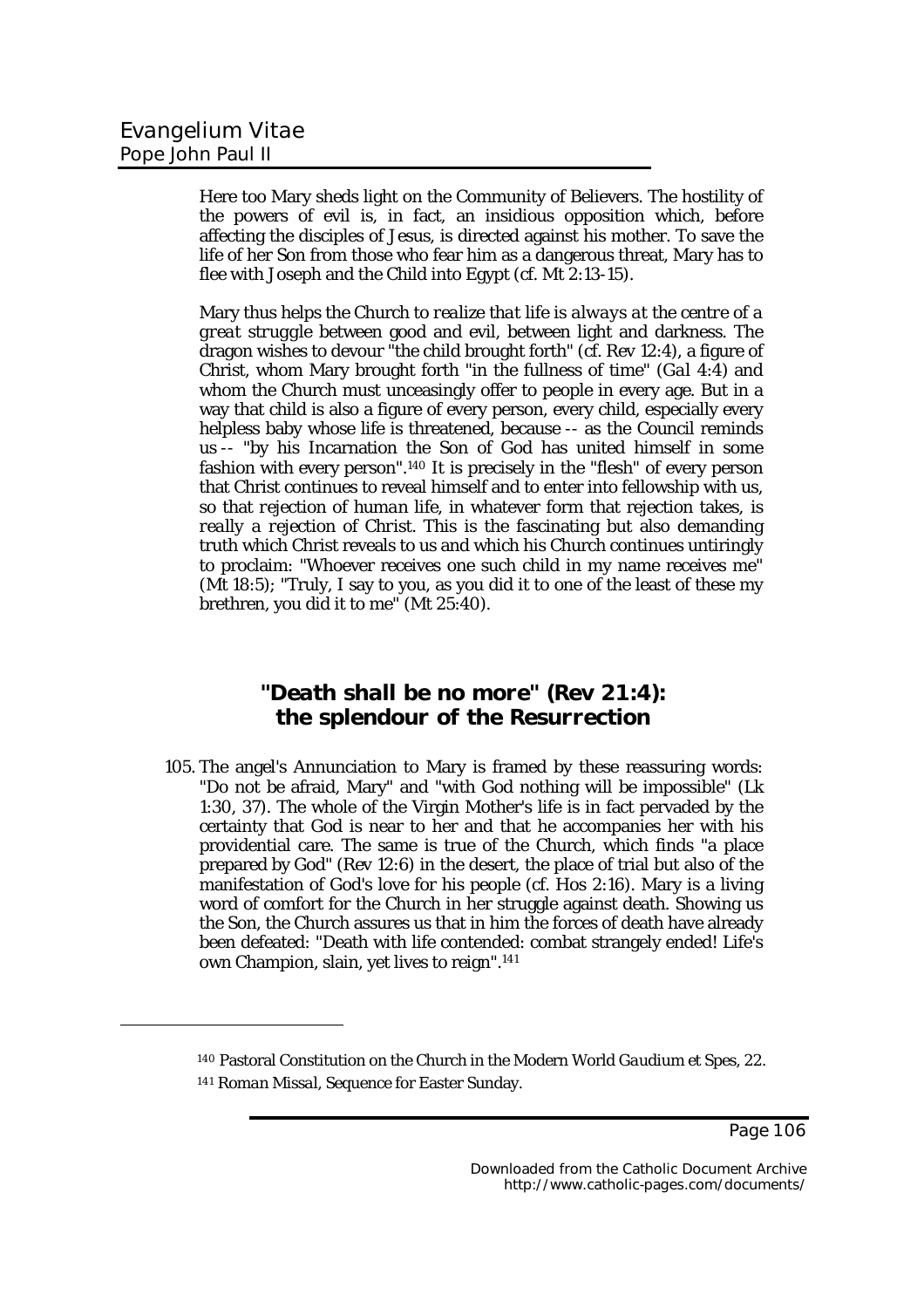1

*The Lamb who was slain* is alive, bearing the marks of his Passion in the splendour of the Resurrection. He alone is master of all the events of history: he opens its "seals" (cf. *Rev* 5:1-10) and proclaims, in time and beyond, *the power of life over death.* In the "new Jerusalem", that new world towards which human history is travelling, *"death shall be no more,* neither shall there be mourning nor crying nor pain any more, for the former things have passed away" (*Rev* 21:4).

And as we, the pilgrim people, the people of life and for life, make our way in confidence towards "a new heaven and a new earth" (*Rev* 21:1), we look to her who is for us "a sign of sure hope and solace".<sup>142</sup>

O Mary, bright dawn of the new world, Mother of the living, to you do we entrust the *cause of life* Look down, O Mother, upon the vast numbers of babies not allowed to be born, of the poor whose lives are made difficult, of men and women who are victims of brutal violence, of the elderly and the sick killed by indifference or out of misguided mercy. Grant that all who believe in your Son may *proclaim the Gospel of life* with honesty and love to the people of our time. Obtain for them the grace to *accept that Gospel* as a gift ever new, the joy *of celebrating* it with gratitude throughout their lives and the courage to *bear witness to it* resolutely, in order to build, together with all people of good will, the civilization of truth and love, to the praise and glory of God, the Creator and lover of life.

*Page 107*

Downloaded from the Catholic Document Archive http://www.catholic-pages.com/documents/

<sup>142</sup> SECOND VATICAN ECUMENICAL COUNCIL, Dogmatic Constitution on the Church *Lumen Gentium*,